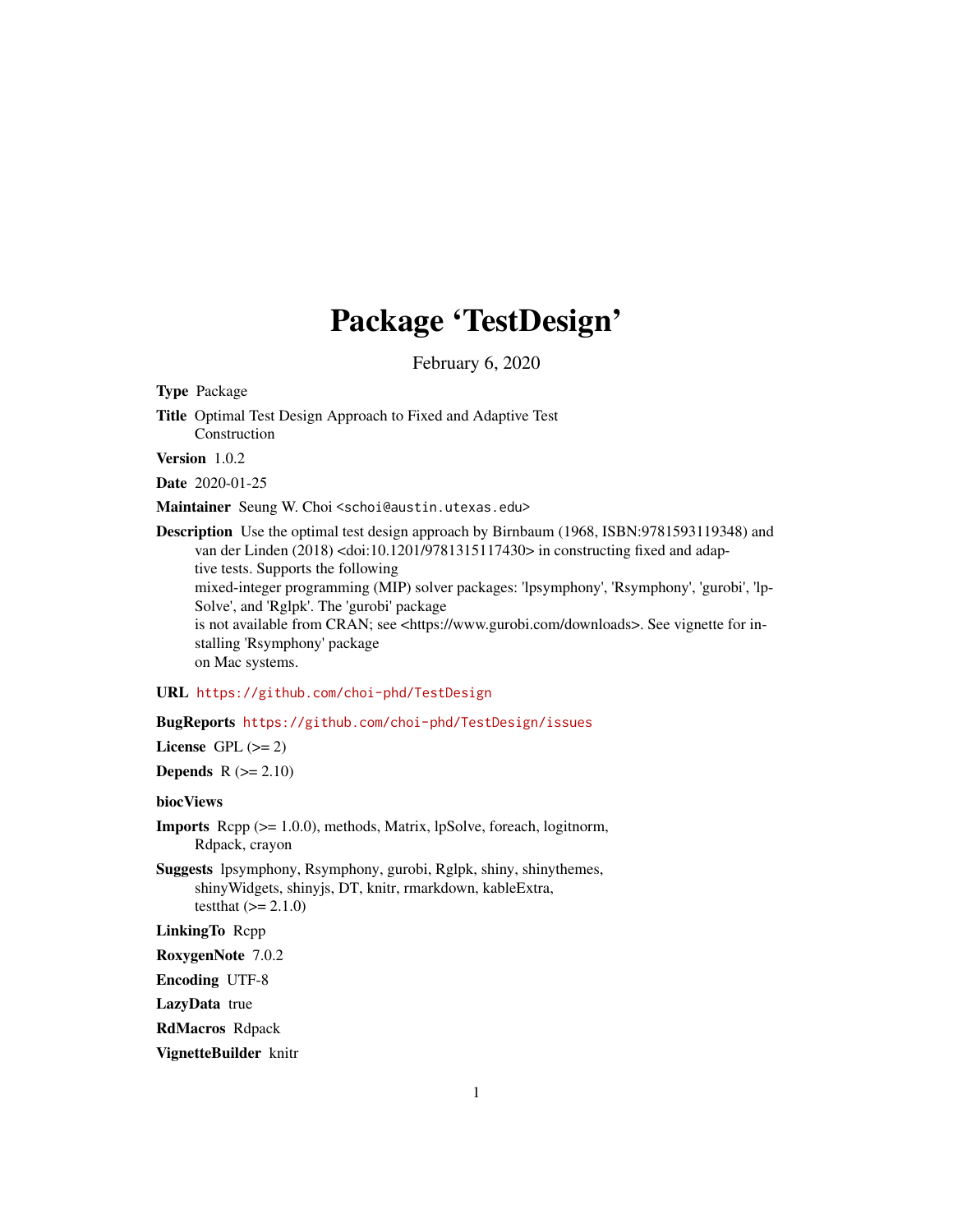| <b>Collate</b> 'ReppExports.R' 'import.R' 'item_class.R' 'item_functions.R' |
|-----------------------------------------------------------------------------|
| 'loading functions.R' 'static class.R' 'shadow class.R'                     |
| 'static functions.R' 'shadow functions.R' 'datasets.R'                      |
| 'solver_functions.R' 'helper_functions.R' 'runshiny.R'                      |

# NeedsCompilation yes

Author Seung W. Choi [aut, cre] (<https://orcid.org/0000-0003-4777-5420>), Sangdon Lim [aut] (<https://orcid.org/0000-0002-2988-014X>)

Repository CRAN

Date/Publication 2020-02-06 00:50:02 UTC

# R topics documented:

| $\overline{4}$ |                |
|----------------|----------------|
| 5              |                |
|                | 5              |
|                | 6              |
|                | $\overline{7}$ |
|                | $\overline{7}$ |
|                | 8              |
| 8              |                |
| 9              |                |
|                | 9              |
| 10             |                |
| 10             |                |
| 11             |                |
| 11             |                |
| 12             |                |
| 14             |                |
| 16             |                |
| 17             |                |
| 19             |                |
| 21             |                |
| 23             |                |
| 25             |                |
| 26             |                |
| 27             |                |
| - 28           |                |
|                |                |
|                |                |
| 29             |                |
| 30             |                |
| 30             |                |
| 31             |                |
| 31             |                |
|                |                |
| 32             |                |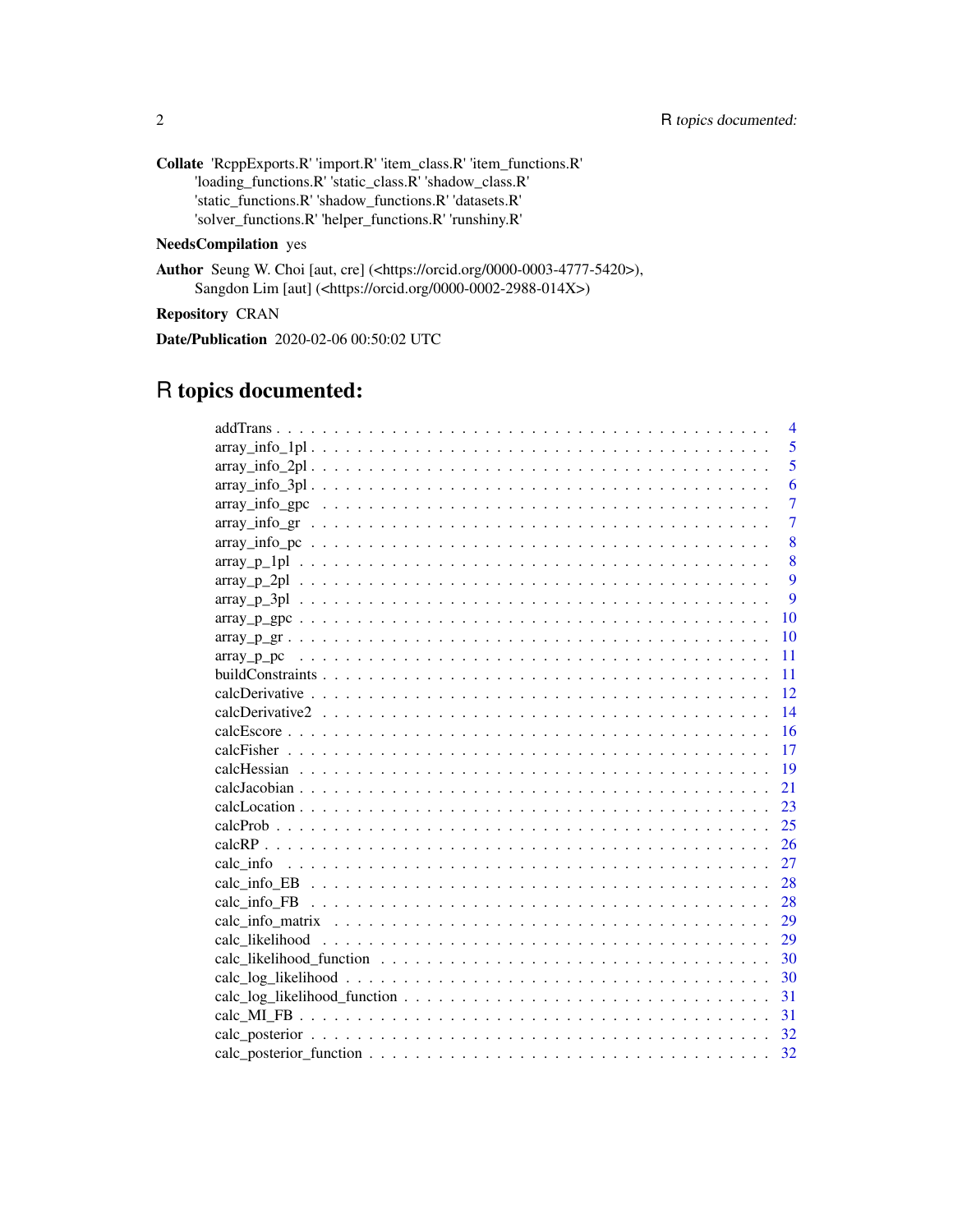|                  | 33 |
|------------------|----|
|                  | 34 |
|                  | 34 |
|                  | 37 |
|                  | 38 |
|                  | 39 |
|                  | 39 |
|                  | 40 |
|                  | 41 |
|                  | 42 |
|                  | 43 |
|                  | 43 |
|                  | 44 |
|                  | 44 |
|                  | 45 |
|                  | 45 |
|                  | 46 |
|                  | 47 |
|                  | 47 |
|                  | 48 |
|                  | 48 |
|                  | 49 |
|                  | 49 |
|                  | 50 |
|                  | 50 |
|                  | 51 |
|                  | 51 |
|                  | 52 |
|                  | 52 |
|                  | 53 |
|                  | 54 |
|                  | 54 |
|                  | 55 |
|                  | 56 |
|                  | 57 |
|                  | 58 |
|                  | 58 |
| makeTest         | 59 |
| makeTestCluster. | 60 |
| $MLE \dots$      | 60 |
| mle              | 61 |
| <b>OAT</b>       | 62 |
|                  | 63 |
|                  | 64 |
|                  | 65 |
| plotExposure     | 66 |
|                  | 67 |
|                  | 68 |

 $\overline{3}$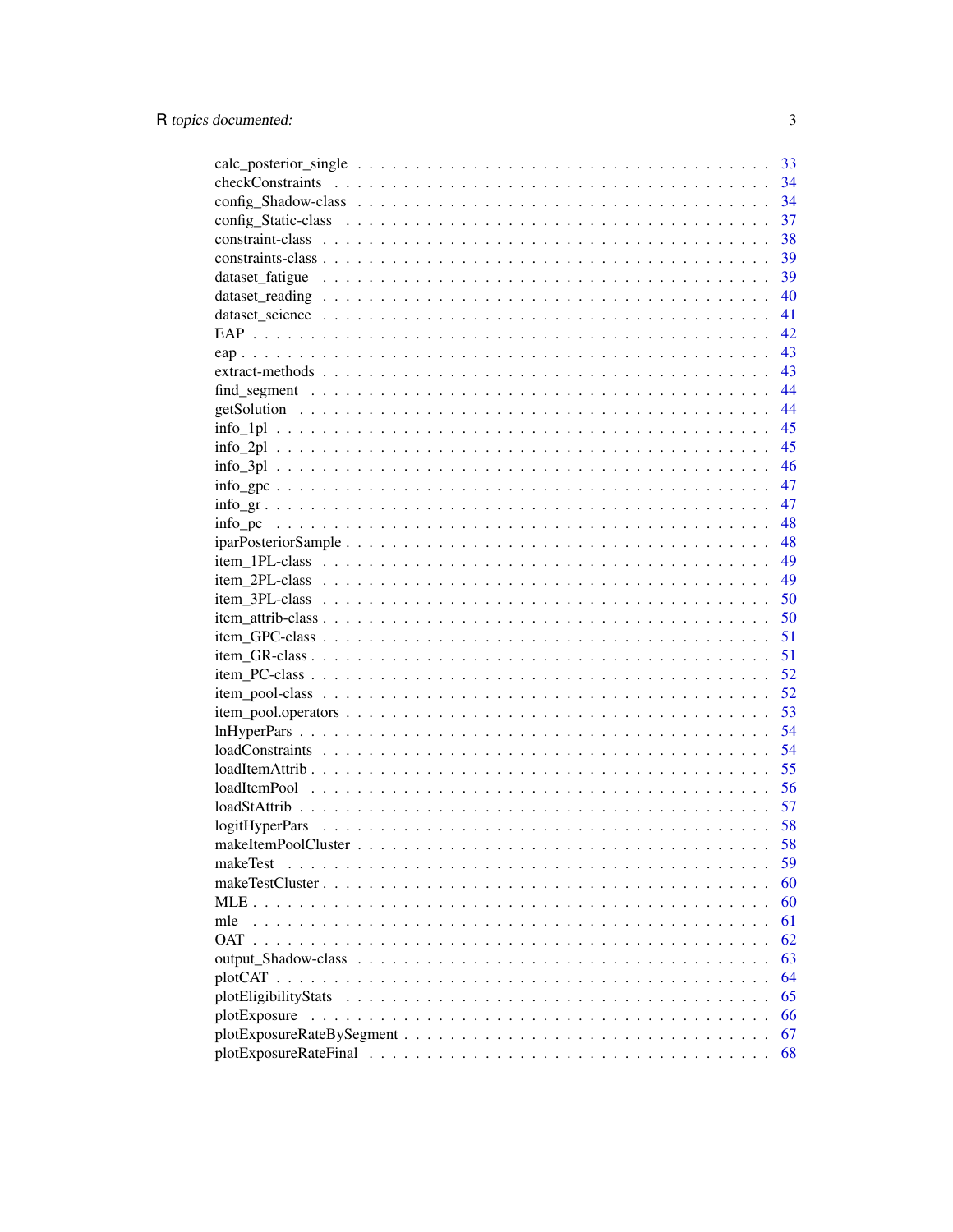<span id="page-3-0"></span>

|                                                                                                                                                      | 69 |
|------------------------------------------------------------------------------------------------------------------------------------------------------|----|
|                                                                                                                                                      | 70 |
| $plotInfoOverlay \ldots \ldots \ldots \ldots \ldots \ldots \ldots \ldots \ldots \ldots \ldots \ldots \ldots$                                         | 72 |
|                                                                                                                                                      | 73 |
|                                                                                                                                                      | 73 |
|                                                                                                                                                      | 74 |
| $p_l$                                                                                                                                                | 75 |
| $p_2$<br>.                                                                                                                                           | 75 |
| p 3pl                                                                                                                                                | 76 |
| $p\_gpc$                                                                                                                                             | 77 |
|                                                                                                                                                      | 77 |
|                                                                                                                                                      | 78 |
|                                                                                                                                                      | 78 |
|                                                                                                                                                      | 79 |
|                                                                                                                                                      | 79 |
|                                                                                                                                                      | 80 |
| Shadow                                                                                                                                               | 80 |
|                                                                                                                                                      | 81 |
|                                                                                                                                                      | 82 |
| Static                                                                                                                                               | 84 |
|                                                                                                                                                      | 85 |
|                                                                                                                                                      | 85 |
|                                                                                                                                                      | 86 |
|                                                                                                                                                      | 86 |
| test cluster-class $\ldots$ , $\ldots$ , $\ldots$ , $\ldots$ , $\ldots$ , $\ldots$ , $\ldots$ , $\ldots$ , $\ldots$ , $\ldots$ , $\ldots$ , $\ldots$ | 87 |
|                                                                                                                                                      | 87 |
|                                                                                                                                                      | 88 |
| theta EB                                                                                                                                             | 88 |
|                                                                                                                                                      | 89 |
|                                                                                                                                                      | 90 |
|                                                                                                                                                      | 91 |
|                                                                                                                                                      | 92 |
|                                                                                                                                                      |    |
|                                                                                                                                                      | 93 |

# **Index**

 $addTrans$ 

Add transparancy to color

# Description

Add transparancy to color.

# **Usage**

addTrans(color, alpha)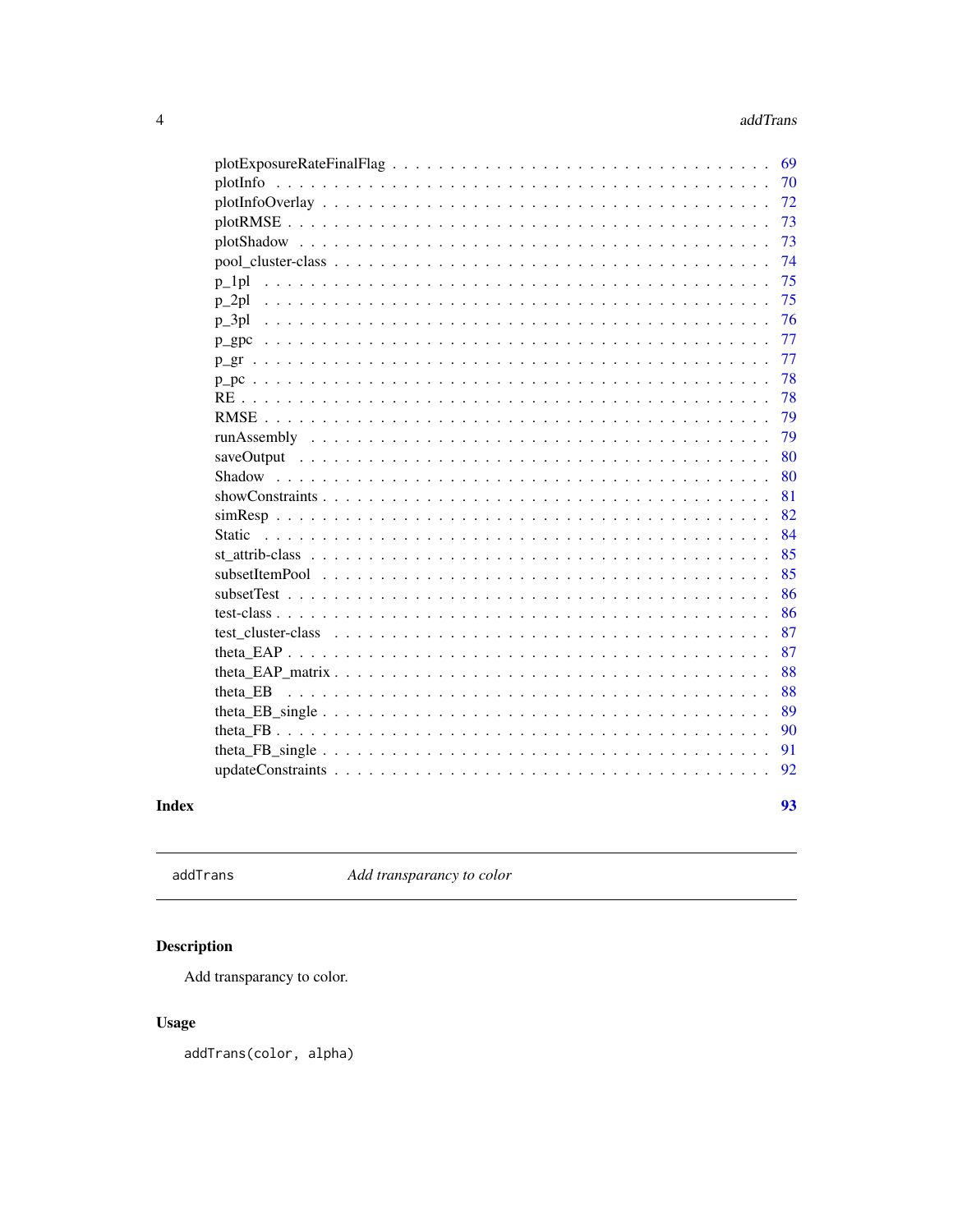# <span id="page-4-0"></span>Arguments

| color | A vector of color names or RGB color codes.                                                 |
|-------|---------------------------------------------------------------------------------------------|
| alpha | A vector of integers between 0 and 255 (0 = fully transparent, $255$ = fully visi-<br>ble). |

| array_info_1pl | Calculate Fisher information at multiple thetas (1PL) |
|----------------|-------------------------------------------------------|
|                |                                                       |

# Description

Calculate the Fisher information at theta values according to the 1PL model.

# Usage

array\_info\_1pl(x, b)

# Arguments

| $\boldsymbol{\mathsf{x}}$ | Numeric. A vector of theta values.     |
|---------------------------|----------------------------------------|
| b                         | Numeric. A difficulty parameter value. |

## References

Rasch G (1960). *Probabilistic models for some intelligence and attainment tests*. Copenhagen: Danish Institute for Educational Research.

array\_info\_2pl *Calculate Fisher information at multiple thetas (2PL)*

# Description

Calculate the Fisher information at theta values according to the 2PL model.

# Usage

array\_info\_2pl(x, a, b)

| x | Numeric. A vector of theta values.     |
|---|----------------------------------------|
| a | Numeric. A slope parameter value.      |
| b | Numeric. A difficulty parameter value. |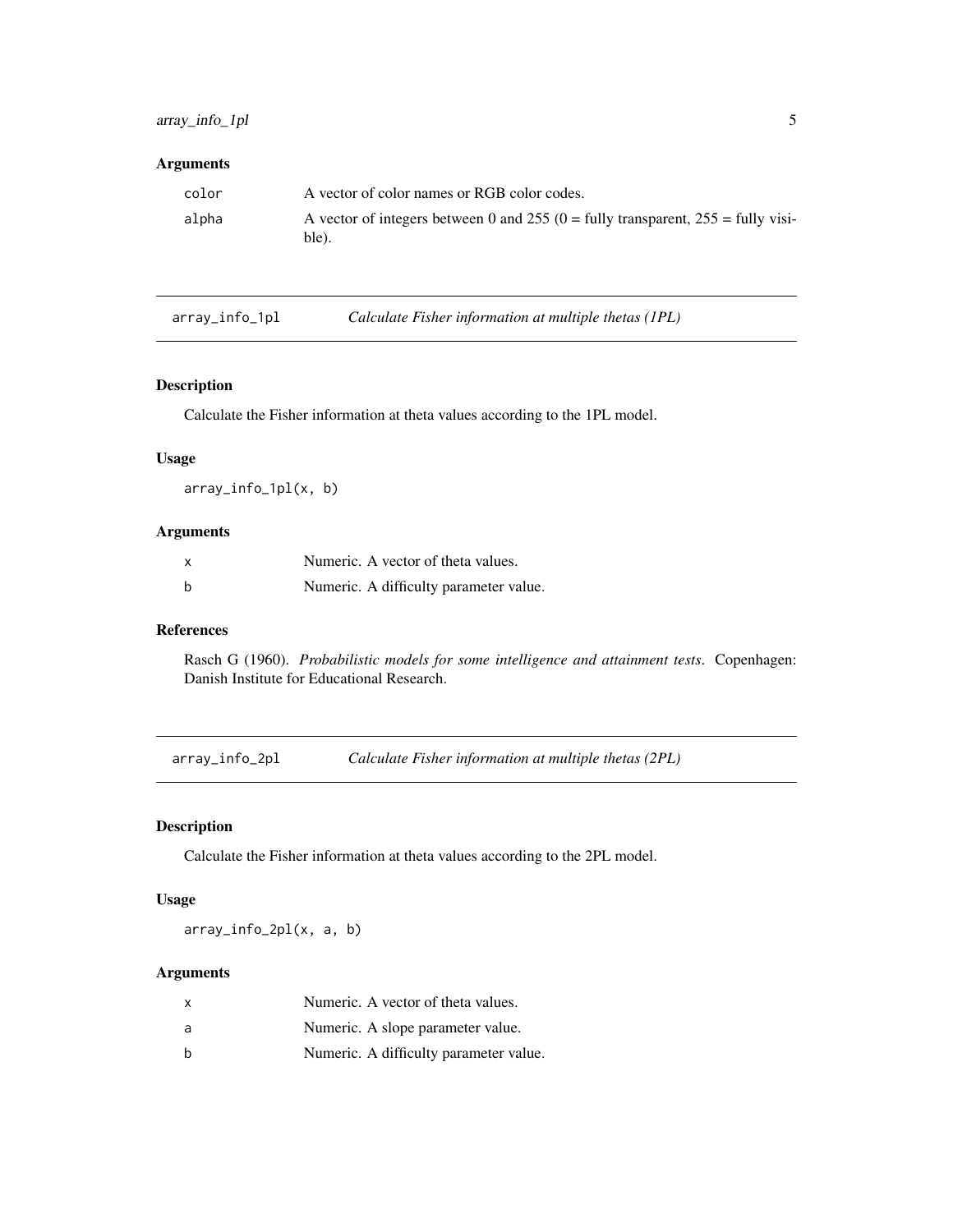#### <span id="page-5-0"></span>References

Lord FM (1952). "A theory of test scores." *Psychometric Monograph*, 7.

Birnbaum A (1957). "Efficient design and use of tests of mental ability for various decision-making problems (Series Report No. 58-16. Project No. 7755-23)." Randolph Air Force Base, TX: USAF School of Aviation Medicine.

Birnbaum A (1958). "On the estimation of mental ability (Series Report No. 15. Project No. 7755-23)." Randolph Air Force Base, TX: USAF School of Aviation Medicine.

Birnbaum A (1958). "Further considerations of efficiency in tests of a mental ability (Series Report No. 17. Project No. 7755-23)." Randolph Air Force Base, TX: USAF School of Aviation Medicine.

array\_info\_3pl *Calculate Fisher information at multiple thetas (3PL)*

# Description

Calculate the Fisher information at theta values according to the 3PL model.

#### Usage

array\_info\_3pl(x, a, b, c)

## Arguments

| X   | Numeric. A vector of theta values.     |
|-----|----------------------------------------|
| - a | Numeric. A slope parameter value.      |
|     | Numeric. A difficulty parameter value. |
|     | Numeric. A guessing parameter value.   |

# References

Birnbaum A (1968). "Some latent trait models and their use in inferring an examinee's ability." In Lord FM, Novick MR (eds.), *Statistical Theories of Mental Test Scores*, 397–479. Addison-Wesley, Reading, MA.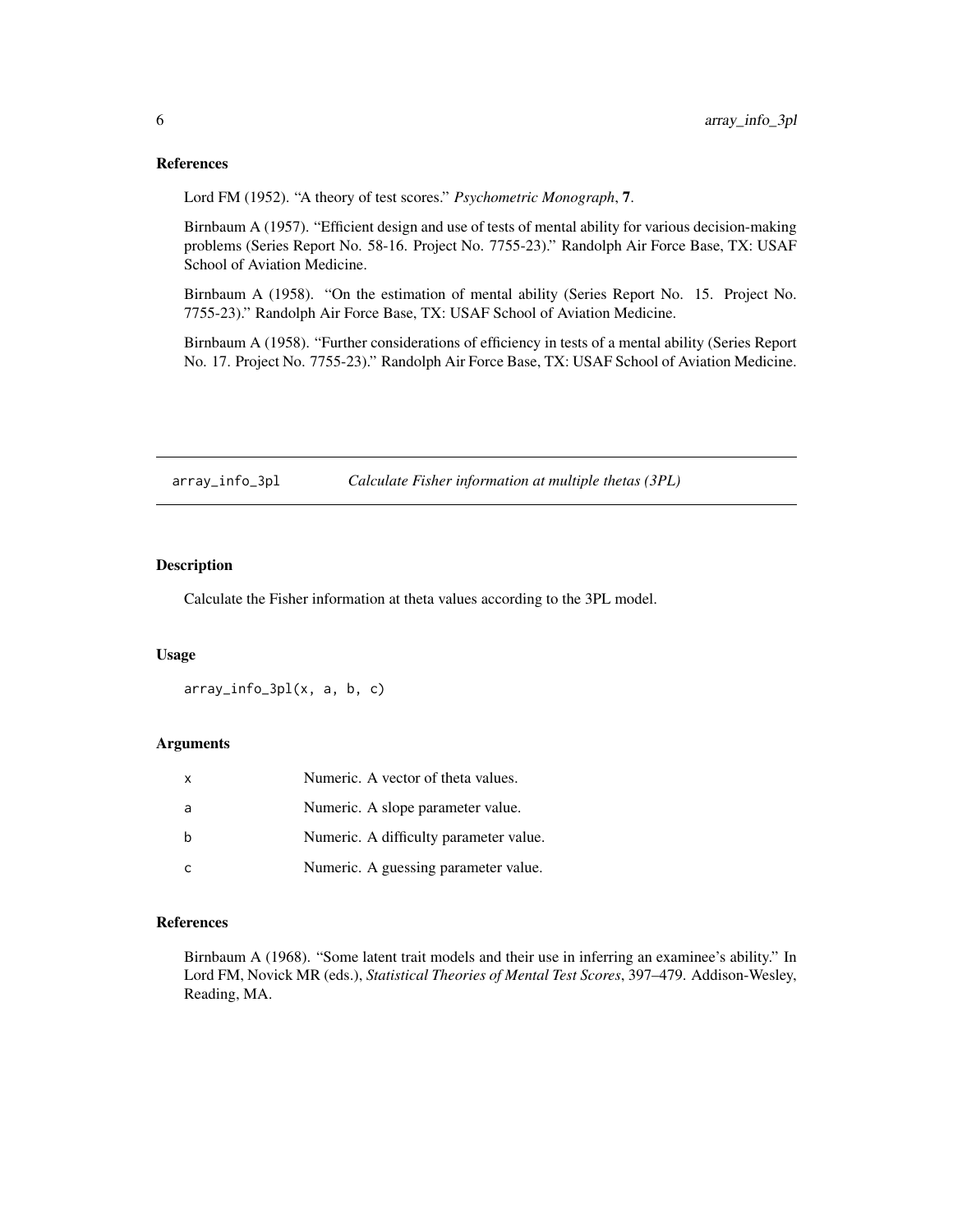<span id="page-6-0"></span>

Calculate the Fisher information at theta values according to the generalized partial credit model.

### Usage

array\_info\_gpc(x, a, b)

## Arguments

| $\mathsf{x}$ | Numeric. A vector of theta values.               |
|--------------|--------------------------------------------------|
| a            | Numeric. A slope parameter value.                |
| b            | Numeric. A vector of threshold parameter values. |

# References

Muraki E (1992). "A generalized partial credit model: Application of an EM algorithm." *Applied Psychological Measurement*, 16(2), 159–176.

| array_info_gr | Calculate Fisher information at multiple thetas (GR) |  |
|---------------|------------------------------------------------------|--|
|               |                                                      |  |

# Description

Calculate the Fisher information at theta values according to the graded response model.

#### Usage

array\_info\_gr(x, a, b)

### Arguments

| x | Numeric. A vector of theta values.                       |
|---|----------------------------------------------------------|
| a | Numeric. A slope parameter value.                        |
| h | Numeric. A vector of category boundary parameter values. |

# References

Samejima F (1969). "Estimation of latent ability using a response pattern of graded scores." *Psychometrika Monograph*, 17.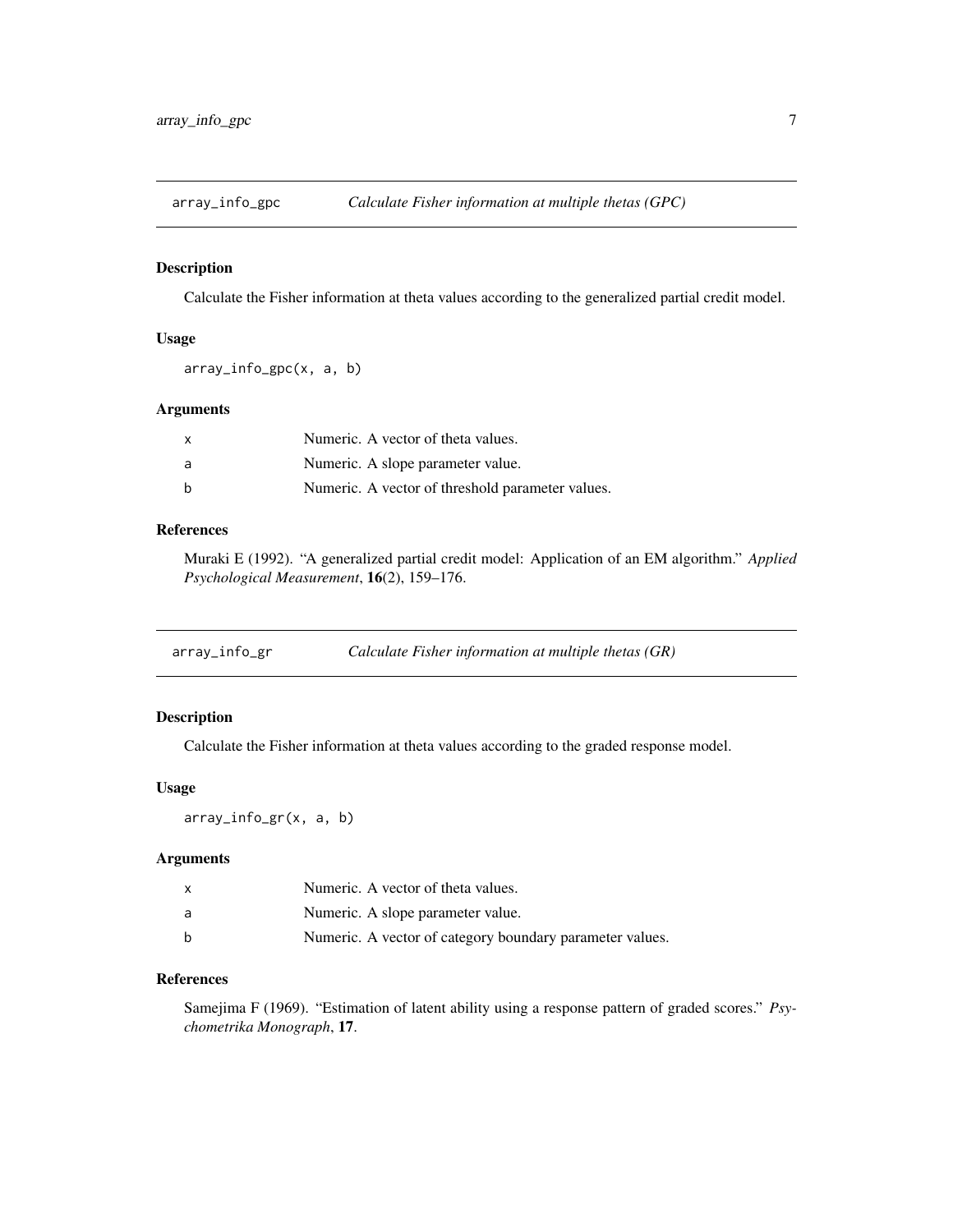<span id="page-7-0"></span>

Calculate the Fisher information at theta values according to the partial credit model.

# Usage

array\_info\_pc(x, b)

### Arguments

| x | Numeric. A vector of theta values.               |
|---|--------------------------------------------------|
| b | Numeric. A vector of threshold parameter values. |

# References

Masters GN (1982). "A Rasch model for partial credit scoring." *Psychometrika*, 47(2), 149–174. Andrich D (1978). "A rating formulation for ordered response categories." *Psychometrika*, 43(4), 561–573.

| array_p_1pl | Calculate probability at multiple thetas (1PL) |
|-------------|------------------------------------------------|
|-------------|------------------------------------------------|

# Description

Calculate the probability of correct response at theta values, under the 1PL model.

# Usage

array\_p\_1pl(x, b)

# Arguments

|   | Numeric. A vector of theta values.     |
|---|----------------------------------------|
| b | Numeric. A difficulty parameter value. |

# References

Rasch G (1960). *Probabilistic models for some intelligence and attainment tests*. Copenhagen: Danish Institute for Educational Research.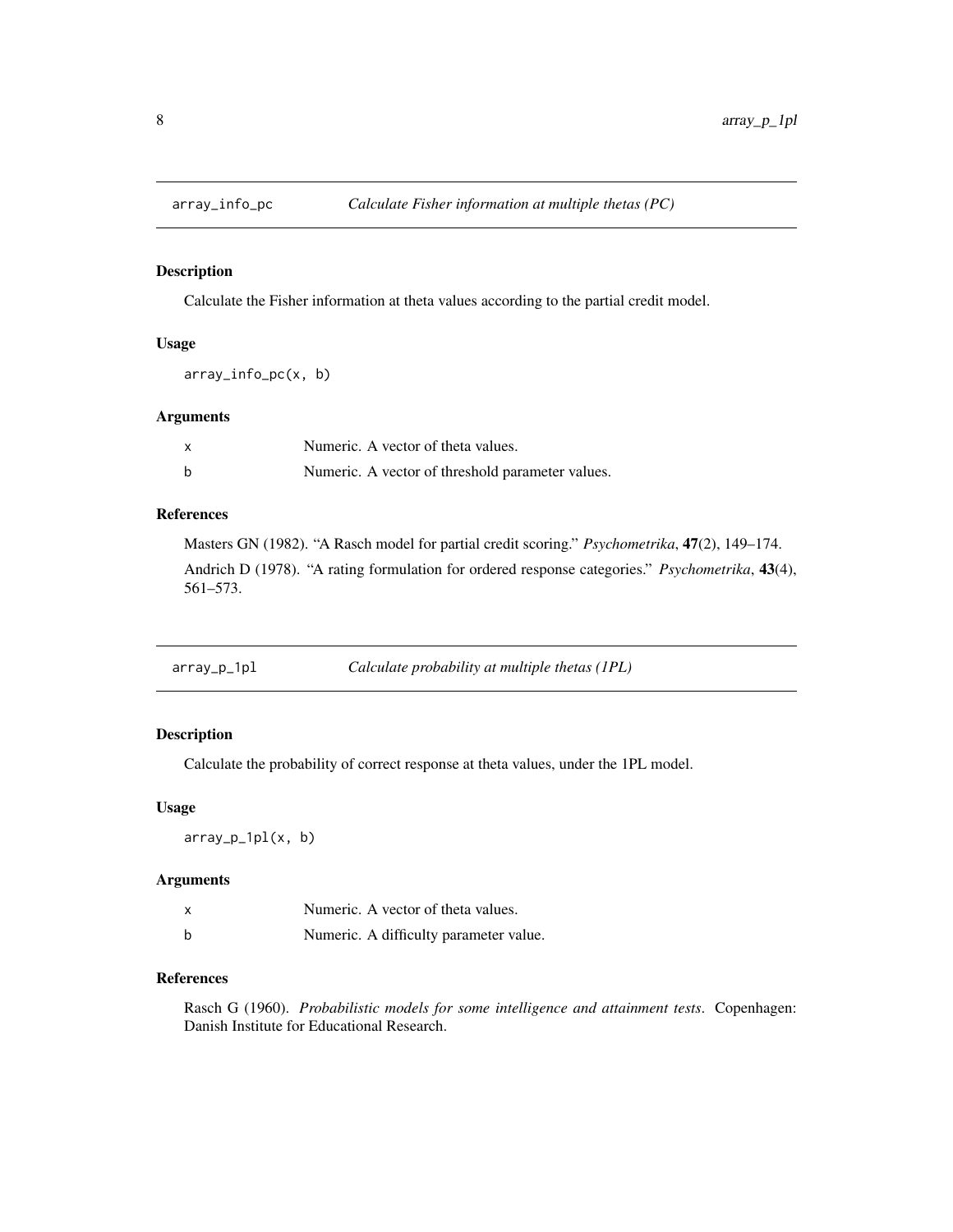<span id="page-8-0"></span>

Calculate the probability of correct response at theta values, under the 2PL model.

### Usage

 $array_p_2p_2p_1(x, a, b)$ 

#### Arguments

| $\mathsf{x}$ | Numeric. A vector of theta values.     |
|--------------|----------------------------------------|
| a            | Numeric. A slope parameter value.      |
| h            | Numeric. A difficulty parameter value. |

#### References

Lord FM (1952). "A theory of test scores." *Psychometric Monograph*, 7.

Birnbaum A (1957). "Efficient design and use of tests of mental ability for various decision-making problems (Series Report No. 58-16. Project No. 7755-23)." Randolph Air Force Base, TX: USAF School of Aviation Medicine.

Birnbaum A (1958). "On the estimation of mental ability (Series Report No. 15. Project No. 7755-23)." Randolph Air Force Base, TX: USAF School of Aviation Medicine.

Birnbaum A (1958). "Further considerations of efficiency in tests of a mental ability (Series Report No. 17. Project No. 7755-23)." Randolph Air Force Base, TX: USAF School of Aviation Medicine.

array\_p\_3pl *Calculate probability at multiple thetas (3PL)*

#### Description

Calculate the probability of correct response at theta values, under the 3PL model.

#### Usage

 $array_p_3pl(x, a, b, c)$ 

| X | Numeric. A vector of theta values.     |
|---|----------------------------------------|
| a | Numeric. A slope parameter value.      |
| h | Numeric. A difficulty parameter value. |
| C | Numeric. A guessing parameter value.   |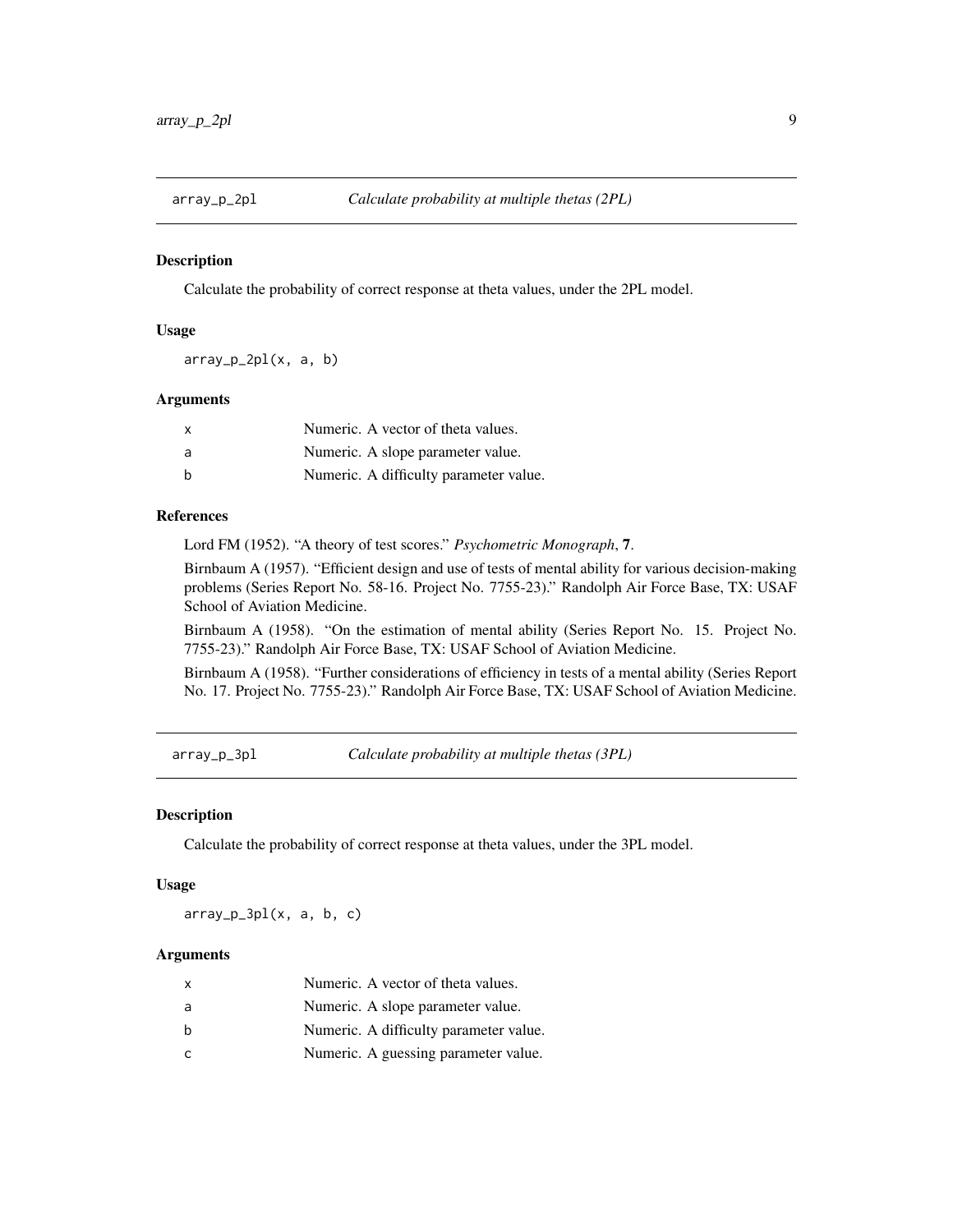# References

Birnbaum A (1968). "Some latent trait models and their use in inferring an examinee's ability." In Lord FM, Novick MR (eds.), *Statistical Theories of Mental Test Scores*, 397–479. Addison-Wesley, Reading, MA.

array\_p\_gpc *Calculate probability at multiple thetas (GPC)*

## Description

Calculate the probability of correct response at theta values, under the generalized partial credit model.

# Usage

array\_p\_gpc(x, a, b)

#### Arguments

| $\mathsf{x}$ | Numeric. A vector of theta values.               |
|--------------|--------------------------------------------------|
| a            | Numeric. A slope parameter value.                |
| b            | Numeric. A vector of threshold parameter values. |

### References

Muraki E (1992). "A generalized partial credit model: Application of an EM algorithm." *Applied Psychological Measurement*, 16(2), 159–176.

array\_p\_gr *Calculate probability at multiple thetas (GR)*

### Description

Calculate the probability of correct response at theta values, under the graded response model.

#### Usage

array\_p\_gr(x, a, b)

|   | Numeric. A vector of theta values.                       |
|---|----------------------------------------------------------|
| a | Numeric. A slope parameter value.                        |
| h | Numeric. A vector of category boundary parameter values. |

<span id="page-9-0"></span>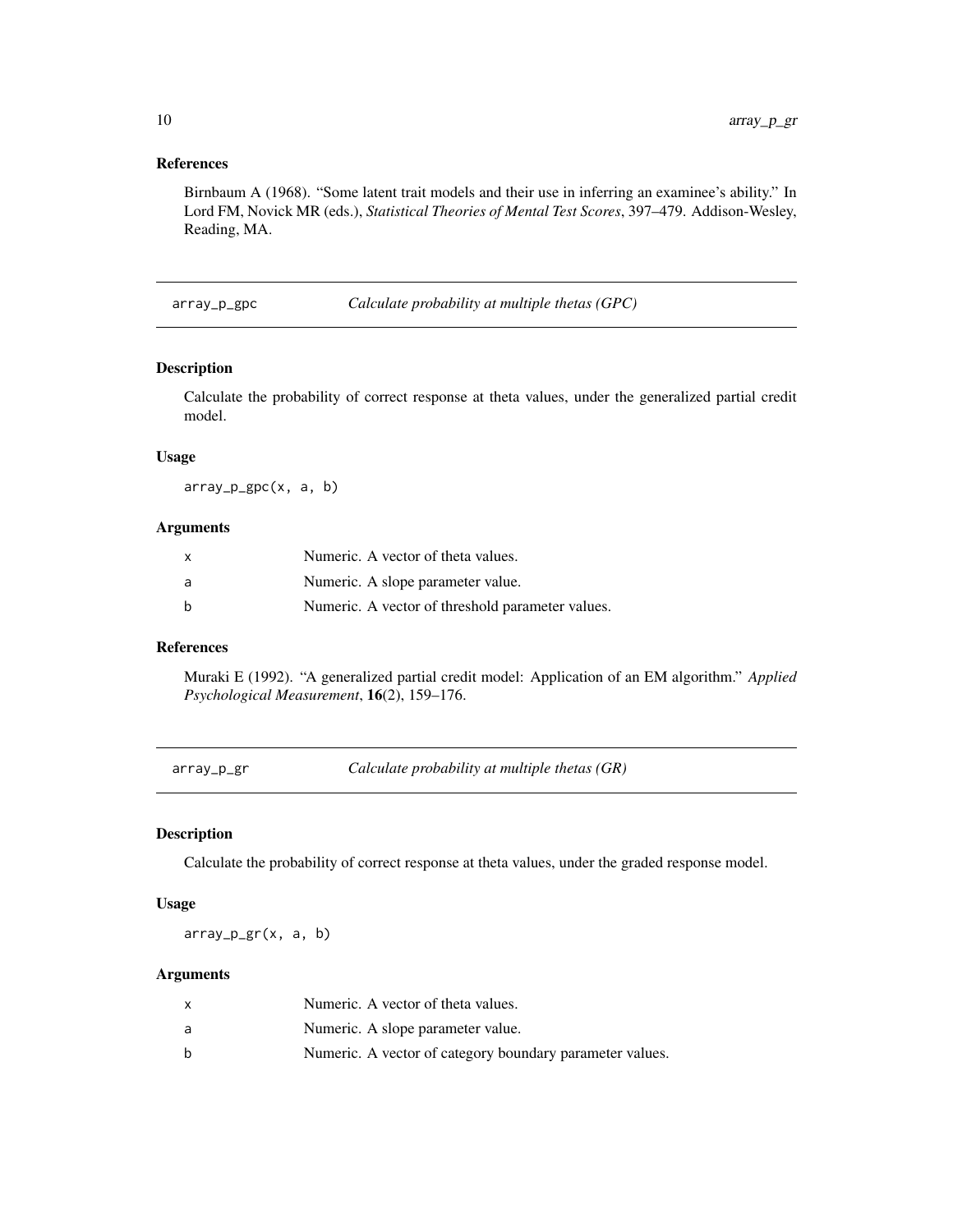# <span id="page-10-0"></span>array\_p\_pc 11

# References

Samejima F (1969). "Estimation of latent ability using a response pattern of graded scores." *Psychometrika Monograph*, 17.

array\_p\_pc *Calculate probability at multiple thetas (PC)*

### Description

Calculate the probability of correct response at theta values, under the partial credit model.

#### Usage

array\_p\_pc(x, b)

### Arguments

| X | Numeric. A vector of theta values.               |
|---|--------------------------------------------------|
|   | Numeric. A vector of threshold parameter values. |

### References

Masters GN (1982). "A Rasch model for partial credit scoring." *Psychometrika*, 47(2), 149–174.

Andrich D (1978). "A rating formulation for ordered response categories." *Psychometrika*, 43(4), 561–573.

buildConstraints *Build constraints*

#### Description

Read constraints from specified files.

#### Usage

```
buildConstraints(
  pool,
  file_constraints,
  file_item_attrib,
  file_st_attrib = NULL
\mathcal{E}
```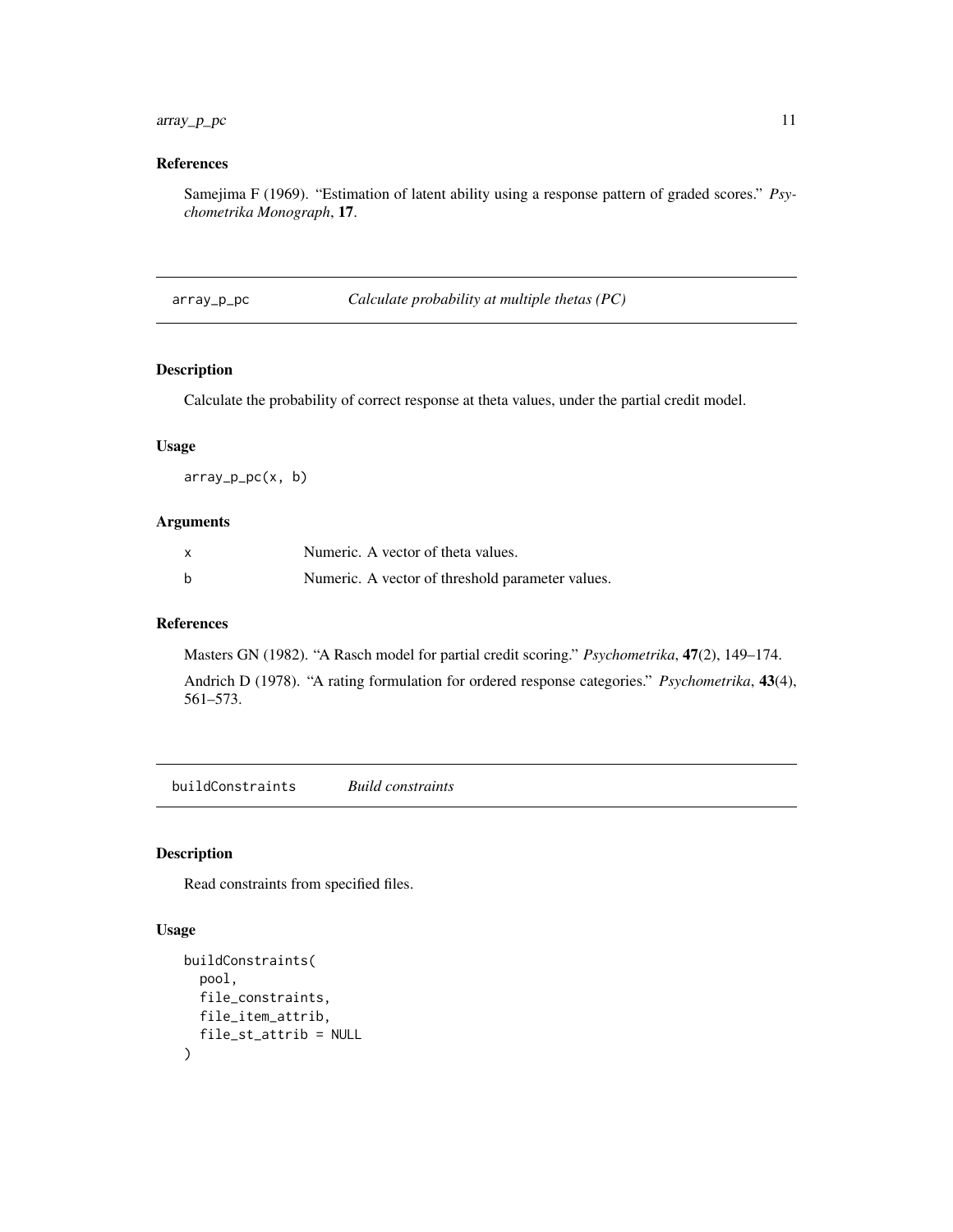#### <span id="page-11-0"></span>Arguments

| pool             | An item_pool object. Use loadItemPool for this.                                      |
|------------------|--------------------------------------------------------------------------------------|
| file_constraints |                                                                                      |
|                  | Character. The name of the file containing constraint specifications.                |
| file_item_attrib |                                                                                      |
|                  | Character. The name of the file containing item attributes.                          |
|                  | file_st_attrib (Optional) Character. The name of the file containing set attributes. |

# Value

A list containing the parsed constraints, to be used in [Static](#page-83-1) and [Shadow](#page-79-1).

### Examples

```
## Write to tempdir() and clean afterwards
f1 <- file.path(tempdir(), "constraints_science.csv")
write.csv(constraints_science_raw, f1, row.names = FALSE)
f2 <- file.path(tempdir(), "itemattrib_science.csv")
write.csv(itemattrib_science_raw, f2, row.names = FALSE)
constraints <- buildConstraints(itempool_science, f1, f2)
file.remove(f1)
file.remove(f2)
```
calcDerivative *Calculate first derivative*

#### Description

An S4 generic and its methods to calculate the first derivative of the probability function.

#### Usage

```
calcDerivative(object, theta)
## S4 method for signature 'item_1PL,numeric'
calcDerivative(object, theta)
## S4 method for signature 'item_2PL,numeric'
calcDerivative(object, theta)
## S4 method for signature 'item_3PL,numeric'
calcDerivative(object, theta)
## S4 method for signature 'item_PC,numeric'
```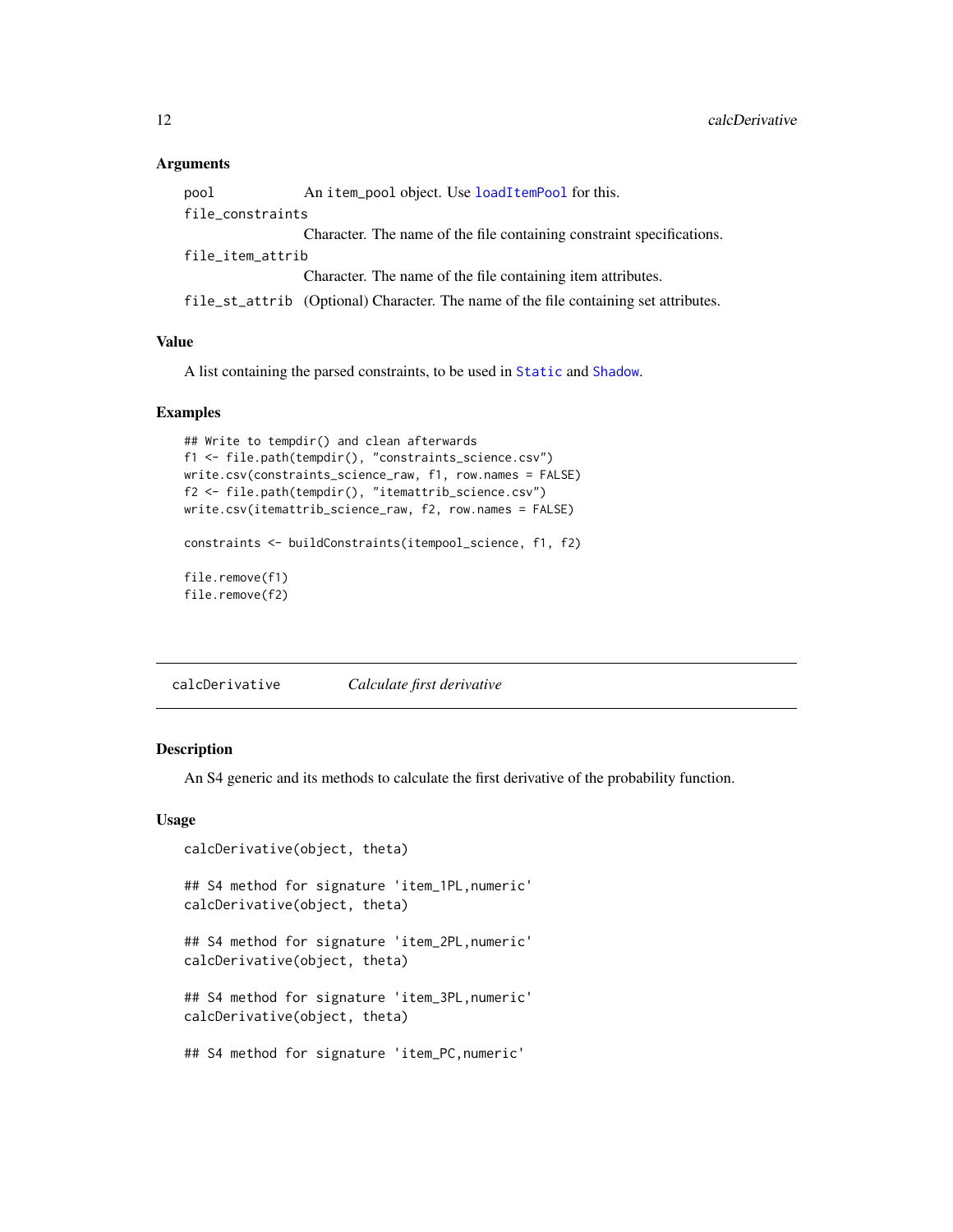#### calcDerivative 13

```
calcDerivative(object, theta)
## S4 method for signature 'item_GPC,numeric'
calcDerivative(object, theta)
## S4 method for signature 'item_GR,numeric'
calcDerivative(object, theta)
## S4 method for signature 'item_pool,numeric'
calcDerivative(object, theta)
## S4 method for signature 'pool_cluster,numeric'
calcDerivative(object, theta)
```
#### Arguments

| object | An instance of an item class. |
|--------|-------------------------------|
| theta  | A vector of theta values.     |

# Value

First derivative values.

#### References

Rasch G (1960). *Probabilistic models for some intelligence and attainment tests*. Copenhagen: Danish Institute for Educational Research.

Lord FM (1952). "A theory of test scores." *Psychometric Monograph*, 7.

Birnbaum A (1957). "Efficient design and use of tests of mental ability for various decision-making problems (Series Report No. 58-16. Project No. 7755-23)." Randolph Air Force Base, TX: USAF School of Aviation Medicine.

Birnbaum A (1958). "On the estimation of mental ability (Series Report No. 15. Project No. 7755-23)." Randolph Air Force Base, TX: USAF School of Aviation Medicine.

Birnbaum A (1958). "Further considerations of efficiency in tests of a mental ability (Series Report No. 17. Project No. 7755-23)." Randolph Air Force Base, TX: USAF School of Aviation Medicine.

Birnbaum A (1968). "Some latent trait models and their use in inferring an examinee's ability." In Lord FM, Novick MR (eds.), *Statistical Theories of Mental Test Scores*, 397–479. Addison-Wesley, Reading, MA.

Masters GN (1982). "A Rasch model for partial credit scoring." *Psychometrika*, 47(2), 149–174.

Andrich D (1978). "A rating formulation for ordered response categories." *Psychometrika*, 43(4), 561–573.

Muraki E (1992). "A generalized partial credit model: Application of an EM algorithm." *Applied Psychological Measurement*, 16(2), 159–176.

Samejima F (1969). "Estimation of latent ability using a response pattern of graded scores." *Psychometrika Monograph*, 17.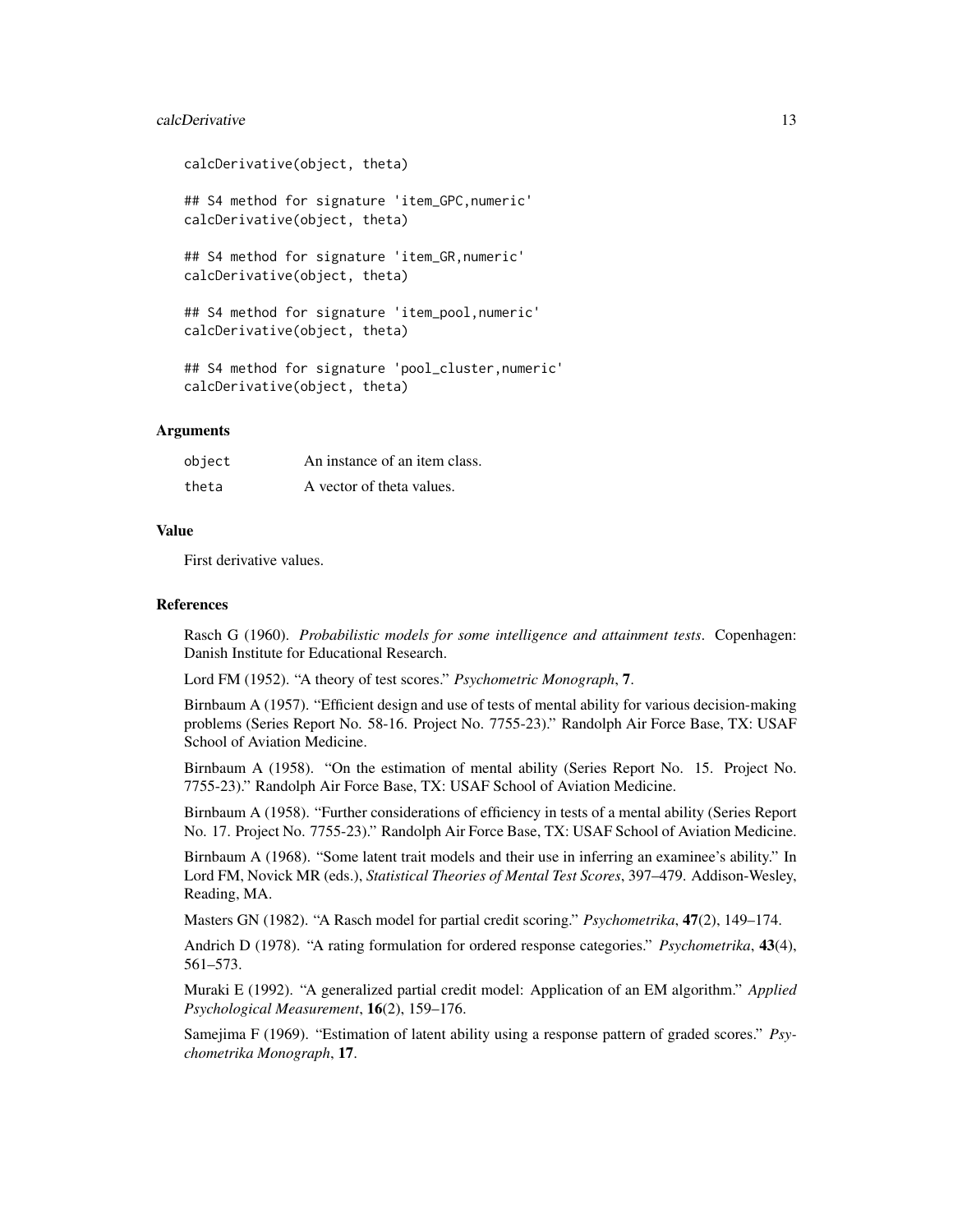#### Examples

```
item_1 <- new("item_1PL", difficulty = 0.5)
d.item_1 <- calcDerivative(item_1, seq(-3, 3, 1))
item_2 \le - new("item_2PL", slope = 1.0, difficulty = 0.5)
d.item_2 <- calcDerivative(item_2, seq(-3, 3, 1))
item_3 \le new("item_3PL", slope = 1.0, difficulty = 0.5, guessing = 0.2)
d.item_3 <- calcDerivative(item_3, seq(-3, 3, 1))
item_4 \leq new("item_PC", threshold = c(-1, 0, 1), ncat = 4)
d.item_4 <- calcDerivative(item_4, seq(-3, 3, 1))
item_5 <- new("item_GPC", slope = 1.2, threshold = c(-0.8, -1.0, 0.5), ncat = 4)
d.item_5 <- calcDerivative(item_5, seq(-3, 3, 1))
item_6 \le new("item_GR", slope = 0.9, category = c(-1, 0, 1), ncat = 4)
d.item_6 <- calcDerivative(item_6, seq(-3, 3, 1))
d_itempool <- calcDerivative(itempool_science, seq(-3, 3, 1))
```
calcDerivative2 *Calculate second derivative*

#### **Description**

An S4 generic and its methods to calculate the second derivative of the probability function.

#### Usage

```
calcDerivative2(object, theta)
```
## S4 method for signature 'item\_1PL,numeric' calcDerivative2(object, theta)

## S4 method for signature 'item\_2PL,numeric' calcDerivative2(object, theta)

```
## S4 method for signature 'item_3PL,numeric'
calcDerivative2(object, theta)
```
## S4 method for signature 'item\_PC,numeric' calcDerivative2(object, theta)

## S4 method for signature 'item\_GPC,numeric' calcDerivative2(object, theta)

```
## S4 method for signature 'item_GR,numeric'
calcDerivative2(object, theta)
```
## S4 method for signature 'item\_pool,numeric' calcDerivative2(object, theta)

```
## S4 method for signature 'pool_cluster,numeric'
calcDerivative2(object, theta)
```
<span id="page-13-0"></span>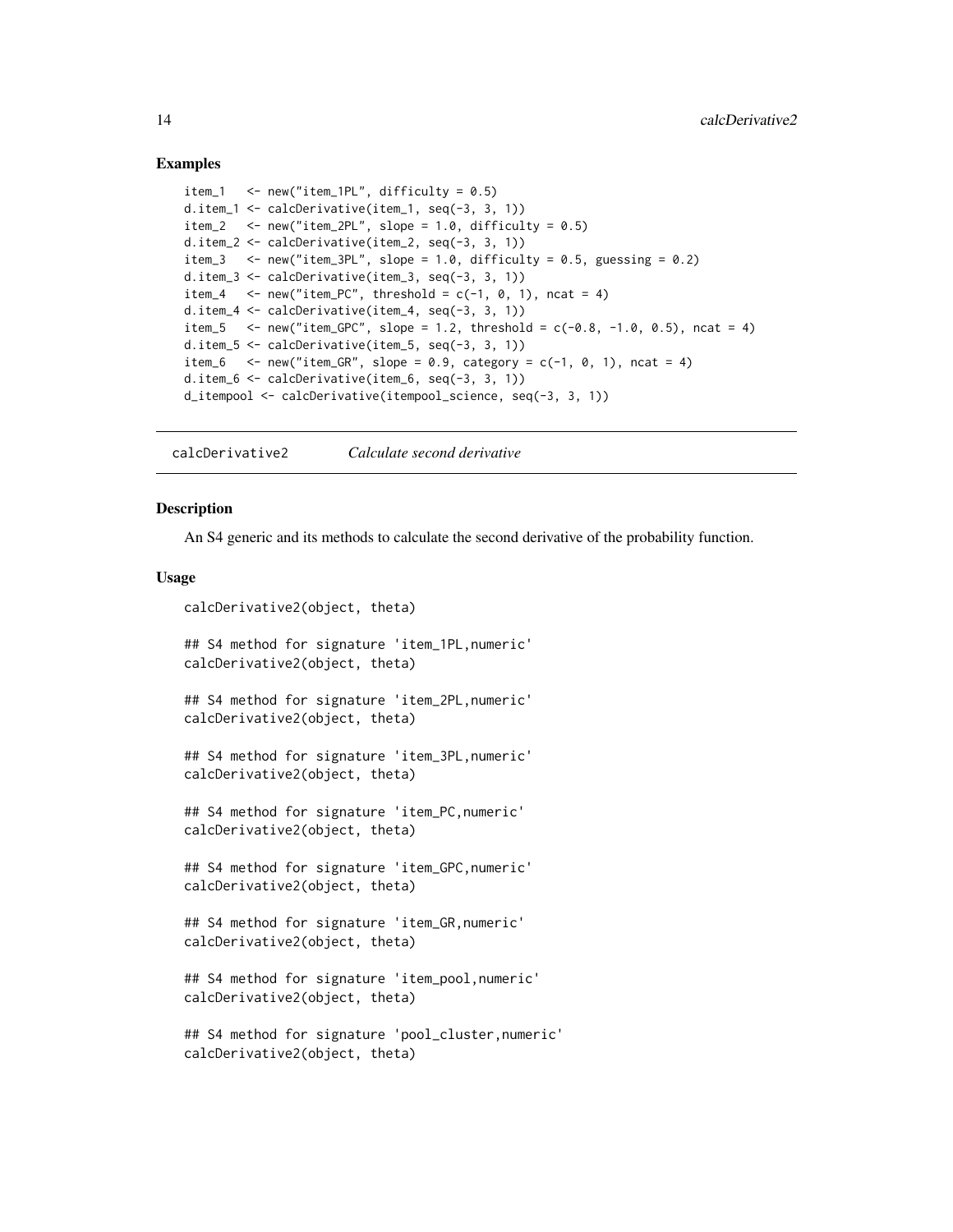#### calcDerivative2 15

#### Arguments

| object | An instance of an item class. |
|--------|-------------------------------|
| theta  | A vector of theta values.     |

#### Value

Second derivative values.

#### References

Rasch G (1960). *Probabilistic models for some intelligence and attainment tests*. Copenhagen: Danish Institute for Educational Research.

Lord FM (1952). "A theory of test scores." *Psychometric Monograph*, 7.

Birnbaum A (1957). "Efficient design and use of tests of mental ability for various decision-making problems (Series Report No. 58-16. Project No. 7755-23)." Randolph Air Force Base, TX: USAF School of Aviation Medicine.

Birnbaum A (1958). "On the estimation of mental ability (Series Report No. 15. Project No. 7755-23)." Randolph Air Force Base, TX: USAF School of Aviation Medicine.

Birnbaum A (1958). "Further considerations of efficiency in tests of a mental ability (Series Report No. 17. Project No. 7755-23)." Randolph Air Force Base, TX: USAF School of Aviation Medicine.

Birnbaum A (1968). "Some latent trait models and their use in inferring an examinee's ability." In Lord FM, Novick MR (eds.), *Statistical Theories of Mental Test Scores*, 397–479. Addison-Wesley, Reading, MA.

Masters GN (1982). "A Rasch model for partial credit scoring." *Psychometrika*, 47(2), 149–174.

Andrich D (1978). "A rating formulation for ordered response categories." *Psychometrika*, 43(4), 561–573.

Muraki E (1992). "A generalized partial credit model: Application of an EM algorithm." *Applied Psychological Measurement*, 16(2), 159–176.

Samejima F (1969). "Estimation of latent ability using a response pattern of graded scores." *Psychometrika Monograph*, 17.

### Examples

```
item_1 <- new("item_1PL", difficulty = 0.5)
dd_item_1 <- calcDerivative2(item_1, seq(-3, 3, 1))
item_2 \le - new("item_2PL", slope = 1.0, difficulty = 0.5)
dd_item_2 <- calcDerivative2(item_2, seq(-3, 3, 1))
item_3 \le - new("item_3PL", slope = 1.0, difficulty = 0.5, guessing = 0.2)
dd_item_3 <- calcDerivative2(item_3, seq(-3, 3, 1))
item_4 \leq new("item_PC", threshold = c(-1, 0, 1), ncat = 4)
dd_item_4 <- calcDerivative2(item_4, seq(-3, 3, 1))
item_5 \leq new("item_GPC", slope = 1.2, threshold = c(-0.8, -1.0, 0.5), ncat = 4)
dd_item_5 <- calcDerivative2(item_5, seq(-3, 3, 1))
item_6 \le - new("item_GR", slope = 0.9, category = c(-1, 0, 1), ncat = 4)
dd_item_6 <- calcDerivative2(item_6, seq(-3, 3, 1))
dd_itempool <- calcDerivative2(itempool_science, seq(-3, 3, 1))
```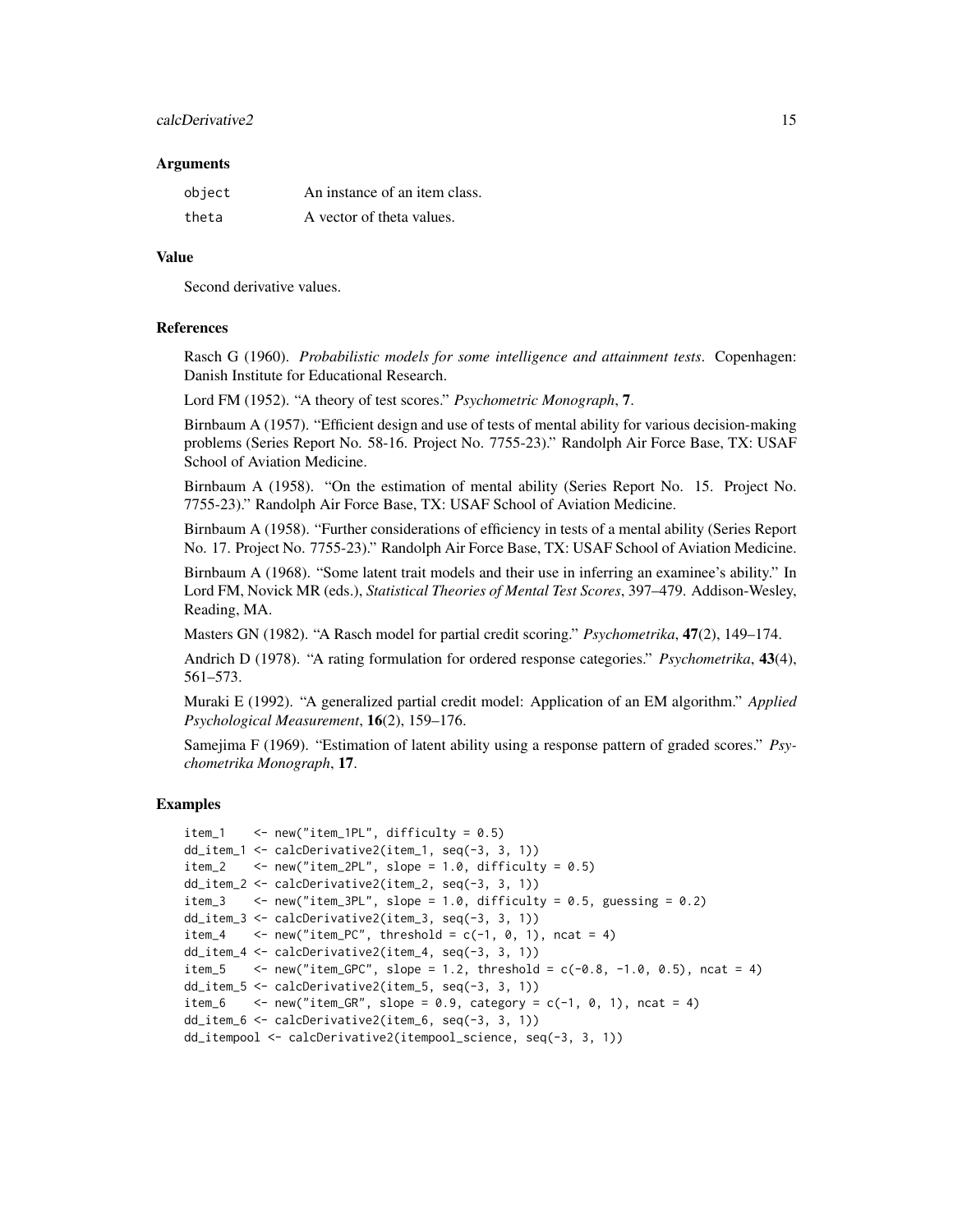<span id="page-15-0"></span>

An S4 generic and its methods to calculate expected scores given a vector of thetas for different item classes.

### Usage

```
calcEscore(object, theta)
## S4 method for signature 'item_1PL,numeric'
calcEscore(object, theta)
## S4 method for signature 'item_2PL,numeric'
calcEscore(object, theta)
## S4 method for signature 'item_3PL,numeric'
calcEscore(object, theta)
## S4 method for signature 'item_PC,numeric'
calcEscore(object, theta)
## S4 method for signature 'item_GPC,numeric'
calcEscore(object, theta)
## S4 method for signature 'item_GR,numeric'
calcEscore(object, theta)
## S4 method for signature 'item_pool,numeric'
calcEscore(object, theta)
## S4 method for signature 'pool_cluster,numeric'
calcEscore(object, theta)
```
### Arguments

| object | An instance of an item class. |
|--------|-------------------------------|
| theta  | A vector of theta values.     |

#### Value

A vector of expected scores of length nq (the number of values on theta grid).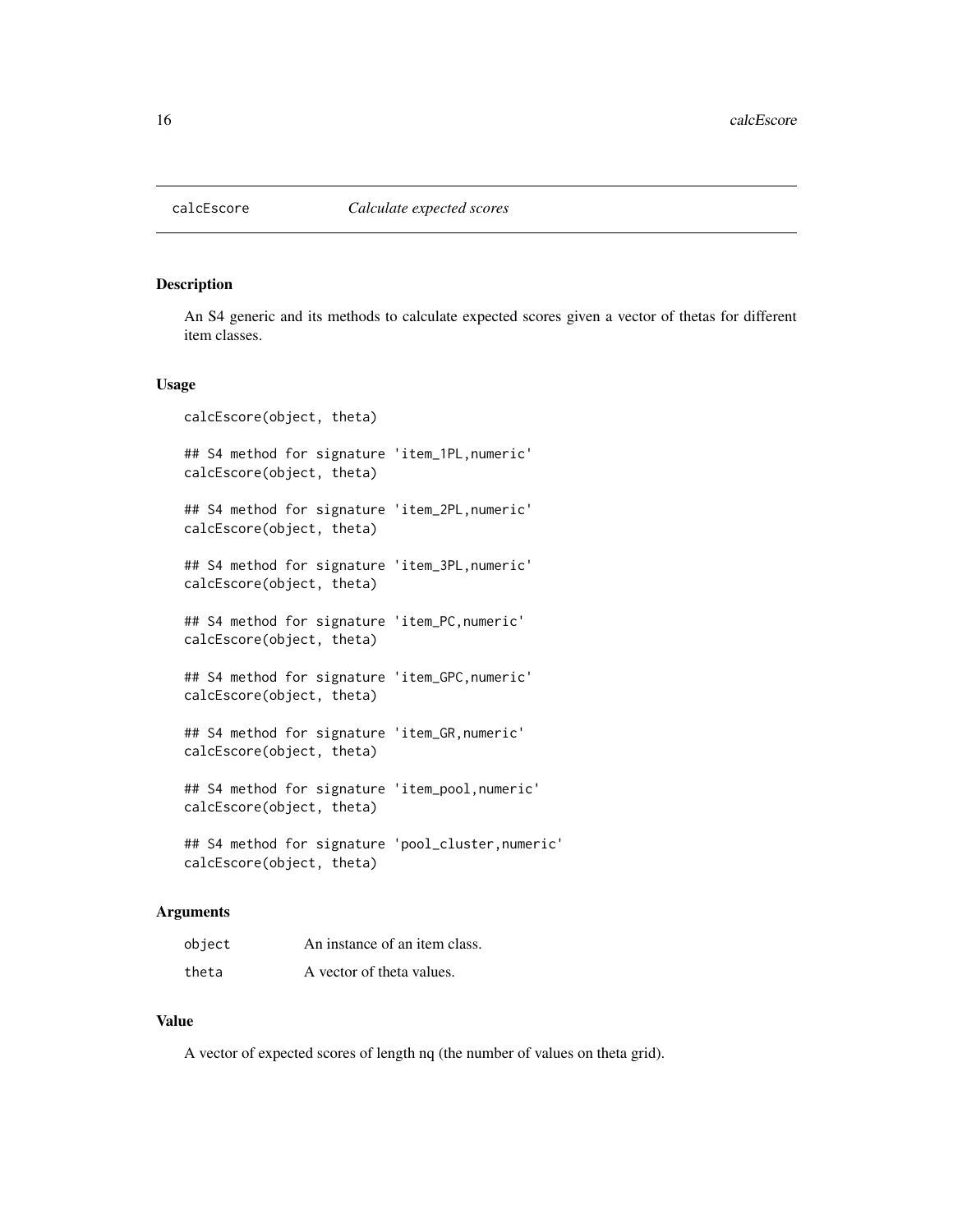#### <span id="page-16-0"></span>calcFisher 17

#### References

Rasch G (1960). *Probabilistic models for some intelligence and attainment tests*. Copenhagen: Danish Institute for Educational Research.

Lord FM (1952). "A theory of test scores." *Psychometric Monograph*, 7.

Birnbaum A (1957). "Efficient design and use of tests of mental ability for various decision-making problems (Series Report No. 58-16. Project No. 7755-23)." Randolph Air Force Base, TX: USAF School of Aviation Medicine.

Birnbaum A (1958). "On the estimation of mental ability (Series Report No. 15. Project No. 7755-23)." Randolph Air Force Base, TX: USAF School of Aviation Medicine.

Birnbaum A (1958). "Further considerations of efficiency in tests of a mental ability (Series Report No. 17. Project No. 7755-23)." Randolph Air Force Base, TX: USAF School of Aviation Medicine.

Birnbaum A (1968). "Some latent trait models and their use in inferring an examinee's ability." In Lord FM, Novick MR (eds.), *Statistical Theories of Mental Test Scores*, 397–479. Addison-Wesley, Reading, MA.

Masters GN (1982). "A Rasch model for partial credit scoring." *Psychometrika*, 47(2), 149–174.

Andrich D (1978). "A rating formulation for ordered response categories." *Psychometrika*, 43(4), 561–573.

Muraki E (1992). "A generalized partial credit model: Application of an EM algorithm." *Applied Psychological Measurement*, 16(2), 159–176.

Samejima F (1969). "Estimation of latent ability using a response pattern of graded scores." *Psychometrika Monograph*, 17.

#### Examples

```
item_1 <- new("item_1PL", difficulty = 0.5)
ICC_item_1 <- calcEscore(item_1, seq(-3, 3, 1))
item_2 \le - new("item_2PL", slope = 1.0, difficulty = 0.5)
ICC_item_2 <- calcEscore(item_2, seq(-3, 3, 1))
item_3 \le - new("item_3PL", slope = 1.0, difficulty = 0.5, guessing = 0.2)
ICC_item_3 <- calcEscore(item_3, seq(-3, 3, 1))
item_4 \leftarrow new("item_PC", threshold = c(-1, 0, 1), ncat = 4)
ICC_item_4 <- calcEscore(item_4, seq(-3, 3, 1))
item_5 \leq new("item_GPC", slope = 1.2, threshold = c(-0.8, -1.0, 0.5), ncat = 4)
ICC_item_5 <- calcEscore(item_5, seq(-3, 3, 1))
item_6 \leq - new("item_GR", slope = 0.9, category = c(-1, 0, 1), ncat = 4)
ICC_item_6 <- calcEscore(item_6, seq(-3, 3, 1))
TCC_itempool <- calcEscore(itempool_science, seq(-3, 3, 1))
```
calcFisher *Calculate Fisher information*

#### **Description**

An S4 generic and its methods to calculate Fisher information given a vector of thetas for different item classes.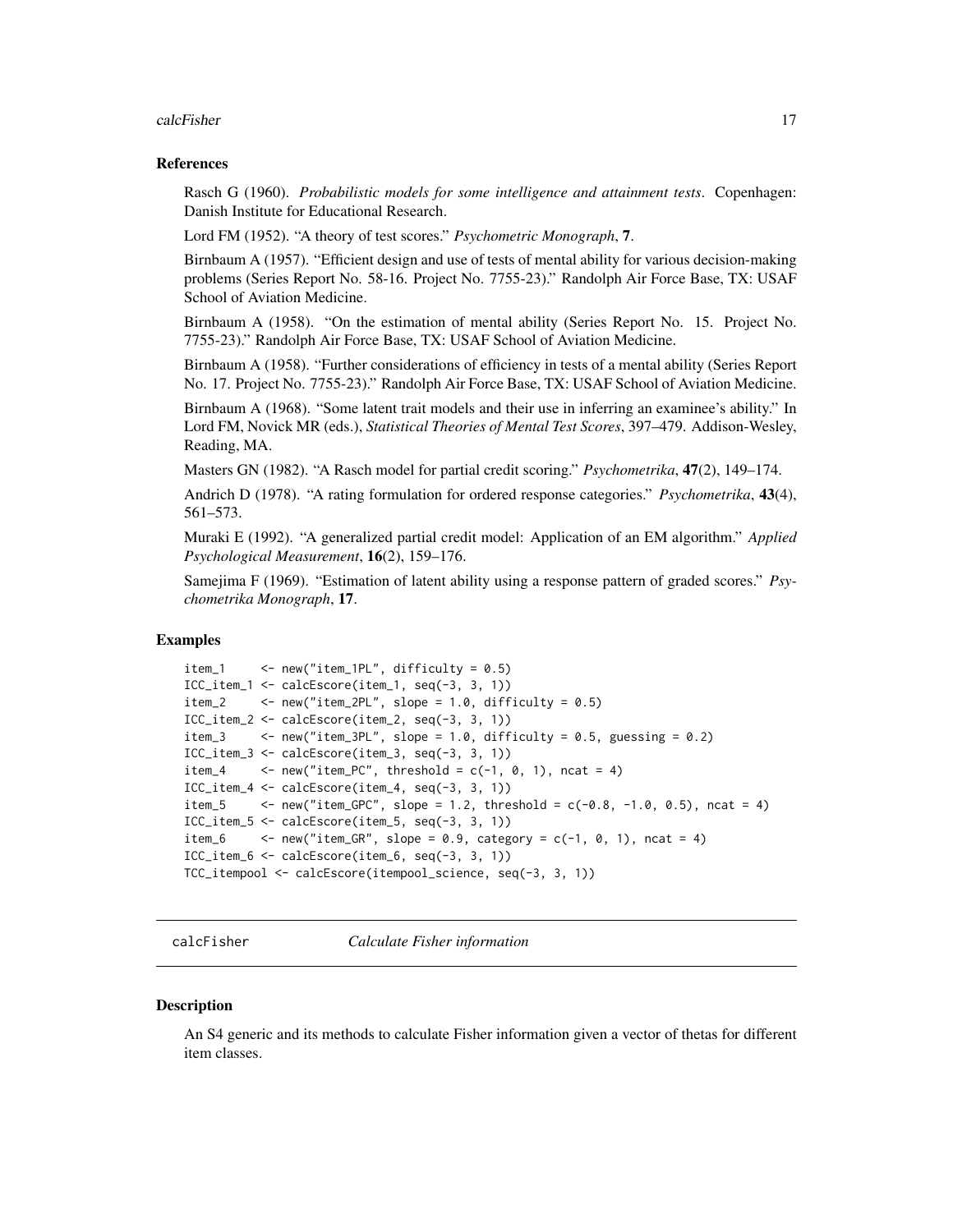### Usage

```
calcFisher(object, theta)
## S4 method for signature 'item_1PL,numeric'
calcFisher(object, theta)
## S4 method for signature 'item_2PL,numeric'
calcFisher(object, theta)
## S4 method for signature 'item_3PL,numeric'
calcFisher(object, theta)
## S4 method for signature 'item_PC,numeric'
calcFisher(object, theta)
## S4 method for signature 'item_GPC,numeric'
calcFisher(object, theta)
## S4 method for signature 'item_GR,numeric'
calcFisher(object, theta)
## S4 method for signature 'item_pool,numeric'
calcFisher(object, theta)
## S4 method for signature 'pool_cluster,numeric'
calcFisher(object, theta)
```
### Arguments

| object | An instance of an item class. |
|--------|-------------------------------|
| theta  | A vector of theta values.     |

#### Value

A vector of Fisher information values over theta (nq values) for a single item or a matrix of dimension (nq, ni) for an "item\_pool".

# References

Rasch G (1960). *Probabilistic models for some intelligence and attainment tests*. Copenhagen: Danish Institute for Educational Research.

Lord FM (1952). "A theory of test scores." *Psychometric Monograph*, 7.

Birnbaum A (1957). "Efficient design and use of tests of mental ability for various decision-making problems (Series Report No. 58-16. Project No. 7755-23)." Randolph Air Force Base, TX: USAF School of Aviation Medicine.

Birnbaum A (1958). "On the estimation of mental ability (Series Report No. 15. Project No. 7755-23)." Randolph Air Force Base, TX: USAF School of Aviation Medicine.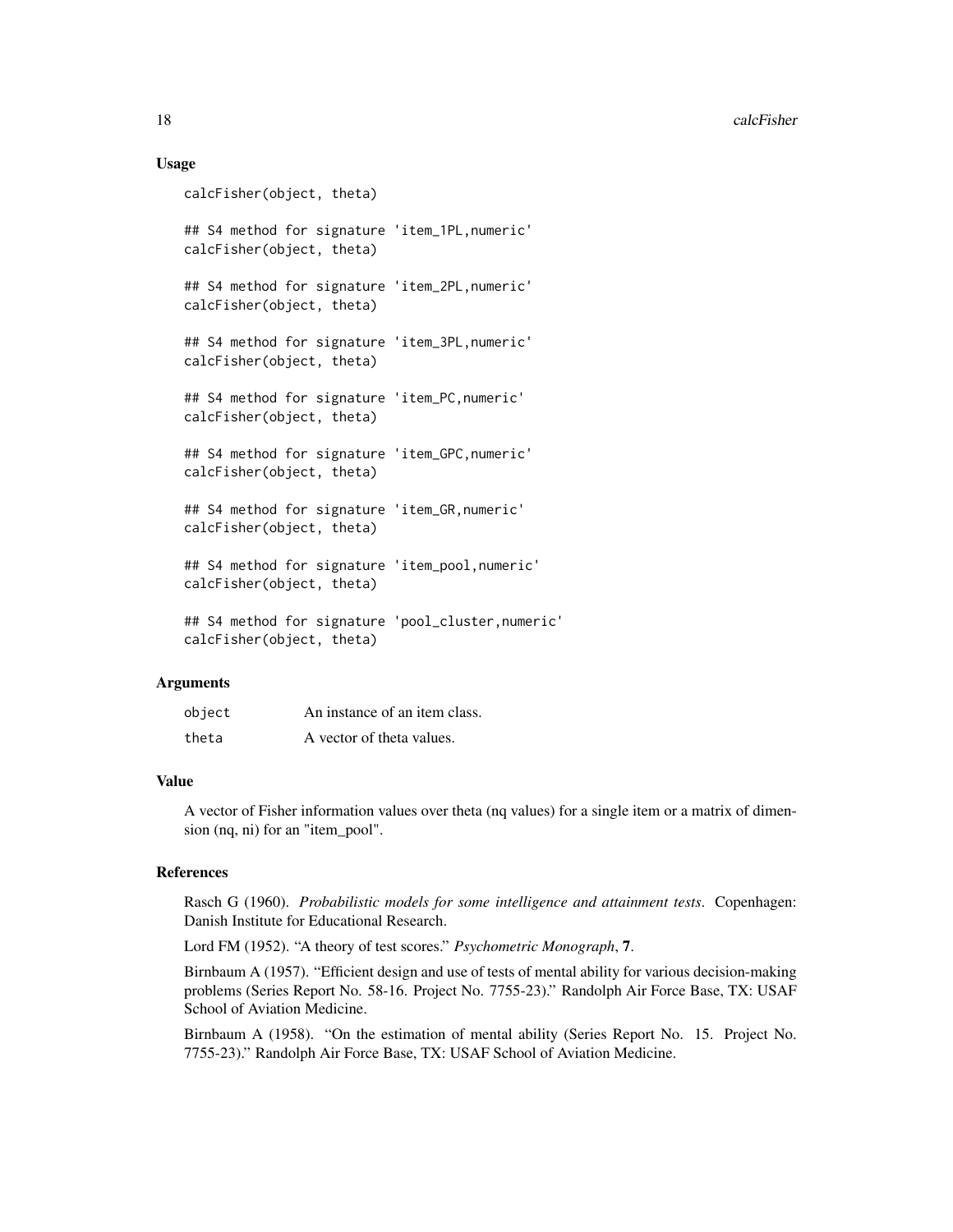#### <span id="page-18-0"></span>calcHessian 19

Birnbaum A (1958). "Further considerations of efficiency in tests of a mental ability (Series Report No. 17. Project No. 7755-23)." Randolph Air Force Base, TX: USAF School of Aviation Medicine.

Birnbaum A (1968). "Some latent trait models and their use in inferring an examinee's ability." In Lord FM, Novick MR (eds.), *Statistical Theories of Mental Test Scores*, 397–479. Addison-Wesley, Reading, MA.

Masters GN (1982). "A Rasch model for partial credit scoring." *Psychometrika*, 47(2), 149–174.

Andrich D (1978). "A rating formulation for ordered response categories." *Psychometrika*, 43(4), 561–573.

Muraki E (1992). "A generalized partial credit model: Application of an EM algorithm." *Applied Psychological Measurement*, 16(2), 159–176.

Samejima F (1969). "Estimation of latent ability using a response pattern of graded scores." *Psychometrika Monograph*, 17.

#### Examples

```
item_1 <- new("item_1PL", difficulty = 0.5)
info\_item_1 \leftarrow calcFisher(item_1, seq(-3, 3, 1))item_2 \le - new("item_2PL", slope = 1.0, difficulty = 0.5)
info_item_2 <- calcFisher(item_2, seq(-3, 3, 1))
item_3 \le - new("item_3PL", slope = 1.0, difficulty = 0.5, guessing = 0.2)
info_time_3 \leftarrow calcFisher(item_3, seq(-3, 3, 1))item_4 \leftarrow new("item_PC", threshold = c(-1, 0, 1), ncat = 4)
info\_item_4 \leftarrow calcFisher(item_4, seq(-3, 3, 1))item_5 \leq - new("item_GPC", slope = 1.2, threshold = c(-0.8, -1.0, 0.5), ncat = 4)
info\_item_5 \leftarrow calcFisher(item_5, seq(-3, 3, 1))item_6 \leftarrow new("item_GR", slope = 0.9, category = c(-1, 0, 1), ncat = 4)
info_item_6 <- calcFisher(item_6, seq(-3, 3, 1))
info_itempool <- calcFisher(itempool_science, seq(-3, 3, 1))
```
calcHessian *Calculate second derivative of log-likelihood*

#### Description

An S4 generic and its methods to calculate the second derivative of the log-likelihood function.

#### Usage

```
calcHessian(object, theta, resp)
## S4 method for signature 'item_1PL, numeric, numeric'
calcHessian(object, theta, resp)
## S4 method for signature 'item_2PL,numeric,numeric'
calcHessian(object, theta, resp)
## S4 method for signature 'item_3PL,numeric,numeric'
```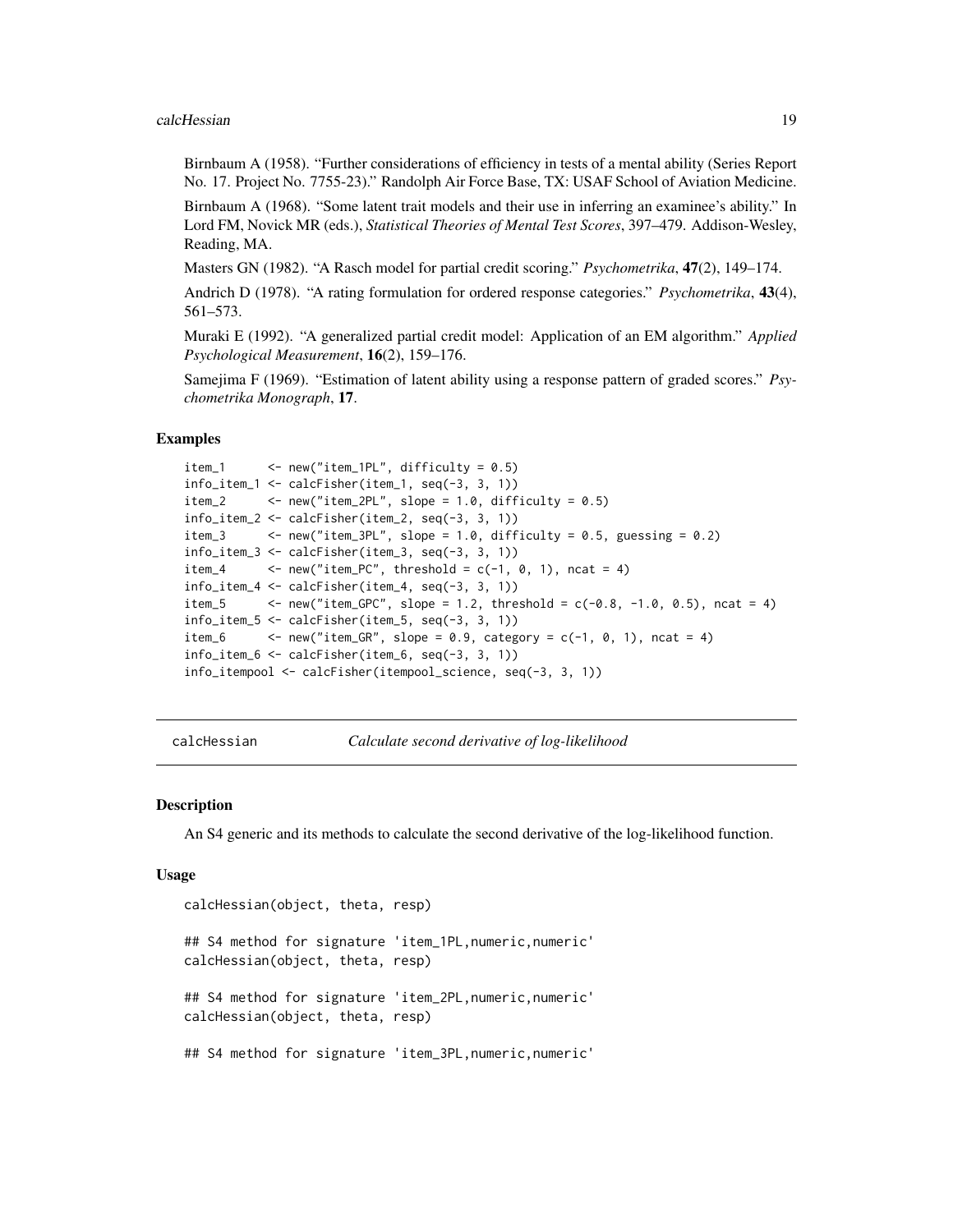#### 20 calcHessian control of the control of the control of the calcHessian control of the control of the control of the control of the control of the control of the control of the control of the control of the control of the

```
calcHessian(object, theta, resp)
## S4 method for signature 'item_PC,numeric,numeric'
calcHessian(object, theta, resp)
## S4 method for signature 'item_GPC,numeric,numeric'
calcHessian(object, theta, resp)
## S4 method for signature 'item_GR,numeric,numeric'
calcHessian(object, theta, resp)
## S4 method for signature 'item_pool,numeric,numeric'
calcHessian(object, theta, resp)
## S4 method for signature 'pool_cluster,numeric,list'
calcHessian(object, theta, resp)
```
# Arguments

| object | An instance of an item class. |
|--------|-------------------------------|
| theta  | A vector of theta values.     |
| resp   | Response data.                |

#### Value

Second derivative values of log-likelihoods.

#### References

Rasch G (1960). *Probabilistic models for some intelligence and attainment tests*. Copenhagen: Danish Institute for Educational Research.

Lord FM (1952). "A theory of test scores." *Psychometric Monograph*, 7.

Birnbaum A (1957). "Efficient design and use of tests of mental ability for various decision-making problems (Series Report No. 58-16. Project No. 7755-23)." Randolph Air Force Base, TX: USAF School of Aviation Medicine.

Birnbaum A (1958). "On the estimation of mental ability (Series Report No. 15. Project No. 7755-23)." Randolph Air Force Base, TX: USAF School of Aviation Medicine.

Birnbaum A (1958). "Further considerations of efficiency in tests of a mental ability (Series Report No. 17. Project No. 7755-23)." Randolph Air Force Base, TX: USAF School of Aviation Medicine.

Birnbaum A (1968). "Some latent trait models and their use in inferring an examinee's ability." In Lord FM, Novick MR (eds.), *Statistical Theories of Mental Test Scores*, 397–479. Addison-Wesley, Reading, MA.

Masters GN (1982). "A Rasch model for partial credit scoring." *Psychometrika*, 47(2), 149–174.

Andrich D (1978). "A rating formulation for ordered response categories." *Psychometrika*, 43(4), 561–573.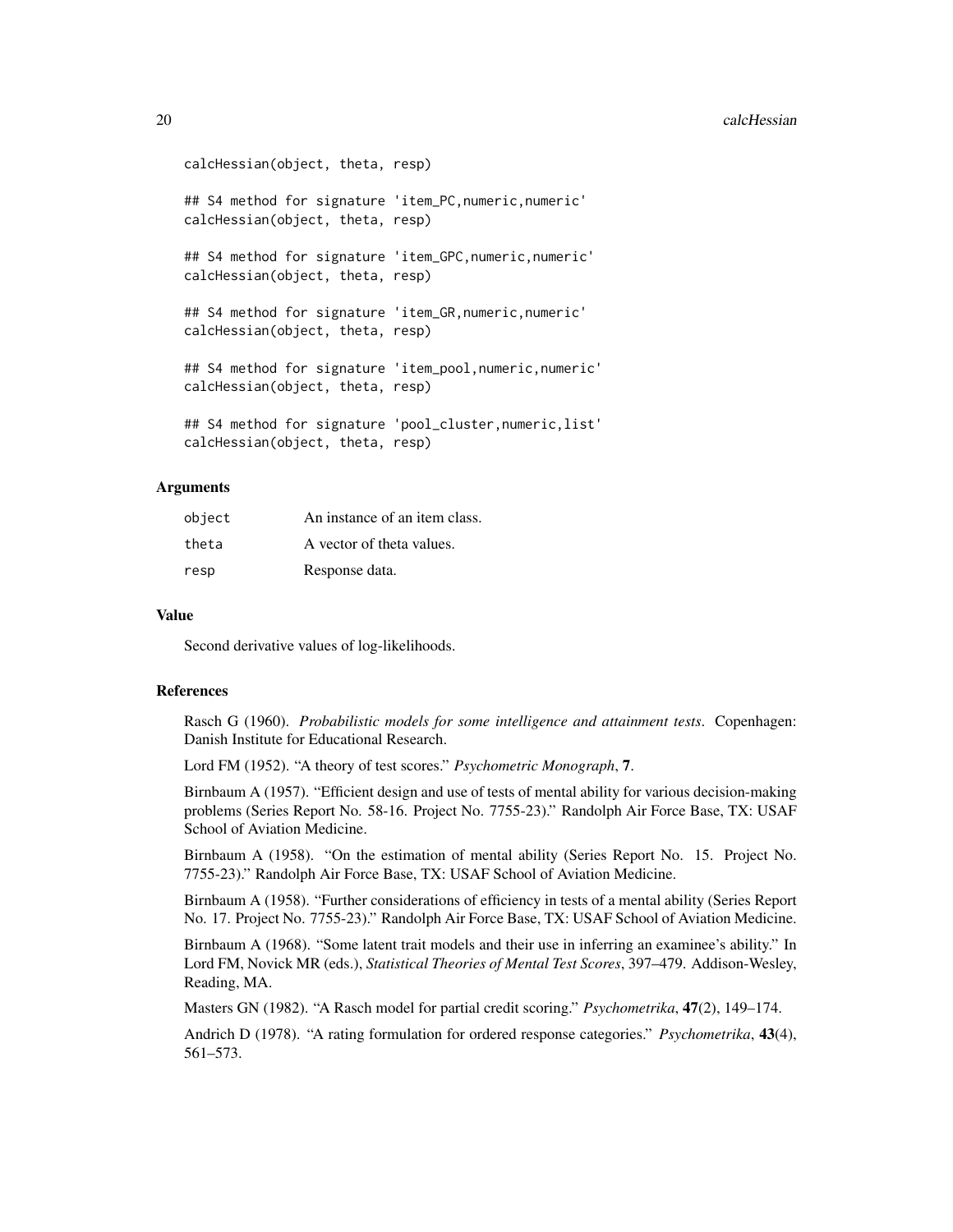<span id="page-20-0"></span>Muraki E (1992). "A generalized partial credit model: Application of an EM algorithm." *Applied Psychological Measurement*, 16(2), 159–176.

Samejima F (1969). "Estimation of latent ability using a response pattern of graded scores." *Psychometrika Monograph*, 17.

#### Examples

```
item_1 \le new("item_1PL", difficulty = 0.5)
h_item_1 \le calcHessian(item_1, seq(-3, 3, 1), 0)
item_2 \le - new("item_2PL", slope = 1.0, difficulty = 0.5)
h_item_2 <- calcHessian(item_2, seq(-3, 3, 1), 0)
item_3 \le new("item_3PL", slope = 1.0, difficulty = 0.5, guessing = 0.2)
h_item_3 <- calcHessian(item_3, seq(-3, 3, 1), 0)
item_4 \leq new("item_PC", threshold = c(-1, 0, 1), ncat = 4)
h_item_4 \leq calcHessian(item_4, seq(-3, 3, 1), 0)
item_5 <- new("item_GPC", slope = 1.2, threshold = c(-0.8, -1.0, 0.5), ncat = 4)
h_item_5 <- calcHessian(item_5, seq(-3, 3, 1), 0)
item_6 \le new("item_GR", slope = 0.9, category = c(-1, 0, 1), ncat = 4)
h_item_6 <- calcHessian(item_6, seq(-3, 3, 1), 0)
h_itempool <- calcHessian(itempool_science, seq(-3, 3, 1), 0)
```
calcJacobian *Calculate first derivative of log-likelihood*

#### **Description**

An S4 generic and its methods to calculate the first derivative of the log-likelihood function.

#### Usage

```
calcJacobian(object, theta, resp)
## S4 method for signature 'item_1PL,numeric,numeric'
calcJacobian(object, theta, resp)
## S4 method for signature 'item_2PL,numeric,numeric'
calcJacobian(object, theta, resp)
## S4 method for signature 'item_3PL,numeric,numeric'
calcJacobian(object, theta, resp)
## S4 method for signature 'item_PC,numeric,numeric'
calcJacobian(object, theta, resp)
## S4 method for signature 'item_GPC,numeric,numeric'
calcJacobian(object, theta, resp)
## S4 method for signature 'item_GR,numeric,numeric'
```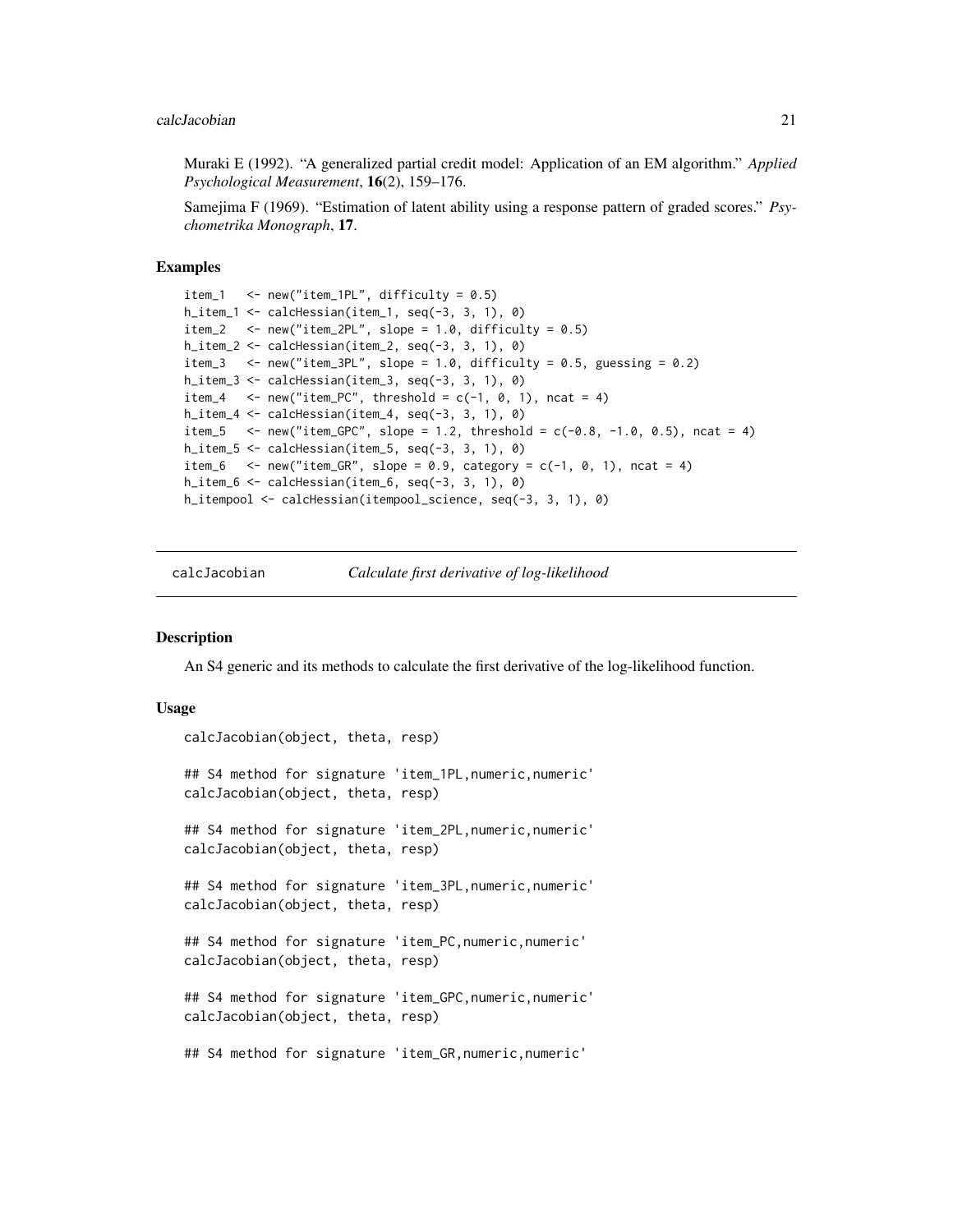#### 22 calcJacobian calcJacobian calcJacobian calcJacobian calcJacobian calcJacobian calcJacobian calcJacobian calcJacobian calcJacobian calcJacobian calcJacobian calcJacobian calcJacobian calcJacobian calcJacobian calcJacobia

```
calcJacobian(object, theta, resp)
## S4 method for signature 'item_pool,numeric,numeric'
calcJacobian(object, theta, resp)
## S4 method for signature 'pool_cluster,numeric,list'
calcJacobian(object, theta, resp)
```
### Arguments

| object | An instance of an item class. |
|--------|-------------------------------|
| theta  | A vector of theta values.     |
| resp   | Response data.                |

#### Value

First derivative values of log-likelihoods.

#### References

Rasch G (1960). *Probabilistic models for some intelligence and attainment tests*. Copenhagen: Danish Institute for Educational Research.

Lord FM (1952). "A theory of test scores." *Psychometric Monograph*, 7.

Birnbaum A (1957). "Efficient design and use of tests of mental ability for various decision-making problems (Series Report No. 58-16. Project No. 7755-23)." Randolph Air Force Base, TX: USAF School of Aviation Medicine.

Birnbaum A (1958). "On the estimation of mental ability (Series Report No. 15. Project No. 7755-23)." Randolph Air Force Base, TX: USAF School of Aviation Medicine.

Birnbaum A (1958). "Further considerations of efficiency in tests of a mental ability (Series Report No. 17. Project No. 7755-23)." Randolph Air Force Base, TX: USAF School of Aviation Medicine.

Birnbaum A (1968). "Some latent trait models and their use in inferring an examinee's ability." In Lord FM, Novick MR (eds.), *Statistical Theories of Mental Test Scores*, 397–479. Addison-Wesley, Reading, MA.

Masters GN (1982). "A Rasch model for partial credit scoring." *Psychometrika*, 47(2), 149–174.

Andrich D (1978). "A rating formulation for ordered response categories." *Psychometrika*, 43(4), 561–573.

Muraki E (1992). "A generalized partial credit model: Application of an EM algorithm." *Applied Psychological Measurement*, 16(2), 159–176.

Samejima F (1969). "Estimation of latent ability using a response pattern of graded scores." *Psychometrika Monograph*, 17.

### Examples

```
item_1 <- new("item_1PL", difficulty = 0.5)
j_item_1 <- calcJacobian(item_1, seq(-3, 3, 1), 0)
item_2 \le - new("item_2PL", slope = 1.0, difficulty = 0.5)
```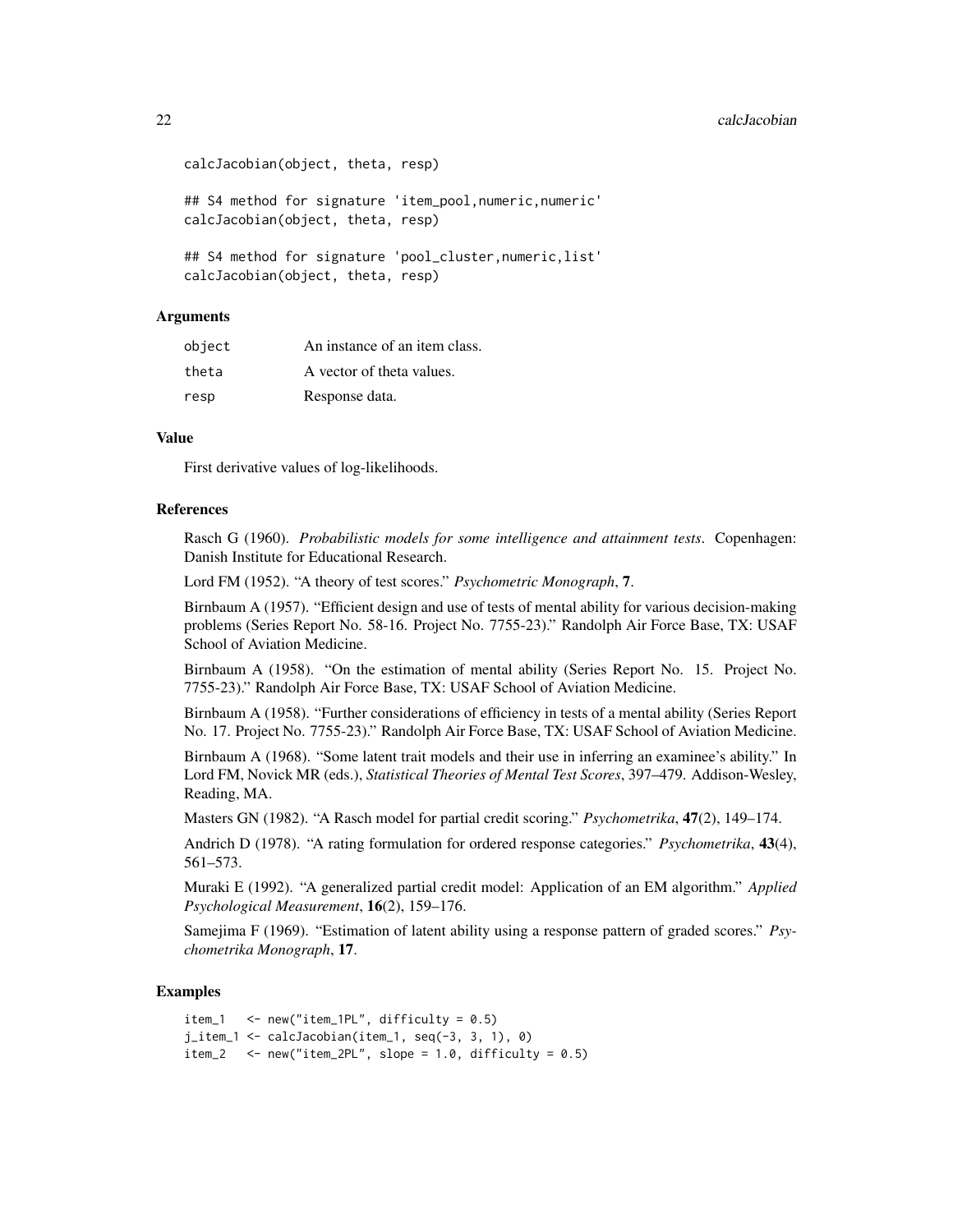#### <span id="page-22-0"></span>calcLocation 23

```
j_item_2 <- calcJacobian(item_2, seq(-3, 3, 1), 0)
item_3 \le new("item_3PL", slope = 1.0, difficulty = 0.5, guessing = 0.2)
j_item_3 <- calcJacobian(item_3, seq(-3, 3, 1), 0)
item_4 \le - new("item_PC", threshold = c(-1, 0, 1), ncat = 4)
j_item_4 <- calcJacobian(item_4, seq(-3, 3, 1), 0)
item_5 \le - new("item_GPC", slope = 1.2, threshold = c(-0.8, -1.0, 0.5), ncat = 4)
j_item_5 <- calcJacobian(item_5, seq(-3, 3, 1), 0)
item_6 \le - new("item_GR", slope = 0.9, category = c(-1, 0, 1), ncat = 4)
j_item_6 <- calcJacobian(item_6, seq(-3, 3, 1), 0)
j_itempool <- calcJacobian(itempool_science, seq(-3, 3, 1), 0)
```
calcLocation *Calculate item location*

#### **Description**

An S4 generic and its methods to calculate item location.

### Usage

calcLocation(object)

```
## S4 method for signature 'item_1PL'
calcLocation(object)
```
## S4 method for signature 'item\_2PL' calcLocation(object)

```
## S4 method for signature 'item_3PL'
calcLocation(object)
```
## S4 method for signature 'item\_PC' calcLocation(object)

## S4 method for signature 'item\_GPC' calcLocation(object)

## S4 method for signature 'item\_GR' calcLocation(object)

```
## S4 method for signature 'item_pool'
calcLocation(object)
```

```
## S4 method for signature 'pool_cluster'
calcLocation(object)
```
#### Arguments

object An instance of an item class.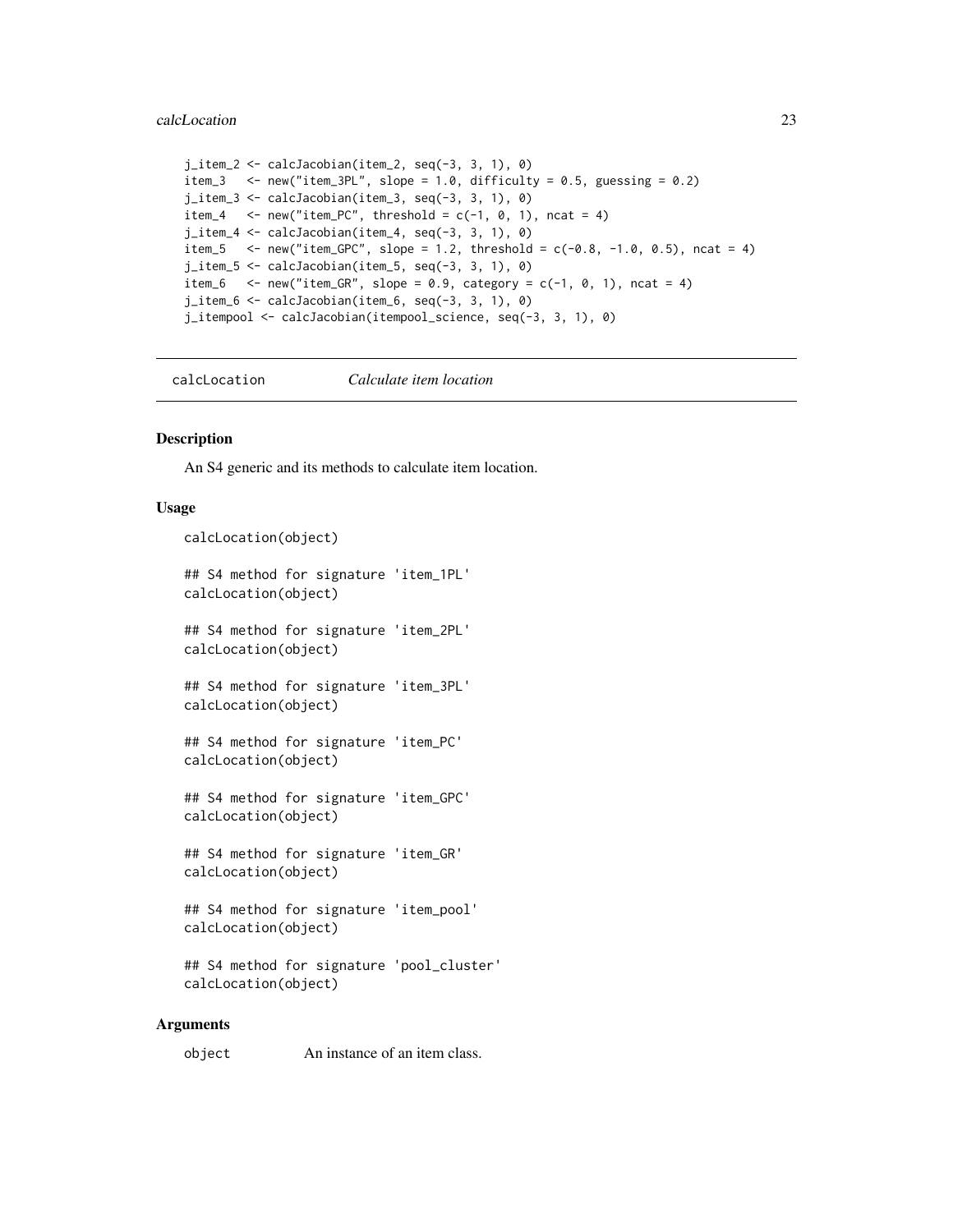#### Value

Item location values.

### References

Rasch G (1960). *Probabilistic models for some intelligence and attainment tests*. Copenhagen: Danish Institute for Educational Research.

Lord FM (1952). "A theory of test scores." *Psychometric Monograph*, 7.

Birnbaum A (1957). "Efficient design and use of tests of mental ability for various decision-making problems (Series Report No. 58-16. Project No. 7755-23)." Randolph Air Force Base, TX: USAF School of Aviation Medicine.

Birnbaum A (1958). "On the estimation of mental ability (Series Report No. 15. Project No. 7755-23)." Randolph Air Force Base, TX: USAF School of Aviation Medicine.

Birnbaum A (1958). "Further considerations of efficiency in tests of a mental ability (Series Report No. 17. Project No. 7755-23)." Randolph Air Force Base, TX: USAF School of Aviation Medicine.

Birnbaum A (1968). "Some latent trait models and their use in inferring an examinee's ability." In Lord FM, Novick MR (eds.), *Statistical Theories of Mental Test Scores*, 397–479. Addison-Wesley, Reading, MA.

Masters GN (1982). "A Rasch model for partial credit scoring." *Psychometrika*, 47(2), 149–174.

Andrich D (1978). "A rating formulation for ordered response categories." *Psychometrika*, 43(4), 561–573.

Muraki E (1992). "A generalized partial credit model: Application of an EM algorithm." *Applied Psychological Measurement*, 16(2), 159–176.

Samejima F (1969). "Estimation of latent ability using a response pattern of graded scores." *Psychometrika Monograph*, 17.

#### Examples

```
item_1 \le - new("item_1PL", difficulty = 0.5)
theta_item_1 <- calcLocation(item_1)
item_2 \leftarrow new("item_2PL", slope = 1.0, difficulty = 0.5)
theta_item_2 <- calcLocation(item_2)
item_3 <- new("item_3PL", slope = 1.0, difficulty = 0.5, guessing = 0.2)
theta_item_3 <- calcLocation(item_3)
item_4 \leftarrow new("item_PC", threshold = c(-1, 0, 1), ncat = 4)
theta_item_4 <- calcLocation(item_4)
item_5 \leq new("item_GPC", slope = 1.2, threshold = c(-0.8, -1.0, 0.5), ncat = 4)
theta_item_5 <- calcLocation(item_5)
item_6 \leq new("item_GR", slope = 0.9, category = c(-1, 0, 1), ncat = 4)
theta_item_6 <- calcLocation(item_6)
theta_itempool <- calcLocation(itempool_science)
```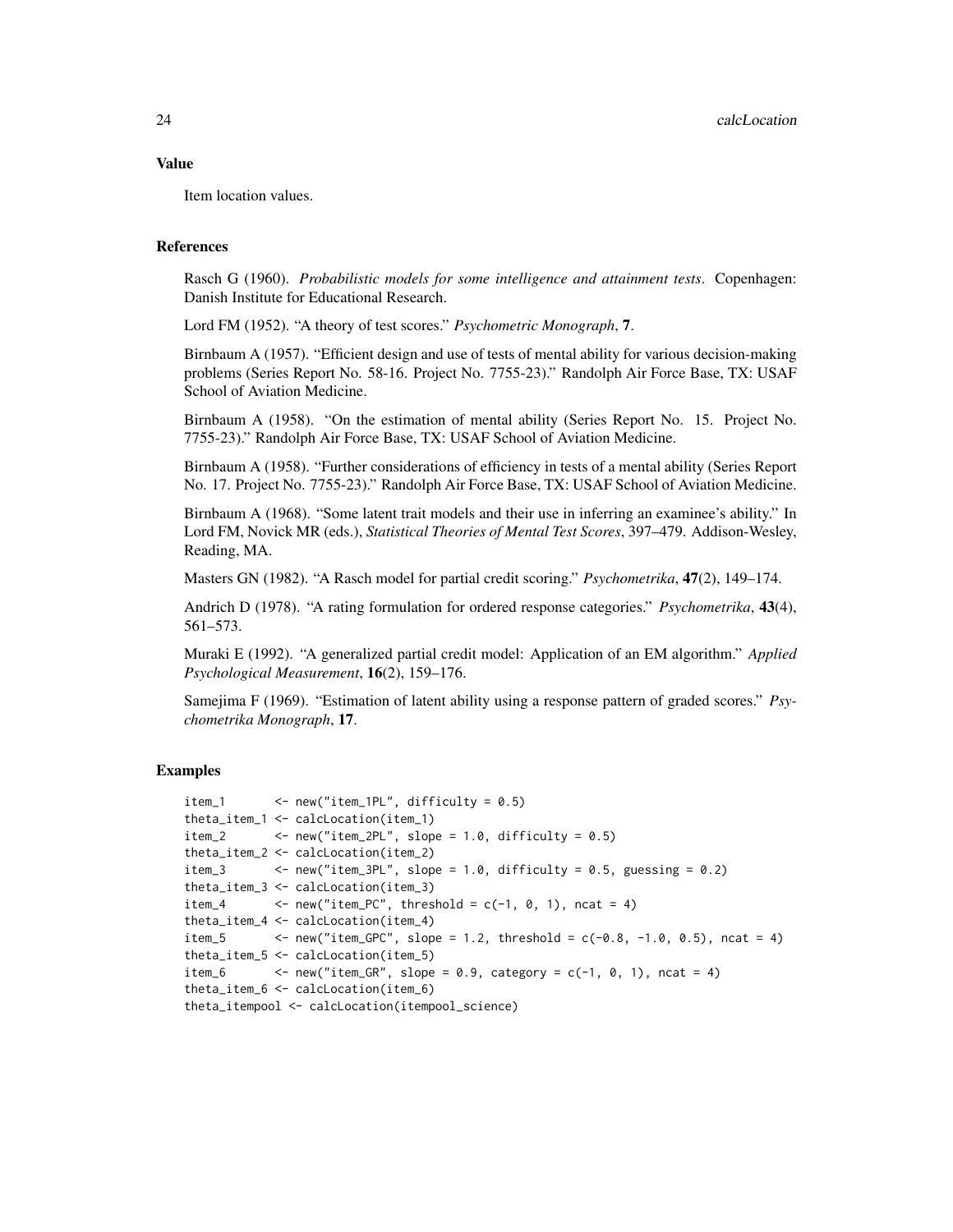<span id="page-24-0"></span>

An S4 generic and its methods to calculate item response probabilities for different item classes

#### Usage

```
calcProb(object, theta)
## S4 method for signature 'item_1PL,numeric'
calcProb(object, theta)
## S4 method for signature 'item_2PL,numeric'
calcProb(object, theta)
## S4 method for signature 'item_3PL,numeric'
calcProb(object, theta)
## S4 method for signature 'item_PC,numeric'
calcProb(object, theta)
## S4 method for signature 'item_GPC,numeric'
calcProb(object, theta)
## S4 method for signature 'item_GR,numeric'
calcProb(object, theta)
## S4 method for signature 'item_pool,numeric'
calcProb(object, theta)
## S4 method for signature 'pool_cluster,numeric'
calcProb(object, theta)
```
#### Arguments

| object | An instance of an item class. |
|--------|-------------------------------|
| theta  | A vector of theta values.     |

### Value

A matrix of probability values with a dimension (nq, ncat) for a single item or a list of matrices for an instance of "item\_pool".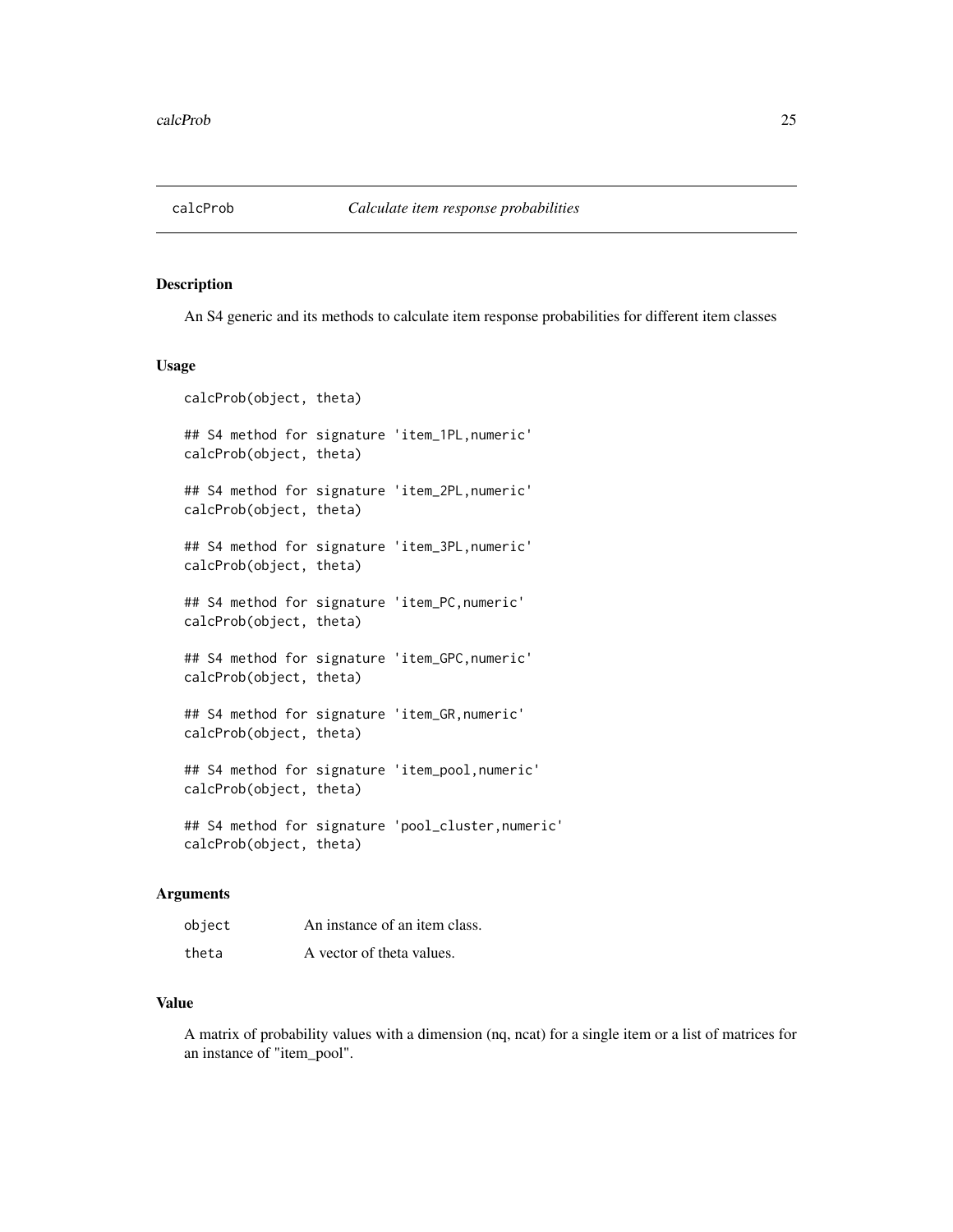#### <span id="page-25-0"></span>References

Rasch G (1960). *Probabilistic models for some intelligence and attainment tests*. Copenhagen: Danish Institute for Educational Research.

Lord FM (1952). "A theory of test scores." *Psychometric Monograph*, 7.

Birnbaum A (1957). "Efficient design and use of tests of mental ability for various decision-making problems (Series Report No. 58-16. Project No. 7755-23)." Randolph Air Force Base, TX: USAF School of Aviation Medicine.

Birnbaum A (1958). "On the estimation of mental ability (Series Report No. 15. Project No. 7755-23)." Randolph Air Force Base, TX: USAF School of Aviation Medicine.

Birnbaum A (1958). "Further considerations of efficiency in tests of a mental ability (Series Report No. 17. Project No. 7755-23)." Randolph Air Force Base, TX: USAF School of Aviation Medicine.

Birnbaum A (1968). "Some latent trait models and their use in inferring an examinee's ability." In Lord FM, Novick MR (eds.), *Statistical Theories of Mental Test Scores*, 397–479. Addison-Wesley, Reading, MA.

Masters GN (1982). "A Rasch model for partial credit scoring." *Psychometrika*, 47(2), 149–174.

Andrich D (1978). "A rating formulation for ordered response categories." *Psychometrika*, 43(4), 561–573.

Muraki E (1992). "A generalized partial credit model: Application of an EM algorithm." *Applied Psychological Measurement*, 16(2), 159–176.

Samejima F (1969). "Estimation of latent ability using a response pattern of graded scores." *Psychometrika Monograph*, 17.

## Examples

```
item_1 <- new("item_1PL", difficulty = 0.5)
prob_item_1 <- calcProb(item_1, seq(-3, 3, 1))
item_2 \leq - new("item_2PL", slope = 1.0, difficulty = 0.5)
prob_item_2 <- calcProb(item_2, seq(-3, 3, 1))
item_3 \le - new("item_3PL", slope = 1.0, difficulty = 0.5, guessing = 0.2)
prob_item_3 <- calcProb(item_3, seq(-3, 3, 1))
item_4 \leftarrow new("item_PC", threshold = c(-1, 0, 1), ncat = 4)
prob_item_4 <- calcProb(item_4, seq(-3, 3, 1))
item_5 <- new("item_GPC", slope = 1.2, threshold = c(-0.8, -1.0, 0.5), ncat = 4)
prob_item_5 <- calcProb(item_5, seq(-3, 3, 1))
item_6 \leftarrow new("item_GR", slope = 0.9, category = c(-1, 0, 1), ncat = 4)
prob_item_6 <- calcProb(item_6, seq(-3, 3, 1))
prob_itempool <- calcProb(itempool_science, seq(-3, 3, 1))
```
calcRP *Find matching theta to supplied probability*

#### **Description**

Find theta corresponding to a response probability value for each item.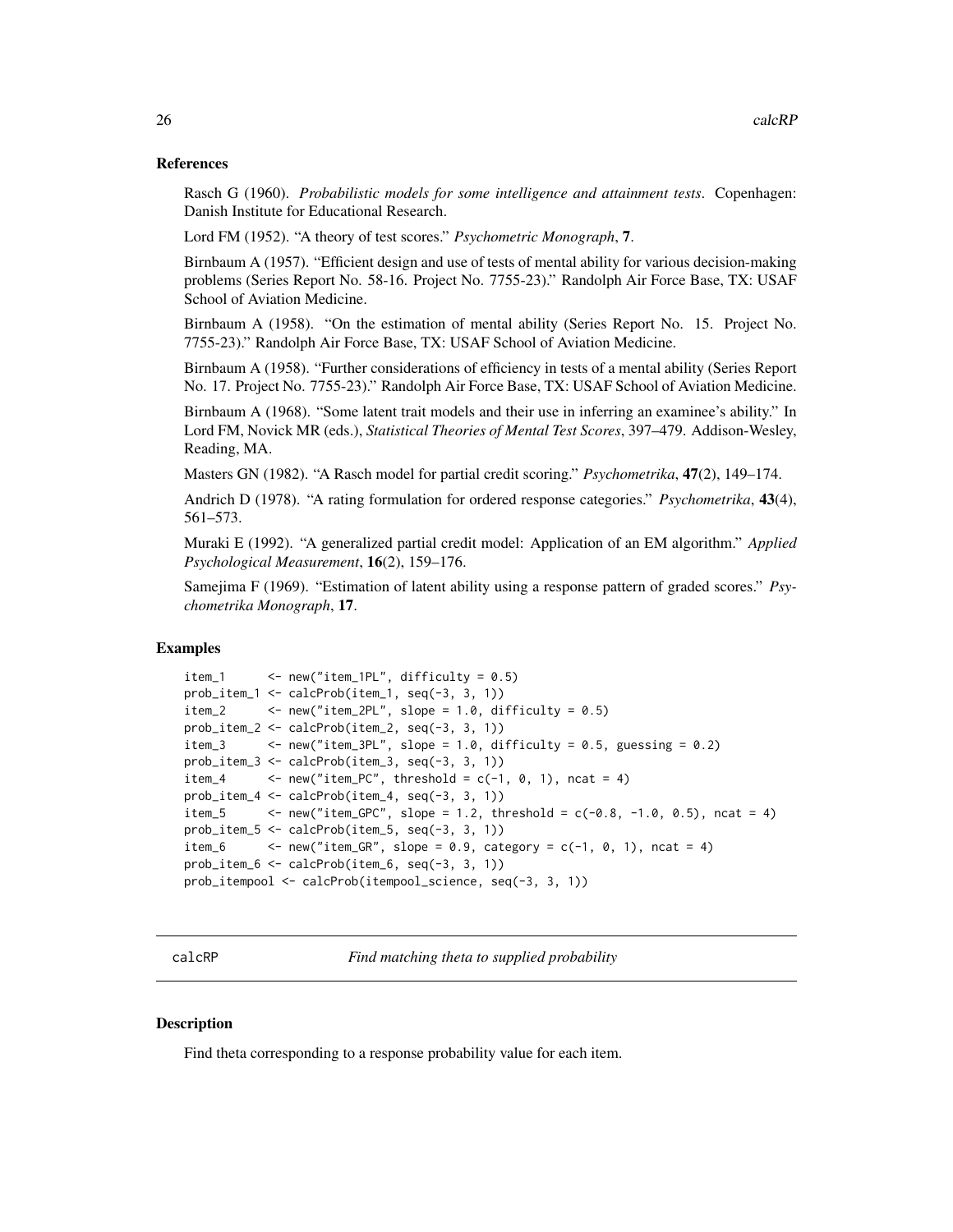#### <span id="page-26-0"></span>calc\_info 27

# Usage

calcRP(object,  $rp = 0.5$ , max\_iter = 100, conv = 1e-04, start\_theta = 0)

# Arguments

| object                 | An item_pool object.            |
|------------------------|---------------------------------|
| rp                     | A response probability value.   |
| $max$ <sub>Liter</sub> | A maximum number of iterations. |
| conv                   | A convergence criterion.        |
| start_theta            | A starting theta value.         |

| calc_info | Calculate the Fisher information matrix for a single theta value and a |
|-----------|------------------------------------------------------------------------|
|           | set of items, potentially with a mixture of different models           |

# Description

Calculate the Fisher information matrix for a single theta value and a set of items, potentially with a mixture of different models

# Usage

calc\_info(x, item\_parm, ncat, model)

| X         | Numeric. A single theta value.                                                                             |
|-----------|------------------------------------------------------------------------------------------------------------|
| item_parm | A matrix of item parameters.                                                                               |
| ncat      | A numeric vector of the number of response categories by item.                                             |
| model     | A numeric vector indicating the IRT models of each item (1: 1PL, 2: 2PL, 3:<br>3PL, 4: PC, 5: GPC, 6: GR). |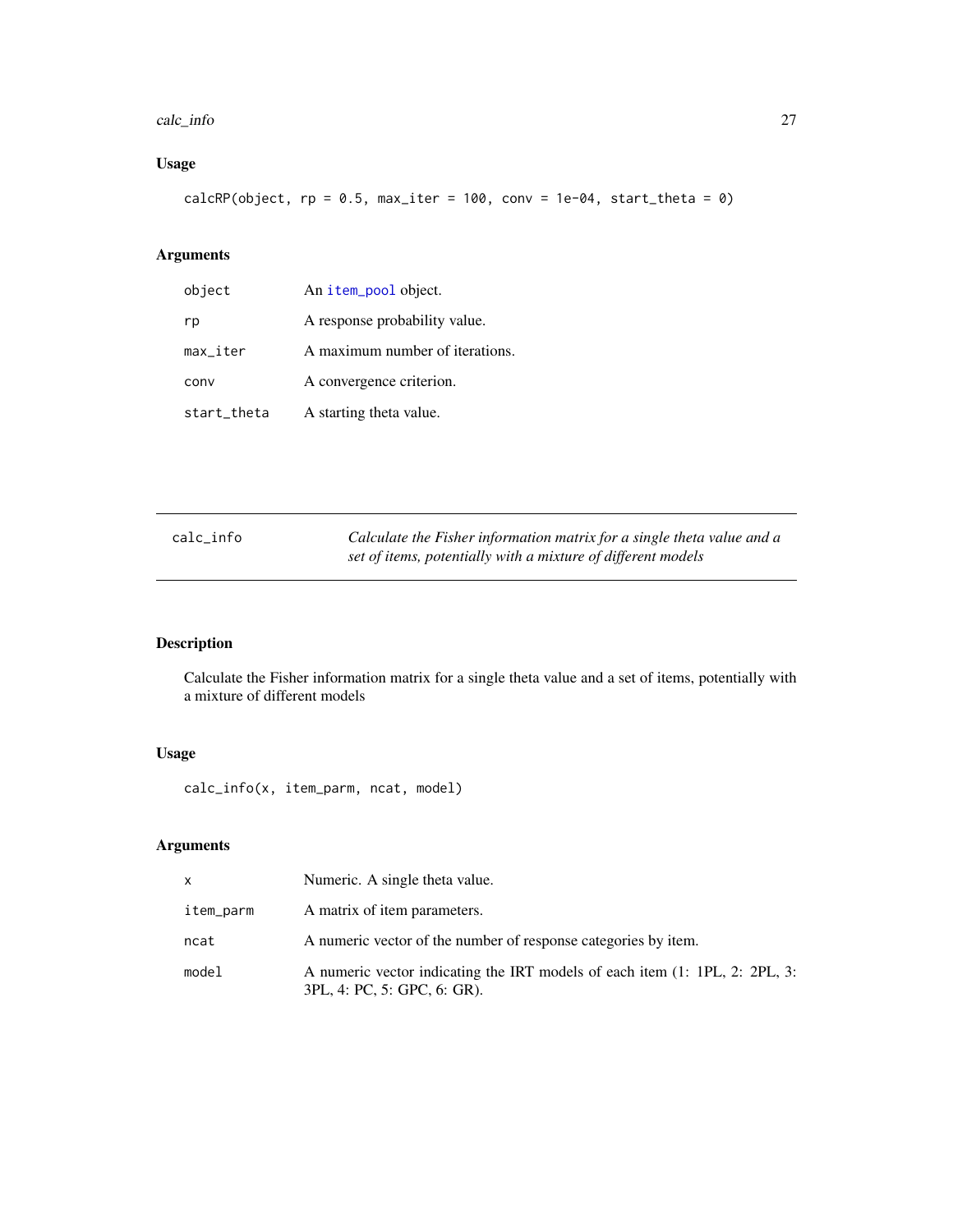<span id="page-27-0"></span>

Calculate the Fisher information using empirical Bayes.

# Usage

calc\_info\_EB(x, item\_parm, ncat, model)

# Arguments

| $\mathsf{x}$ | A numeric vector of MCMC sampled theta values.                                                             |
|--------------|------------------------------------------------------------------------------------------------------------|
| item_parm    | A numeric matrix of item parameters.                                                                       |
| ncat         | A numeric vector of the number of response categories by item.                                             |
| model        | A numeric vector indicating the IRT models of each item (1: 1PL, 2: 2PL, 3:<br>3PL, 4: PC, 5: GPC, 6: GR). |

| calc_info_FB | Calculate the Fisher information using full Bayesian |
|--------------|------------------------------------------------------|
|--------------|------------------------------------------------------|

# Description

Calculate the Fisher information using full Bayesian.

# Usage

```
calc_info_FB(x, items_list, ncat, model, useEAP = FALSE)
```

| X          | A numeric vector of MCMC sampled theta values.                                                             |
|------------|------------------------------------------------------------------------------------------------------------|
| items_list | A list of item parameter matrices.                                                                         |
| ncat       | A numeric vector of the number of response categories by item.                                             |
| model      | A numeric vector indicating the IRT models of each item (1: 1PL, 2: 2PL, 3:<br>3PL, 4: PC, 5: GPC, 6: GR). |
| useEAP     | TRUE to use the mean of MCMC theta draws.                                                                  |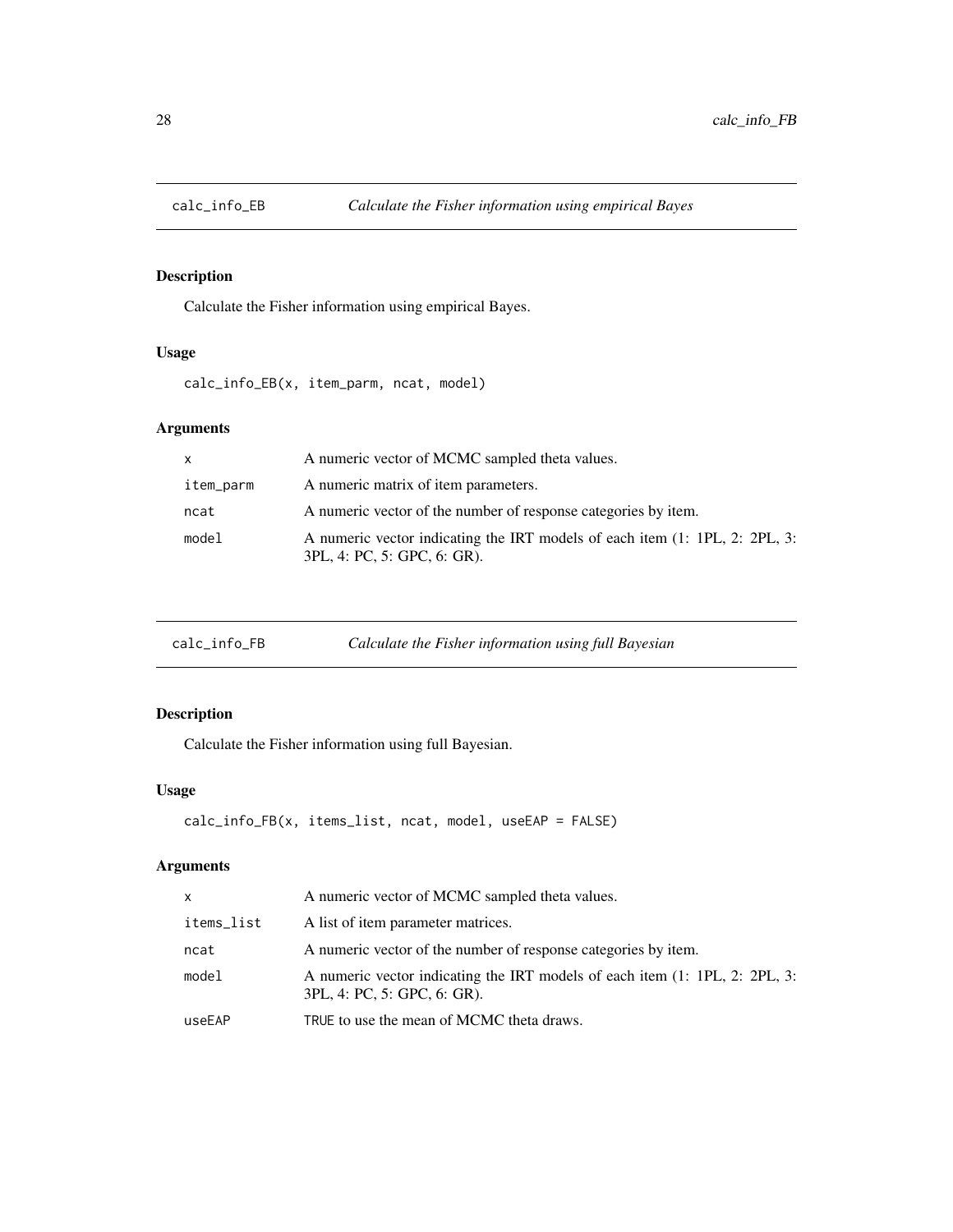<span id="page-28-0"></span>calc\_info\_matrix *Calculate the Fisher information matrix for a vector of theta values and a set of items, potentially with a mixture of different models*

# Description

Calculate the Fisher information matrix for a vector of theta values and a set of items, potentially with a mixture of different models

#### Usage

```
calc_info_matrix(x, item_parm, ncat, model)
```
# Arguments

| X         | Numeric. A vector of theta values.                                                                         |
|-----------|------------------------------------------------------------------------------------------------------------|
| item_parm | A matrix of item parameters.                                                                               |
| ncat      | A numeric vector of the number of response categories by item.                                             |
| model     | A numeric vector indicating the IRT models of each item (1: 1PL, 2: 2PL, 3:<br>3PL, 4: PC, 5: GPC, 6: GR). |

| calc_likelihood | Calculate a likelihood value of theta |  |  |
|-----------------|---------------------------------------|--|--|
|-----------------|---------------------------------------|--|--|

# Description

Calculate a likelihood value of theta.

### Usage

```
calc_likelihood(x, item_parm, resp, ncat, model)
```

| X         | Numeric. A single theta value.                                                                             |
|-----------|------------------------------------------------------------------------------------------------------------|
| item_parm | A numeric matrix of item parameters.                                                                       |
| resp      | A numeric vector of item responses.                                                                        |
| ncat      | A numeric vector of the number of response categories by item.                                             |
| model     | A numeric vector indicating the IRT models of each item (1: 1PL, 2: 2PL, 3:<br>3PL, 4: PC, 5: GPC, 6: GR). |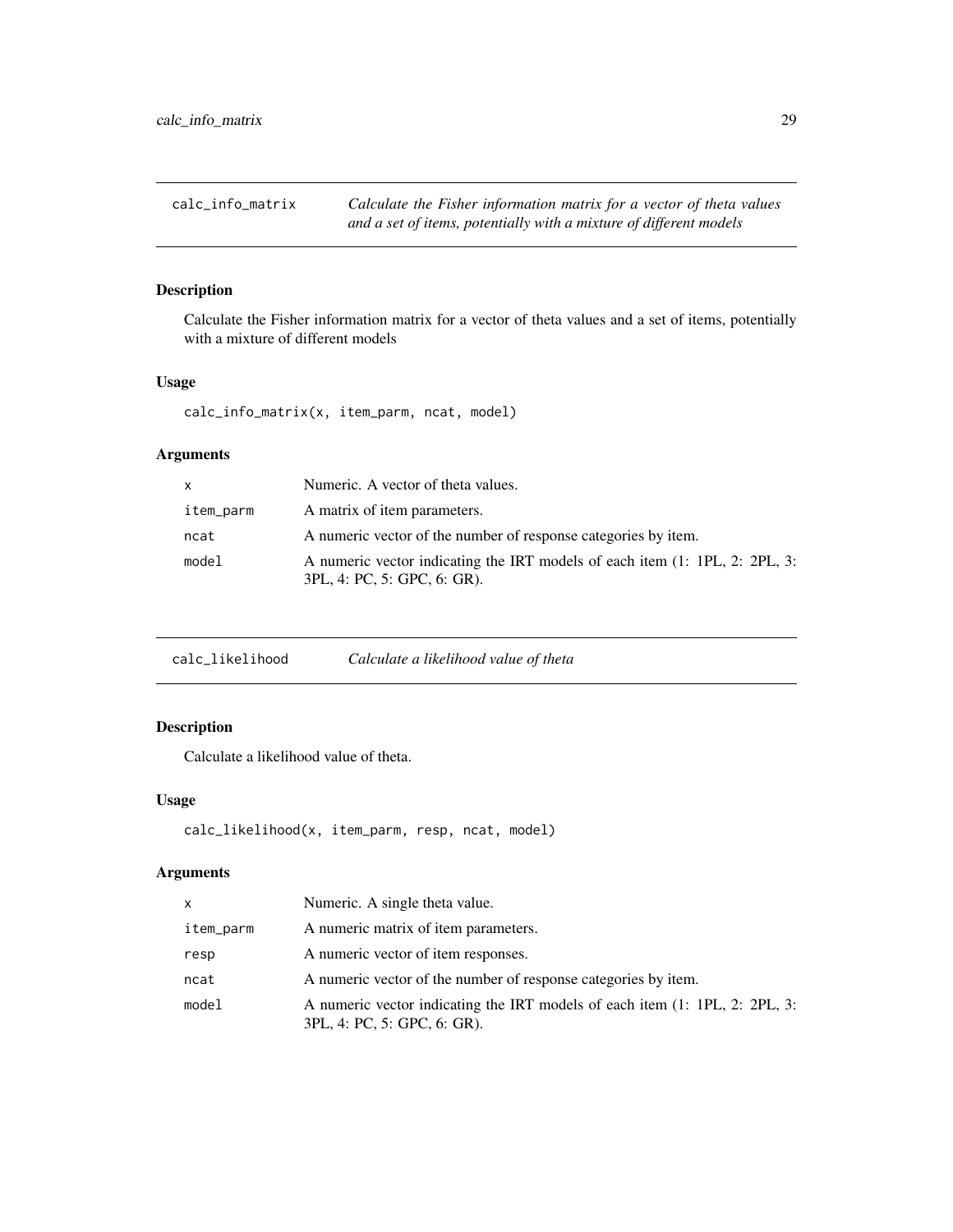```
calc_likelihood_function
```
*Calculate a likelihood function of theta*

# Description

Calculate a likelihood function of theta.

# Usage

```
calc_likelihood_function(theta_grid, item_parm, resp, ncat, model)
```
# Arguments

| theta_grid | An equi-spaced grid of theta values.                                                                       |
|------------|------------------------------------------------------------------------------------------------------------|
| item_parm  | A numeric matrix of item parameters.                                                                       |
| resp       | A numeric vector of item responses.                                                                        |
| ncat       | A numeric vector of the number of response categories by item.                                             |
| model      | A numeric vector indicating the IRT models of each item (1: 1PL, 2: 2PL, 3:<br>3PL, 4: PC, 5: GPC, 6: GR). |

calc\_log\_likelihood *Calculate a log-likelihood value of theta*

# Description

Calculate a log-likelihood value of theta.

# Usage

```
calc_log_likelihood(x, item_parm, resp, ncat, model, prior, prior_parm)
```

| $\mathsf{x}$ | A length-one numeric vector for a theta value.                                                             |
|--------------|------------------------------------------------------------------------------------------------------------|
| item_parm    | A numeric matrix of item parameters.                                                                       |
| resp         | A numeric vector of item responses.                                                                        |
| ncat         | A numeric vector of the number of response categories by item.                                             |
| model        | A numeric vector indicating the IRT models of each item (1: 1PL, 2: 2PL, 3:<br>3PL, 4: PC, 5: GPC, 6: GR). |
| prior        | The type of prior distribution (1: normal, 2: uniform).                                                    |
| prior_parm   | A numeric vector of hyperparameters for the prior distribution, c(mu, sigma) or<br>$c(11, ul)$ .           |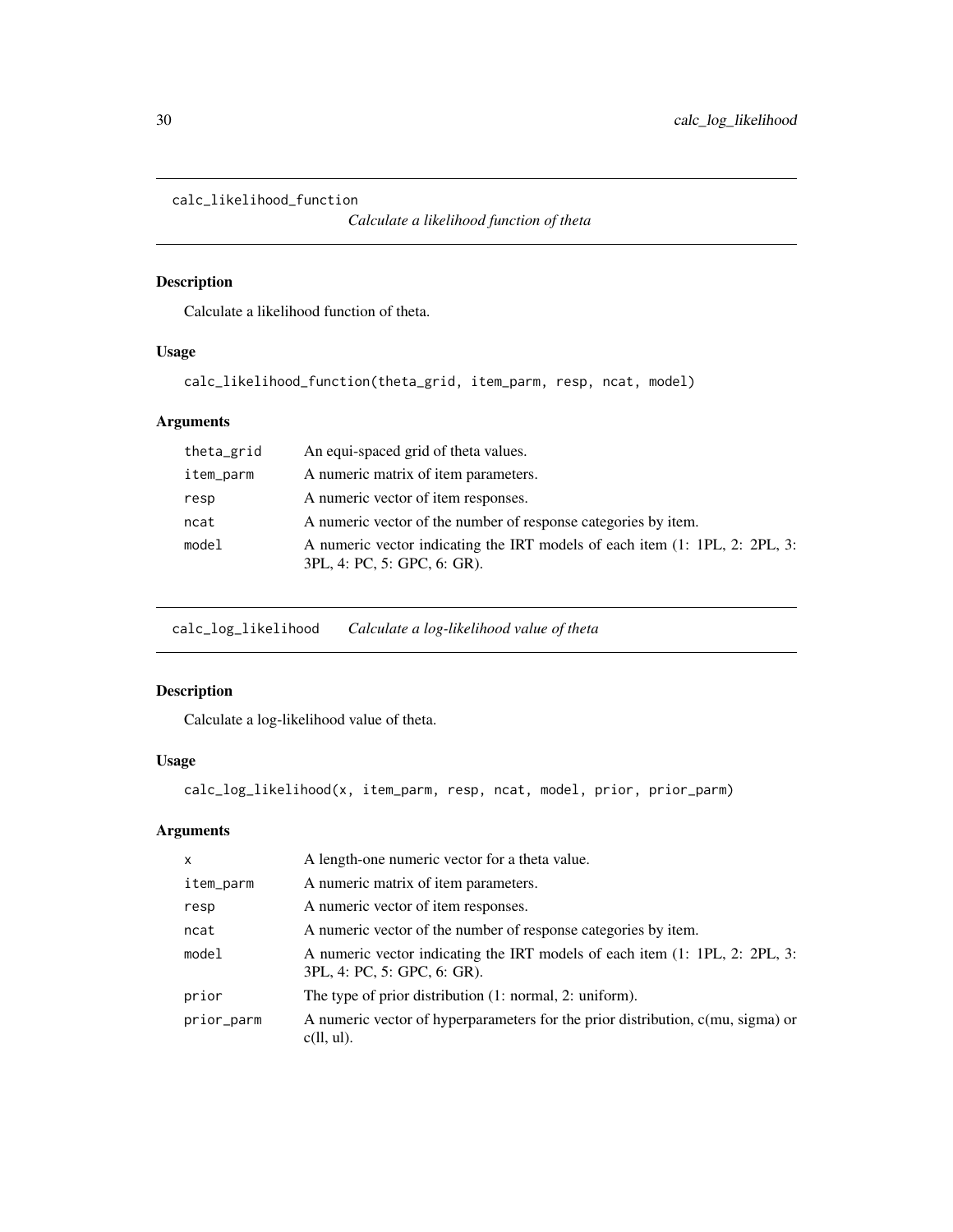<span id="page-30-0"></span>calc\_log\_likelihood\_function

*Calculate a log-likelihood function of theta*

# Description

Calculate a log-likelihood function of theta.

# Usage

```
calc_log_likelihood_function(
  theta_grid,
  item_parm,
  resp,
  ncat,
  model,
  prior,
  prior_parm
)
```
# Arguments

| theta_grid | An equi-spaced grid of theta values.                                                                       |
|------------|------------------------------------------------------------------------------------------------------------|
| item_parm  | A numeric matrix of item parameters.                                                                       |
| resp       | A numeric vector of item responses.                                                                        |
| ncat       | A numeric vector of the number of response categories by item.                                             |
| model      | A numeric vector indicating the IRT models of each item (1: 1PL, 2: 2PL, 3:<br>3PL, 4: PC, 5: GPC, 6: GR). |
| prior      | The type of prior distribution (1: normal, 2: uniform).                                                    |
| prior_parm | A numeric vector of hyperparameters for the prior distribution, c(mu, sigma) or<br>$c(1, ul)$ .            |

| $calc\_MI_FB$ | Calculate the mutual information using full Bayesian |
|---------------|------------------------------------------------------|
|               |                                                      |

# Description

Calculate the mutual information using full Bayesian.

# Usage

calc\_MI\_FB(x, items\_list, ncat, model)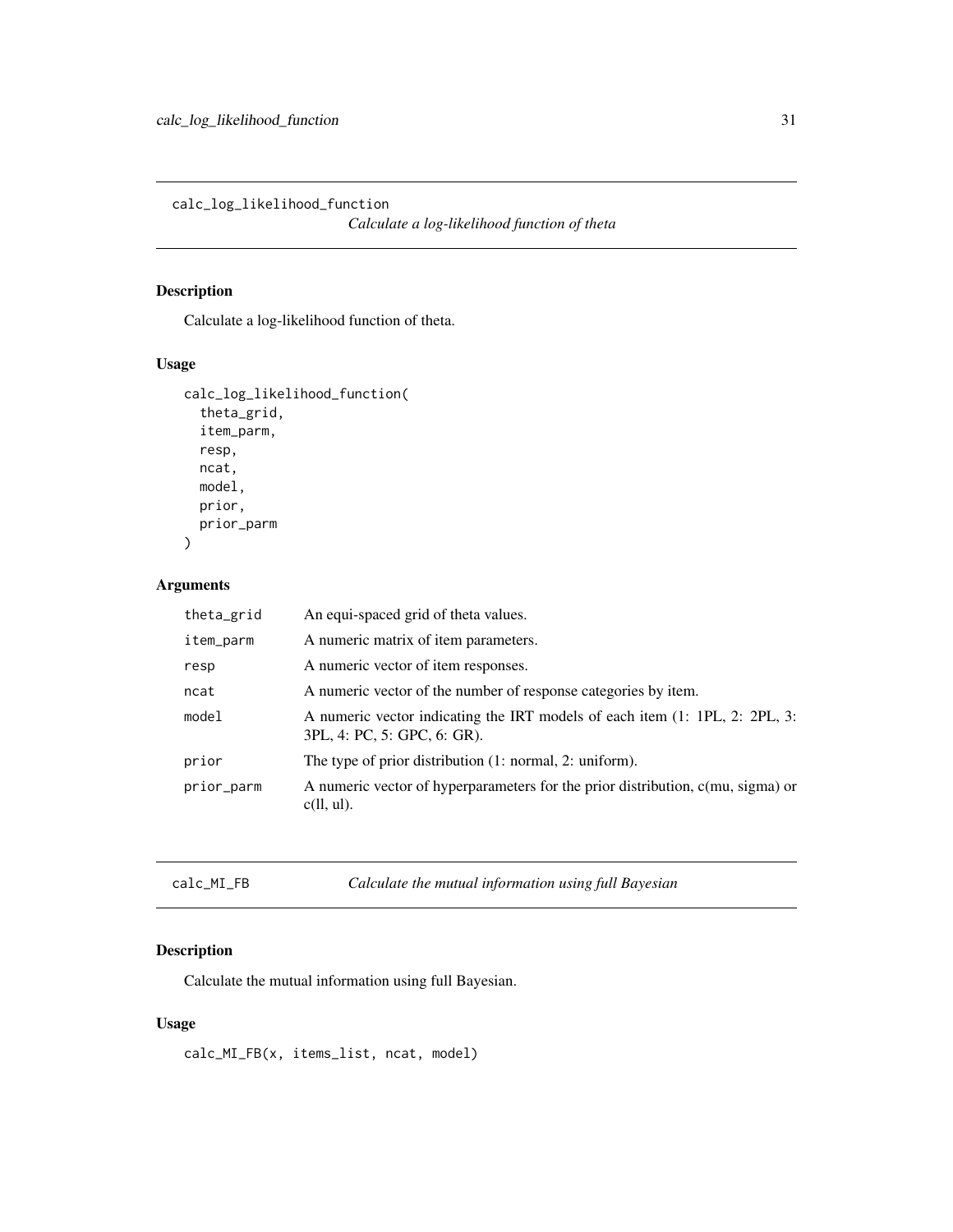# <span id="page-31-0"></span>Arguments

| x.         | A numeric vector of MCMC sampled theta values.                                                             |
|------------|------------------------------------------------------------------------------------------------------------|
| items_list | A list of item parameter matrices.                                                                         |
| ncat       | A numeric vector of the number of response categories by item.                                             |
| model      | A numeric vector indicating the IRT models of each item (1: 1PL, 2: 2PL, 3:<br>3PL, 4: PC, 5: GPC, 6: GR). |

calc\_posterior *Calculate a posterior value of theta*

# Description

Calculate a posterior value of theta.

# Usage

calc\_posterior(x, item\_parm, resp, ncat, model, prior, prior\_parm)

# Arguments

| $\mathsf{x}$ | A length-one numeric vector for a theta value.                                                             |
|--------------|------------------------------------------------------------------------------------------------------------|
| item_parm    | A numeric matrix of item parameters.                                                                       |
| resp         | A numeric vector of item responses.                                                                        |
| ncat         | A numeric vector of the number of response categories by item.                                             |
| model        | A numeric vector indicating the IRT models of each item (1: 1PL, 2: 2PL, 3:<br>3PL, 4: PC, 5: GPC, 6: GR). |
| prior        | The type of prior distribution $(1: normal, 2: uniform)$ .                                                 |
| prior_parm   | A numeric vector of hyperparameters for the prior distribution, c(mu, sigma) or<br>$c(1, ul)$ .            |

calc\_posterior\_function

*Calculate a posterior distribution of theta*

# Description

Calculate a posterior distribution of theta.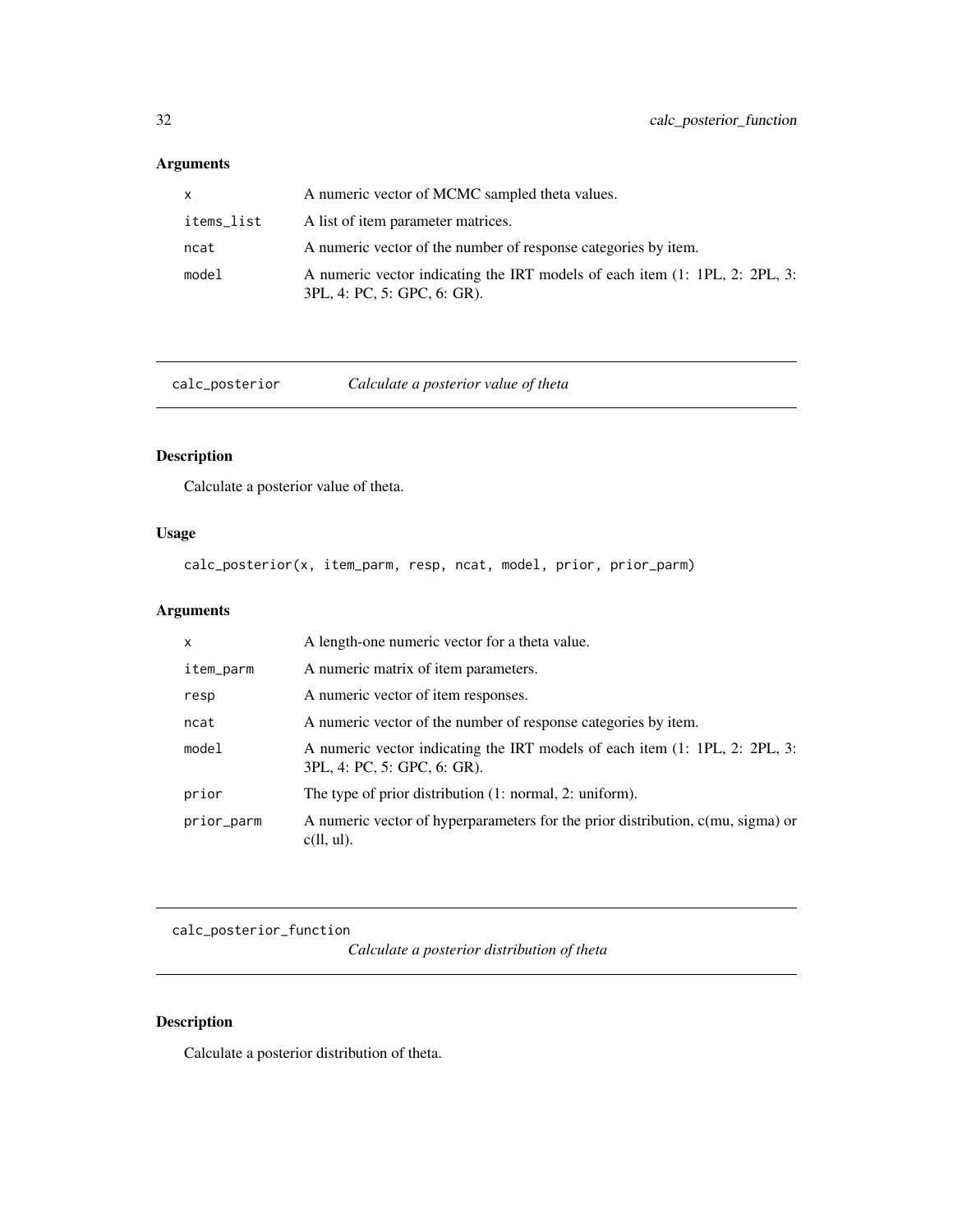<span id="page-32-0"></span>calc\_posterior\_single 33

# Usage

```
calc_posterior_function(
  theta_grid,
  item_parm,
  resp,
  ncat,
  model,
  prior,
  prior_parm
```

```
\mathcal{L}
```
# Arguments

| theta_grid | An equi-spaced grid of theta values.                                                                       |  |
|------------|------------------------------------------------------------------------------------------------------------|--|
| item_parm  | A numeric matrix of item parameters.                                                                       |  |
| resp       | A numeric vector of item responses.                                                                        |  |
| ncat       | A numeric vector of the number of response categories by item.                                             |  |
| mode1      | A numeric vector indicating the IRT models of each item (1: 1PL, 2: 2PL, 3:<br>3PL, 4: PC, 5: GPC, 6: GR). |  |
| prior      | The type of prior distribution (1: normal, 2: uniform).                                                    |  |
| prior_parm | A numeric vector of hyperparameters for the prior distribution, c(mu, sigma) or<br>$c(11, ul)$ .           |  |

calc\_posterior\_single *Calculate a posterior value of theta for a single item*

# Description

Calculate a posterior value of theta for a single item.

# Usage

```
calc_posterior_single(x, item_parm, resp, ncat, model, prior, prior_parm)
```

| $\mathsf{x}$ | A length-one numeric vector for a theta value.                                                          |
|--------------|---------------------------------------------------------------------------------------------------------|
| item_parm    | A numeric vector of item parameters (for one item).                                                     |
| resp         | A length-one numeric vector of item responses.                                                          |
| ncat         | A length-one numeric vector of the number of response categories by item.                               |
| model        | A length-one numeric vector of the IRT model by item (1: 1PL, 2: 2PL, 3: 3PL,<br>4: PC, 5: GPC, 6: GR). |
| prior        | The type of prior distribution (1: normal, 2: uniform).                                                 |
| prior_parm   | A numeric vector of hyperparameters for the prior distribution, c(mu, sigma) or<br>$c(11, ul)$ .        |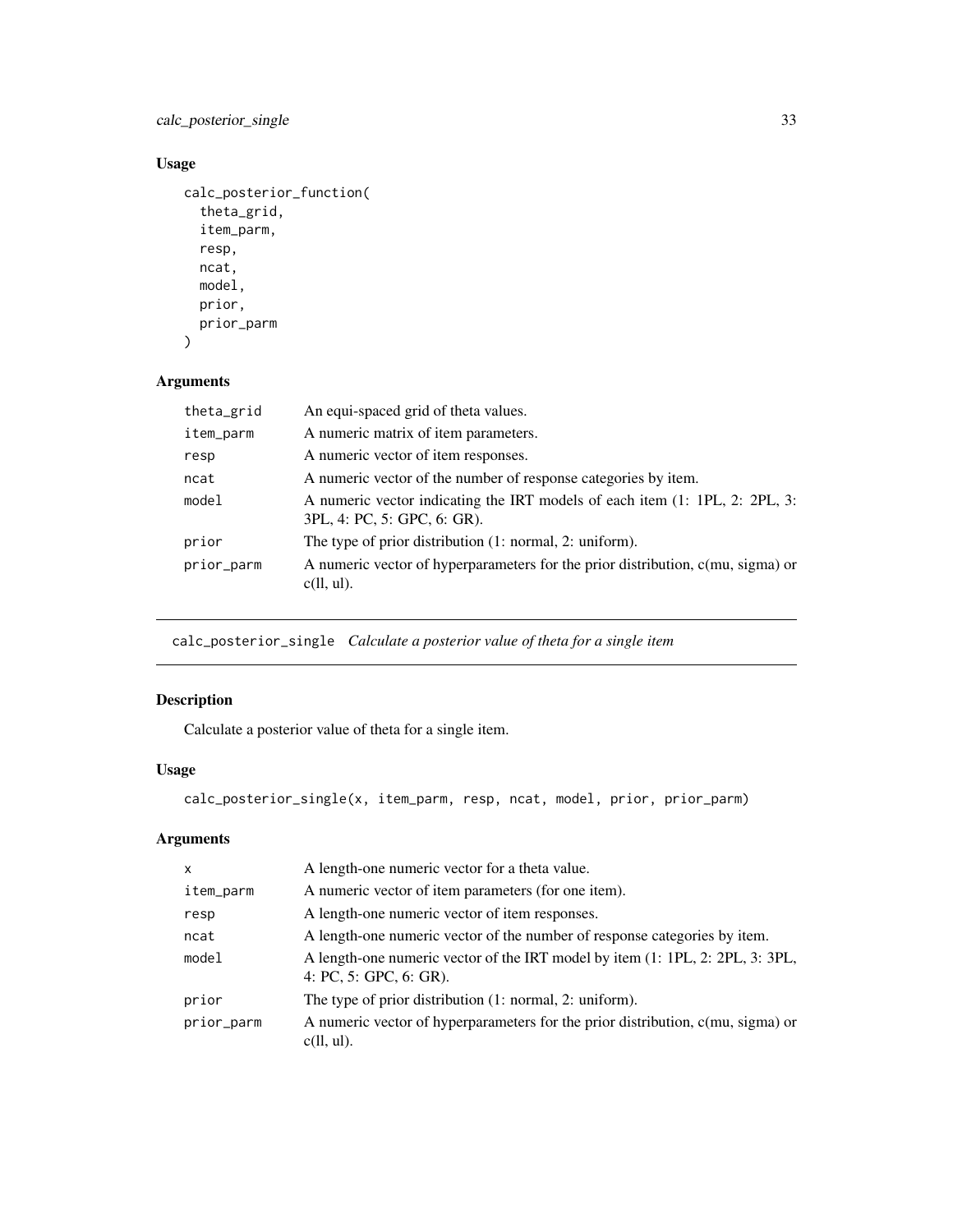<span id="page-33-0"></span>

Check the consistency of constraints and item usage.

# Usage

```
checkConstraints(constraints, usage_matrix, true_theta = NULL)
```
# Arguments

| constraints | A constraints object generated by loadConstraints.    |
|-------------|-------------------------------------------------------|
|             | usage_matrix A matrix of item usage data from Shadow. |
| true theta  | A vector of true theta values.                        |

<span id="page-33-1"></span>

| config_Shadow-class | createShadowTestConfig |
|---------------------|------------------------|
|---------------------|------------------------|

# Description

Create a [config\\_Shadow](#page-33-1) object for Shadow Test Assembly (STA).

# Usage

```
createShadowTestConfig(
  item_selection = NULL,
 content_balancing = NULL,
 MIP = NULL,MCMC = NULL,refresh_policy = NULL,
 exposure_control = NULL,
  stopping_criterion = NULL,
  interim_theta = NULL,
  final_theta = NULL,
  theta_grid = seq(-4, 4, 0.1),
  audit_trail = F
)
```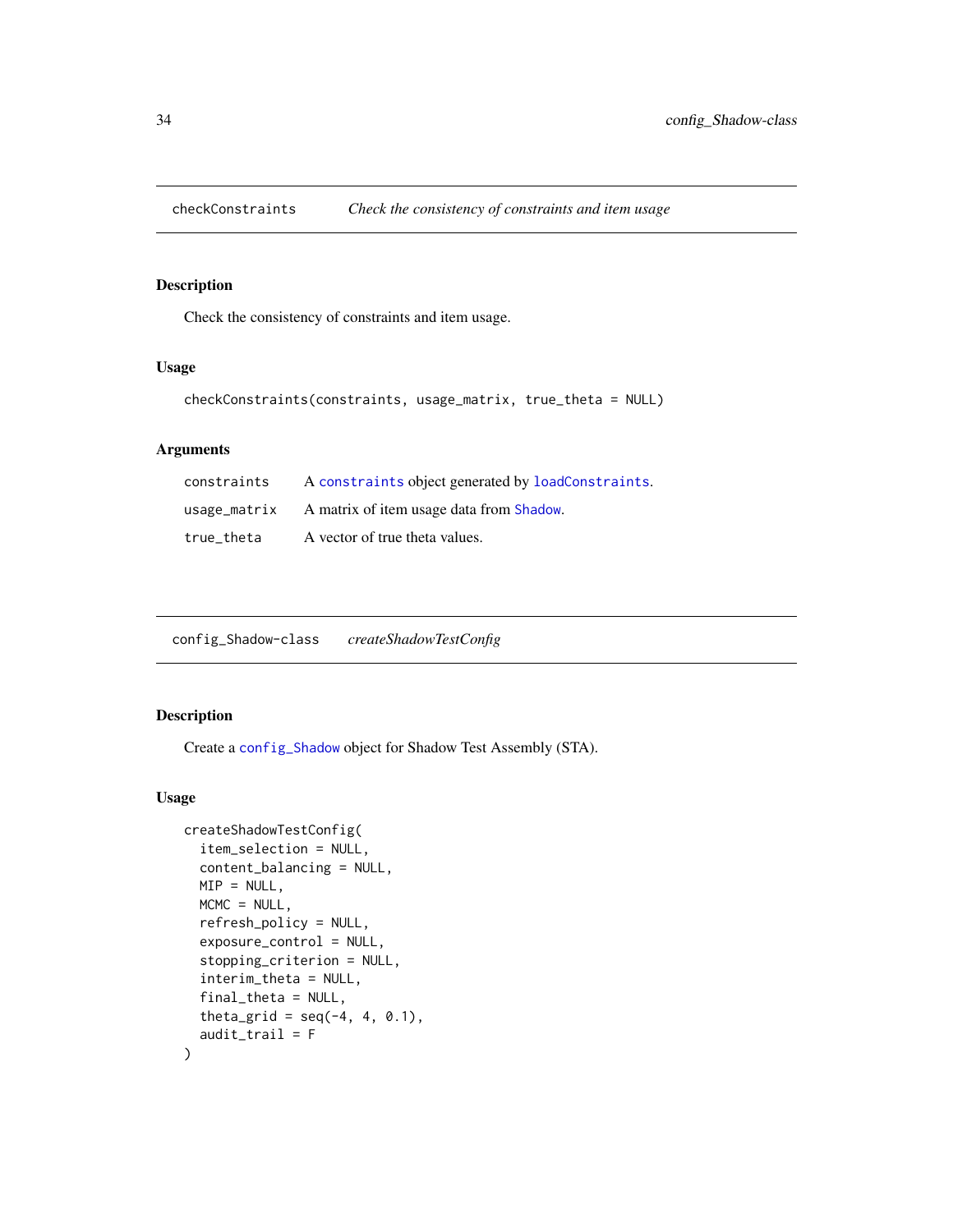#### Arguments

item\_selection A list containing item selection criteria.

- method The type of criteria. Accepts one of MFI,MPWI,FB,EB.
- info\_type The type of information. Accepts FISHER.
- initial\_theta Initial theta value(s) for the first item selection.
- fixed\_theta Fixed theta value(s) to optimize for all items to select.
- content\_balancing

A list containing content balancing options.

• method The type of balancing method. Accepts one of NONE,STA.

MIP A list containing solver options.

- solver The type of solver. Accepts one of lpsymphony, Rsymphony, gurobi, lpSolve, Rglpk.
- verbosity Verbosity level.
- time\_limit Time limit to be passed onto solver. Used in solvers lpsymphony, Rsymphony, gurobi, F
- gap\_limit Gap limit (relative) to be passed onto solver. Used in solver gurobi. Uses the solver default when NULL.
- gap\_limit\_abs Gap limit (absolute) to be passed onto solver. Used in solver 1psymphony, Rsymphony. Uses the solver default when NULL.

MCMC A list containing Markov-chain Monte Carlo configurations.

- burn\_in Numeric. The number of chains from the start to discard.
- post\_burn\_in Numeric. The number of chains to use after discarding the first burn\_in chains.
- thin Numeric. Thinning interval.
- jumpfactor Numeric. Jump factor.
- refresh\_policy A list containing refresh policy for obtaining a new shadow test.
	- method The type of policy. Accepts one of ALWAYS, POSITION, INTERVAL, THRESHOLD, INTERVAL-TH
	- interval Integer. Set to 1 to refresh at each position, 2 to refresh at every two positions, and so on.
	- threshold Numeric. The shadow test is refreshed when the absolute change in theta estimate is greater than this value.
	- position Numeric. Position(s) at which refresh to occur.

#### exposure\_control

A list containing exposure control settings.

- method Accepts one of "NONE","ELIGIBILITY","BIGM","BIGM-BAYESIAN".
- M Big M constant.
- max\_exposure\_rate Maximum target exposure rate.
- acceleration\_factor Acceleration factor.
- n\_segment Number of theta segments.
- first\_segment Theta segment assumed at the begining of test.
- segment\_cut A numeric vector of segment cuts.
- initial\_eligibility\_stats A list of eligibility statistics from a previous run.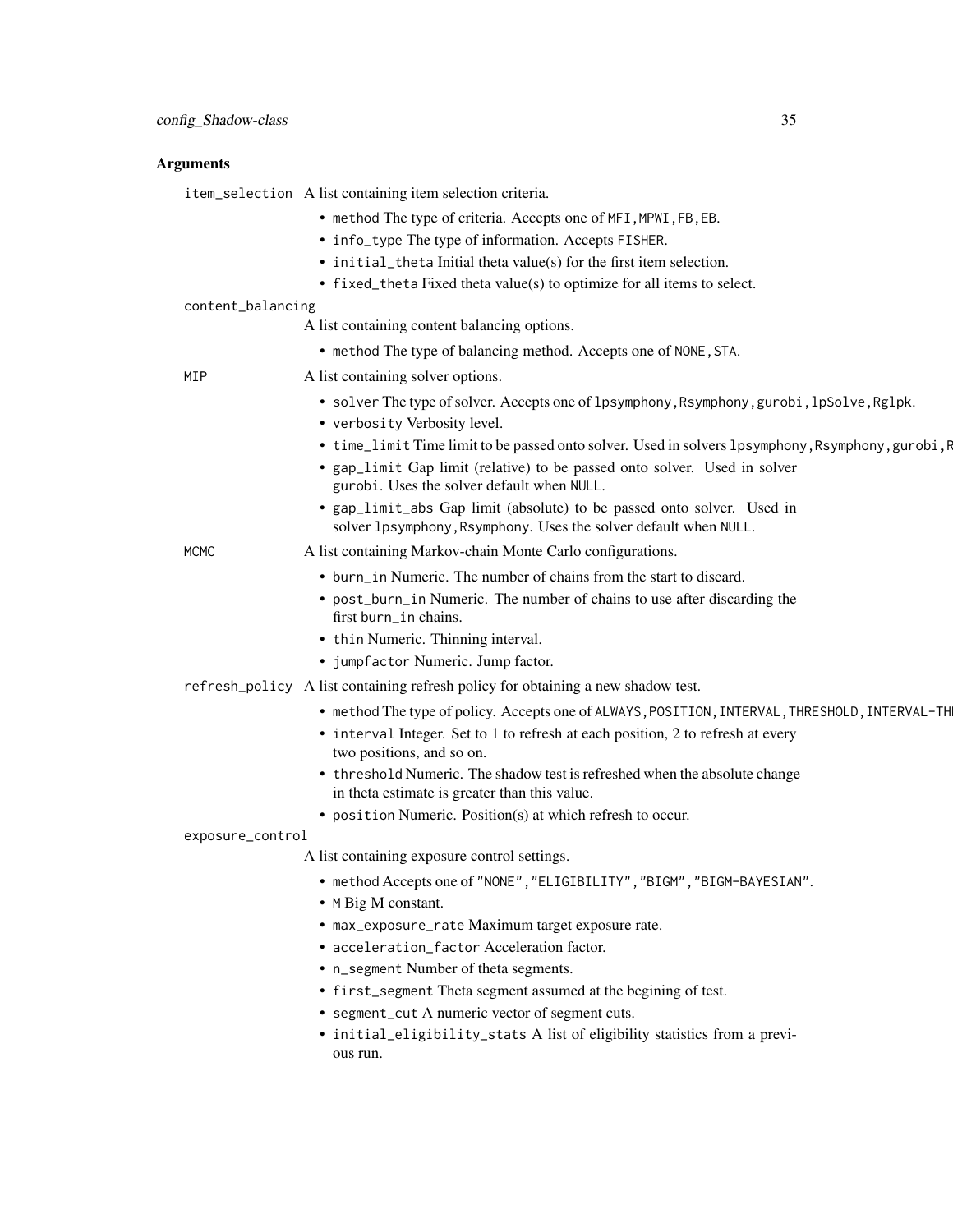- fading\_factor Fading factor.
- diagnostic\_stats TRUE to generate diagnostic statistics.
- stopping\_criterion

A list containing stopping criterion.

- method Accepts one of "FIXED".
- test\_length Test length.
- min ni Maximum number of items to administer.
- max\_ni Minumum number of items to administer.
- se\_threshold Standard error threshold for stopping.
- interim\_theta A list containing interim theta estimation options.
	- method The type of estimation. Accepts one of EAP,EB,FB.
	- shrinkage\_correction Set TRUE to correct for shrinkage in EAP
	- prior\_dist The type of prior distribution. Accepts one of NORMAL,UNIF.
	- prior\_par Distributional parameters for the prior.
	- bound\_ML Theta bound for MLE.
	- truncate\_ML Set TRUE to truncate MLE within bound\_ML
	- max\_iter Maximum number of Newton-Raphson iterations.
	- crit Convergence criterion.
	- max\_change Maximum change in ML estimates between iterations.
	- do\_fisher Set TRUE to use Fisher's method of scoring.
- final\_theta A list containing final theta estimation options.
	- method The type of estimation. Accepts one of EAP,EB,FB.
	- shrinkage\_correction Set TRUE to correct for shrinkage in EAP.
	- prior\_dist The type of prior distribution. Accepts one of NORMAL,UNIF.
	- prior\_par Distributional parameters for the prior.
	- bound\_ML Theta bound for MLE.
	- truncate\_ML Set TRUE to truncate MLE within bound\_ML
	- max\_iter Maximum number of Newton-Raphson iterations.
	- crit Convergence criterion.
	- max\_change Maximum change in ML estimates between iterations.
	- do\_fisher Set TRUE to use Fisher's method of scoring.
- theta\_grid A numeric vector. Theta values to represent the continuum.
- audit\_trail Set TRUE to generate audit trails.

#### Examples

```
cfg1 <- createShadowTestConfig(refresh_policy = list(
  method = "STIMULUS"
))
cfg2 <- createShadowTestConfig(refresh_policy = list(
  method = "POSITION",
  position = c(1, 5, 9)))
```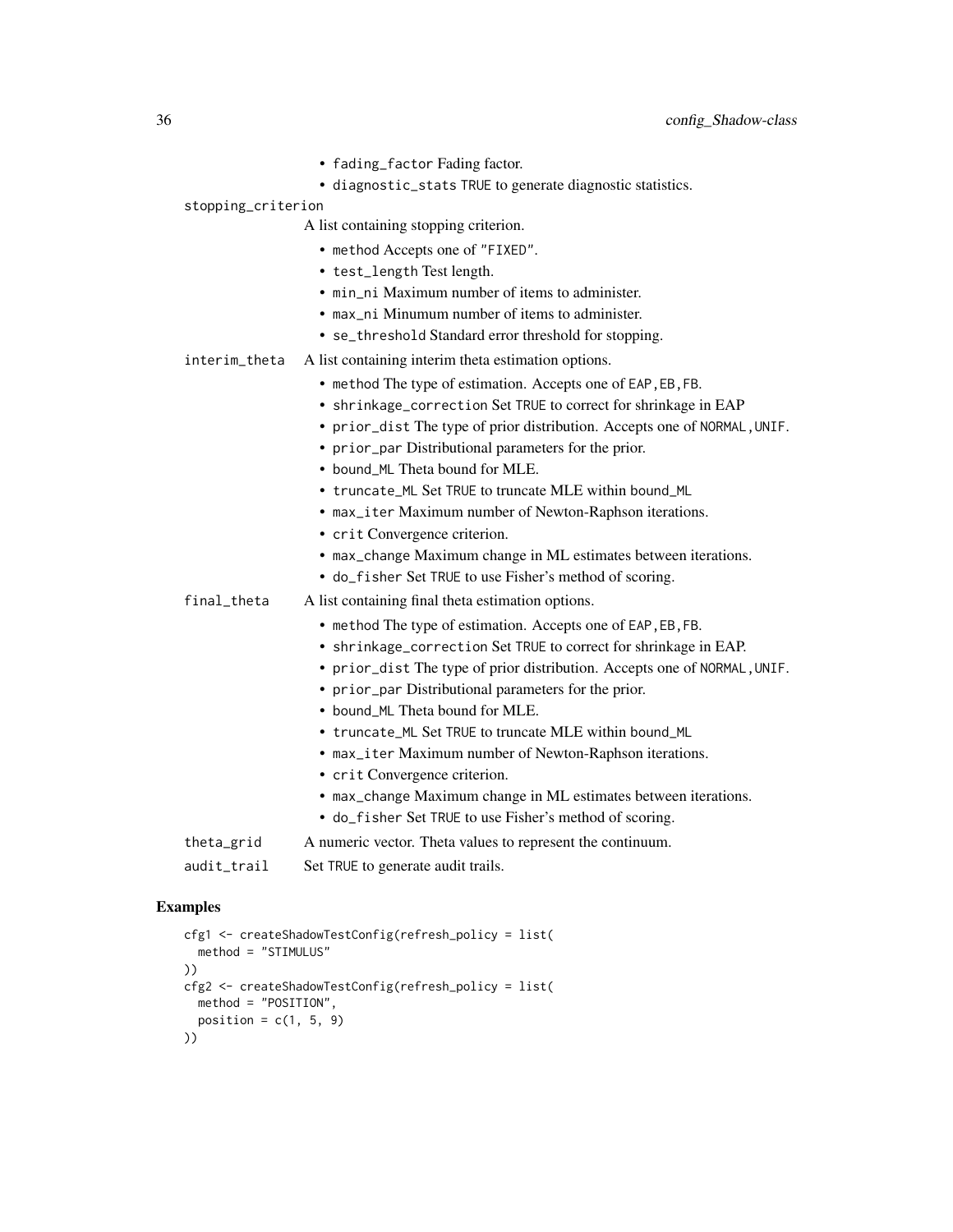<span id="page-36-0"></span>Create a [config\\_Static](#page-36-0) object for Static (fixed-form) test assembly.

#### Usage

```
createStaticTestConfig(item_selection = NULL, MIP = NULL)
```
#### Arguments

item\_selection A list containing item selection criteria. This should have the following entries:

- method The type of criteria. Accepts MAXINFO, TIF, TCC.
- info\_type The type of information. Accepts FISHER.
- target\_location A numeric vector containing the locations of target theta points. (e.g.  $c(-1, 0, 1)$ )
- target\_value A numeric vector containing the target values at each theta location. This should have the same length with target\_location. Ignored if method is MAXINFO.
- target\_weight A numeric vector containing the weights for each theta location. This should have the same length with targetlocation. Defaults to a vector of 1s.

MIP A list containing solver options. This should have the following entries:

- solver The type of solver. Accepts lpsymphony, Rsymphony, gurobi, lpSolve, Rglpk.
- verbosity Verbosity level of the solver. Defaults to -2.
- time\_limit Time limit in seconds passed onto the solver. Defaults to 60. Used in solvers lpsymphony,Rsymphony,gurobi,Rglpk.
- gap\_limit Termination criterion. Gap limit in relative scale passed onto the solver. Defaults to .05. Used in solver gurobi.
- gap\_limit\_abs Termination criterion. Gap limit in absolute scale passed onto the solver. Defaults to .05. Used in solver lpsymphony,Rsymphony.
- obj\_tol Termination criterion. Tolerance on target objective value in absolute difference scale. Defaults to .05. Ignored if method is MAXINFO.

#### Examples

```
cfg1 <- createStaticTestConfig(
 list(
   method = "MAXINFO",
    info_type = "FISHER",
   target_location = c(-1, 0, 1),
    target\_weight = c(1, 1, 1))
```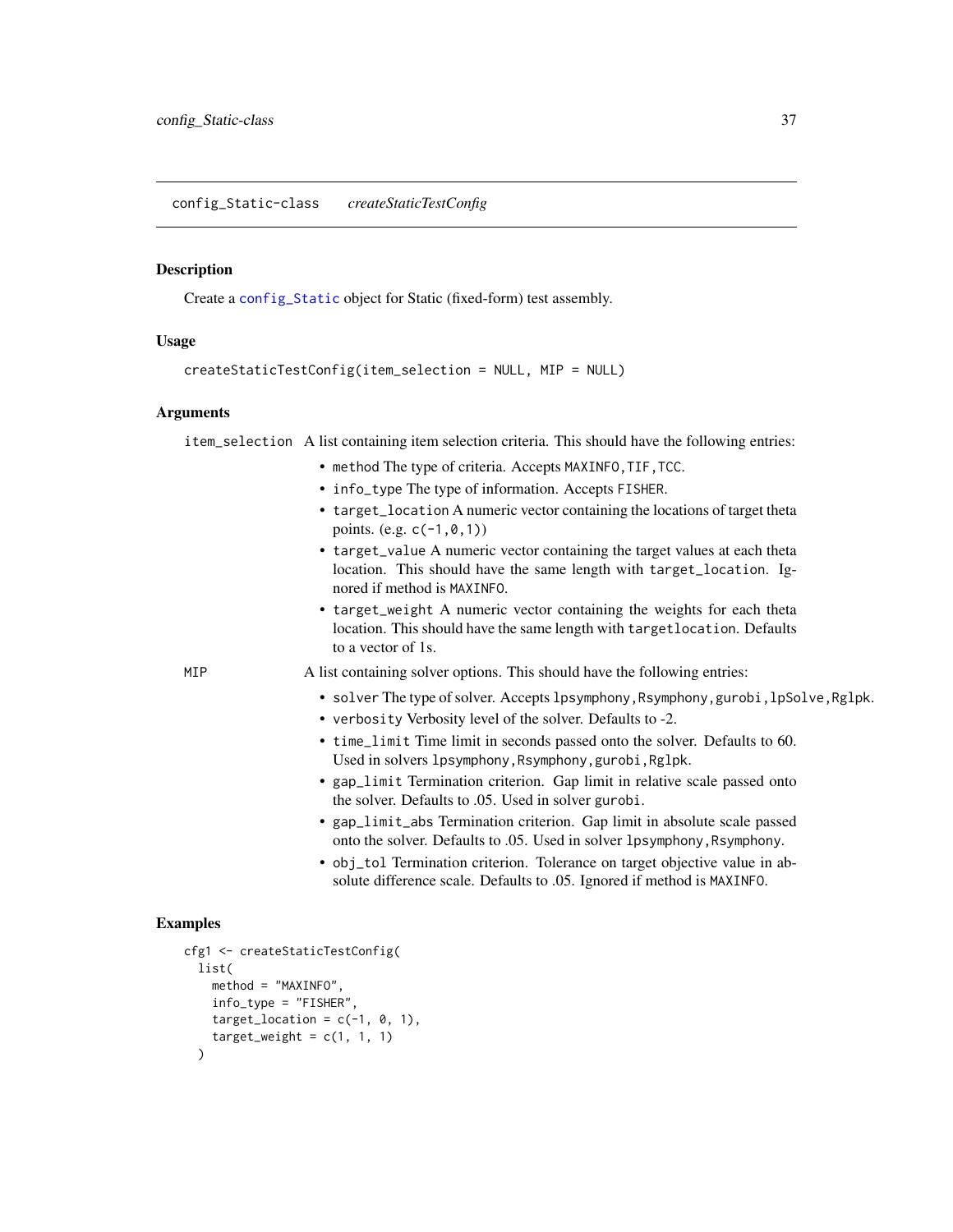```
cfg2 <- createStaticTestConfig(
 list(
   method = "TIF",info_type = "FISHER",
    target_location = c(-1, 0, 1),
    target\_weight = c(1, 1, 1),target_value = c(8, 10, 12))
)
cfg3 <- createStaticTestConfig(
  list(
   method = "TCC",
   info_type = "FISHER",
    target_location = c(-1, 0, 1),
    target\_weight = c(1, 1, 1),target_value = c(10, 15, 20))
)
```
constraint-class *An S4 class to represent a single constraint*

#### Description

An S4 class to represent a single constraint.

#### Slots

constraint Character. The index of the constraint.

- mat A matrix representing the left-hand side weights. Has nc rows.
- dir A vector of length nc. Each entry represents a logical operator relating the left-hand side to the right-hand side.
- rhs A vector of length nc. Each entry represents the right-hand side of the constraint.
- nc Numeric. The number of constraints represented in the constraint set.
- suspend TRUE if the constraint is to be turned off.

 $\mathcal{L}$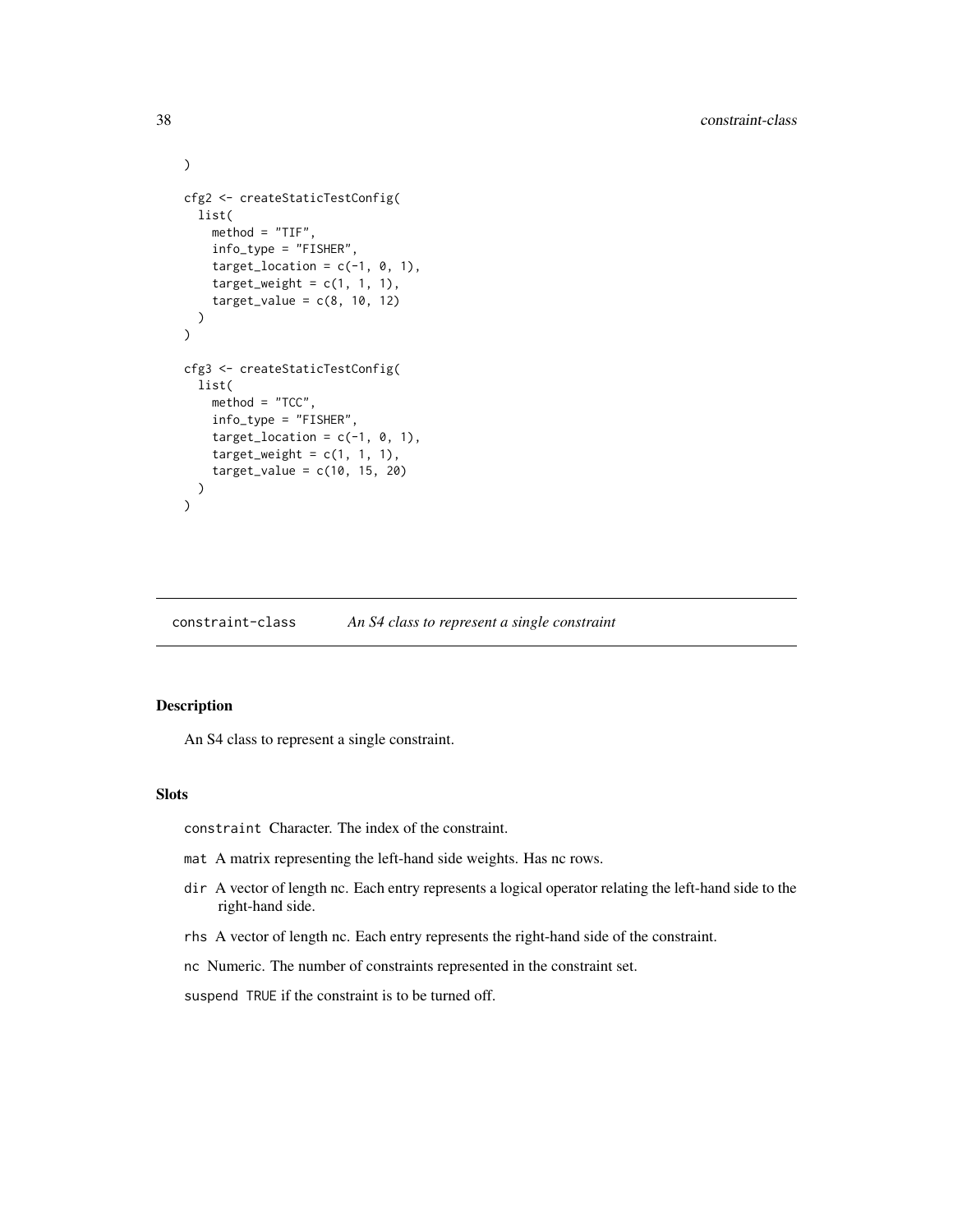constraints-class *An S4 class to represent a set of constraints*

#### Description

An S4 class to represent a set of constraints.

#### Slots

slope Numeric. A slope parameter value. difficulty Numeric. A difficulty parameter value.

dataset\_fatigue *Fatigue dataset*

#### Description

Item-based example pool with item contents (95 items).

#### Details

This pool is associated with the following objects:

- itempool\_fatigue An [item\\_pool](#page-51-0) object.
- itemattrib\_fatigue A data frame containing item attributes.
- constraints\_fatigue A list containing 111 constraints.

Also, the following datasets are intended for illustrating expected data structures. See examples below.

- itempool\_fatigue\_raw Item parameters.
- itemattrib\_fatigue\_raw Item attributes.
- itemcontent\_fatigue\_raw Item contents.
- constraints\_fatigue\_raw Constraints.
- resp\_fatigue\_raw Raw response data.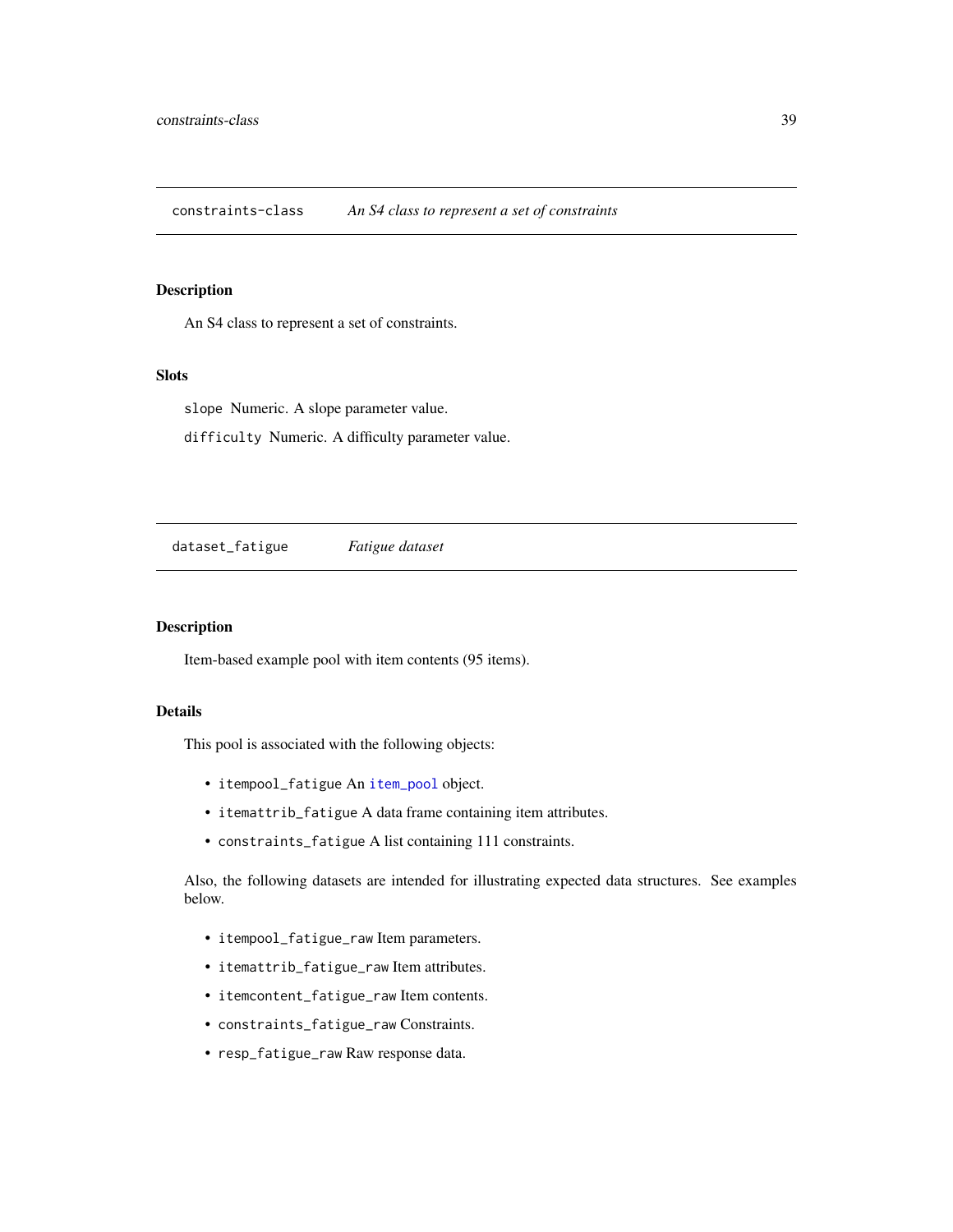#### Examples

```
## Write to tempdir() and clean afterwards
f <- file.path(tempdir(), "itempool_fatigue.csv")
write.csv(itempool_fatigue_raw, f, row.names = FALSE)
itempool_fatigue <- loadItemPool(f)
file.remove(f)
f <- file.path(tempdir(), "itemattrib_fatigue.csv")
write.csv(itemattrib_fatigue_raw, f, row.names = FALSE)
itemattrib_fatigue <- loadItemAttrib(f, itempool_fatigue)
file.remove(f)
f <- file.path(tempdir(), "constraints_fatigue.csv")
write.csv(constraints_fatigue_raw, f, row.names = FALSE)
constraints_fatigue <- loadConstraints(f,
  itempool_fatigue, itemattrib_fatigue)
file.remove(f)
## Item contents for use in shiny app
f <- file.path(tempdir(), "itemcontent_fatigue.csv")
write.csv(itemcontent_fatigue_raw, f, row.names = FALSE)
file.remove(f)
## Raw item responses for reference
f <- file.path(tempdir(), "resp_fatigue.csv")
write.table(resp_fatigue_raw, f, row.names = FALSE, col.names = FALSE, sep = ",")
file.remove(f)
```
<span id="page-39-0"></span>dataset\_reading *Reading dataset*

## **Description**

Stimulus-based example item pool (303 items).

#### Details

This pool is associated with the following objects:

- itempool\_reading An [item\\_pool](#page-51-0) object.
- itemattrib\_reading A data frame containing item attributes.
- stimattrib\_reading A data frame containing stimulus attributes.
- constraints\_reading A list containing 18 constraints.

Also, the following datasets are intended for illustrating expected data structures. See examples below.

• itempool\_reading\_raw Item parameters.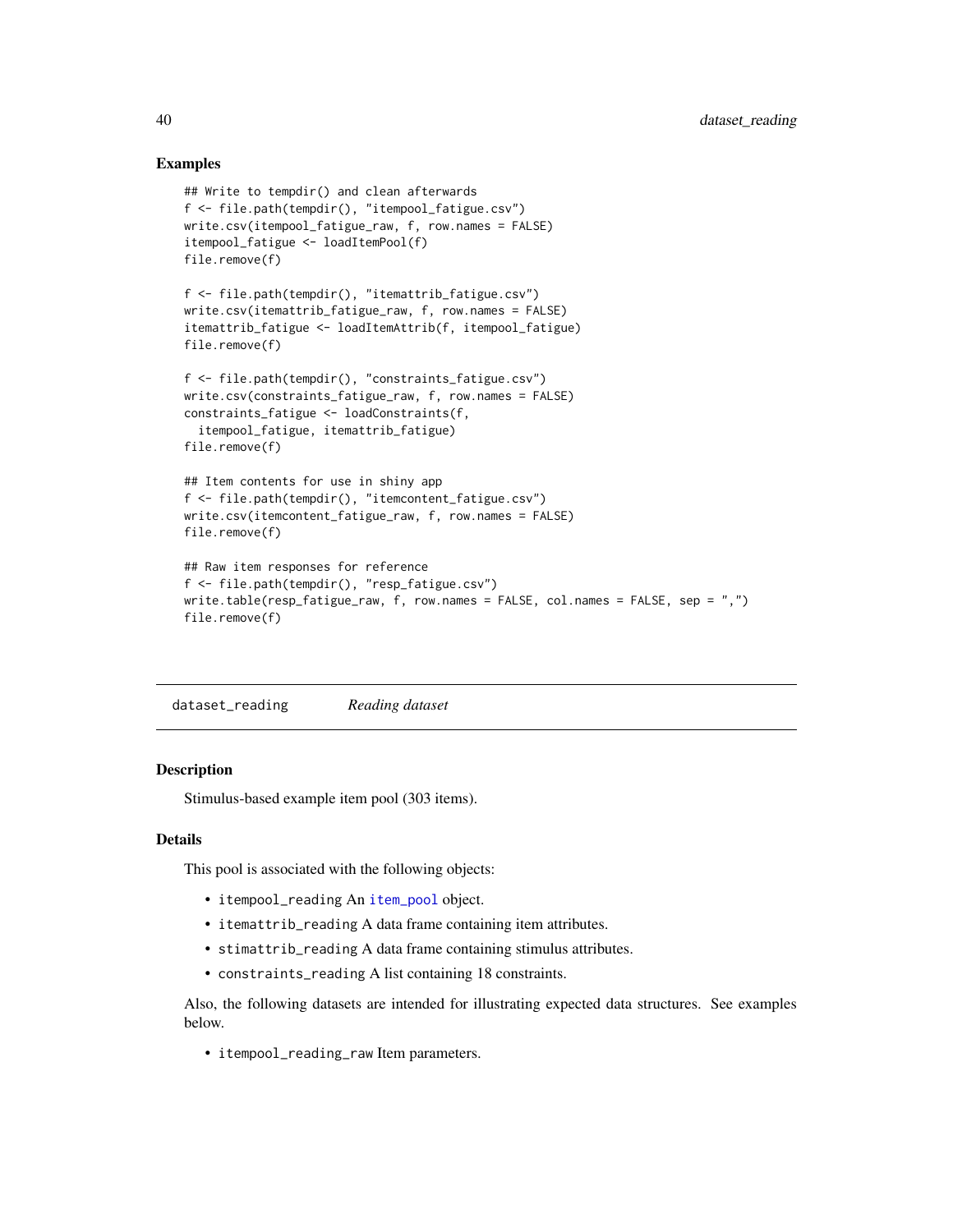## dataset\_science 41

- itemattrib\_reading\_raw Item attributes.
- stimattrib\_reading\_raw Item attributes.
- constraints\_reading\_raw Constraints.

#### Examples

```
## Write to tempdir() and clean afterwards
f <- file.path(tempdir(), "itempool_reading.csv")
write.csv(itempool_reading_raw, f, row.names = FALSE)
itempool_reading <- loadItemPool(f)
file.remove(f)
f <- file.path(tempdir(), "itemattrib_reading.csv")
```

```
write.csv(itemattrib_reading_raw, f, row.names = FALSE)
itemattrib_reading <- loadItemAttrib(f, itempool_reading)
file.remove(f)
```

```
f <- file.path(tempdir(), "stimattrib_reading.csv")
write.csv(stimattrib_reading_raw, f, row.names = FALSE)
stimattrib_reading <- loadStAttrib(f, itemattrib_reading)
file.remove(f)
```

```
f <- file.path(tempdir(), "constraints_reading.csv")
write.csv(constraints_reading_raw, f, row.names = FALSE)
constraints_reading <- loadConstraints(f,
  itempool_reading, itemattrib_reading, stimattrib_reading)
file.remove(f)
```
<span id="page-40-0"></span>dataset\_science *Science dataset*

#### **Description**

Item-based example item pool (1000 items).

#### Details

This pool is associated with the following objects:

- itempool\_science An [item\\_pool](#page-51-0) object.
- itemattrib\_science A data frame containing item attributes.
- constraints\_science A list containing 36 constraints.

Also, the following datasets are intended for illustrating expected data structures. See examples below.

- itempool\_science\_raw Item parameters.
- itemattrib\_science\_raw Item attributes.
- constraints\_science\_raw Constraints.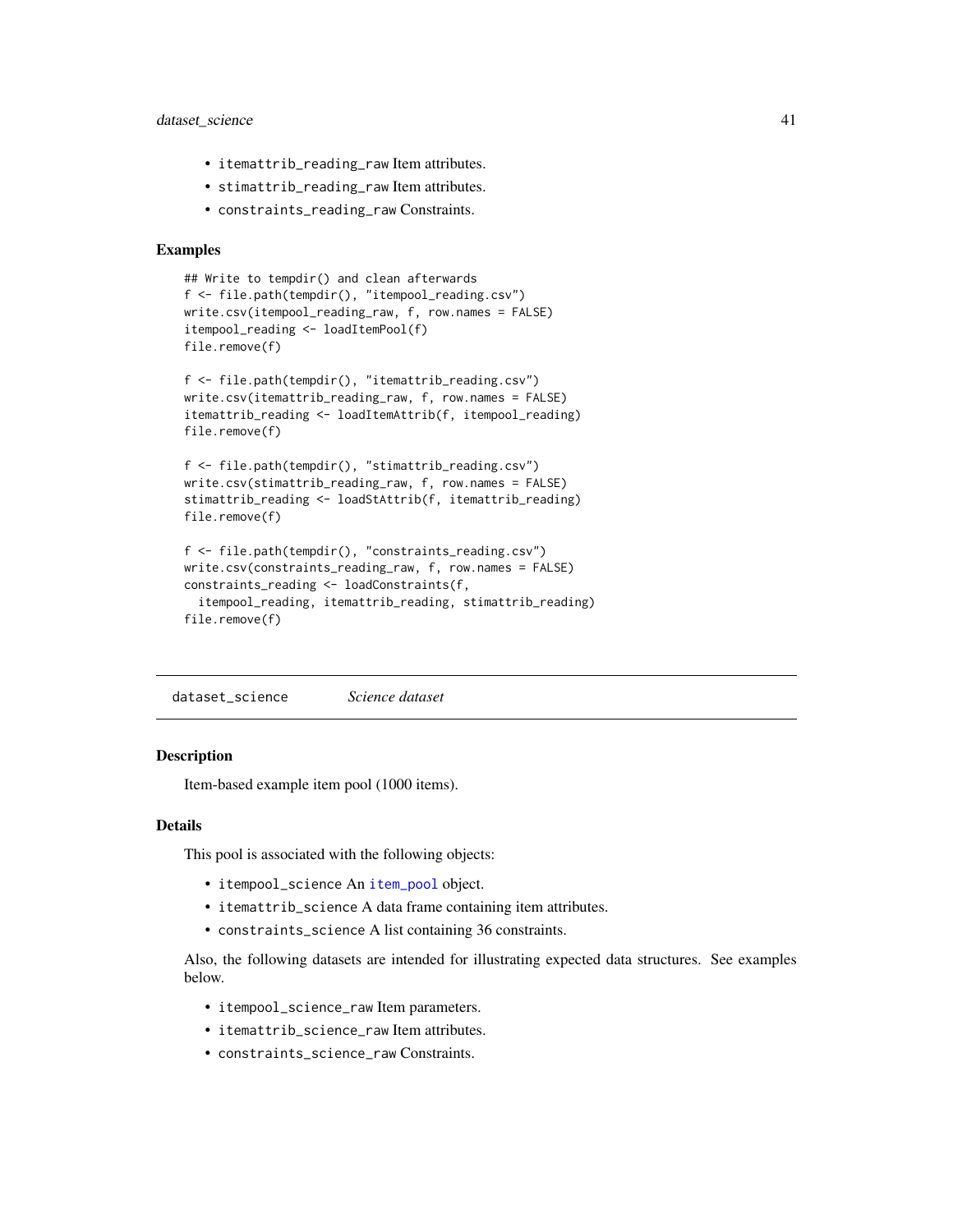#### Examples

```
## Write to tempdir() and clean afterwards
f <- file.path(tempdir(), "itempool_science.csv")
write.csv(itempool_science_raw, f, row.names = FALSE)
itempool_science <- loadItemPool(f)
file.remove(f)
f <- file.path(tempdir(), "itemattrib_science.csv")
write.csv(itemattrib_science_raw, f, row.names = FALSE)
itemattrib_science <- loadItemAttrib(f, itempool_science)
file.remove(f)
f <- file.path(tempdir(), "constraints_science.csv")
write.csv(constraints_science_raw, f, row.names = FALSE)
constraints_science <- loadConstraints(f,
  itempool_science, itemattrib_science)
```

```
file.remove(f)
```
## EAP *Generate expected a posteriori estimates of theta*

## Description

Generate expected a posteriori estimates of theta.

## Usage

```
EAP(object, prior, select = NULL, reset_prior = FALSE)
## S4 method for signature 'test'
EAP(object, prior, select = NULL, reset_prior = FALSE)
## S4 method for signature 'test_cluster'
EAP(object, prior, select = NULL, reset_prior = FALSE)
```
#### **Arguments**

| object      | A test or a test_cluster object.                                                                      |
|-------------|-------------------------------------------------------------------------------------------------------|
| prior       | A prior distribution, a numeric vector for a common prior or a matrix for indi-<br>vidualized priors. |
| select      | A vector of indices identifying the items to subset.                                                  |
| reset_prior | Set TRUE to reset the prior distribution for each test when object is of class<br>test_cluster.       |

42 EAP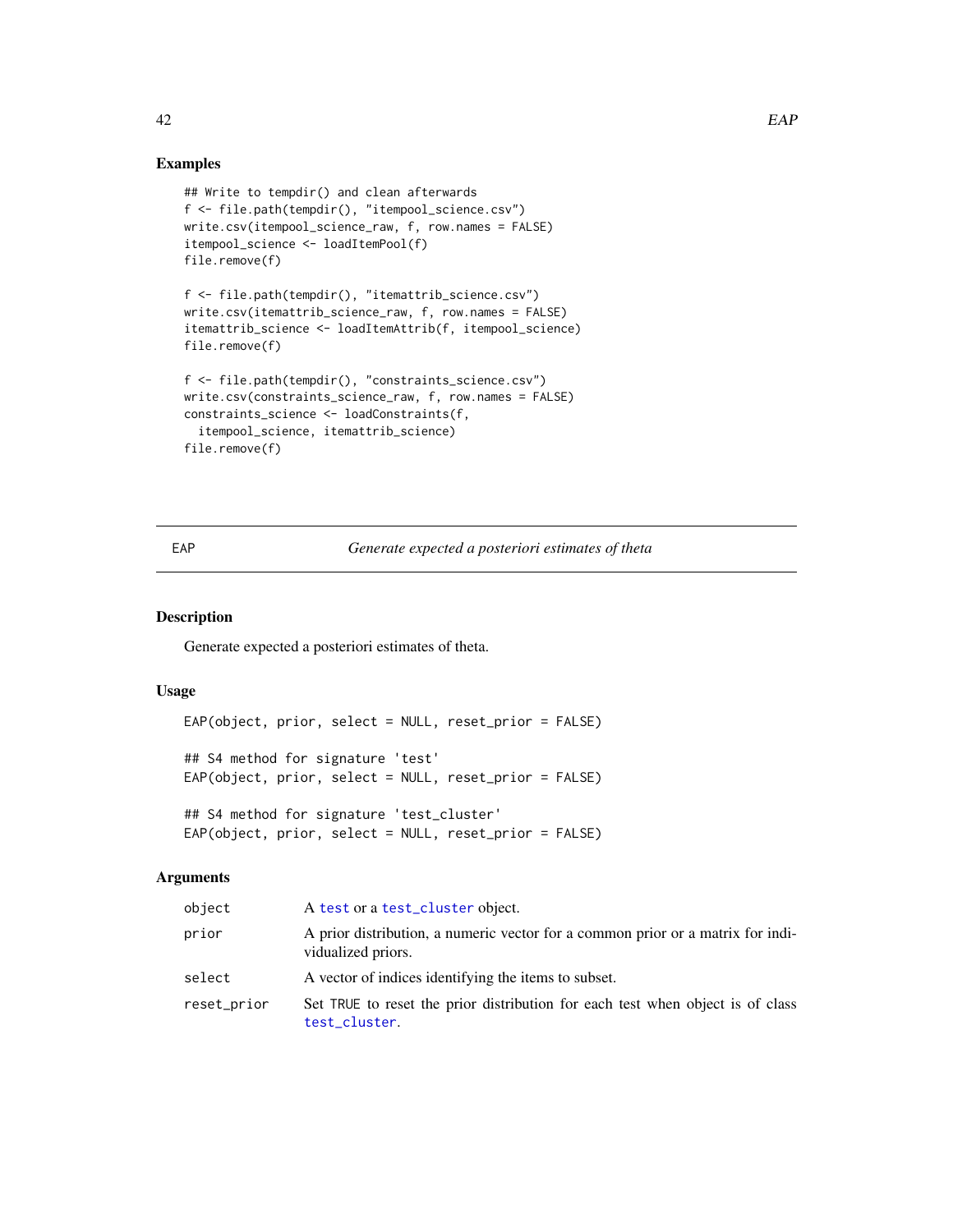Generate expected a posteriori estimates of theta.

## Usage

```
eap(object, theta, prior, resp, select = NULL)
## S4 method for signature 'item_pool'
eap(object, theta, prior, resp, select = NULL)
```
## Arguments

| object | An item_pool object.                                                                                  |
|--------|-------------------------------------------------------------------------------------------------------|
| theta  | A theta grid.                                                                                         |
| prior  | A prior distribution, a numeric vector for a common prior or a matrix for indi-<br>vidualized priors. |
| resp   | A numeric matrix of item responses, one row per examinee.                                             |
| select | A vector of indices identifying the items to subset.                                                  |
|        |                                                                                                       |

extract-methods *Extract*

## Description

Extract

#### Usage

```
## S4 method for signature 'item_pool,ANY,ANY,ANY'
x[i, j, ..., drop = TRUE]## S4 method for signature 'test,ANY,ANY,ANY'
```

```
x[i, j, ..., drop = TRUE]
```

| x    | X    |
|------|------|
| i    | 1    |
| j    |      |
|      |      |
| drop | drop |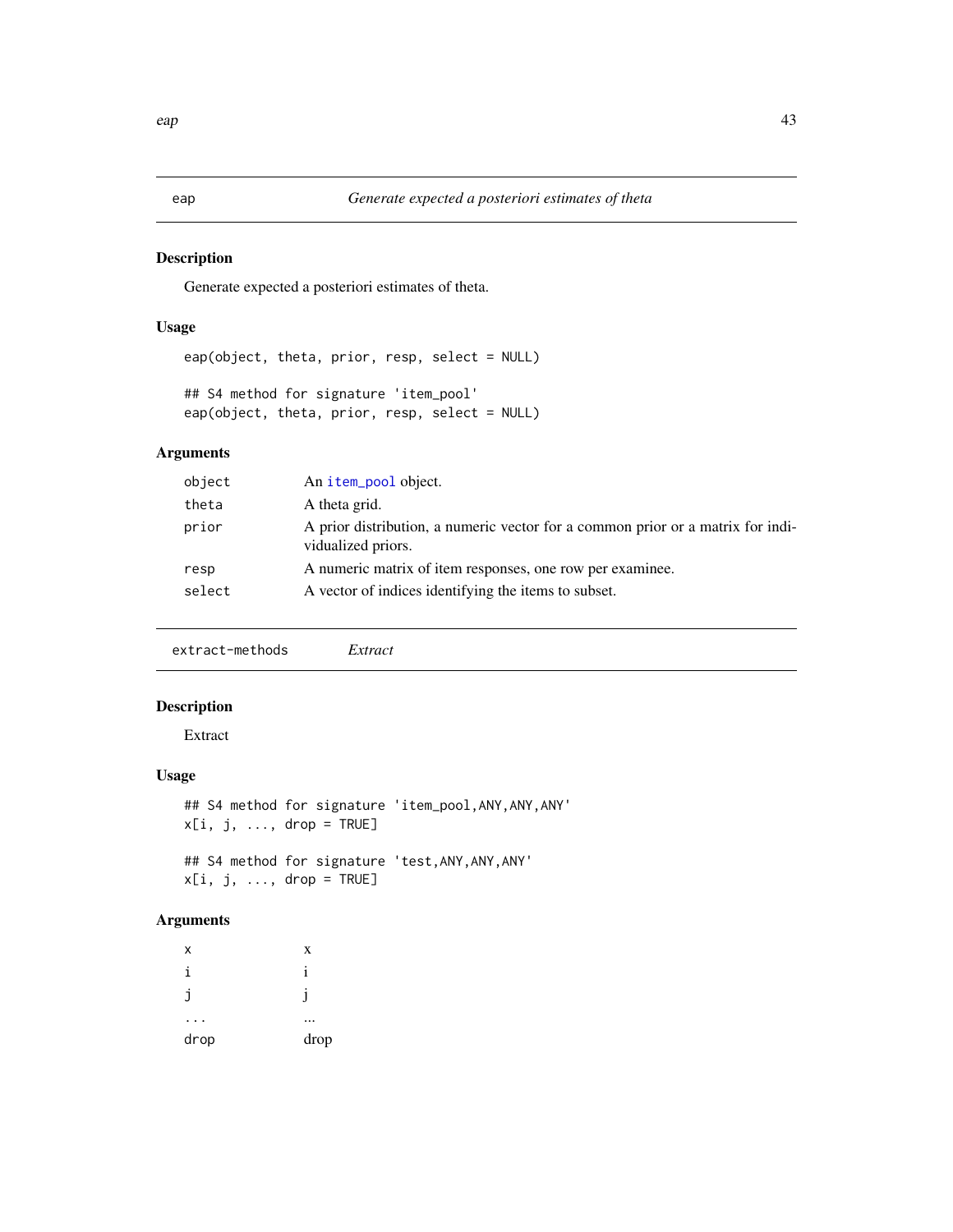Find the segment to which each theta value belongs.

## Usage

```
find_segment(segment, x)
```
## Arguments

| segment | A numeric vector of segment cuts. |
|---------|-----------------------------------|
| X       | A numeric vector of theta values. |

| getSolution |  |
|-------------|--|
|             |  |

getSolution *Print solution items*

## Description

Print solution items

#### Usage

```
getSolution(object, examinee = NA, position = NA, index_only = TRUE)
## S4 method for signature 'list'
getSolution(object, examinee = NA, position = NA, index_only = TRUE)
```
## Arguments

| object     | Output from Static or Shadow.                                                                                                                                                                          |
|------------|--------------------------------------------------------------------------------------------------------------------------------------------------------------------------------------------------------|
| examinee   | Examinee id to display the solution. Used when 'object' is from Shadow.                                                                                                                                |
| position   | If supplied, display the item attributes of the shadow test at that item position.<br>If not supplied, display the item attributes of the administered items. Applied<br>when 'object' is from Shadow. |
| index_only | If TRUE (default), print the item indexes only. Otherwise, print all item attributes.                                                                                                                  |

## Value

Item attributes of solution items.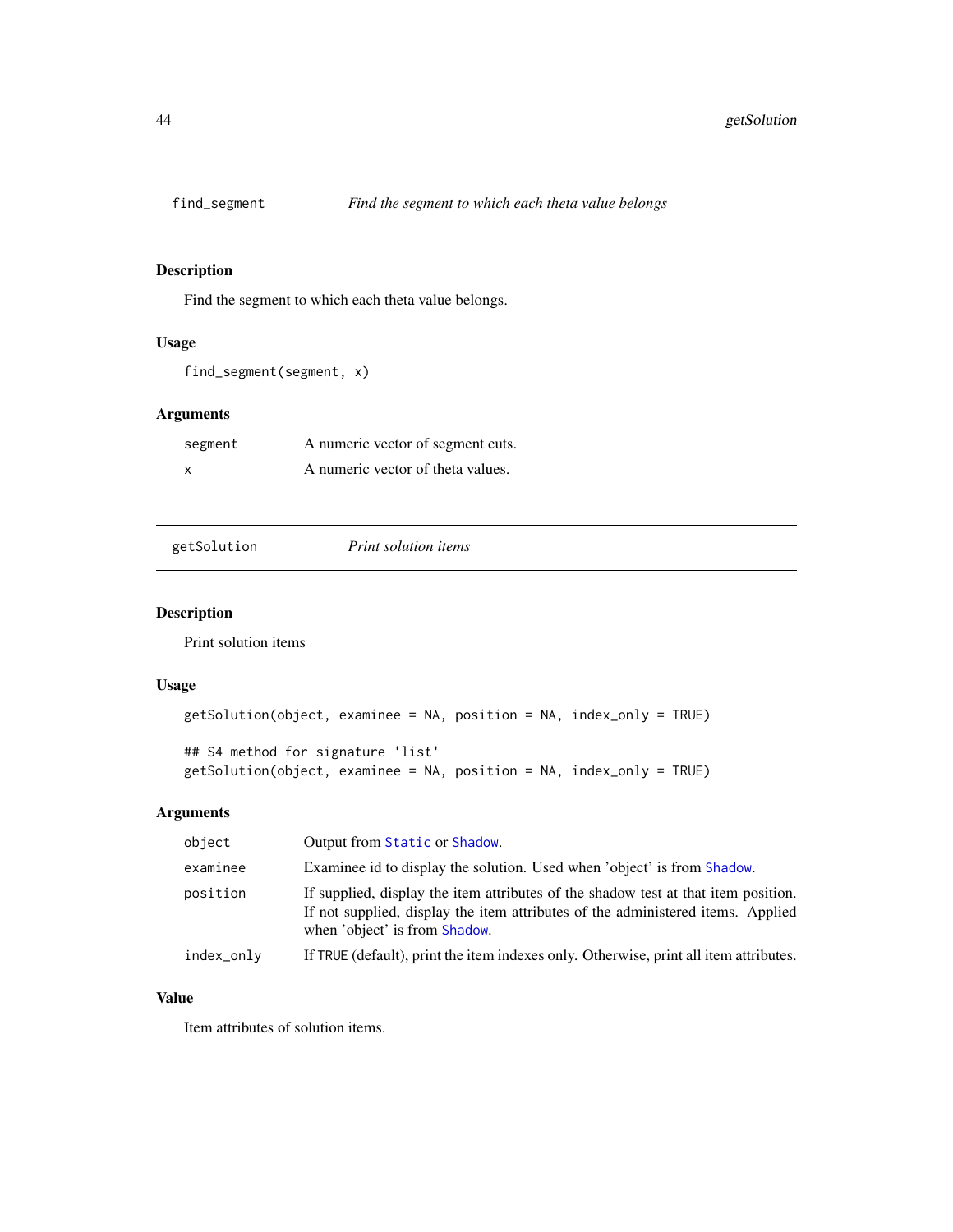Calculate the Fisher information at a theta value according to the 1PL model.

#### Usage

info\_1pl(x, b)

## Arguments

| X | Numeric. A single theta value.         |
|---|----------------------------------------|
| b | Numeric. A difficulty parameter value. |

## References

Rasch G (1960). *Probabilistic models for some intelligence and attainment tests*. Copenhagen: Danish Institute for Educational Research.

info\_2pl *Calculate Fisher information at a single theta (2PL)*

## Description

Calculate the Fisher information at a theta value according to the 2PL model.

## Usage

 $info_2pl(x, a, b)$ 

| X | Numeric. A single theta value.         |
|---|----------------------------------------|
| a | Numeric. A slope parameter value.      |
| b | Numeric. A difficulty parameter value. |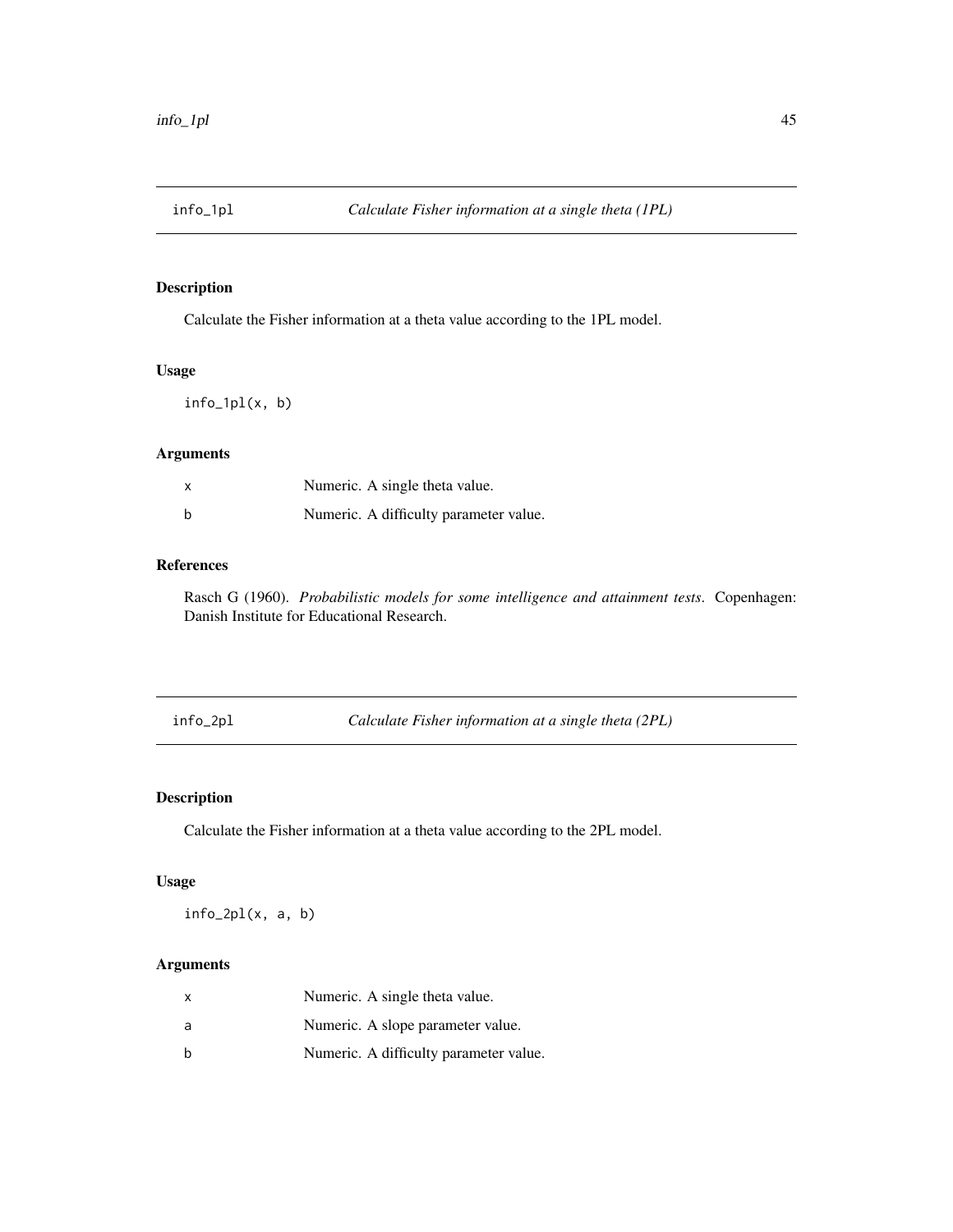#### References

Lord FM (1952). "A theory of test scores." *Psychometric Monograph*, 7.

Birnbaum A (1957). "Efficient design and use of tests of mental ability for various decision-making problems (Series Report No. 58-16. Project No. 7755-23)." Randolph Air Force Base, TX: USAF School of Aviation Medicine.

Birnbaum A (1958). "On the estimation of mental ability (Series Report No. 15. Project No. 7755-23)." Randolph Air Force Base, TX: USAF School of Aviation Medicine.

Birnbaum A (1958). "Further considerations of efficiency in tests of a mental ability (Series Report No. 17. Project No. 7755-23)." Randolph Air Force Base, TX: USAF School of Aviation Medicine.

info\_3pl *Calculate Fisher information at a single theta (3PL)*

## Description

Calculate the Fisher information at a theta value according to the 3PL model.

#### Usage

 $info_3p1(x, a, b, c)$ 

### Arguments

| X | Numeric. A single theta value.         |
|---|----------------------------------------|
| a | Numeric. A slope parameter value.      |
| h | Numeric. A difficulty parameter value. |
|   | Numeric. A guessing parameter value.   |

## References

Birnbaum A (1968). "Some latent trait models and their use in inferring an examinee's ability." In Lord FM, Novick MR (eds.), *Statistical Theories of Mental Test Scores*, 397–479. Addison-Wesley, Reading, MA.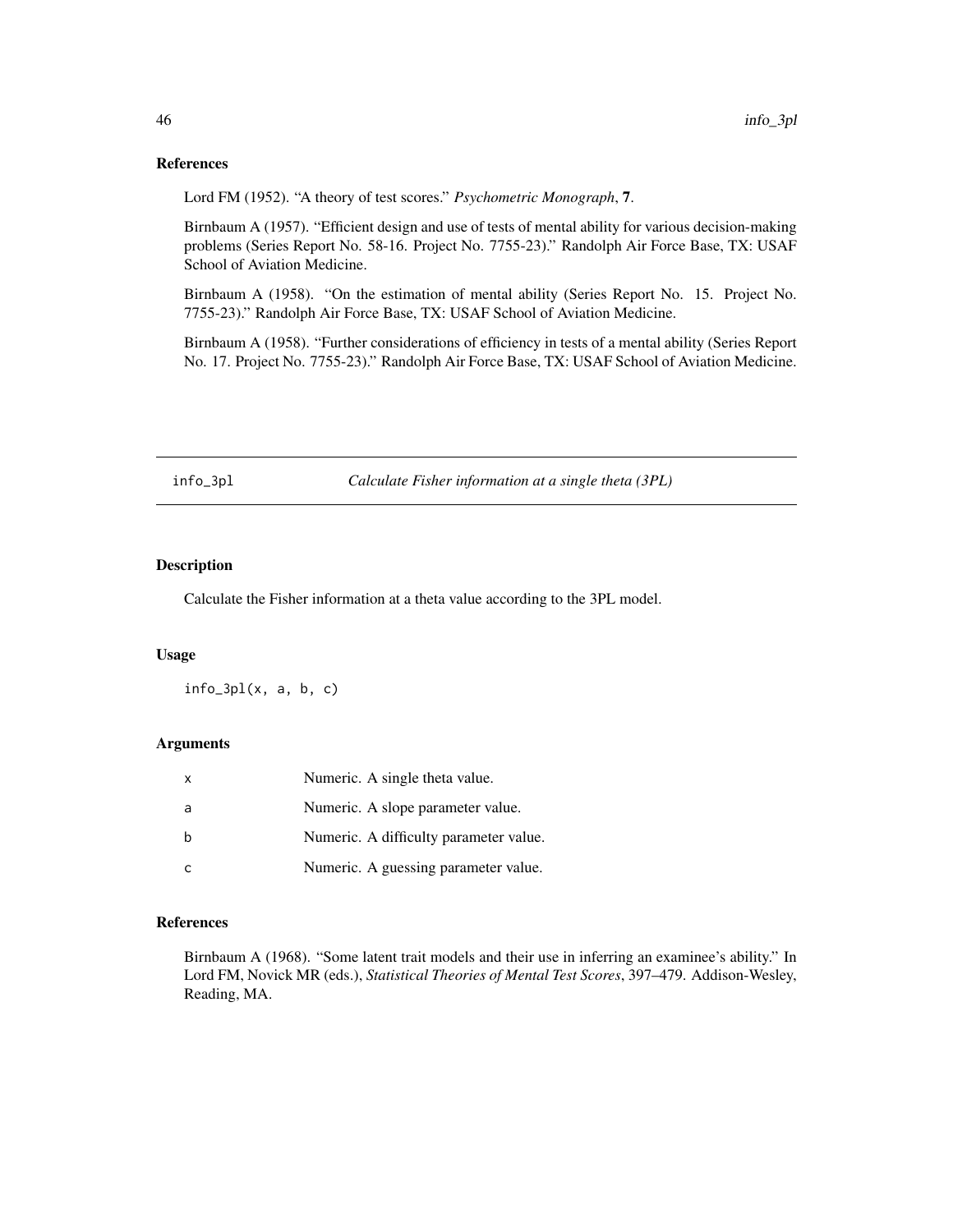Calculate the Fisher information at a theta value according to the generalizied partial credit model.

#### Usage

info\_gpc(x, a, b)

#### Arguments

| X | Numeric. A single theta value.                   |
|---|--------------------------------------------------|
| a | Numeric. A slope parameter value.                |
| b | Numeric. A vector of threshold parameter values. |

## References

Muraki E (1992). "A generalized partial credit model: Application of an EM algorithm." *Applied Psychological Measurement*, 16(2), 159–176.

## Description

Calculate the Fisher information at a theta value according to the graded resposne model.

## Usage

info\_gr(x, a, b)

## Arguments

|   | Numeric. A single theta value.                           |
|---|----------------------------------------------------------|
| a | Numeric. A slope parameter value.                        |
| h | Numeric. A vector of category boundary parameter values. |

## References

Samejima F (1969). "Estimation of latent ability using a response pattern of graded scores." *Psychometrika Monograph*, 17.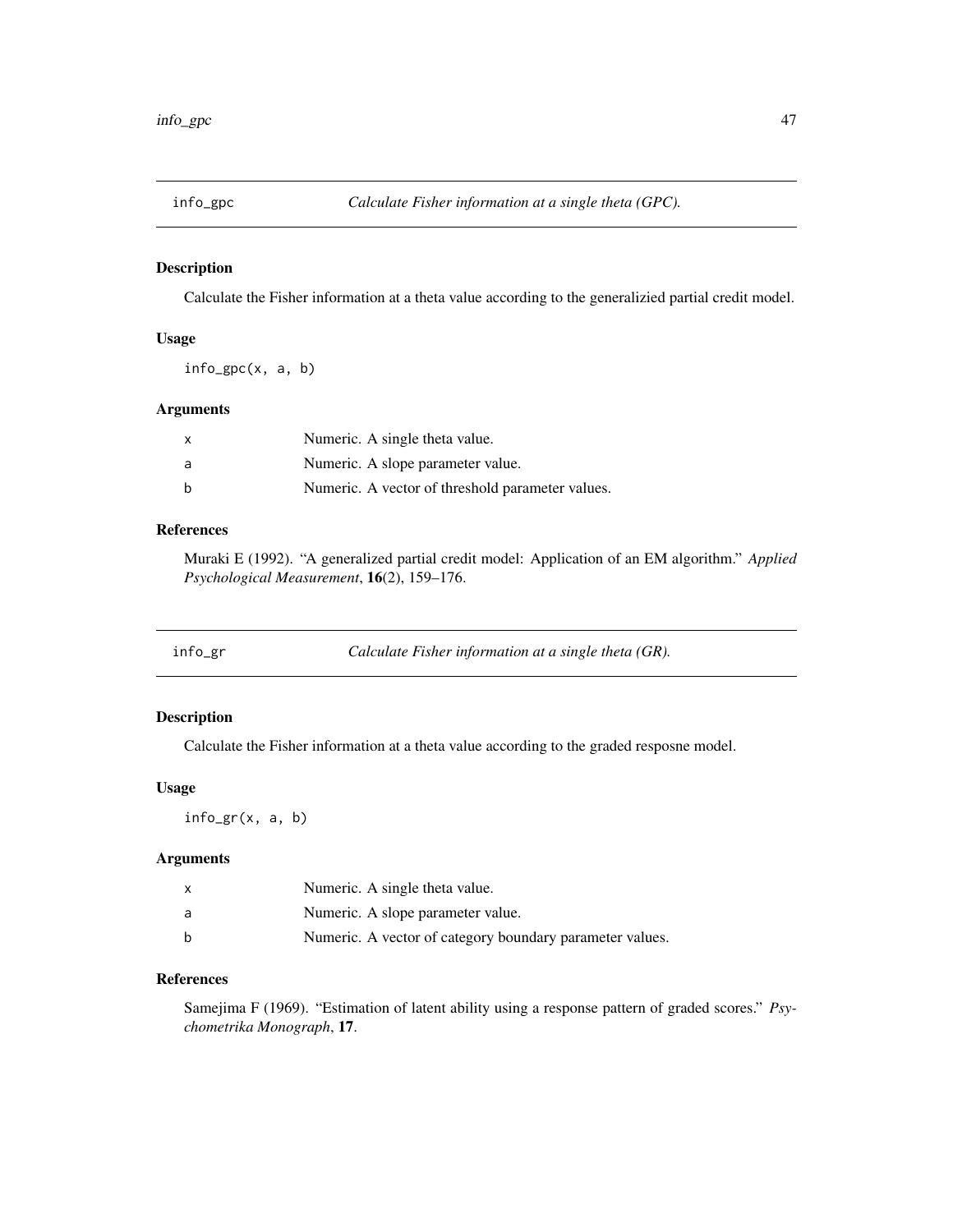Calculate the Fisher information at a theta value according to the partial credit model.

#### Usage

info\_pc(x, b)

#### Arguments

| x | Numeric. A single theta value.                   |
|---|--------------------------------------------------|
| b | Numeric. A vector of threshold parameter values. |

## References

Masters GN (1982). "A Rasch model for partial credit scoring." *Psychometrika*, 47(2), 149–174. Andrich D (1978). "A rating formulation for ordered response categories." *Psychometrika*, 43(4), 561–573.

iparPosteriorSample *Sample item parameter estimates from their posterior distributions*

## Description

Sample item parameter estimates from their posterior distributions.

#### Usage

```
iparPosteriorSample(pool, n_sample = 500)
```
#### Arguments

| pool     | An item_pool object.                            |
|----------|-------------------------------------------------|
| n_sample | An integer as the number of sampled parameters. |

#### Examples

```
ipar <- iparPosteriorSample(itempool_science, 5)
```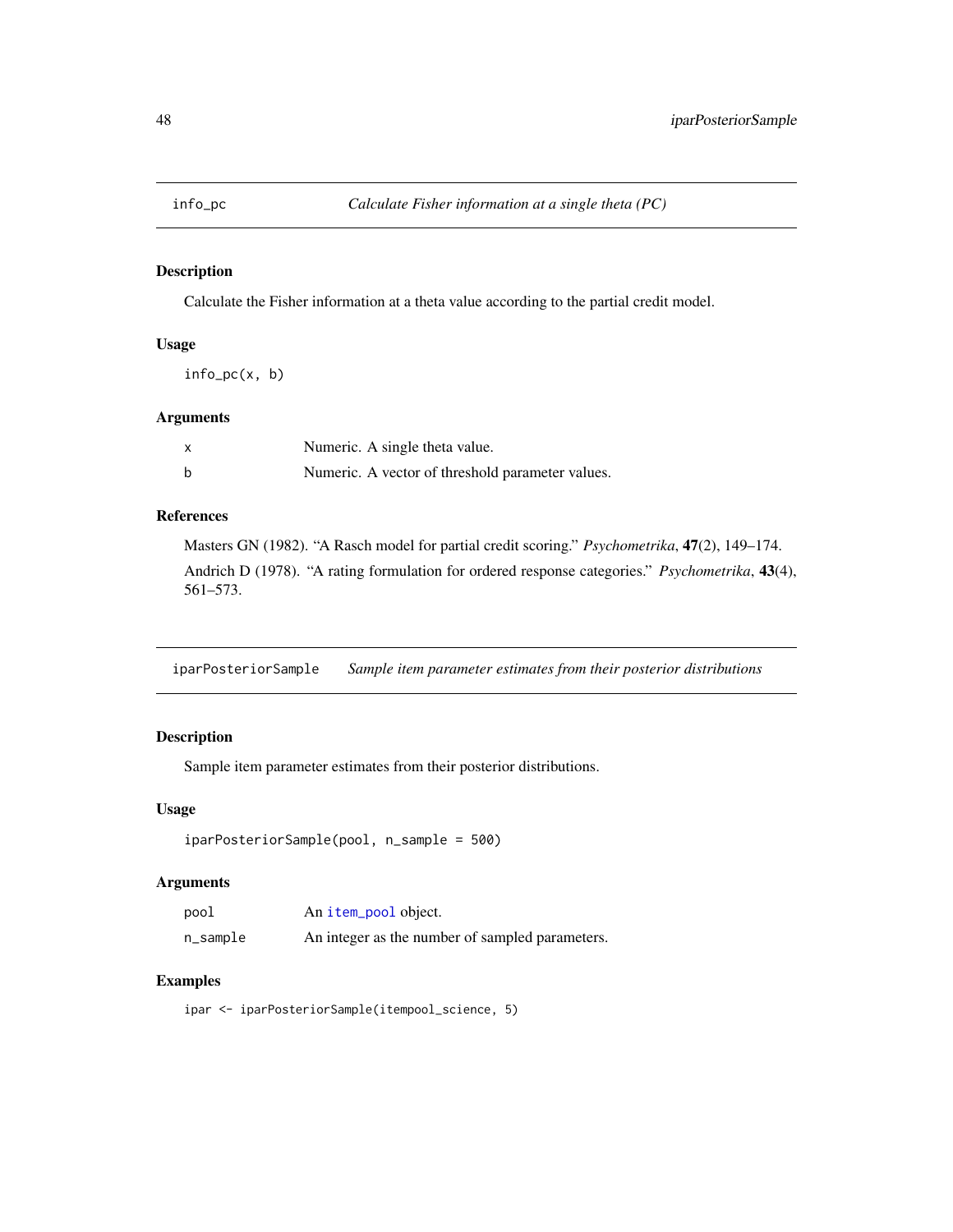item\_1PL-class *An S4 class to represent a 1PL item*

#### Description

An S4 class to represent a 1PL item.

#### **Slots**

difficulty Numeric. A difficulty parameter value.

#### References

Rasch G (1960). *Probabilistic models for some intelligence and attainment tests*. Copenhagen: Danish Institute for Educational Research.

## Examples

item\_1 <- new("item\_1PL", difficulty = 0.5)

item\_2PL-class *An S4 class to represent a 2PL item*

#### Description

An S4 class to represent a 2PL item.

#### **Slots**

slope Numeric. A slope parameter value.

difficulty Numeric. A difficulty parameter value.

#### References

Lord FM (1952). "A theory of test scores." *Psychometric Monograph*, 7.

Birnbaum A (1957). "Efficient design and use of tests of mental ability for various decision-making problems (Series Report No. 58-16. Project No. 7755-23)." Randolph Air Force Base, TX: USAF School of Aviation Medicine.

Birnbaum A (1958). "On the estimation of mental ability (Series Report No. 15. Project No. 7755-23)." Randolph Air Force Base, TX: USAF School of Aviation Medicine.

Birnbaum A (1958). "Further considerations of efficiency in tests of a mental ability (Series Report No. 17. Project No. 7755-23)." Randolph Air Force Base, TX: USAF School of Aviation Medicine.

#### Examples

```
item_2 <- new("item_2PL", slope = 1.0, difficulty = 0.5)
```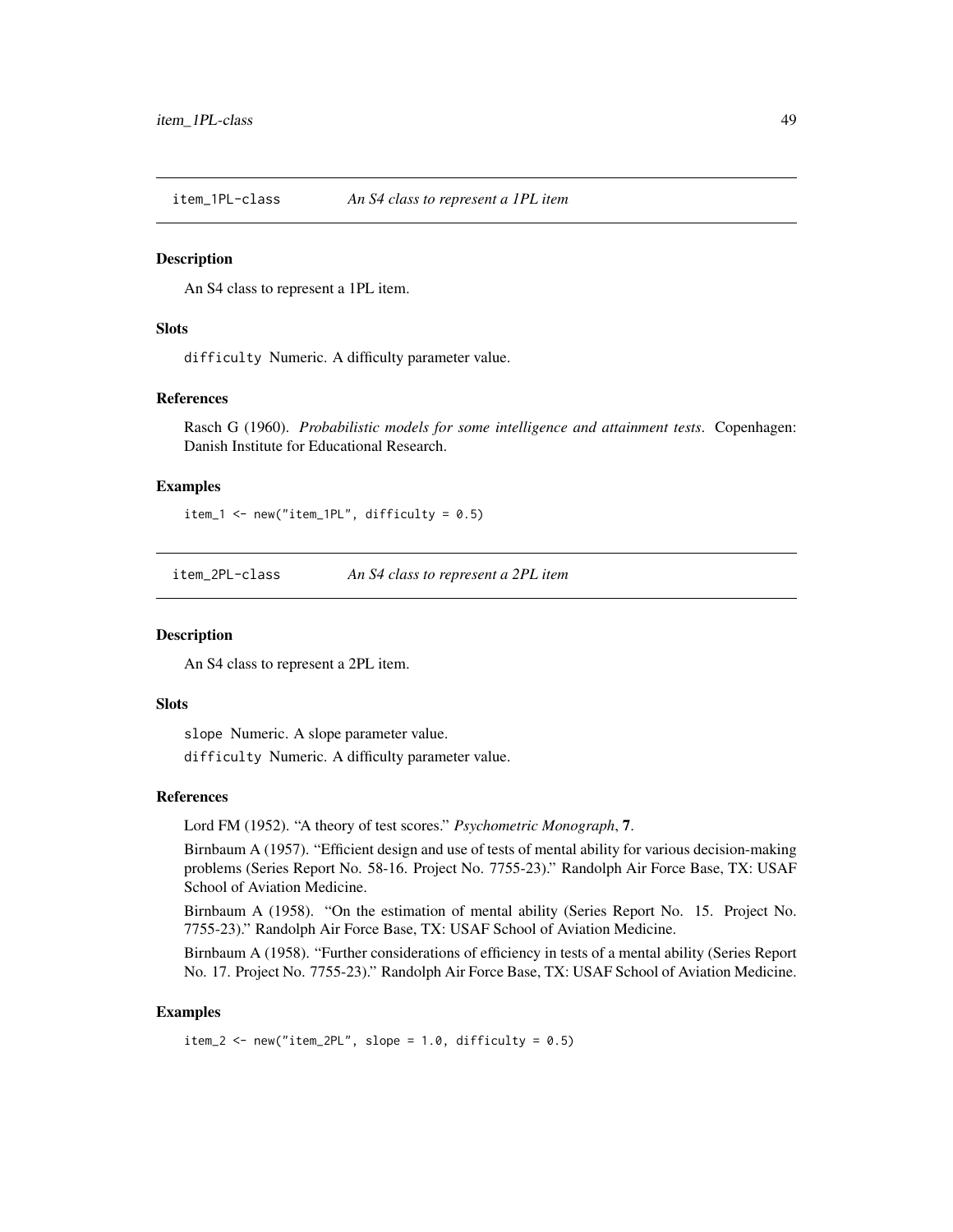An S4 class to represent a 3PL item.

#### Slots

slope Numeric. A slope parameter value.

difficulty Numeric. A difficulty parameter value.

guessing Numeric. A guessing parameter value.

## References

Birnbaum A (1968). "Some latent trait models and their use in inferring an examinee's ability." In Lord FM, Novick MR (eds.), *Statistical Theories of Mental Test Scores*, 397–479. Addison-Wesley, Reading, MA.

#### Examples

```
item_3 <- new("item_3PL", slope = 1.0, difficulty = 0.5, guessing = 0.2)
```
<span id="page-49-0"></span>item\_attrib-class *An S4 class to represent a set of constraints.*

## Description

An S4 class to represent a set of constraints.

#### Slots

slope Numeric. A slope parameter value.

difficulty Numeric. A difficulty parameter value.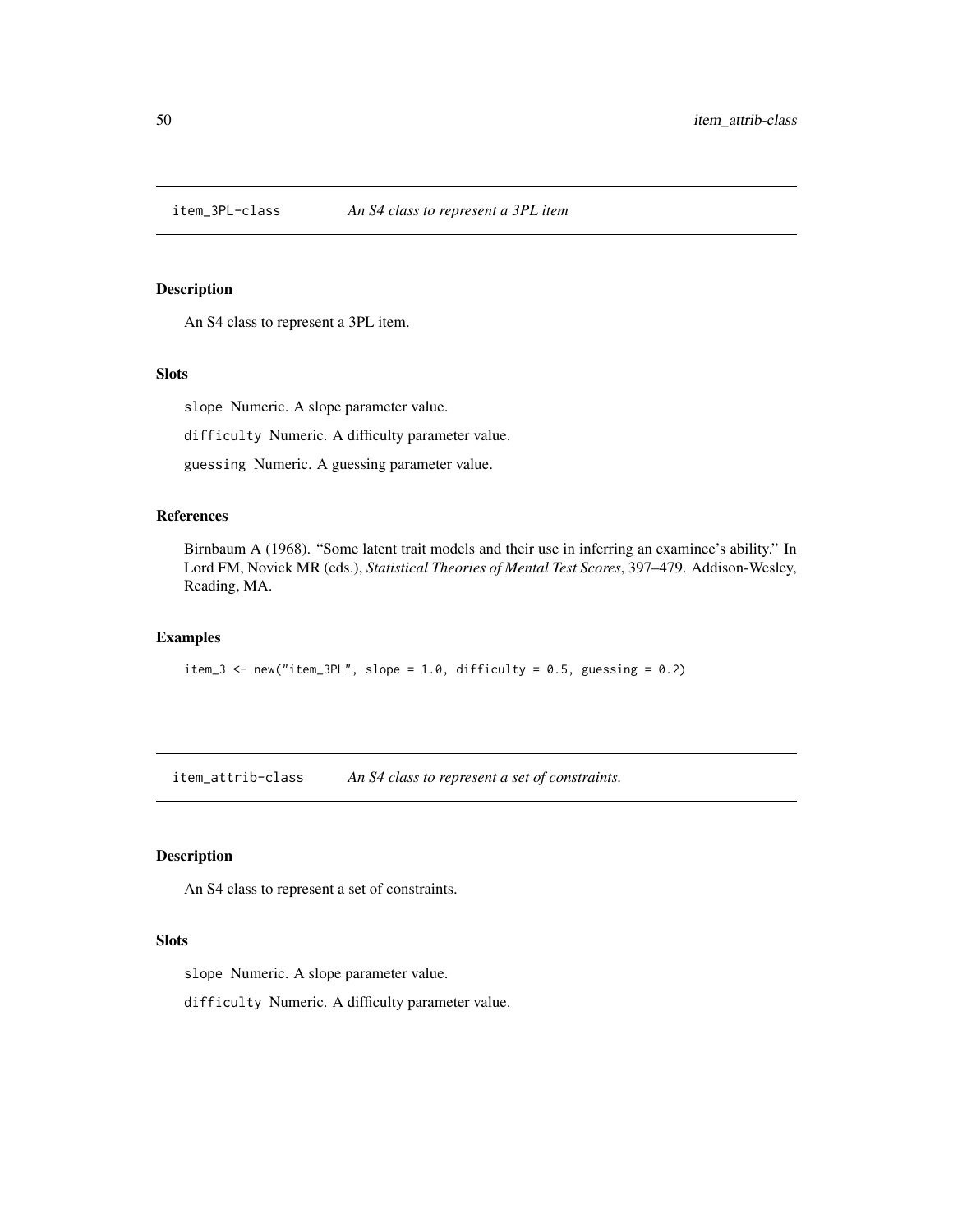An S4 class to represent a generalized partial credit item.

## **Slots**

slope Numeric. A slope parameter value.

threshold Numeric. A vector of threshold parameter values.

ncat Numeric. The number of response categories.

#### References

Muraki E (1992). "A generalized partial credit model: Application of an EM algorithm." *Applied Psychological Measurement*, 16(2), 159–176.

#### Examples

item\_5 <- new("item\_GPC", slope = 1.0, threshold =  $c(-0.5, 0.0, 0.5)$ , ncat = 4)

item\_GR-class *An S4 class to represent a graded response item*

#### Description

An S4 class to represent a graded response item.

#### Slots

slope Numeric. A slope parameter value.

category Numeric. A vector of category boundary values.

ncat Numeric. The number of response categories.

## References

Samejima F (1969). "Estimation of latent ability using a response pattern of graded scores." *Psychometrika Monograph*, 17.

## Examples

```
item_6 <- new("item_GR", slope = 1.0, category = c(-2.0, -1.0, 0, 1.0, 2.0), ncat = 6)
```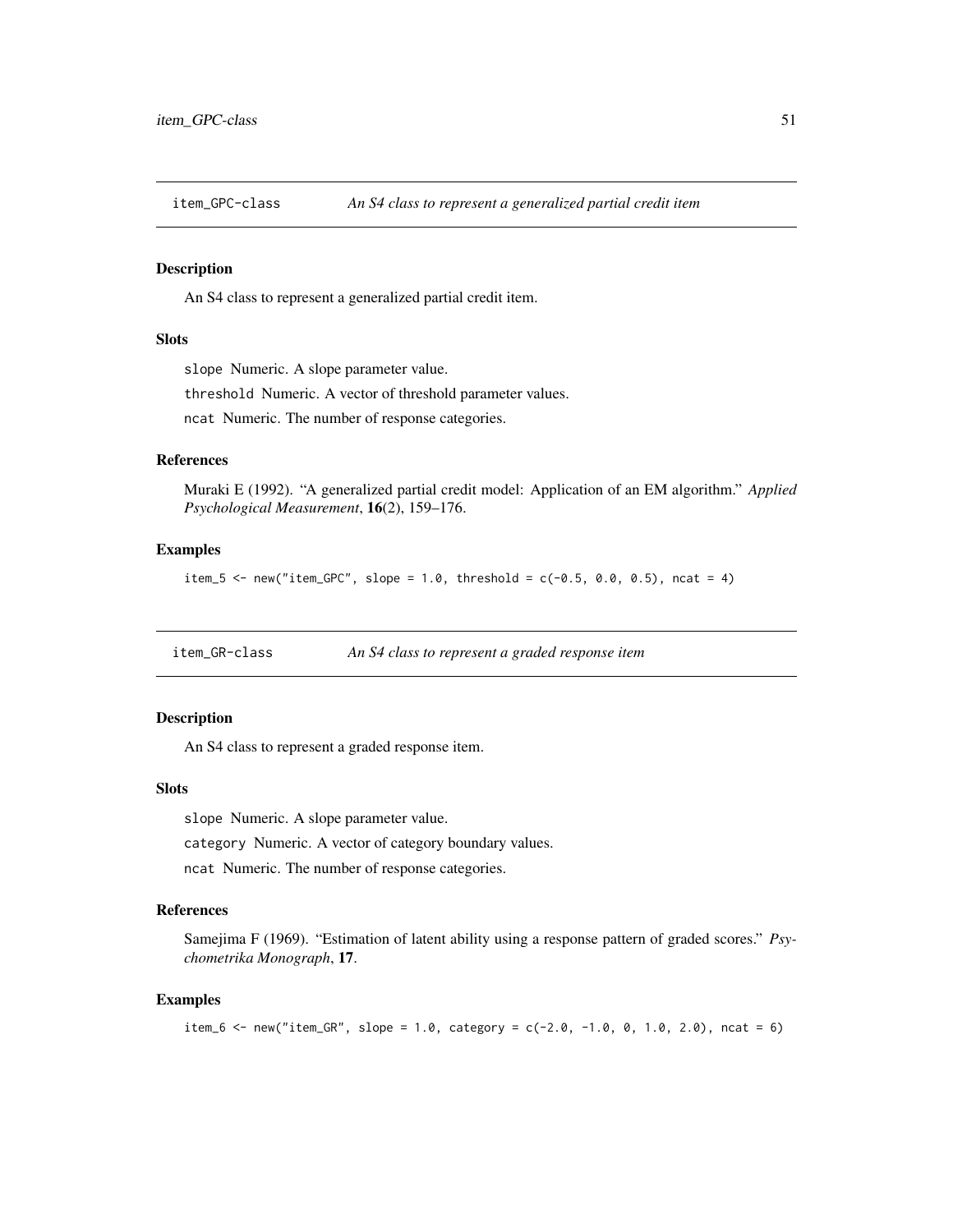An S4 class to represent a partial credit item.

#### **Slots**

threshold Numeric. A vector of threshold parameter values. ncat Numeric. The number of response categories.

#### References

Masters GN (1982). "A Rasch model for partial credit scoring." *Psychometrika*, 47(2), 149–174. Andrich D (1978). "A rating formulation for ordered response categories." *Psychometrika*, 43(4), 561–573.

#### Examples

item\_4 <- new("item\_PC", threshold =  $c(-0.5, 0.5)$ , ncat = 3)

<span id="page-51-0"></span>item\_pool-class *An S4 class to represent an item pool*

## Description

An S4 class to represent an item pool.

#### Slots

ni Numeric. The number of items in the item pool.

max\_cat Numeric. The maximum number of response categories across all items.

index Numeric. A vector of item indices.

id Character. A vector of item ids.

model Numeric. A vector of item model codes (1: item.1pl, 2: item\_2PL, 3: item\_3PL, 4: item\_PC, 5: item\_GPC, 6: item\_GR).

NCAT Numeric. A vector of the number of response categories for each item.

parms A list of item parameters in the pool.

ipar A matrix of item parameters in the pool.

se A matrix representing standard errors of the item parameters.

raw A data.frame containing raw input data.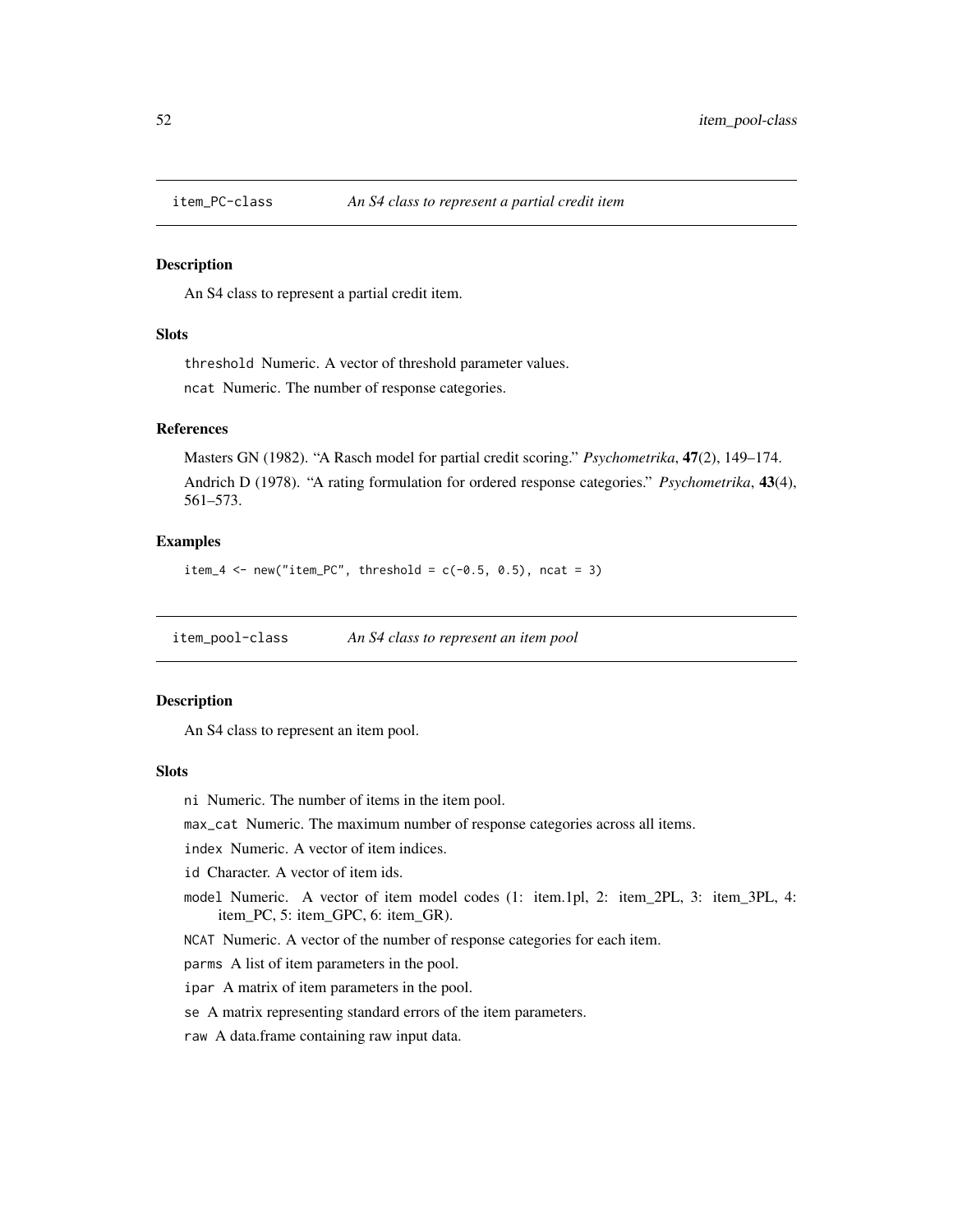item\_pool.operators *Item pool and pool cluster operators*

#### **Description**

pool1 + pool2 combines two [item\\_pool](#page-51-0) objects.

pool1 -pool2 excludes the items in the second item pool from the first. The two [item\\_pool](#page-51-0) objects must overlap for this to be performed.

pool1 == pool2 tests equality of the two item\_pool objects.

pool\_cluster1 == pool\_cluster2 tests equality of the two pool\_cluster objects.

#### Usage

```
## S3 method for class 'item_pool'
pool1 + pool2
## S3 method for class 'item_pool'
pool1 - pool2
## S3 method for class 'item_pool'
pool1 == pool2## S3 method for class 'pool_cluster'
pool_cluster1 == pool_cluster2
```
#### Arguments

| pool1         | An item_pool object.                 |
|---------------|--------------------------------------|
| pool2         | An item_pool object.                 |
| pool_cluster1 | A pool_cluster object.               |
|               | pool_cluster2 A pool_cluster object. |

#### Examples

```
itempool <- itempool_science + itempool_reading
```

```
subitempool <- subsetItemPool(itempool_science, 1:500)
itempool <- itempool_science - subitempool
```

```
itempool <- subsetItemPool(itempool_science, 1:500)
subitempool1 <- itempool_science - itempool
subitempool2 <- subsetItemPool(itempool_science, 501:1000)
subitempool1 == subitempool2 ## TRUE
```

```
cluster1 <- makeItemPoolCluster(c(itempool_science, itempool_reading))
cluster2 <- makeItemPoolCluster(c(cluster1@pools[[1]], cluster1@pools[[2]]))
```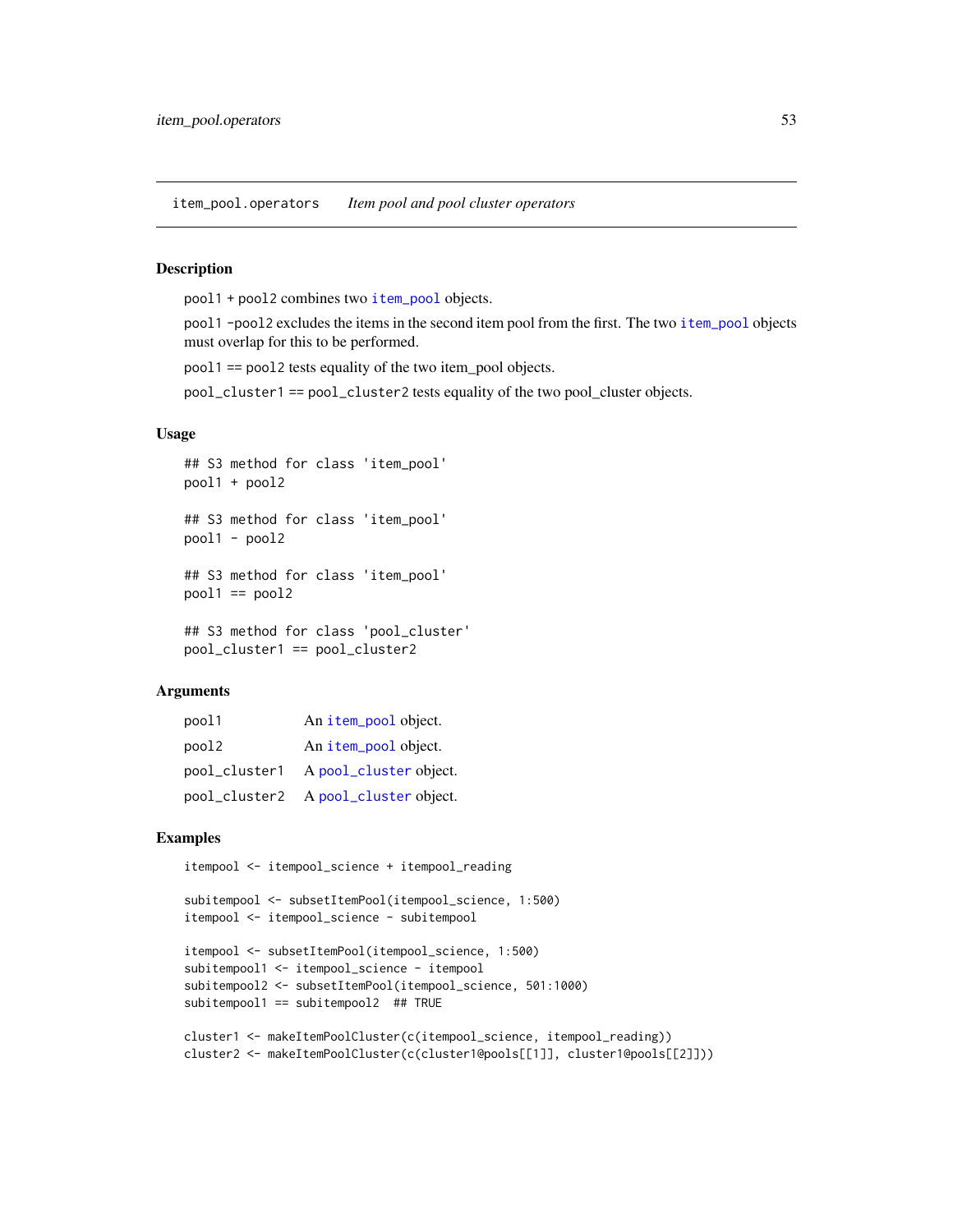```
cluster1 == cluster2 ## TRUE
```
lnHyperPars *Calculate hyperparameters for log-normal distribution*

## Description

Calculate hyperparameters for log-normal distribution.

## Usage

lnHyperPars(mean, sd)

## Arguments

| mean | Mean of the distribution.               |
|------|-----------------------------------------|
| sd   | Standard deviation of the distribution. |

## Examples

lnHyperPars(.5, 1)

loadConstraints *Load constraints*

## Description

Read constraints from specified file.

#### Usage

```
loadConstraints(file, pool, item_attrib, st_attrib = NULL)
```

| file        | Character. The name of the file containing specifications for constraints.                   |
|-------------|----------------------------------------------------------------------------------------------|
| pool        | An item_pool object.                                                                         |
| item_attrib | An item_attrib object containing item attributes. Use loadItemAttrib for<br>this.            |
| st_attrib   | (Optional) An st_attrib object containing stimulus attributes. Use loadStAttrib<br>for this. |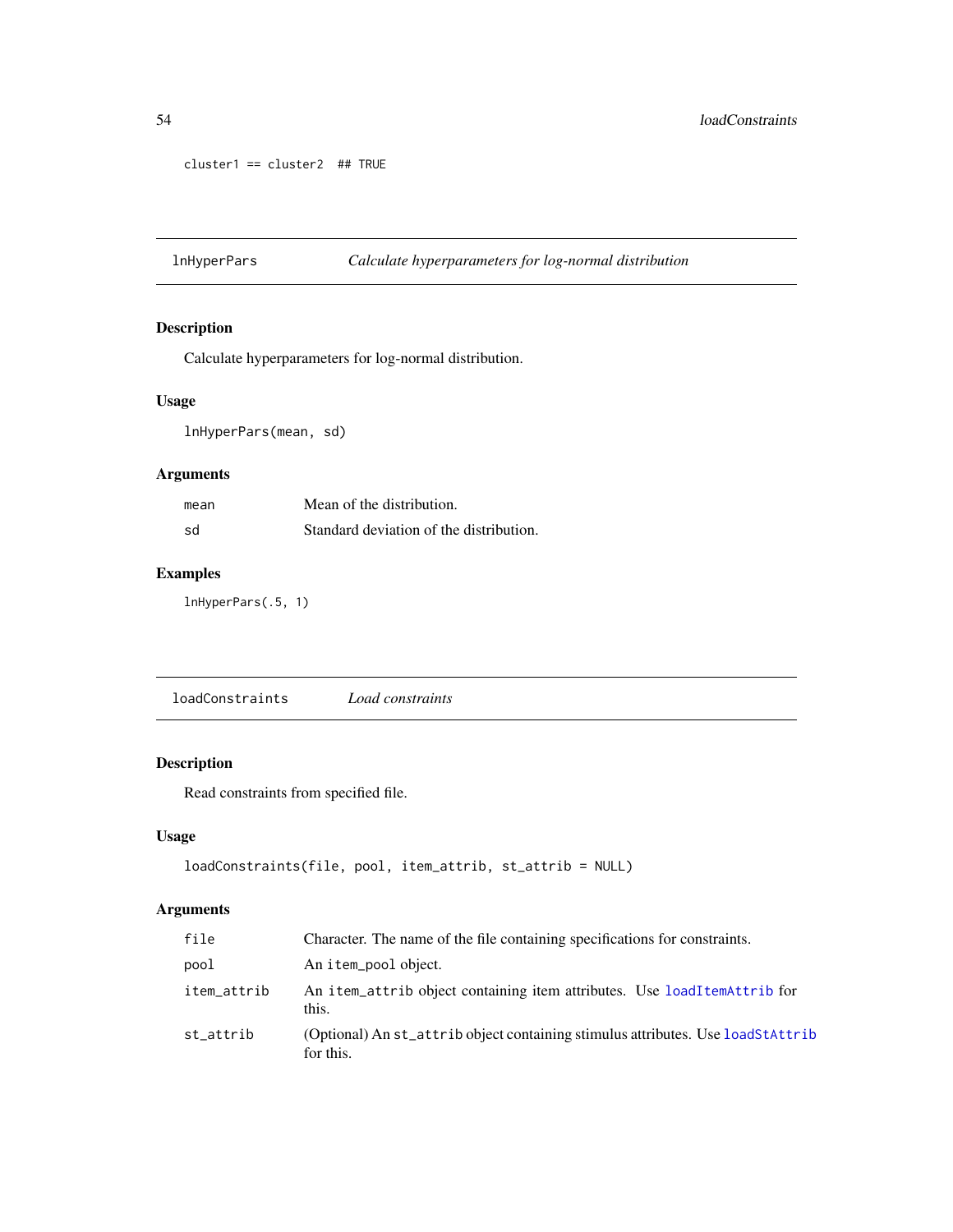#### loadItemAttrib 55

## Details

Use vignette("constraints") for instructions on how to create the constraint file.

## Value

A constraints object containing the parsed constraints, to be used in [Static](#page-83-0) and [Shadow](#page-79-0).

#### See Also

[dataset\\_science](#page-40-0) for example usage.

#### Examples

```
## Write to tempdir() and clean afterwards
f <- file.path(tempdir(), "itempool_science.csv")
write.csv(itempool_science_raw, f, row.names = FALSE)
itempool_science <- loadItemPool(f)
file.remove(f)
```

```
f <- file.path(tempdir(), "itemattrib_science.csv")
write.csv(itemattrib_science_raw, f, row.names = FALSE)
itemattrib_science <- loadItemAttrib(f, itempool_science)
file.remove(f)
```

```
f <- file.path(tempdir(), "constraints_science.csv")
write.csv(constraints_science_raw, f, row.names = FALSE)
constraints_science <- loadConstraints(f,
  itempool_science, itemattrib_science)
file.remove(f)
```
<span id="page-54-0"></span>loadItemAttrib *Load item attributes*

## Description

Read item attributes from specified file.

#### Usage

```
loadItemAttrib(file, pool)
```

| file | Character. The name of the file containing item attributes. |
|------|-------------------------------------------------------------|
| pool | An item_pool object. Use loadItemPool for this.             |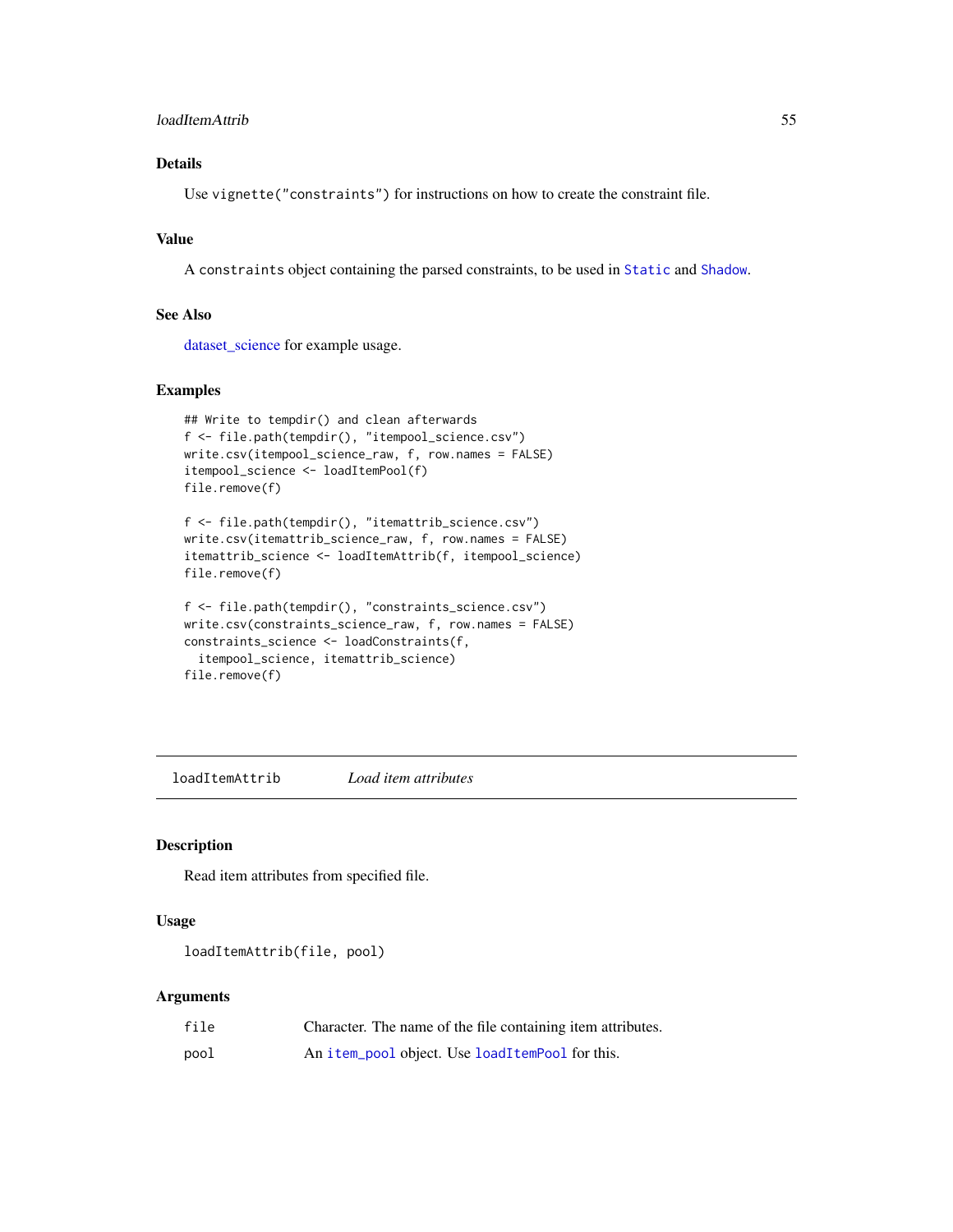## Value

An [item\\_attrib](#page-49-0) object.

## See Also

[dataset\\_science](#page-40-0) for example usage.

#### Examples

```
## Write to tempdir() and clean afterwards
f <- file.path(tempdir(), "itempool_science.csv")
write.csv(itempool_science_raw, f, row.names = FALSE)
itempool_science <- loadItemPool(f)
file.remove(f)
f <- file.path(tempdir(), "itemattrib_science.csv")
write.csv(itemattrib_science_raw, f, row.names = FALSE)
itemattrib_science <- loadItemAttrib(f, itempool_science)
file.remove(f)
```
<span id="page-55-0"></span>loadItemPool *Load item paramaters*

## Description

Read item parameters from a .csv file or a data.frame and create an [item\\_pool](#page-51-0) class.

## Usage

loadItemPool(file, ipar = NULL, se\_file = NULL)

#### Arguments

| file    | File path of a .csv file containing item parameters. The file content should at<br>least include columns 'ID' and 'MODEL'. |
|---------|----------------------------------------------------------------------------------------------------------------------------|
| ipar    | A data frame containing the item parameters. If supplied, this argument is used<br>over 'file'.                            |
| se_file | File path of a .csv file containing standard errors.                                                                       |

## Value

An [item\\_pool](#page-51-0) object.

## See Also

[dataset\\_science](#page-40-0) for example usage.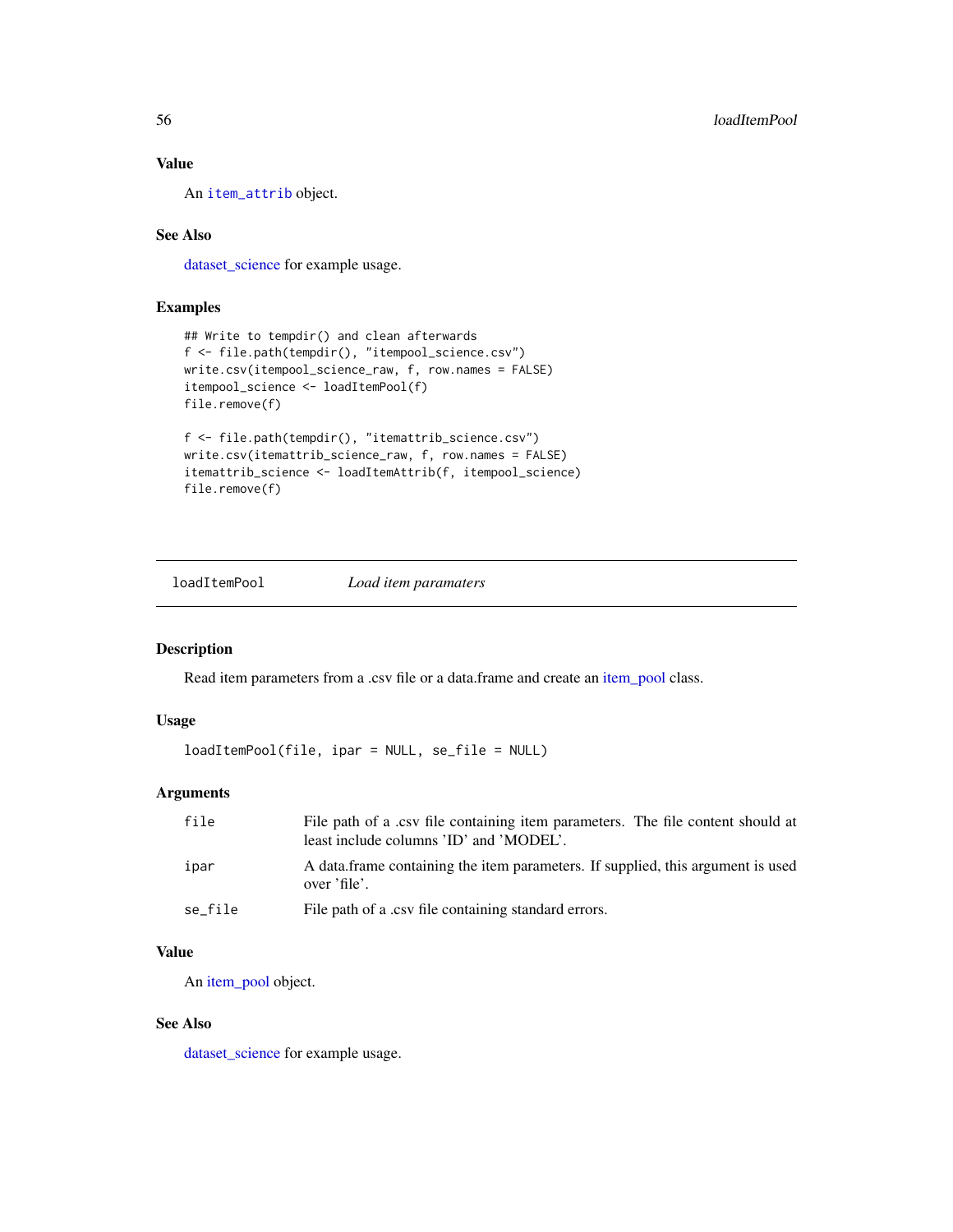#### loadStAttrib 57

#### Examples

```
## Write to tempdir() and clean afterwards
f <- file.path(tempdir(), "itempool_science.csv")
write.csv(itempool_science_raw, f, row.names = FALSE)
itempool_science <- loadItemPool(f)
file.remove(f)
```

```
loadStAttrib Load set/stimulus/passage attributes
```
## Description

Read set, stimulus, or passage attributes from specified file.

#### Usage

```
loadStAttrib(file, item_attrib)
```
#### **Arguments**

| file        | Character. The name of the file containing stimulus attributes.                   |
|-------------|-----------------------------------------------------------------------------------|
| item_attrib | An item_attrib object containing item attributes. Use loadItemAttrib for<br>this. |

## Value

A [st\\_attrib](#page-84-0) object containing stimulus attributes.

#### See Also

[dataset\\_reading](#page-39-0) for example usage.

## Examples

```
## Write to tempdir() and clean afterwards
f <- file.path(tempdir(), "itempool_reading.csv")
write.csv(itempool_reading_raw, f, row.names = FALSE)
itempool_reading <- loadItemPool(f)
file.remove(f)
```

```
f <- file.path(tempdir(), "itemattrib_reading.csv")
write.csv(itemattrib_reading_raw, f, row.names = FALSE)
itemattrib_reading <- loadItemAttrib(f, itempool_reading)
file.remove(f)
```

```
f <- file.path(tempdir(), "stimattrib_reading.csv")
write.csv(stimattrib_reading_raw, f, row.names = FALSE)
stimattrib_reading <- loadStAttrib(f, itemattrib_reading)
```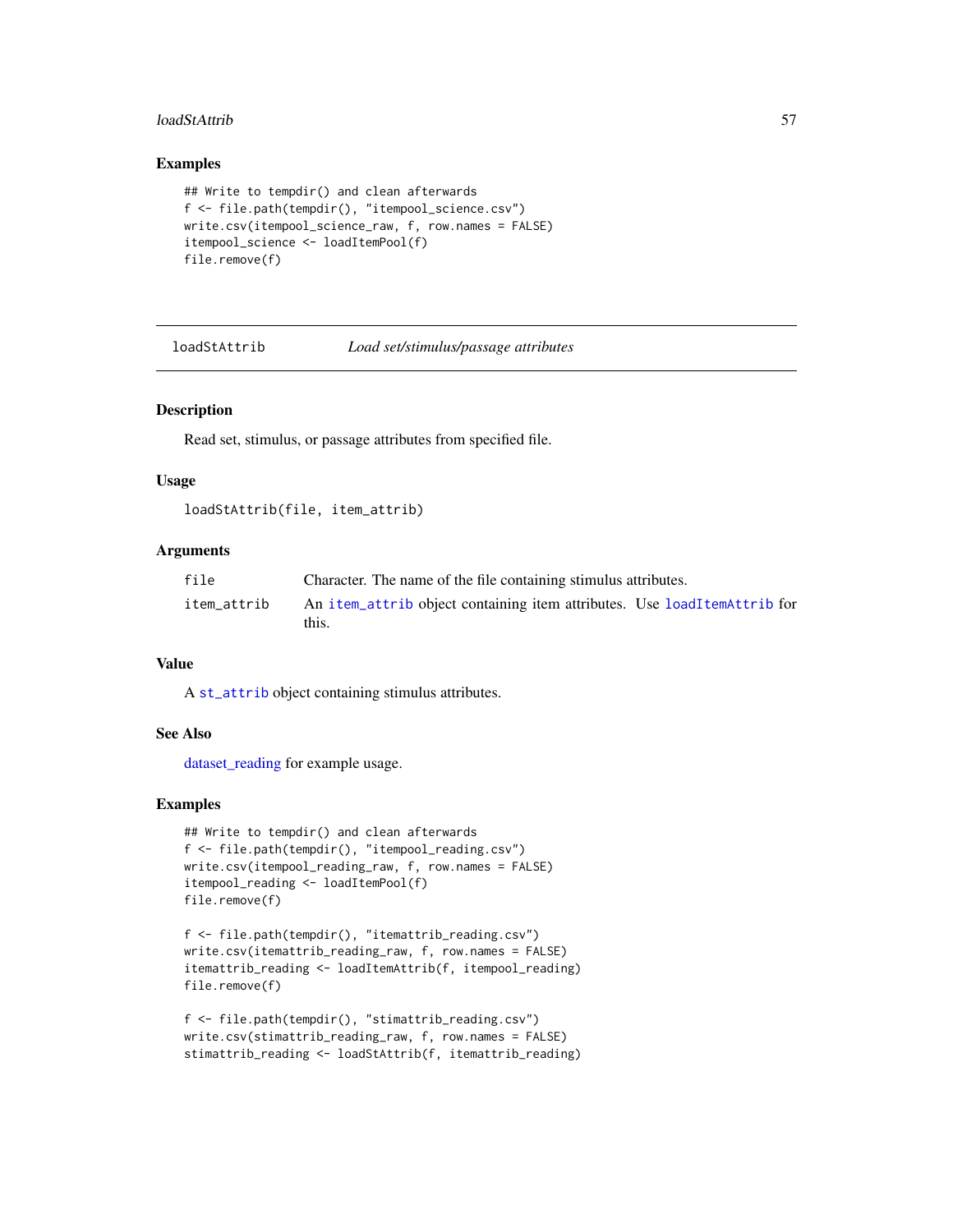```
file.remove(f)
f <- file.path(tempdir(), "constraints_reading.csv")
write.csv(constraints_reading_raw, f, row.names = FALSE)
constraints_reading <- loadConstraints(f,
  itempool_reading, itemattrib_reading, stimattrib_reading)
file.remove(f)
```
logitHyperPars *Calculate hyperparameters for logit-normal distribution*

### Description

Calculate hyperparameters for logit-normal distribution.

## Usage

logitHyperPars(mean, sd)

#### Arguments

| mean | Mean of the distribution.               |
|------|-----------------------------------------|
| sd   | Standard deviation of the distribution. |

## Examples

```
logitHyperPars(.5, 1)
```
makeItemPoolCluster *Create an item pool cluster object*

## Description

Create a [pool\\_cluster](#page-73-0) object.

## Usage

```
makeItemPoolCluster(pools, names = NULL)
```

| pools | A list of item_pool objects.                  |
|-------|-----------------------------------------------|
| names | An optional vector of <b>item_pool</b> names. |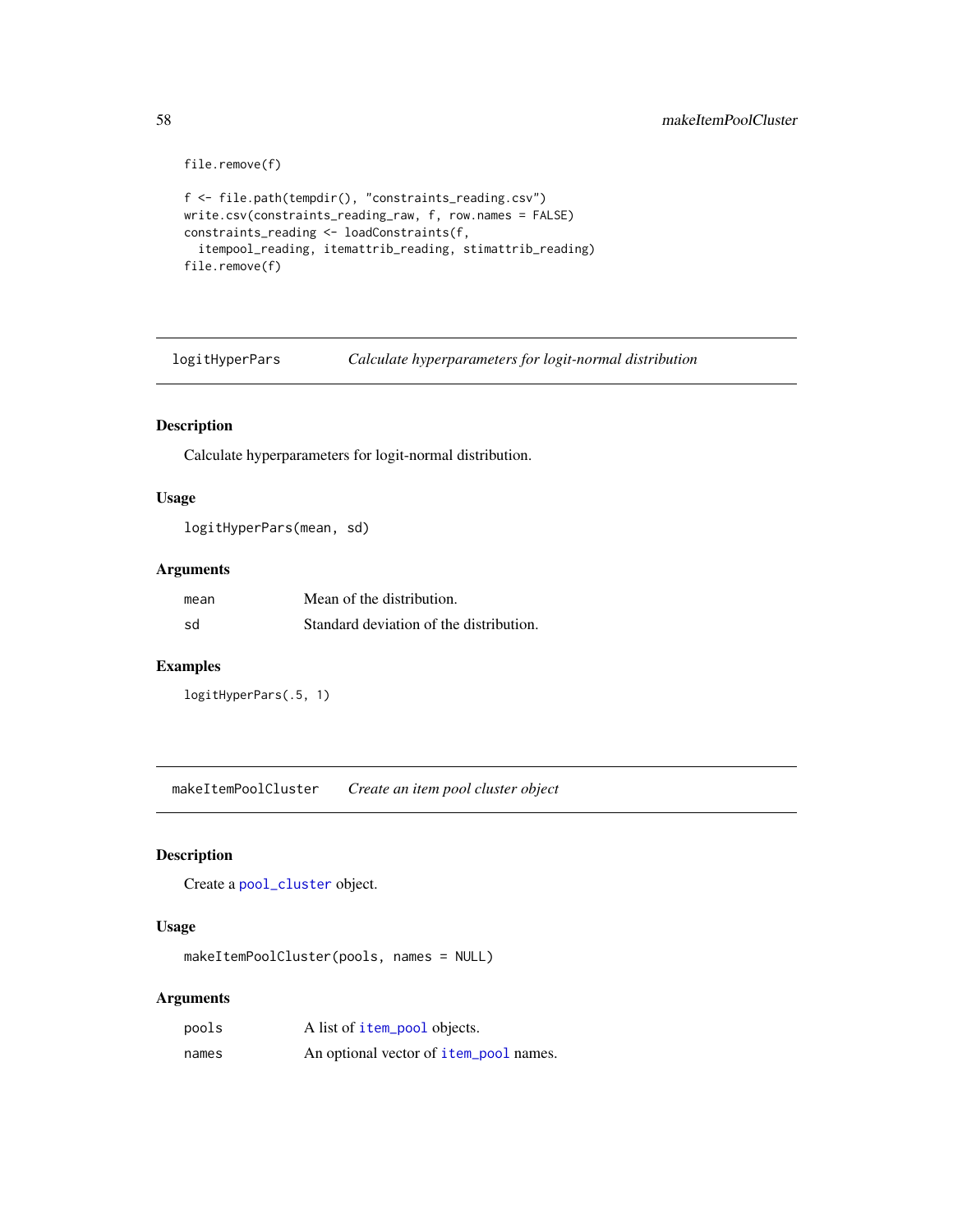#### makeTest 59

## Examples

cluster <- makeItemPoolCluster(c(itempool\_science, itempool\_reading))

makeTest *Generate a test object*

## Description

Generate a [test](#page-85-0) object

## Usage

```
makeTest(
  object,
  theta = seq(-4, 4, 0.1),
  info_type = "FISHER",
  true_theta = NULL
\mathcal{L}## S4 method for signature 'item_pool'
makeTest(
  object,
  theta = seq(-4, 4, 0.1),
  info_type = "FISHER",
  true_theta = NULL
\mathcal{L}
```
## Arguments

| object     | An item_pool object.                                               |
|------------|--------------------------------------------------------------------|
| theta      | A grid of theta values.                                            |
| info_type  | An information type.                                               |
| true_theta | An optional vector of true theta values to simulate response data. |

## Examples

```
test <- makeTest(itempool_science, seq(-3, 3, 1))
```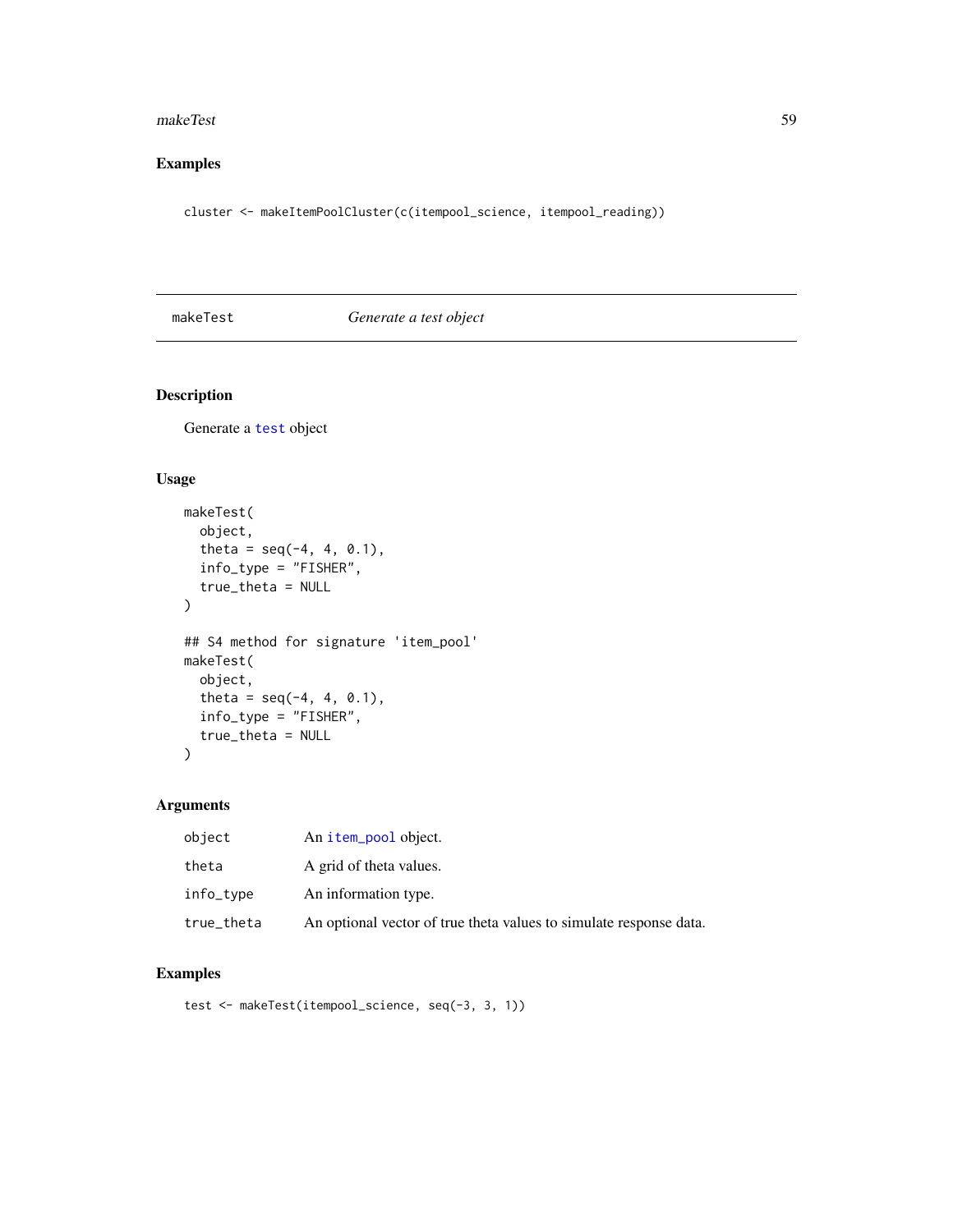Generate a [test\\_cluster](#page-86-0) object

#### Usage

makeTestCluster(object, theta, true\_theta)

## S4 method for signature 'pool\_cluster, numeric, numeric' makeTestCluster(object, theta, true\_theta)

```
## S4 method for signature 'pool_cluster,numeric,list'
makeTestCluster(object, theta, true_theta)
```
#### Arguments

| object     | An pool_cluster object                                            |
|------------|-------------------------------------------------------------------|
| theta      | A grid of theta values                                            |
| true theta | An optional vector of true theta values to simulate response data |

| Generate maximum likelihood estimates of theta<br>MLE |  |
|-------------------------------------------------------|--|
|-------------------------------------------------------|--|

## Description

Generate maximum likelihood estimates of theta.

```
MLE(
  object,
  start_theta = NULL,
  max\_iter = 100,crit = 0.001,select = NULL,theta_range = c(-4, 4),
  truncate = FALSE,
  max_{\text{change}} = 1,
  do_Fisher = TRUE
)
## S4 method for signature 'test'
```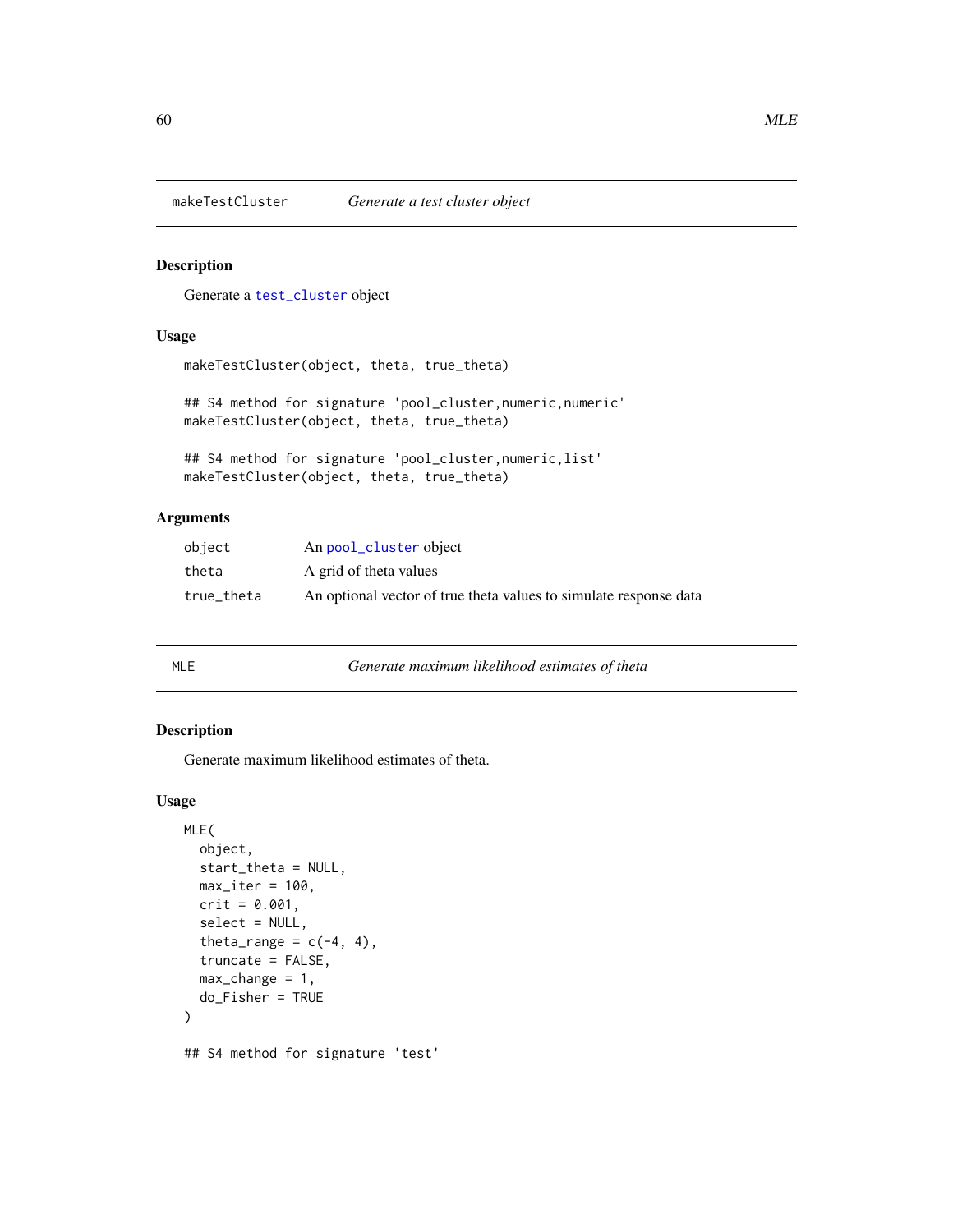$m$ le 61

```
MLE(
  object,
  start_theta = NULL,
  max\_iter = 100,
  crit = 0.001,select = NULL,
  theta_range = c(-4, 4),
  truncate = FALSE,
  max_{\text{change}} = 1,
  do_Fisher = TRUE
\mathcal{L}
```

```
## S4 method for signature 'test_cluster'
MLE(object, start_theta = NULL, max_iter = 100, crit = 0.001, select = NULL)
```
## Arguments

| object                 | A test object.                                       |
|------------------------|------------------------------------------------------|
| start_theta            | An optional vector of start theta values.            |
| $max$ <sub>Liter</sub> | Maximum number of iterations.                        |
| crit                   | Convergence criterion.                               |
| select                 | A vector of indices identifying the items to subset. |
| theta_range            | A range of theta values: c(minTheta, maxTheta).      |
| truncate               | Set TRUE to bound MLE to theta range.                |
| max_change             | Maximum change between iterations.                   |
| do_Fisher              | Set TRUE to use Fisher's method of scoring.          |

mle *Generate maximum likelihood estimates of theta*

## Description

Generate maximum likelihood estimates of theta.

```
mle(
  object,
  resp,
  start_theta = NULL,
  max\_iter = 100,
  crit = 0.001,select = NULL,
  theta_range = c(-4, 4),
  truncate = FALSE,
```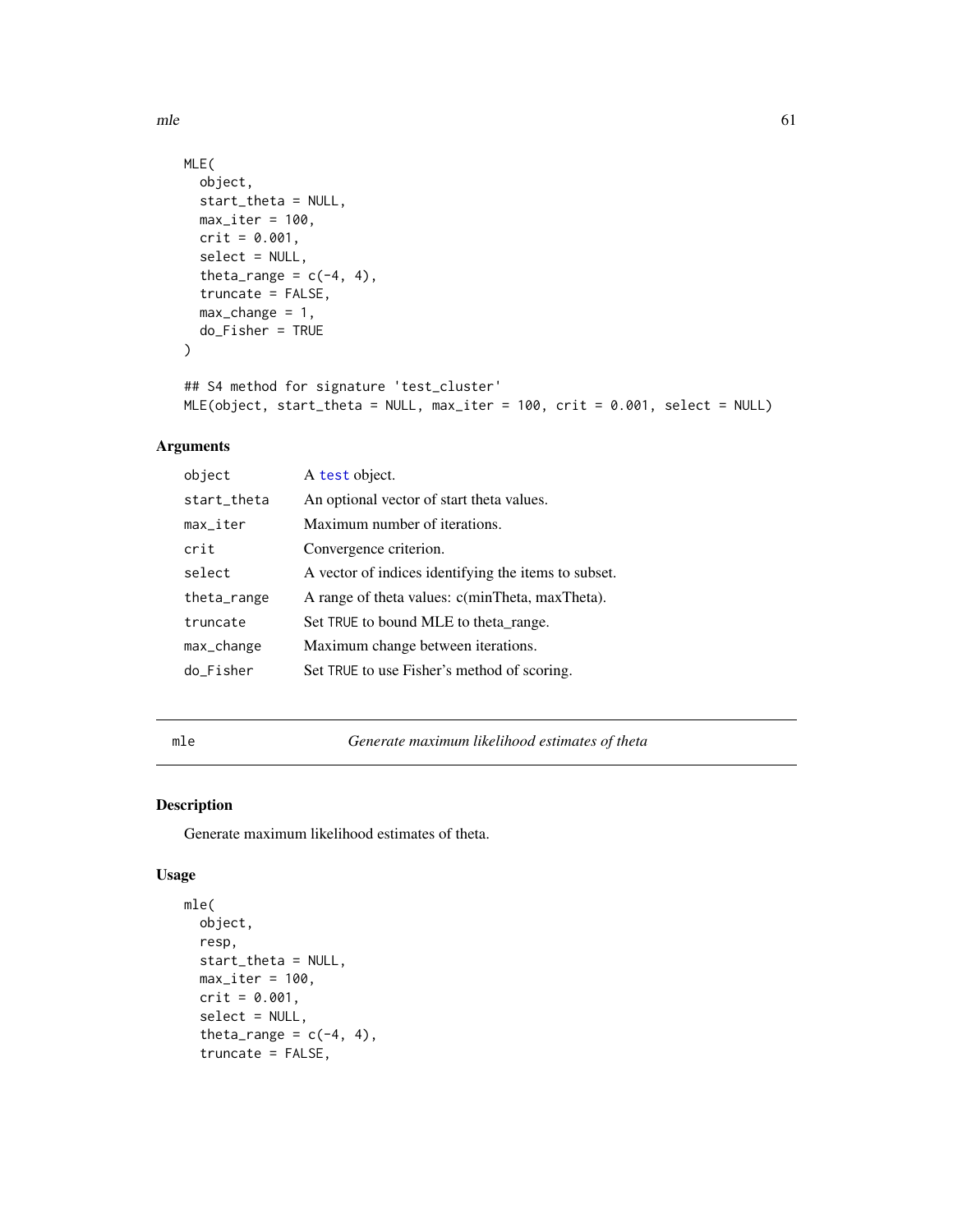```
max_{\text{change}} = 1,
  do_Fisher = TRUE
\mathcal{L}## S4 method for signature 'item_pool'
mle(
  object,
  resp,
  start_theta = NULL,
  max\_iter = 50,
  crit = 0.005,select = NULL,
  theta_range = c(-4, 4),
  truncate = FALSE,
  max_{\text{change}} = 1,
  do_Fisher = TRUE
)
```

| object      | A item_pool object.                                          |
|-------------|--------------------------------------------------------------|
| resp        | A vector (or matrix) of item responses.                      |
| start_theta | An optional vector of start theta values.                    |
| max_iter    | Maximum number of iterations.                                |
| crit        | Convergence criterion.                                       |
| select      | A vector of indices identifying the items to subset.         |
| theta_range | A range of theta values.                                     |
| truncate    | Set TRUE to bound MLE to theta_range: c(minTheta, maxTheta). |
| max_change  | Maximum change between iterations.                           |
| do Fisher   | TRUE to use Fisher's method of scoring.                      |

## Examples

mle(itempool\_fatigue, resp\_fatigue\_raw[10,])

OAT *Launch Shiny app*

## Description

Launch Shiny app locally.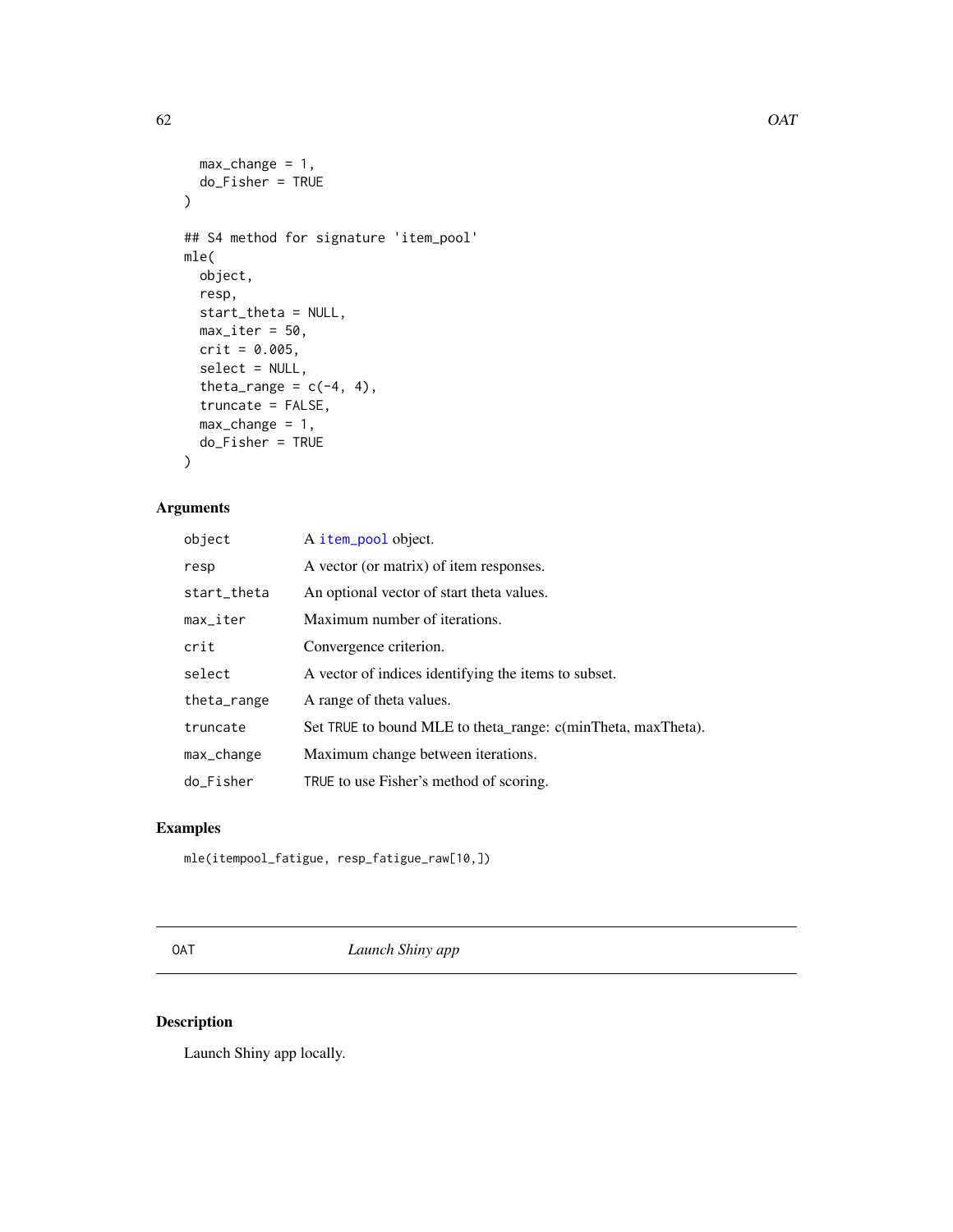output\_Shadow-class 63

#### Usage

 $OAT()$ app()

#### Examples

```
if (interactive()) {
 OAT()## or
 app()
}
```
output\_Shadow-class *output\_Shadow*

#### Description

output\_Shadow

## **Slots**

simulee\_id Numeric. The index of the simulee.

true\_theta Numeric or NULL. True theta value of the simulee if supplied in advance.

true\_theta\_segment Numeric or NULL. Which segment the true theta value is in.

final\_theta\_est Numeric. The estimated theta after the last administered item.

final\_se\_est Numeric. The standard error of estimation after the last administered item.

administered\_item\_index Numeric. A vector of item indices administered at each position.

administered\_item\_resp Numeric. A vector of item responses at each position.

- administered\_item\_ncat Numeric. A vector containing the number of categories for each administered item.
- administered\_stimulus\_index Numeric. A vector of stimulus indices administered at each position.
- shadow\_test\_refreshed Logical. A vector of logical values indicating whether the shadow test was refreshed before administering an item at each position.
- shadow\_test\_feasible Logical. A vector of logical values indicating whether a feasible solution to the shadow test was available in each position.

solve\_time Numeric. A vector of values indicating the time taken in obtaining a shadow test.

interim\_theta\_est Numeric. A vector containing estimated thetas at each position.

interim\_se\_est Numeric. A vector containing standard errors at each position.

theta\_segment\_index Numeric. A vector containing which segments the estimated thetas were in at each position.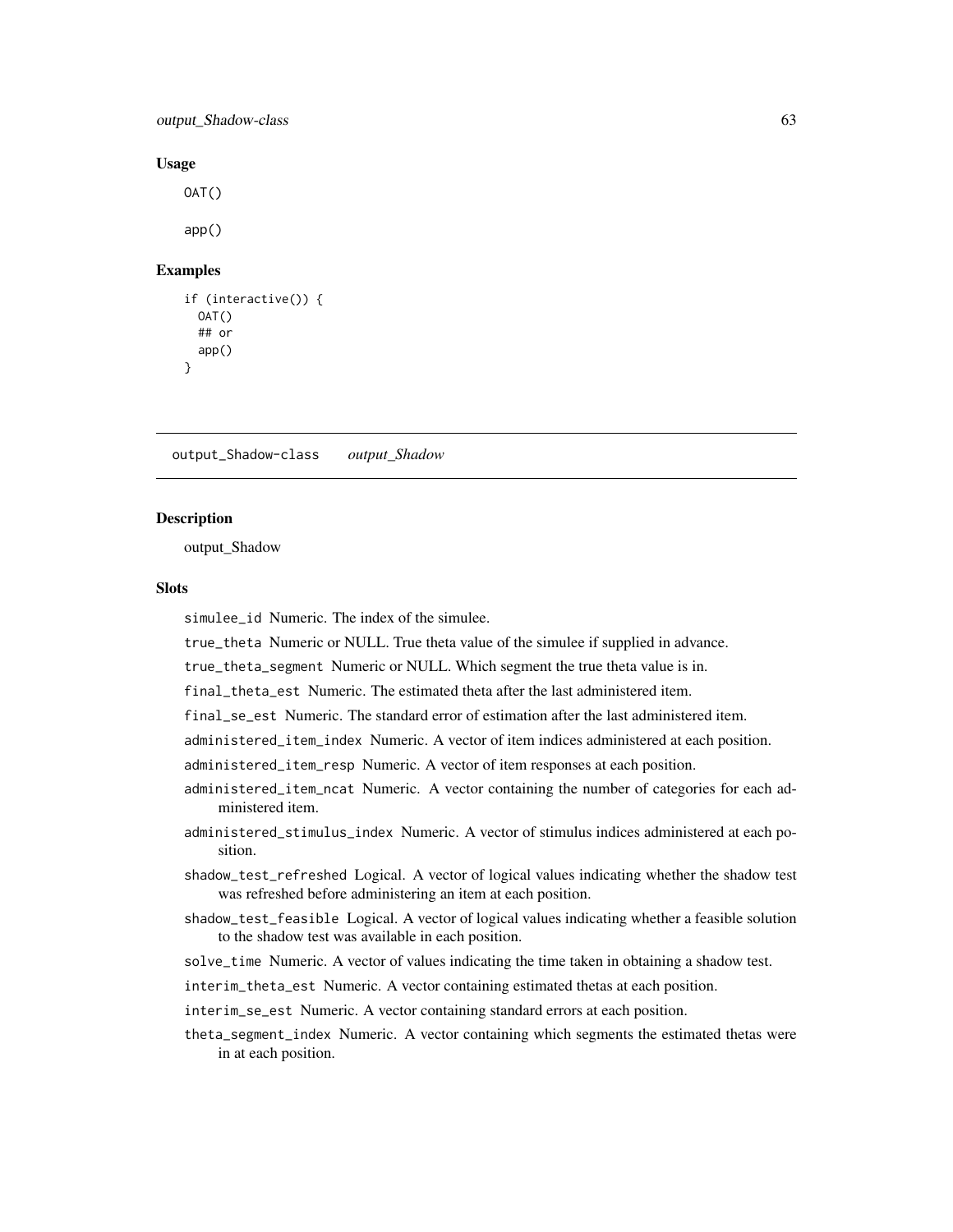prior Numeric. A prior distribution. prior\_par Numeric. The hyper parameters for the prior distribution. posterior Numeric. A posterior distribution. posterior\_sample Numeric. A vector containing MCMC samples. likelihood Numeric. A likelihood distribution. shadow\_test A list of vectors containing item indices of the shadow test at each position.

plotCAT *Draw an audit trail plot*

#### Description

Draw an audit trail plot.

```
plotCAT(
  object,
  examine_id = 1,
  min\_theta = -5,
  max_{\text{theta}} = 5,
  min\_score = 0,
  max\_score = 1,
  z_{\text{c}}i = 1.96,
  file_pdf = NULL,
  ...
\mathcal{L}## S4 method for signature 'list'
plotCAT(
  object,
  examinee_id = 1,
  min_{\text{theta}} = -5,
  max_{\text{the}} = 5,
  min\_score = 0,
  max\_score = 1,
  z_{ci} = 1.96,
  file\_pdf = NULL,...
\mathcal{L}## S4 method for signature 'output_Shadow'
plotCAT(
  object,
  examine_id = 1,
```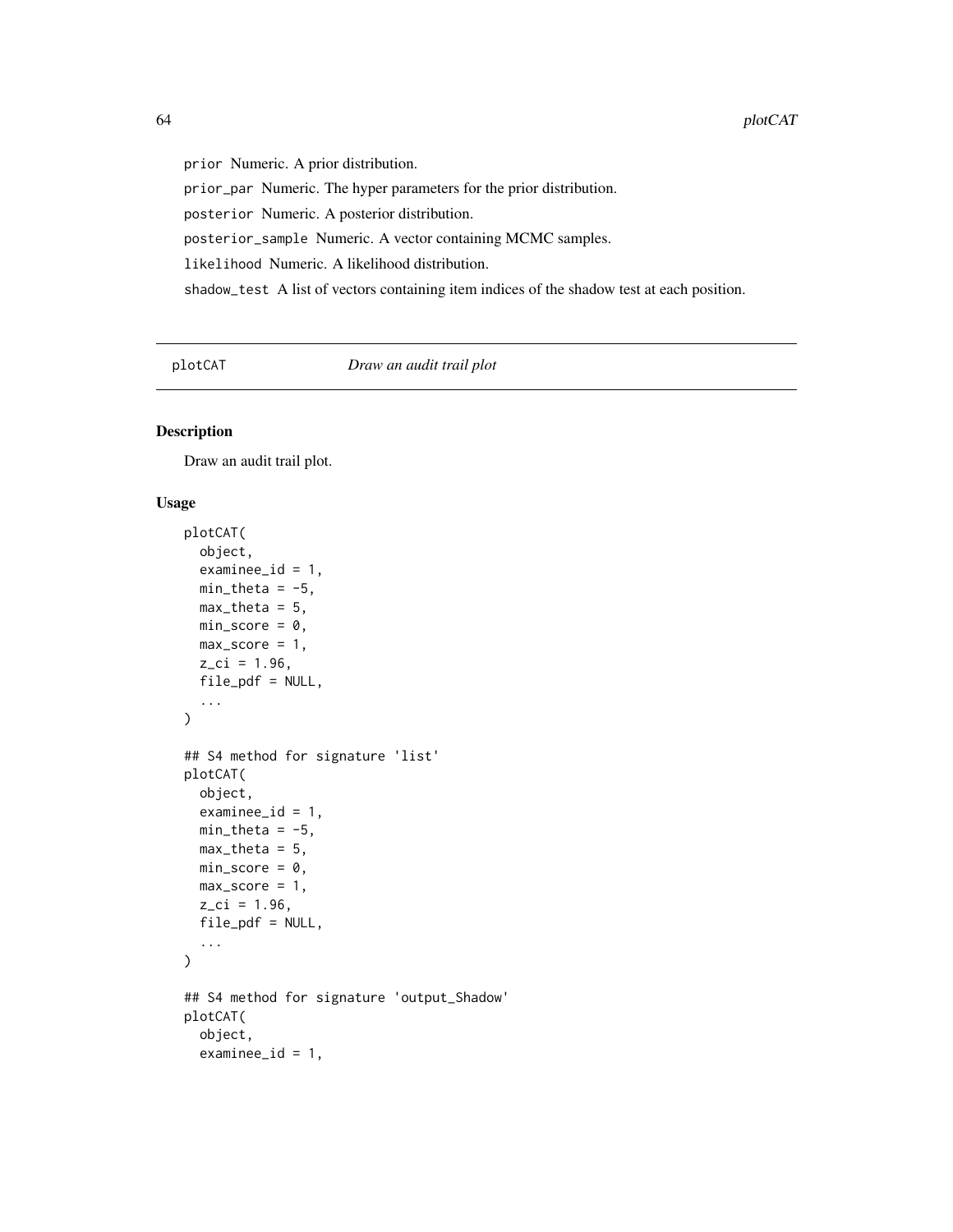## plotEligibilityStats 65

```
min_{\text{theta}} = -5,
  max_{\text{theta}} = 5,
  min\_score = 0,
  max\_score = 1,
  z_{ci} = 1.96,
  file_pdf = NULL,
   ...
\mathcal{L}
```
#### Arguments

| object          | An output object generated by Shadow.                           |
|-----------------|-----------------------------------------------------------------|
| examinee_id     | Numeric ID of the examinee to draw the plot.                    |
| $min_{z}$ theta | A lower bound of theta.                                         |
| max_theta       | An upper bound of theta.                                        |
| min_score       | A minimum item score.                                           |
| max_score       | A maximum item score.                                           |
| $z$ _ $ci$      | A quantile of the normal distribution for confidence intervals. |
| file_pdf        | If supplied a filename, save as a PDF file.                     |
|                 | Additional options to be passed on to pdf().                    |

## Examples

config <- createShadowTestConfig() true\_theta <- rnorm(1) solution <- Shadow(config, constraints\_science, true\_theta) plotCAT(solution, 1)

plotEligibilityStats *Draw item eligibility statistics plots*

## Description

Draw item eligibility statistics plots.

```
plotEligibilityStats(
  config,
 object = NULL,object_no_fading = NULL,
  file = NULL,
  file_no_fading = NULL,
  segment = 1,
```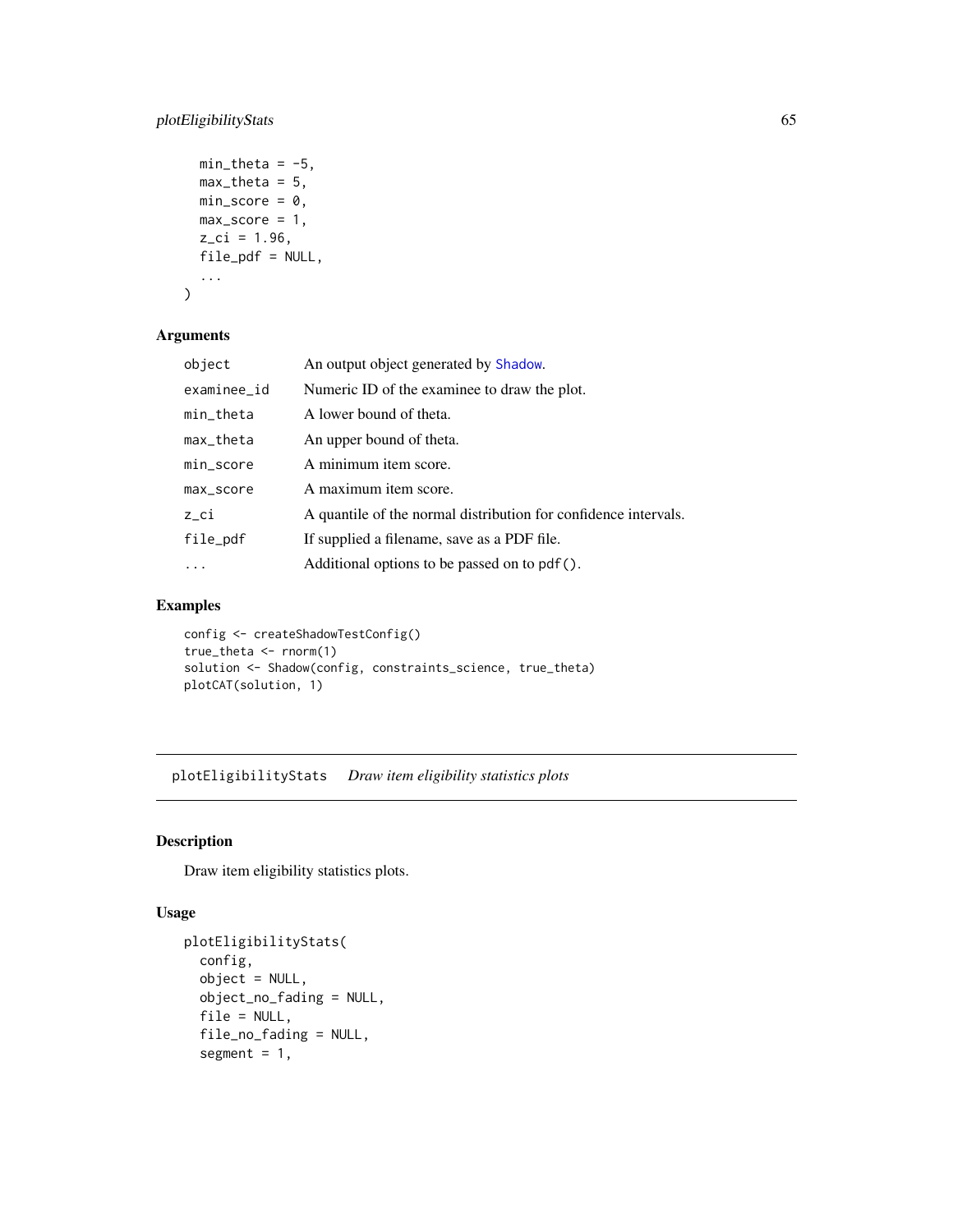```
items = c(1),
 file_pdf = NULL,
 max_rate = 0.25,
 discard_first = NULL
)
```

| config           | A config_Shadow object.                                                                           |
|------------------|---------------------------------------------------------------------------------------------------|
| object           | An object containing eligibility statistics generated by Shadow.                                  |
| object_no_fading |                                                                                                   |
|                  | An object containing eligibility statistics generated without fading.                             |
| file             | The filename of an object containing eligibility statistics generated by Shadow.                  |
|                  | file_no_fading The filename of an object containing eligibility statistics generated without fad- |
|                  | ing.                                                                                              |
| segment          | A theta segment index.                                                                            |
| items            | A vector of item indices to generate the plots.                                                   |
| file_pdf         | If supplied a filename, save as a PDF file.                                                       |
| max_rate         | A target item exposure rate.                                                                      |
| discard_first    | A integer identifying the first x simules to discard as burn-in.                                  |

plotExposure *Draw an item exposure plot*

## Description

Draw a plot of item exposure rates

```
plotExposure(
 object,
 max_rate = 0.25,theta_segment = "Estimated",
 color = "blue",
 color_final = "blue",
 file_pdf = NULL,
  ...
\mathcal{L}## S4 method for signature 'list'
plotExposure(
 object,
 max_rate = 0.25,
```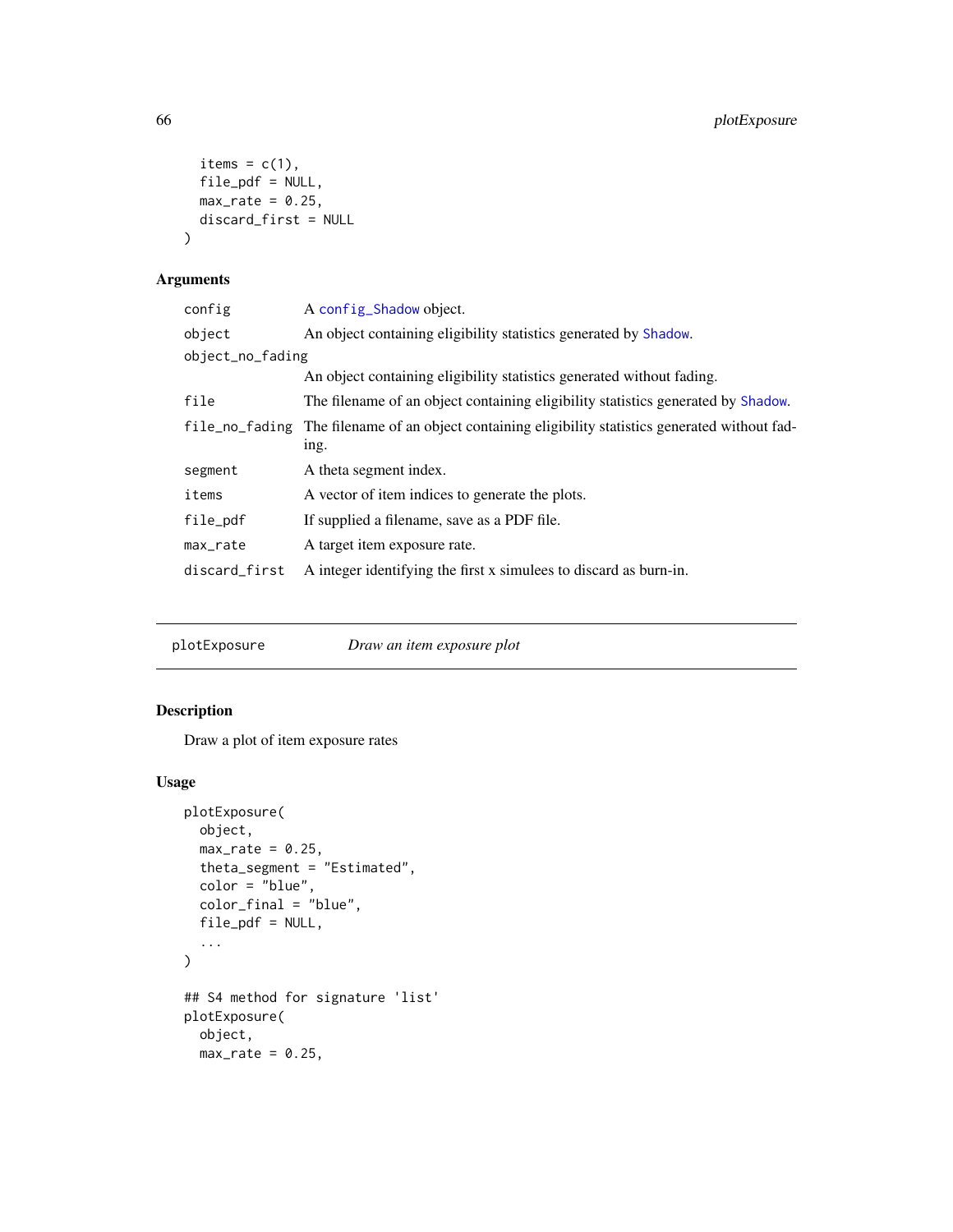```
theta_segment = "estimated",
  color = "blue",
  color_final = "blue",
  file_pdf = NULL,
  ...
\mathcal{L}
```

| object        | An output object generated by Shadow.                                                                      |
|---------------|------------------------------------------------------------------------------------------------------------|
| max_rate      | A target exposure rate.                                                                                    |
| theta_segment | True or Estimated theta used to create segments ("Estimated" or "True").                                   |
| color         | Color of item-wise exposure rates.                                                                         |
| color_final   | Color of item-wise exposure rates, only counting the items while in the final<br>theta segment as exposed. |
| file_pdf      | If supplied a filename, save as a PDF file.                                                                |
| $\cdots$      | Additional options to be passed on to pdf().                                                               |

## Examples

```
true_theta <- runif(10, min = -3.5, max = 3.5)
resp_science <- makeTest(itempool_science, info_type = "FISHER", true_theta = true_theta)@data
constraints_science2 <- updateConstraints(constraints_science, off = c(14:20, 32:36))
config_science <- createShadowTestConfig(
 MIP = list(solver = "lpSolve"),
  exposure_control = list(method = "ELIGIBILITY")
\lambdasolution <- Shadow(config_science, constraints_science2, true_theta, data = resp_science)
p <- plotExposure(solution)
```
plotExposureRateBySegment

*Draw exposure rate plots by theta segment*

## Description

Draw exposure rate plots by theta segment.

```
plotExposureRateBySegment(
 object,
  config,
 max_rate = 0.25,
```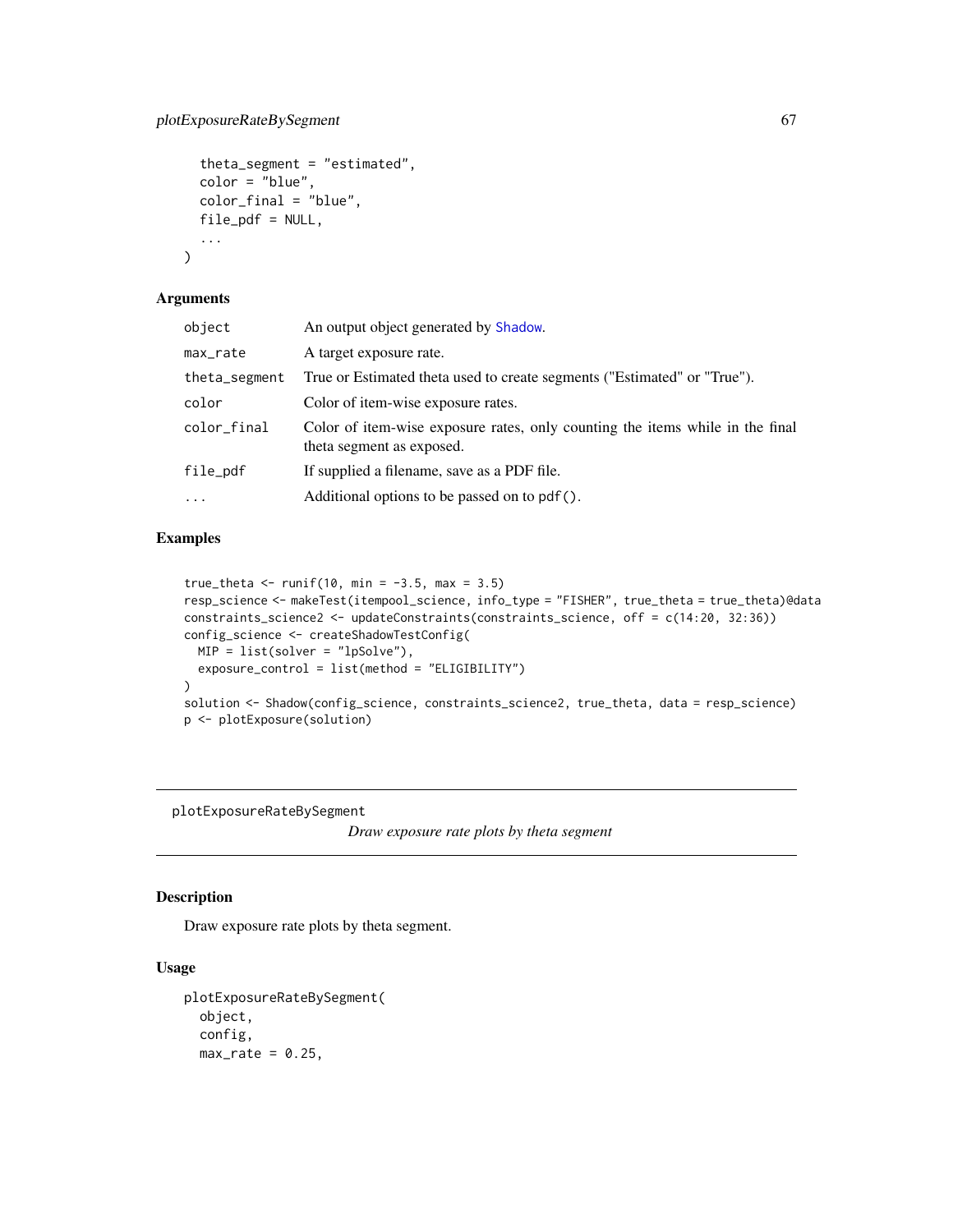```
file\_pdf = NULL,width = 7,
 height = 6,
 mfrow = c(2, 4))
```

| object   | An output object generated by Shadow.                |
|----------|------------------------------------------------------|
| config   | A config_Shadow object.                              |
| max_rate | A target item exposure rate.                         |
| file_pdf | If supplied a filename, save as a PDF file.          |
| width    | Width of the graphics device.                        |
| height   | Height of the graphics device.                       |
| mfrow    | Number of multiple figures defined as c(nrow, ncol). |

<span id="page-67-0"></span>plotExposureRateFinal *Draw exposure rate plots by final theta segment*

## Description

Draw exposure rate plots by final theta segment.

## Usage

```
plotExposureRateFinal(
 object,
 config = NULL,max_rate = 0.25,
  theta = "Estimated",
  segment_cut = NULL,
 color = "red",file_pdf = NULL,
 width = 7,height = 6,
 mfrow = c(2, 4),
 burn = \theta,
  retain = NULL
)
```

| object   | An output object generated by Shadow. |
|----------|---------------------------------------|
| config   | A config_Shadow object.               |
| max_rate | A target item exposure rate.          |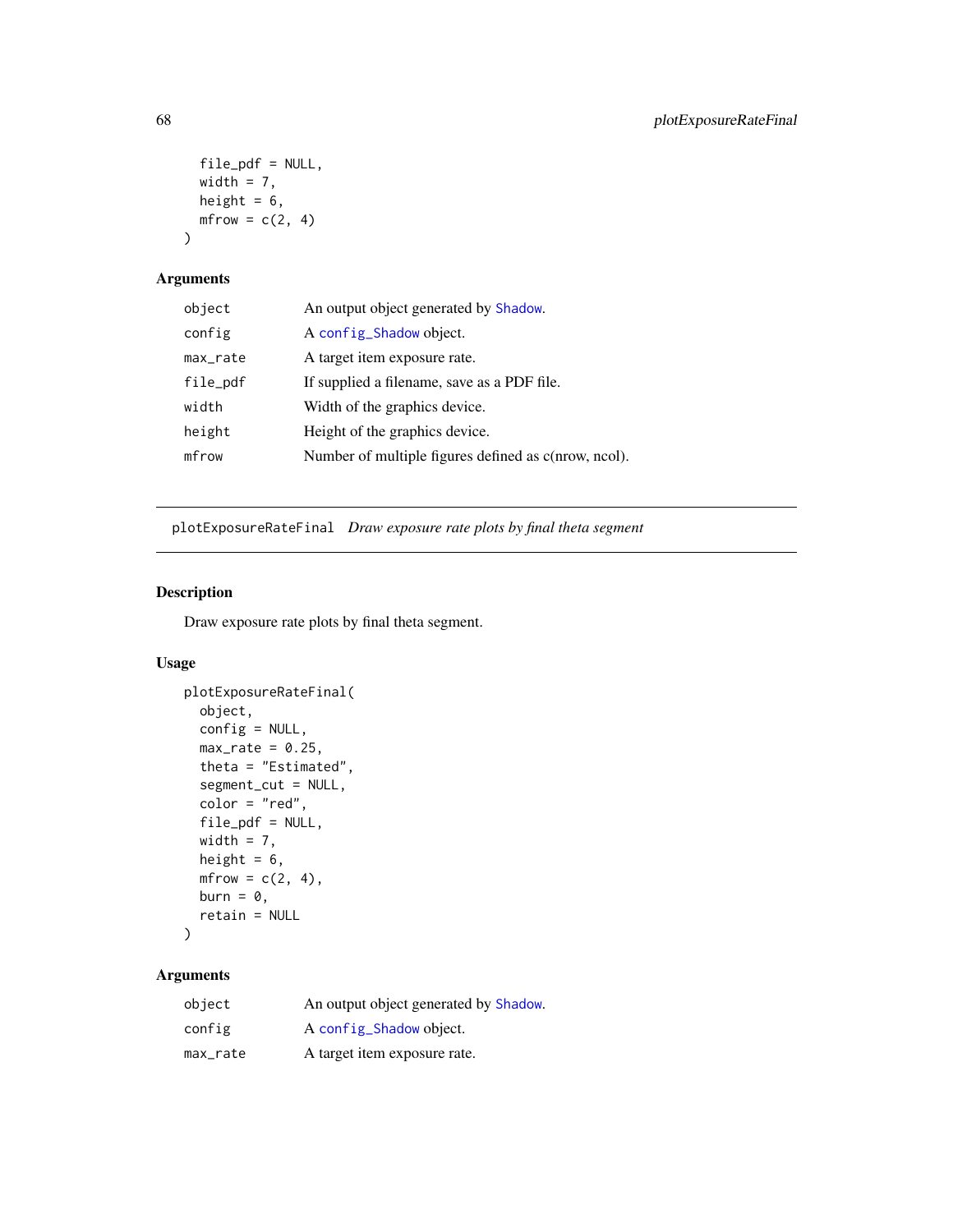## plotExposureRateFinalFlag 69

| theta       | By which theta to base the segments, either "Estimated" or "True". |
|-------------|--------------------------------------------------------------------|
| segment_cut | A vector of cut values defining theta segments.                    |
| color       | A vector of colors.                                                |
| file_pdf    | If supplied a filename, save as a PDF file.                        |
| width       | Width of the graphics object.                                      |
| height      | Height of the graphics object.                                     |
| mfrow       | Number of multiple figures defined as c(nrow, ncol).               |
| burn        | An integer identifying the first x simules to discard as burn-in.  |
| retain      | An optional vector of indices identifying the simules to retain.   |

#### Examples

```
true_theta <- runif(10, min = -3.5, max = 3.5)
resp_science <- makeTest(itempool_science, info_type = "FISHER", true_theta = true_theta)@data
constraints_science2 <- updateConstraints(constraints_science, off = c(14:20, 32:36))
config_science <- createShadowTestConfig(
 MIP = list(solver = "LPSOLVE"),
  exposure_control = list(method = "ELIGIBILITY")
\lambdasolution <- Shadow(config_science, constraints_science2, true_theta, data = resp_science)
p <- plotExposureRateFinal(solution, config_science, 0.25)
```

```
plotExposureRateFinalFlag
```
*Draw item information plots for flagged items by segment*

## Description

Draw item information plots for flagged items by segment.

```
plotExposureRateFinalFlag(
  object,
  pool,
  theta = seq(-3, 3, 0.1),
  flag_from = 0.4,
  file\_pdf = NULL,width = 7,
 height = 6,
 color = "red",
  mfrow = c(2, 4))
```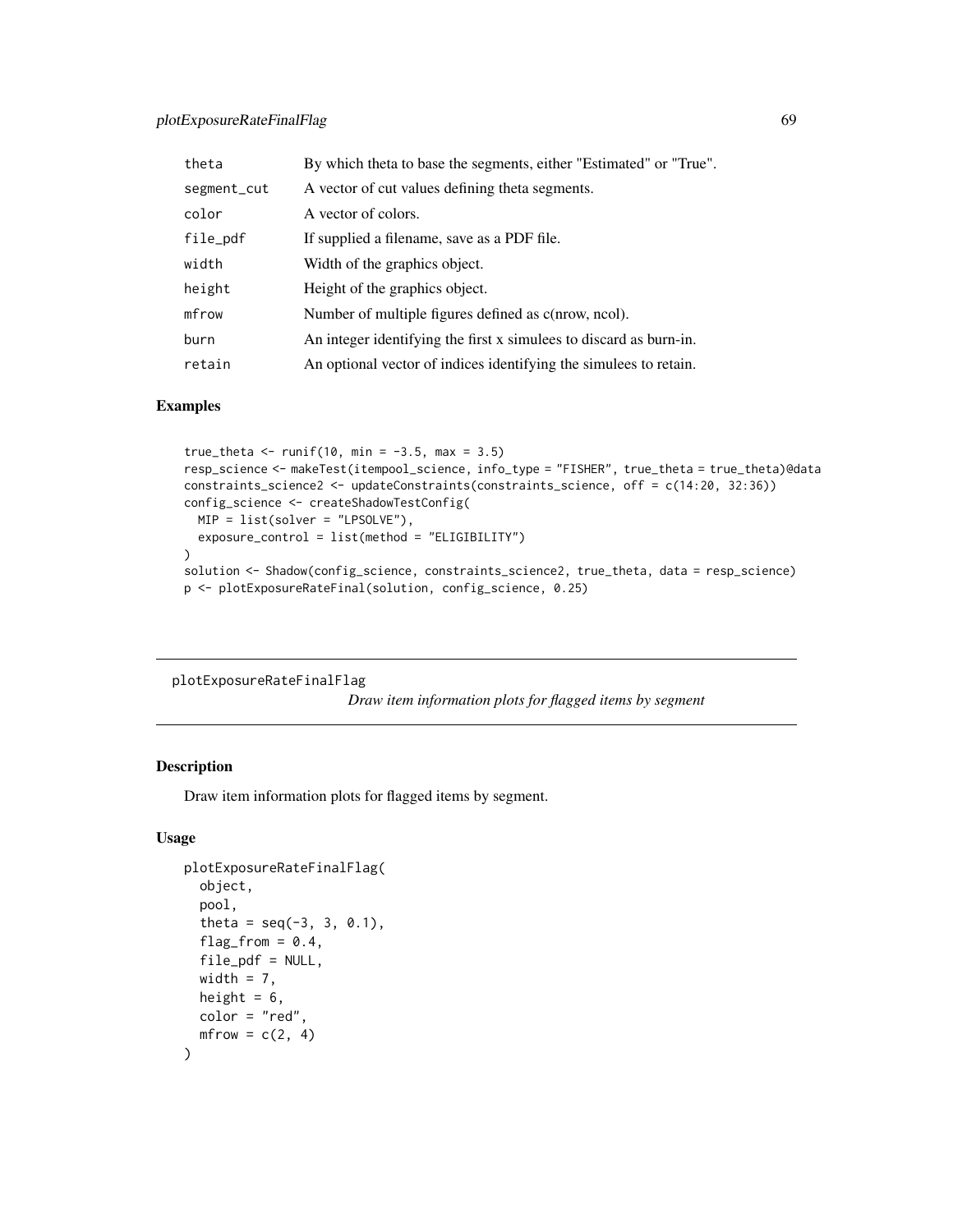70 plotInfo

## Arguments

| object    | A list object generated by plotExposureRateFinal.    |
|-----------|------------------------------------------------------|
| pool      | An item_pool object.                                 |
| theta     | A theta grid.                                        |
| flag_from | A flagging criterion.                                |
| file_pdf  | If supplied a filename, save as a PDF file.          |
| width     | Width of the graphics device.                        |
| height    | Height of the graphics device.                       |
| color     | Plotting color.                                      |
| mfrow     | Number of multiple figures defined as c(nrow, ncol). |
|           |                                                      |

plotInfo *Draw item information plots*

## Description

Draw item information plots.

```
plotInfo(
  object,
  theta = seq(-3, 3, 0.1),
  info_type = "FISHER",
 plot_sum = TRUE,
  select = NULL,
  color = "blue",
  file_pdf = NULL,
 width = 7,
 height = 6,
 mfrow = c(2, 4)\mathcal{L}## S4 method for signature 'list'
plotInfo(
 object,
  theta = seq(-3, 3, 0.1),
  info_type = "FISHER",
 plot_sum = TRUE,
  select = NULL,
  color = "blue",
  file_pdf = NULL,
  width = 7,height = 6,
```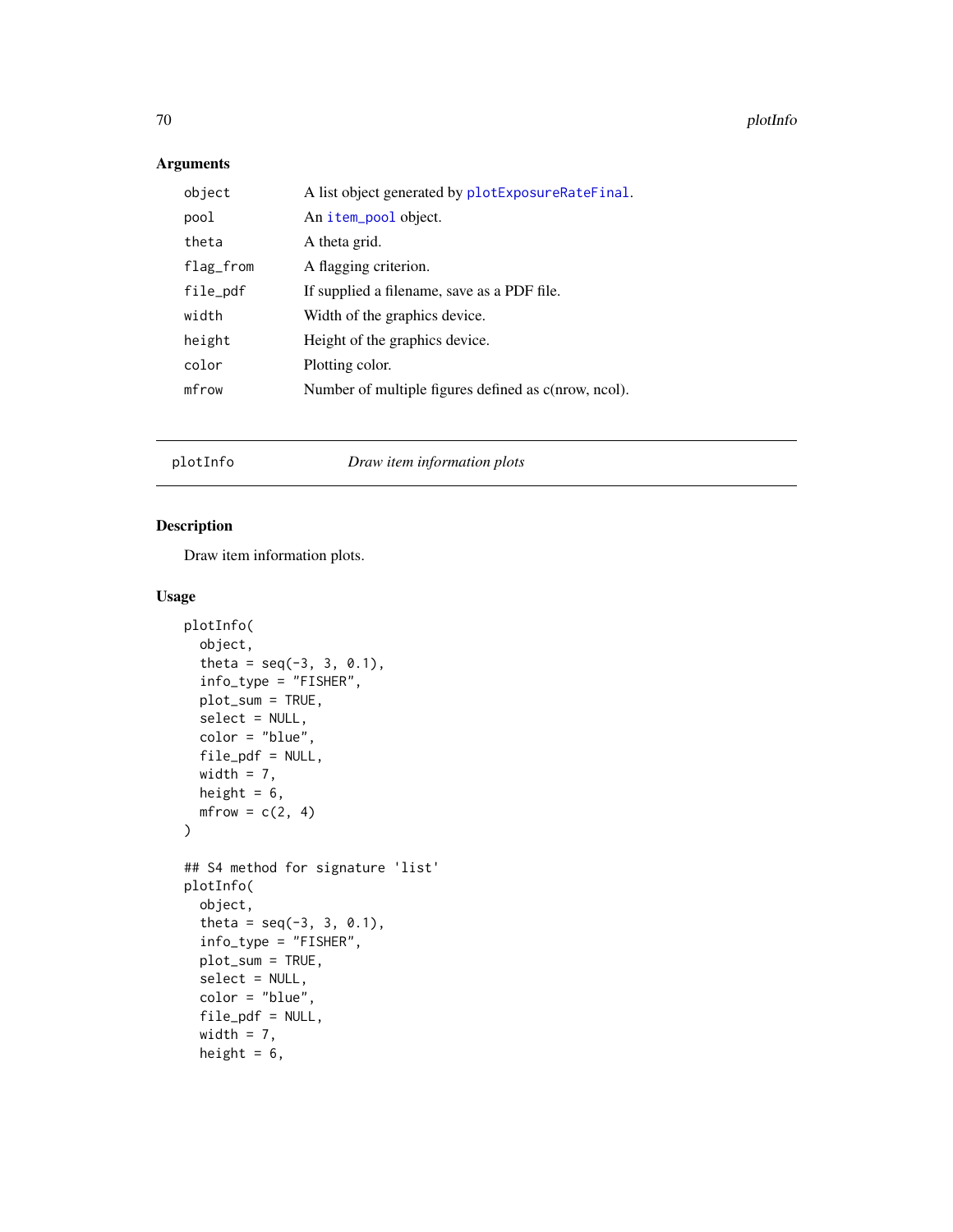#### plotInfo 71

```
mfrow = c(2, 4)\lambda## S4 method for signature 'item_pool'
plotInfo(
 object,
  theta = seq(-3, 3, 0.1),
  info_type = "FISHER",
 plot_sum = TRUE,
 select = NULL,
 color = "blue",
 file_pdf = NULL,
 width = 7,height = 6,
 mfrow = c(1, 1)\mathcal{L}## S4 method for signature 'constraints'
plotInfo(
 object,
  theta = seq(-3, 3, 0.1),
 info_type = "FISHER",
 plot_sum = TRUE,
  select = NULL,
 color = "black",
 file\_pdf = NULL,width = 7,height = 6,
 mfrow = c(1, 1)
```
# )

| object    | An item_pool object to draw pool-level or item-level information, or a list from<br>Static to draw test-level information.                              |
|-----------|---------------------------------------------------------------------------------------------------------------------------------------------------------|
| theta     | Theta values for drawing the curve. Default is $seq(-3, 3, .1)$ .                                                                                       |
| info_type | Type of information. Currently only accepts FISHER (default).                                                                                           |
| plot_sum  | When 'object' is an item pool object, if TRUE then draw pool-level information,<br>and if FALSE draw item-level information for every item in the pool. |
| select    | A vector of indices identifying the items to subset, for when 'object' is an<br>item_pool object.                                                       |
| color     | The color of the curve.                                                                                                                                 |
| file_pdf  | If supplied a filename, save as a PDF file.                                                                                                             |
| width     | Width of graphics device.                                                                                                                               |
| height    | Width of graphics device.                                                                                                                               |
| mfrow     | Multipanel configurations as c(nrow, ncol).                                                                                                             |
|           |                                                                                                                                                         |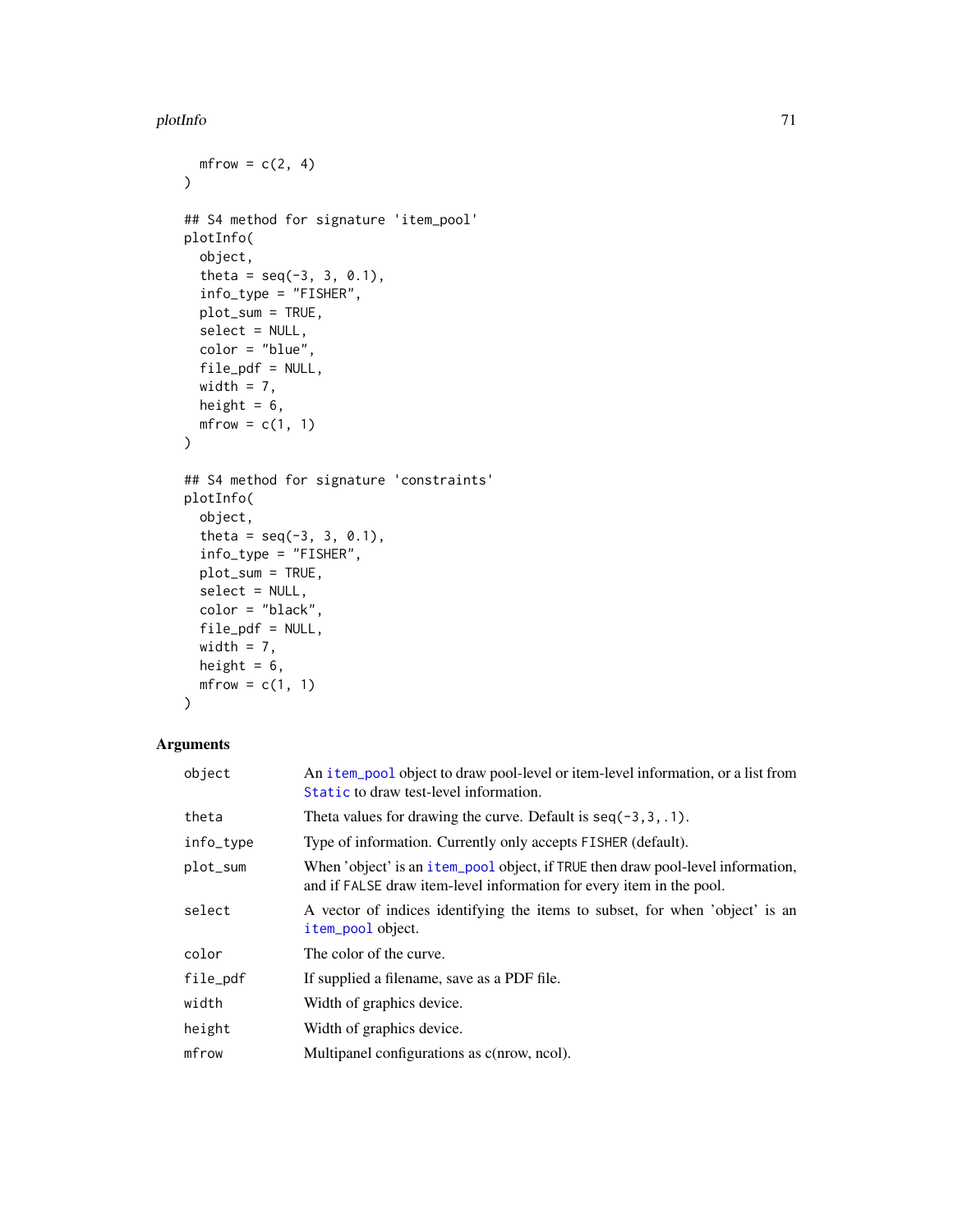## Examples

```
subitempool <- subsetItemPool(itempool_science, 1:8)
plotInfo(subitempool)
```

```
config <- createStaticTestConfig()
solution <- Static(config, constraints_science)
plotInfo(solution)
```
plotInfoOverlay *Overlay item information plots*

## Description

Overlay item information plots.

## Usage

```
plotInfoOverlay(
  object,
  theta,
  info_type = "FISHER",
  select = NULL,
  file_pdf = NULL,
 color = "red",
 width = 7,height = 6)
```

| object    | An item_pool object.                                 |
|-----------|------------------------------------------------------|
| theta     | A theta grid.                                        |
| info_type | Type of information.                                 |
| select    | A vector of indices identifying the items to subset. |
| file_pdf  | If supplied a filename, save as a PDF file.          |
| color     | Plotting color.                                      |
| width     | Width of the graphics device.                        |
| height    | Height of the graphics device.                       |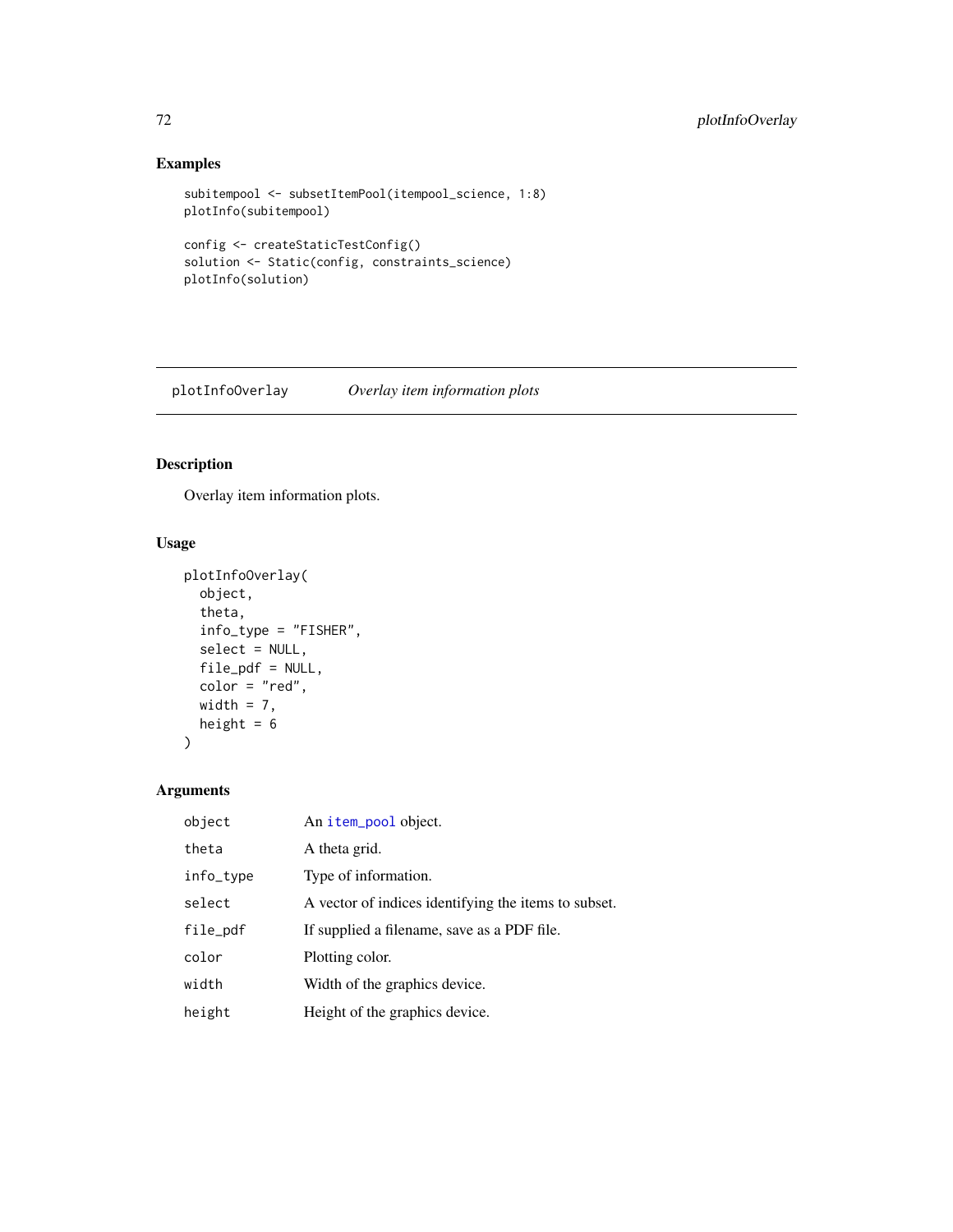<span id="page-72-0"></span>

Draw RMSE plots.

# Usage

```
plotRMSE(
  ...,
  title = NULL,
  legend_title = NULL,
  legend_labels = NULL,
  lty_set = NULL,
  col_set = NULL,
  theta = seq(-2, 2, 1)\overline{\phantom{a}}
```
# Arguments

|               | A series of RMSE values.               |
|---------------|----------------------------------------|
| title         | A plot title.                          |
| legend_title  | A legend title.                        |
| legend_labels | A vector of labels for the series.     |
| lty_set       | A vector of line types for the series. |
| col set       | A vector of colors for the series.     |
| theta         | A theta grid.                          |

plotShadow *Draw a shadow test chart*

# Description

Draw a chart of shadow tests constructed for each simulee. The index of a column represents the position of item administration process, and each column represents the item pool.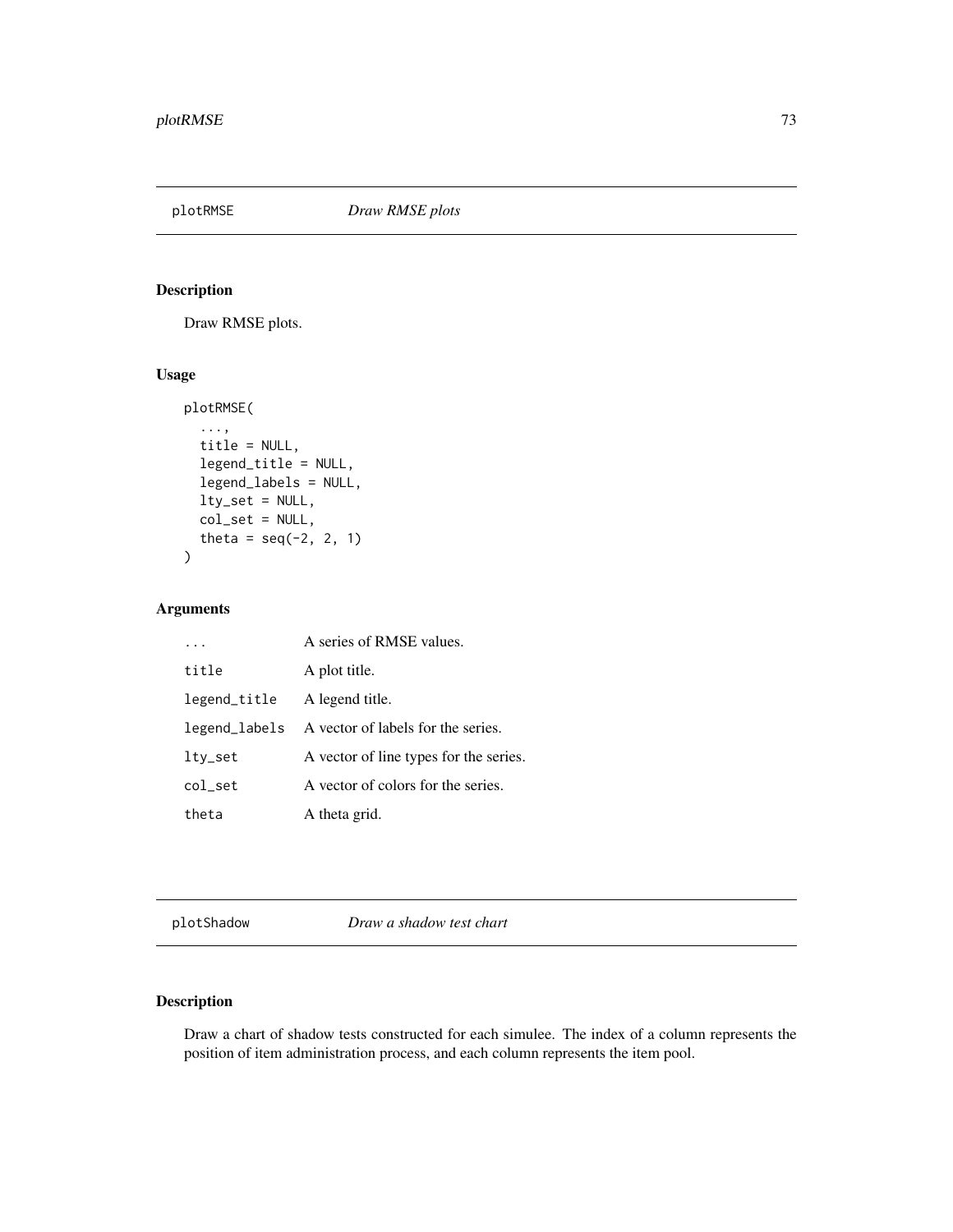# Usage

```
plotShadow(
  object,
  examine_id = 1,sort_by_difficulty = FALSE,
  file_pdf = NULL,
  simple = FALSE,
  ...
\mathcal{L}## S4 method for signature 'list'
plotShadow(
 object,
  examine_id = 1,sort_by_difficulty = FALSE,
  file_pdf = NULL,
  simple = FALSE,
  ...
)
```
# Arguments

| object             | An output from Shadow function.                     |  |
|--------------------|-----------------------------------------------------|--|
| examinee id        | Numeric ID of the examinee to draw the plot.        |  |
| sort_by_difficulty |                                                     |  |
|                    | Sort the items by difficulty. (not implemented)     |  |
| file_pdf           | If supplied a filename, save as a PDF file.         |  |
| simple             | If TRUE, simplity the chart by hiding unused items. |  |
|                    | Additional options to be passed on to pdf().        |  |
|                    |                                                     |  |

### Examples

```
config <- createShadowTestConfig()
true_theta <- rnorm(1)
solution <- Shadow(config, constraints_science, true_theta)
plotShadow(solution, 1)
plotShadow(solution, 1, simple = TRUE)
```
pool\_cluster-class *An S4 class to represent a cluster of item pools*

# Description

An S4 class to represent a cluster of item pools.

<span id="page-73-0"></span>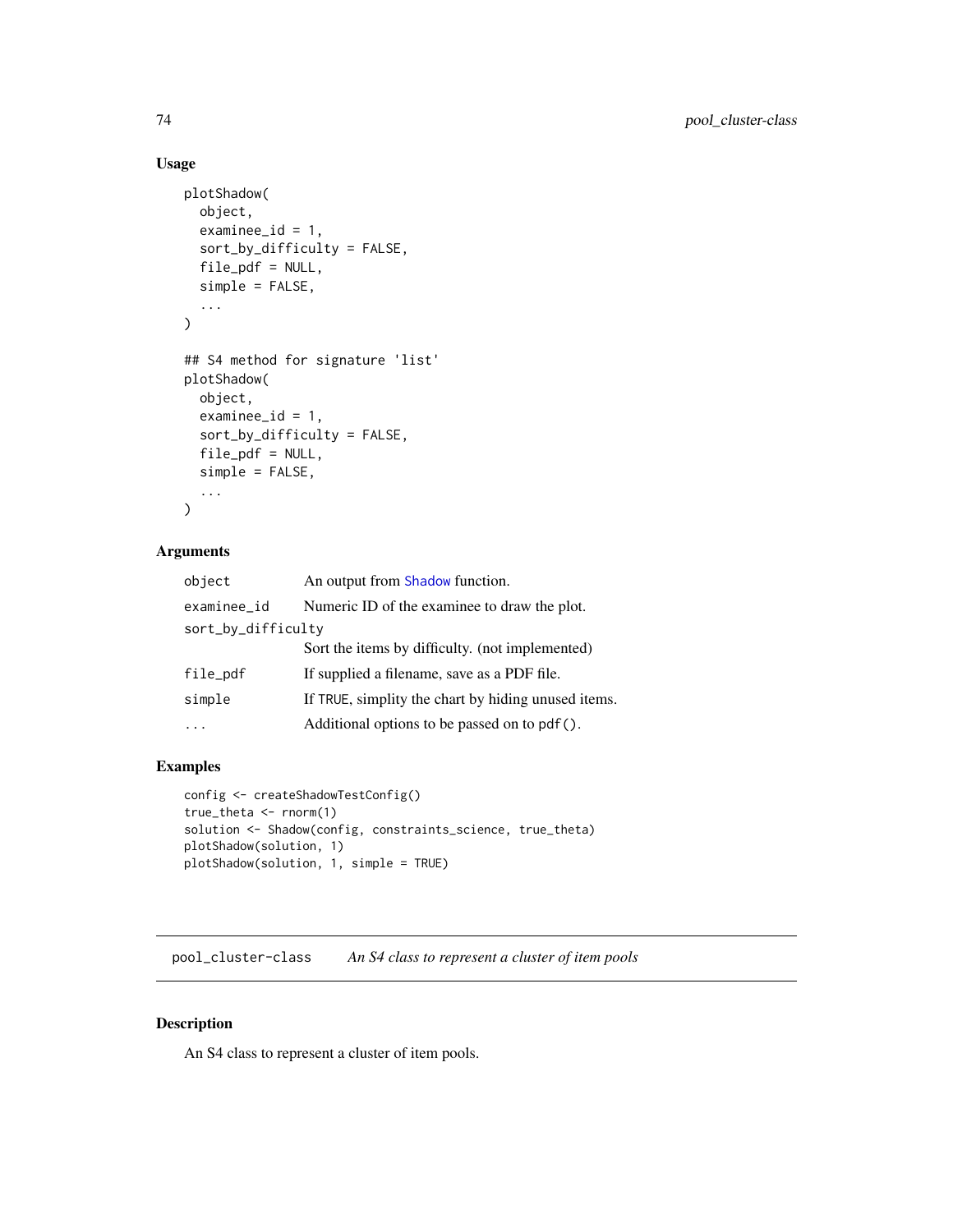# <span id="page-74-0"></span>Slots

np A scalar to indicate the number of item pools in the cluster.

pools A list of item\_pool objects.

names A character vector of item pool names of length np.

p\_1pl *Calculate probability at a single theta (1PL)*

#### Description

Calculate the probability of correct response at a theta value, under the 1PL model.

#### Usage

 $p_1p1(x, b)$ 

# Arguments

| X | Numeric. A single theta value.         |
|---|----------------------------------------|
| b | Numeric. A difficulty parameter value. |

### References

Rasch G (1960). *Probabilistic models for some intelligence and attainment tests*. Copenhagen: Danish Institute for Educational Research.

p\_2pl *Calculate probability at a single theta (2PL)*

# Description

Calculate the probability of correct response at a theta value, under the 2PL model.

# Usage

 $p_2p1(x, a, b)$ 

| X | Numeric. A single theta value.         |
|---|----------------------------------------|
| a | Numeric. A slope parameter value.      |
| b | Numeric. A difficulty parameter value. |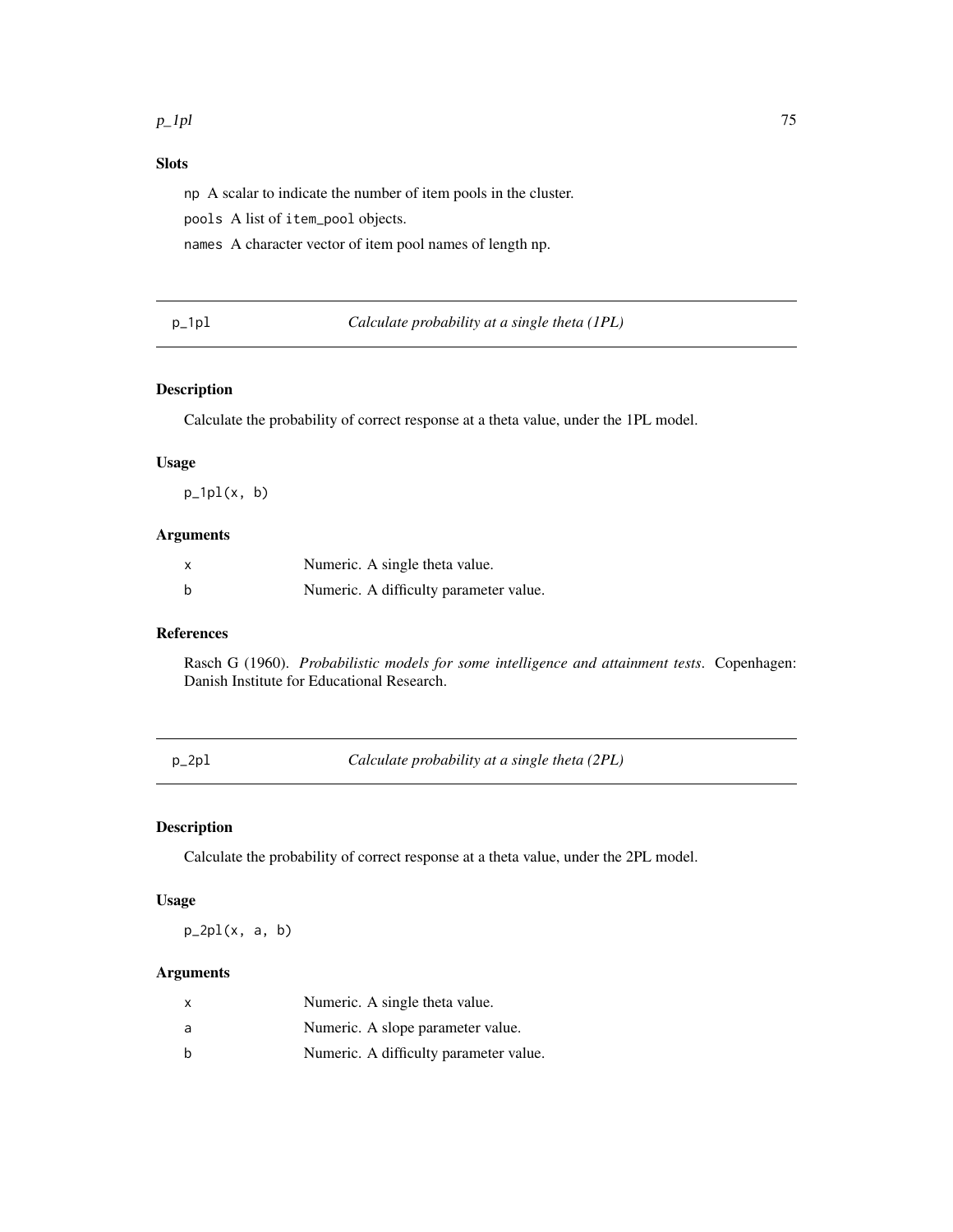#### References

Lord FM (1952). "A theory of test scores." *Psychometric Monograph*, 7.

Birnbaum A (1957). "Efficient design and use of tests of mental ability for various decision-making problems (Series Report No. 58-16. Project No. 7755-23)." Randolph Air Force Base, TX: USAF School of Aviation Medicine.

Birnbaum A (1958). "On the estimation of mental ability (Series Report No. 15. Project No. 7755-23)." Randolph Air Force Base, TX: USAF School of Aviation Medicine.

Birnbaum A (1958). "Further considerations of efficiency in tests of a mental ability (Series Report No. 17. Project No. 7755-23)." Randolph Air Force Base, TX: USAF School of Aviation Medicine.

p\_3pl *Calculate probability at a single theta (3PL)*

### Description

Calculate the probability of correct response at a theta value, under the 3PL model.

#### Usage

 $p_3p1(x, a, b, c)$ 

### Arguments

| x  | Numeric. A single theta value.         |
|----|----------------------------------------|
| -a | Numeric. A slope parameter value.      |
|    | Numeric. A difficulty parameter value. |
|    | Numeric. A guessing parameter value.   |

# References

Birnbaum A (1968). "Some latent trait models and their use in inferring an examinee's ability." In Lord FM, Novick MR (eds.), *Statistical Theories of Mental Test Scores*, 397–479. Addison-Wesley, Reading, MA.

<span id="page-75-0"></span>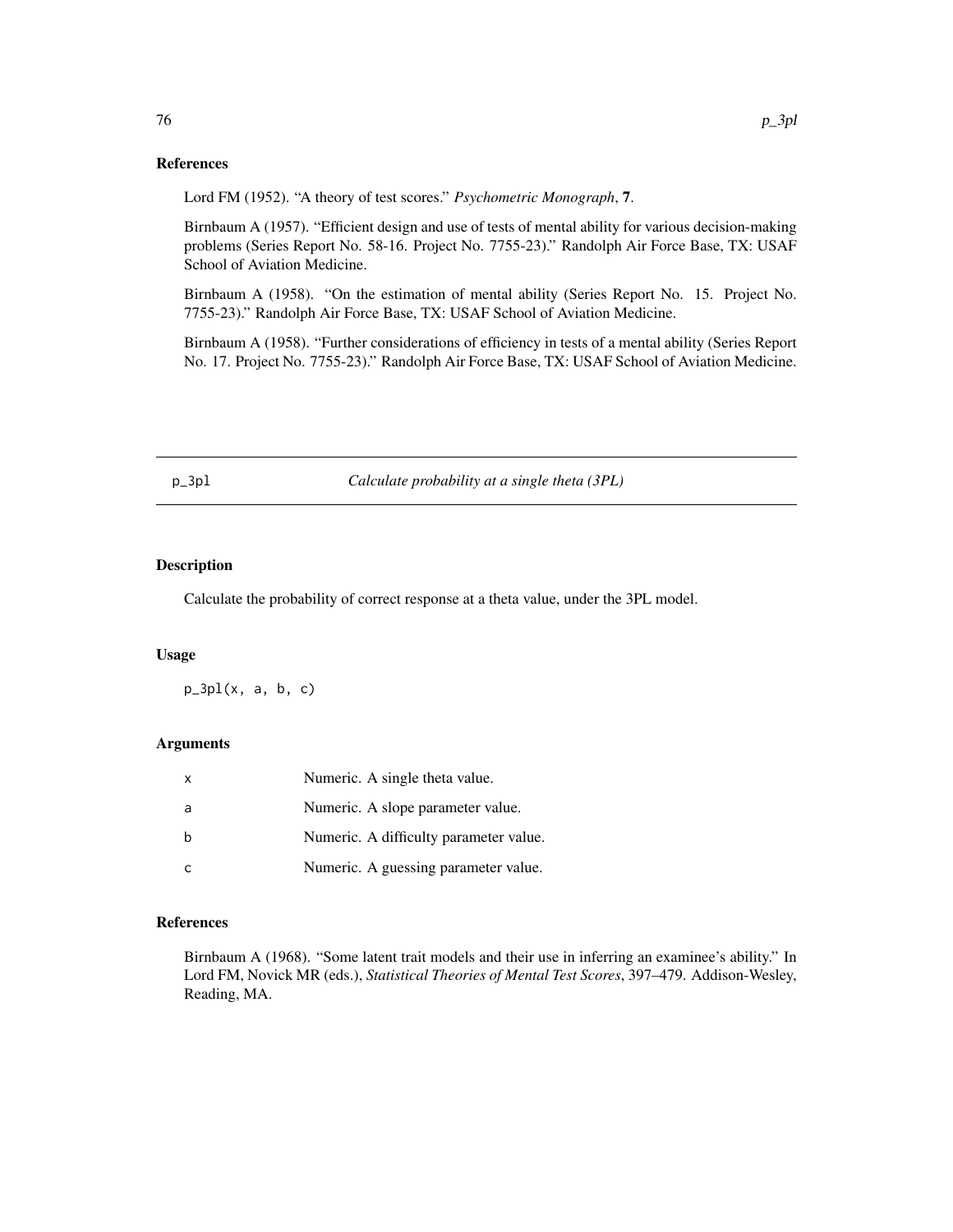<span id="page-76-0"></span>Calculate the probability of correct response at a theta value, under the generalized partial credit model.

# Usage

p\_gpc(x, a, b)

# Arguments

|     | Numeric. A single theta value.                   |
|-----|--------------------------------------------------|
| - a | Numeric. A slope parameter value.                |
|     | Numeric. A vector of threshold parameter values. |

# References

Muraki E (1992). "A generalized partial credit model: Application of an EM algorithm." *Applied Psychological Measurement*, 16(2), 159–176.

| p_gr | Calculate probability at a single theta $(GR)$ |  |
|------|------------------------------------------------|--|
|------|------------------------------------------------|--|

# Description

Calculate the probability of correct response at a theta value, under the graded response model.

# Usage

 $p_{gr}(x, a, b)$ 

# Arguments

|   | Numeric. A single theta value.                           |
|---|----------------------------------------------------------|
| a | Numeric. A slope parameter value.                        |
| b | Numeric. A vector of category boundary parameter values. |

### References

Samejima F (1969). "Estimation of latent ability using a response pattern of graded scores." *Psychometrika Monograph*, 17.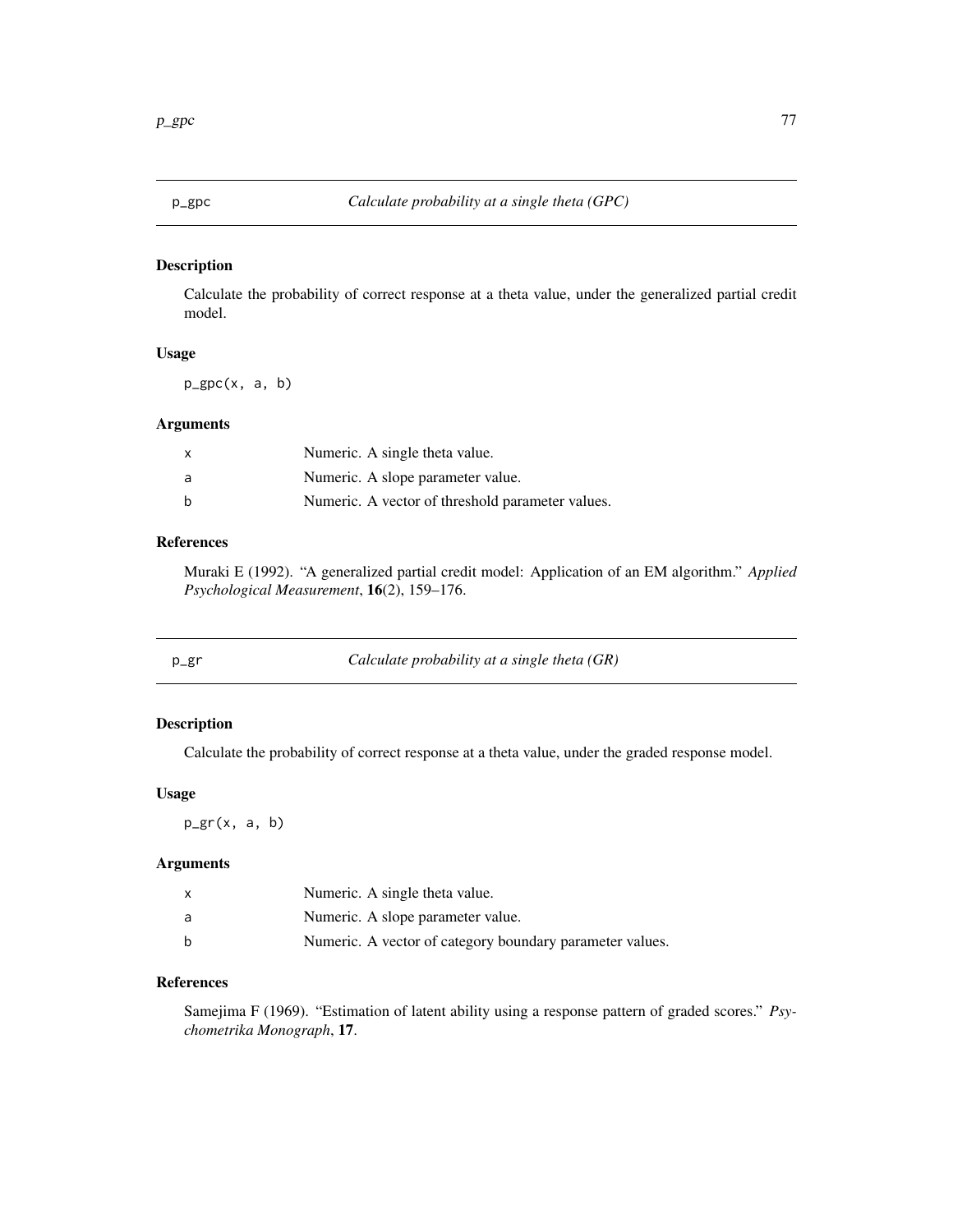<span id="page-77-0"></span>

Calculate the probability of correct response at a theta value, under the partial credit model.

# Usage

 $p\_pc(x, b)$ 

### Arguments

| $\mathsf{x}$ | Numeric. A single theta value.                   |
|--------------|--------------------------------------------------|
| b            | Numeric. A vector of threshold parameter values. |

# References

Masters GN (1982). "A Rasch model for partial credit scoring." *Psychometrika*, 47(2), 149–174.

Andrich D (1978). "A rating formulation for ordered response categories." *Psychometrika*, 43(4), 561–573.

RE *Calculate Relative Errors*

# Description

Calculate Relative Errors.

# Usage

RE(RMSE\_foc, RMSE\_ref)

| RMSE foc | A vector of RMSE values for the focal group.     |
|----------|--------------------------------------------------|
| RMSE ref | A vector of RMSE values for the reference group. |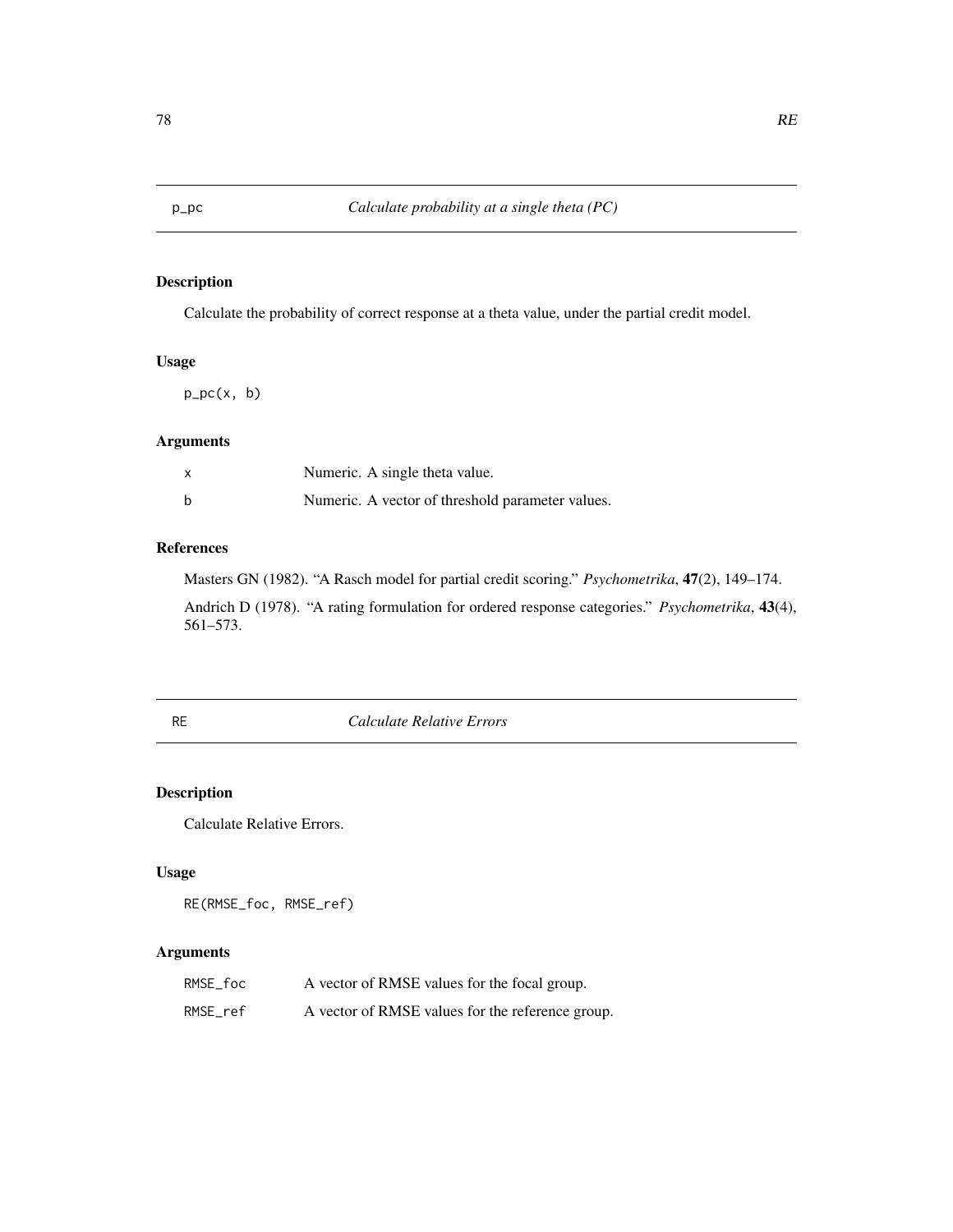<span id="page-78-0"></span>

Calculate Root Mean Squared Error.

# Usage

 $RMSE(x, y, conditional = TRUE)$ 

# Arguments

| $\mathsf{x}$ | A vector of values.                       |
|--------------|-------------------------------------------|
| ∣V           | A vector of values.                       |
| conditional  | If TRUE, calculate RMSE conditional on x. |

runAssembly *Run Test Assembly*

#### Description

Perform test assembly with specified configurations. This function is used internally in [Static](#page-83-0) and [Shadow](#page-79-0).

# Usage

```
runAssembly(config, constraints, xdata = NULL, objective = NULL)
```
# Arguments

| config      | A config_Static or a config_Shadow object containing configuration options.<br>Use createStaticTestConfig and createShadowTestConfig for this. |
|-------------|------------------------------------------------------------------------------------------------------------------------------------------------|
| constraints | A list representing optimization constraints. Use loadConstraints for this.                                                                    |
| xdata       | A list containing extra data to be used in Shadow, representing the constraints<br>for force-including previously administered items.          |
| objective   | Information for each item in the pool.                                                                                                         |

### Value

A list containing the following entries:

- MIP A list containing the result from MIP solver.
- status The MIP status value, indicating whether an optimal solution was found.
- shadow\_test The attributes of the selected items.
- obj\_value The objective value of the solution.
- solve\_time The elapsed time in running the solver.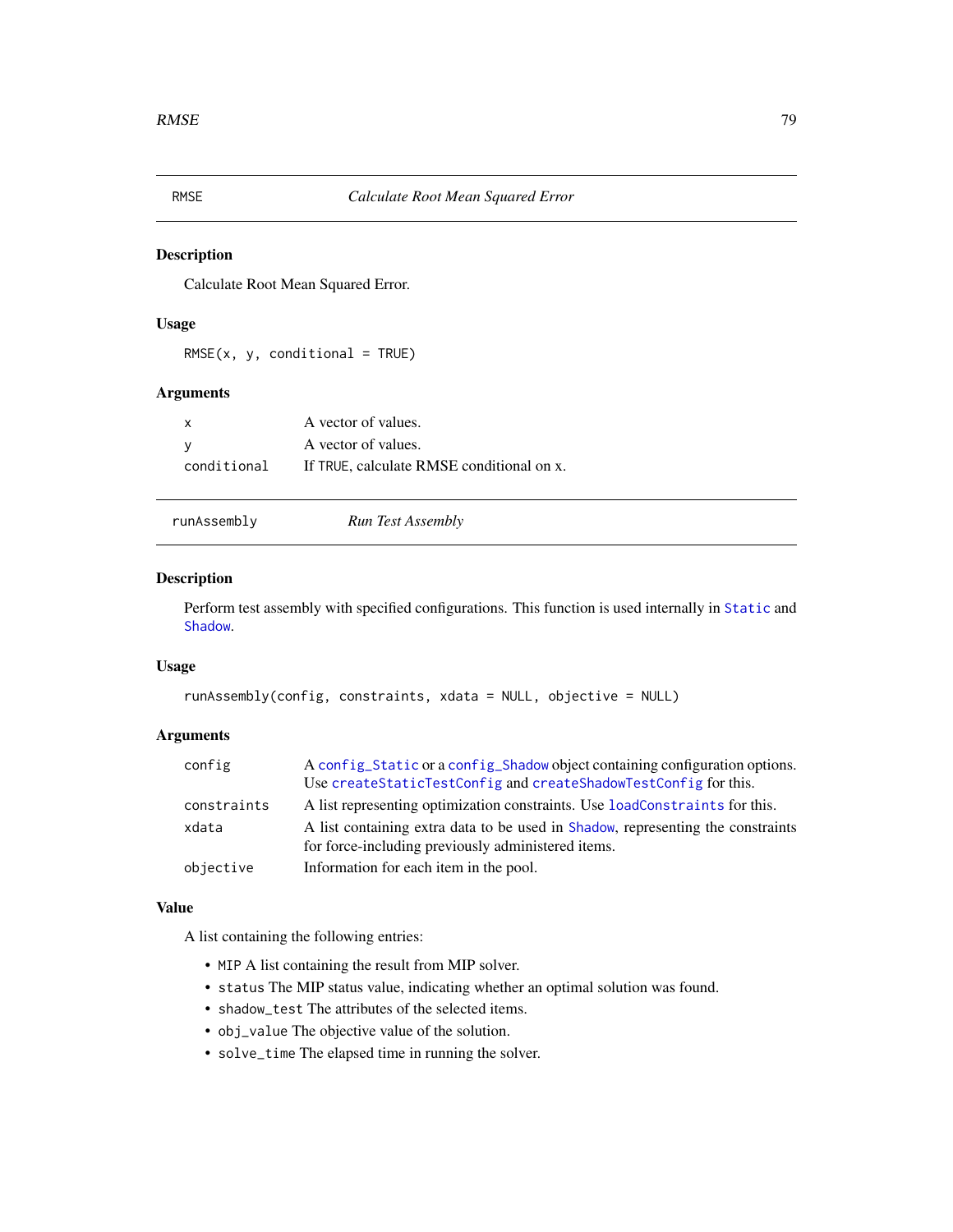# <span id="page-79-1"></span>References

van der Linden WJ (2005). *Linear Models for Optimal Test Design*. Springer Science & Business Media.

saveOutput *Save or print audit trails*

#### Description

Save or print audit trails for all simulees.

# Usage

```
saveOutput(object_list, file = NULL)
```
# Arguments

| object_list | A list of output objects generated from STA.                    |
|-------------|-----------------------------------------------------------------|
| file        | An optional file name as a character string to save the output. |

### Value

None

Shadow *Run adaptive test assembly.*

### Description

Perform adaptive test assembly based on generalized shadow-test approach, with specified configurations.

# Usage

```
Shadow(
  config,
  constraints = NULL,
  true_theta = NULL,
  data = NULL,
  prior = NULL,
 prior_par = NULL,
  session = NULL
\mathcal{L}## S4 method for signature 'config_Shadow'
```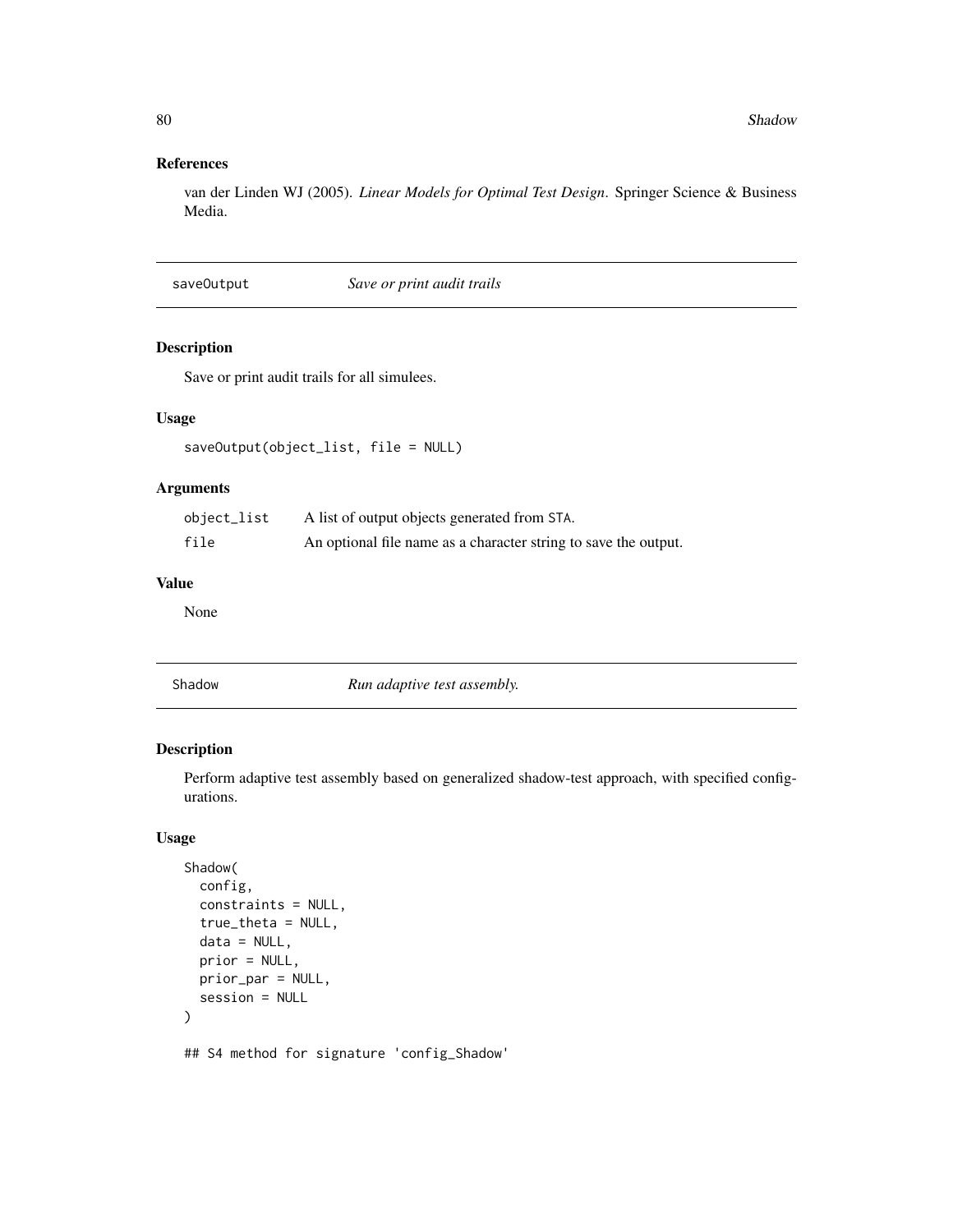# <span id="page-80-0"></span>showConstraints 81

```
Shadow(
  config,
  constraints = NULL,
  true_theta = NULL,
  data = NULL,prior = NULL,
 prior_par = NULL,
  session = NULL
\lambda
```
#### Arguments

| config      | A config_Shadow object.                                                     |
|-------------|-----------------------------------------------------------------------------|
| constraints | A list representing optimization constraints. Use loadConstraints for this. |
| true_theta  | Numeric. A vector of true theta values to be used in simulation.            |
| data        | Numeric. A matrix containing item response data.                            |
| prior       | Numeric. A matrix or a vector containing priors.                            |
| prior_par   | Numeric. A vector of parameters for prior distribution.                     |
| session     | Used to communicate with a Shiny session.                                   |

#### References

van der Linden WJ, Reese LM (1998). "A model for optimal constrained adaptive testing." *Applied Psychological Measurement*, 22, 259–270.

van der Linden WJ (1998). "Optimal assembly of psychological and educational tests." *Applied Psychological Measurement*, 22, 195–211.

van der Linden WJ (2000). "Optimal assembly of tests with item sets." *Applied Psychological Measurement*, 24, 225–240.

van der Linden WJ (2005). *Linear Models for Optimal Test Design*. Springer Science & Business Media.

#### Examples

```
config <- createShadowTestConfig()
true_theta <- rnorm(1)
solution <- Shadow(config, constraints_science, true_theta)
solution$output
```
showConstraints *Show constraints*

#### Description

Show constraints. This function is a shortcut to access '' slot.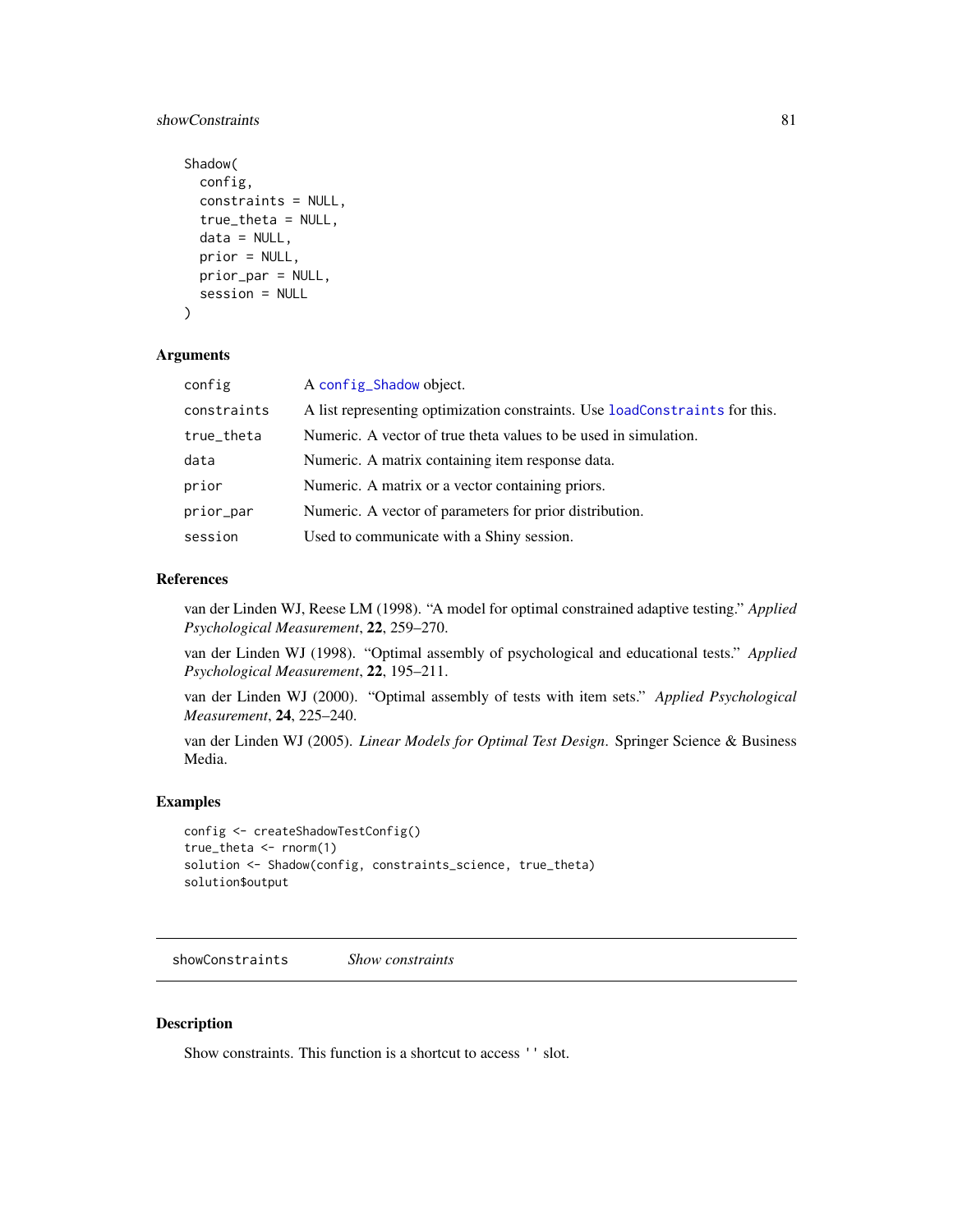#### Usage

```
showConstraints(constraints)
```
#### Arguments

constraints Output from [loadConstraints](#page-53-0).

simResp *Simulate item responses*

#### Description

An S4 generic and its methods to simulate responses.

#### Usage

```
simResp(object, theta)
## S4 method for signature 'item_1PL,numeric'
simResp(object, theta)
## S4 method for signature 'item_2PL,numeric'
simResp(object, theta)
## S4 method for signature 'item_3PL,numeric'
simResp(object, theta)
## S4 method for signature 'item_PC,numeric'
simResp(object, theta)
## S4 method for signature 'item_GPC,numeric'
simResp(object, theta)
## S4 method for signature 'item_GR,numeric'
simResp(object, theta)
## S4 method for signature 'item_pool,numeric'
simResp(object, theta)
## S4 method for signature 'pool_cluster,numeric'
simResp(object, theta)
## S4 method for signature 'pool_cluster, list'
simResp(object, theta)
## S4 method for signature 'pool_cluster,list'
simResp(object, theta)
```
<span id="page-81-0"></span>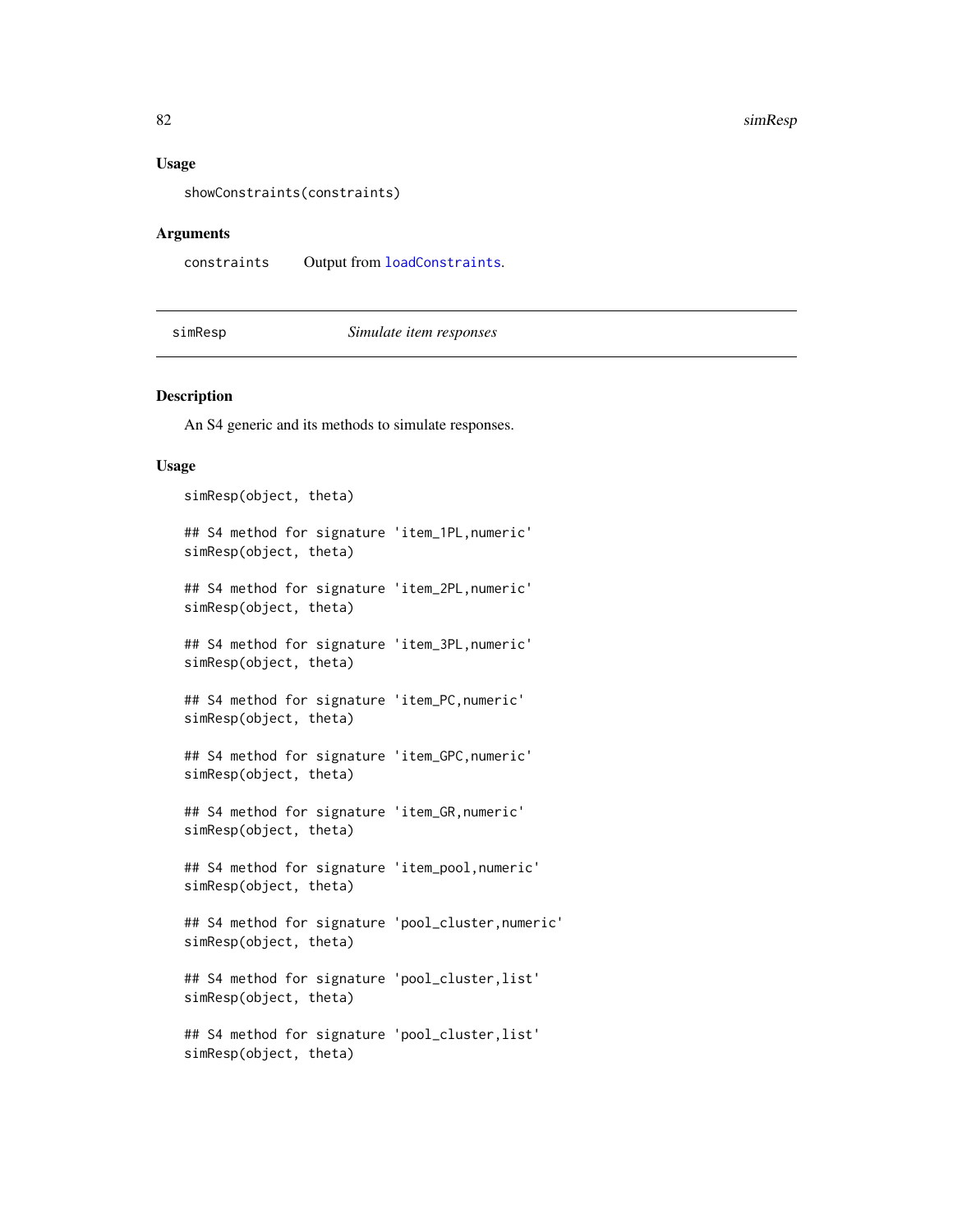#### simResp 83

#### Arguments

| object | An instance of an item class. |
|--------|-------------------------------|
| theta  | A vector of theta values.     |

#### Value

Simulated responses.

#### References

Rasch G (1960). *Probabilistic models for some intelligence and attainment tests*. Copenhagen: Danish Institute for Educational Research.

Lord FM (1952). "A theory of test scores." *Psychometric Monograph*, 7.

Birnbaum A (1957). "Efficient design and use of tests of mental ability for various decision-making problems (Series Report No. 58-16. Project No. 7755-23)." Randolph Air Force Base, TX: USAF School of Aviation Medicine.

Birnbaum A (1958). "On the estimation of mental ability (Series Report No. 15. Project No. 7755-23)." Randolph Air Force Base, TX: USAF School of Aviation Medicine.

Birnbaum A (1958). "Further considerations of efficiency in tests of a mental ability (Series Report No. 17. Project No. 7755-23)." Randolph Air Force Base, TX: USAF School of Aviation Medicine.

Birnbaum A (1968). "Some latent trait models and their use in inferring an examinee's ability." In Lord FM, Novick MR (eds.), *Statistical Theories of Mental Test Scores*, 397–479. Addison-Wesley, Reading, MA.

Masters GN (1982). "A Rasch model for partial credit scoring." *Psychometrika*, 47(2), 149–174.

Andrich D (1978). "A rating formulation for ordered response categories." *Psychometrika*, 43(4), 561–573.

Muraki E (1992). "A generalized partial credit model: Application of an EM algorithm." *Applied Psychological Measurement*, 16(2), 159–176.

Samejima F (1969). "Estimation of latent ability using a response pattern of graded scores." *Psychometrika Monograph*, 17.

```
item_1 <- new("item_1PL", difficulty = 0.5)
sim_i item_1 <- sim_iResp(item_1, seq(-3, 3, 1))
item_2 \le - new("item_2PL", slope = 1.0, difficulty = 0.5)
sim_iitem_2 <- simResp(item_2, seq(-3, 3, 1))
item_3 \le - new("item_3PL", slope = 1.0, difficulty = 0.5, guessing = 0.2)
sim_item_3 <- simResp(item_3, seq(-3, 3, 1))
item_4 \leftarrow new("item_PC", threshold = c(-1, 0, 1), ncat = 4)
sim_iitem-4 \leq -sim simResp(item_i, seq(-3, 3, 1))item_5 \leq new("item_GPC", slope = 1.2, threshold = c(-0.8, -1.0, 0.5), ncat = 4)
sim_item_5 <- simResp(item_5, seq(-3, 3, 1))
item_6 \leq new("item_GR", slope = 0.9, category = c(-1, 0, 1), ncat = 4)
sim_iitem6 \leq -sim simResp(item_6, seq(-3, 3, 1))sim_itempool <- simResp(itempool_science, seq(-3, 3, 1))
```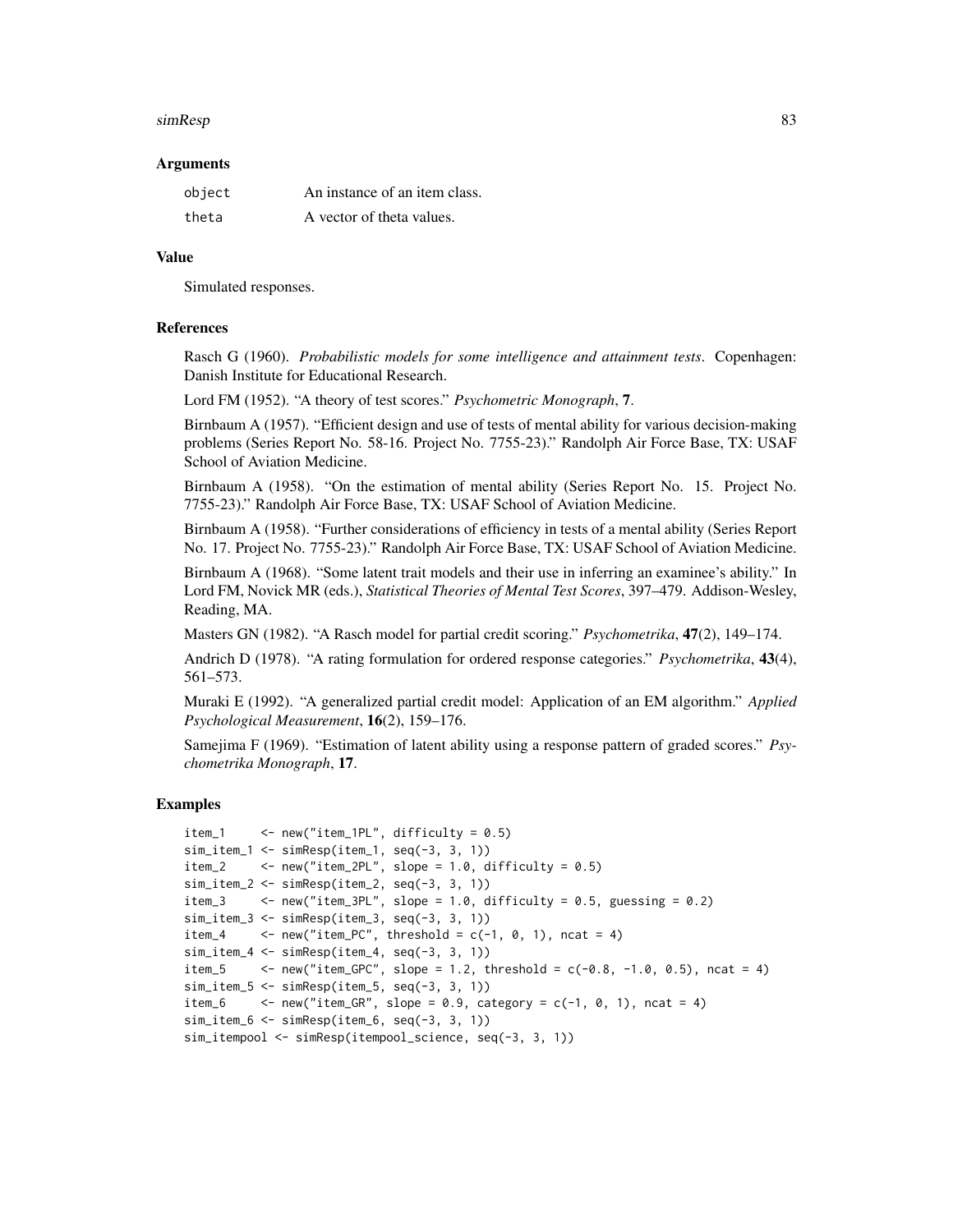<span id="page-83-1"></span><span id="page-83-0"></span>

Perform static (fixed-form) test assembly with specified configurations.

#### Usage

```
Static(config, constraints)
```
## S4 method for signature 'config\_Static' Static(config, constraints)

### Arguments

| config      | A config_Static object containing configuration options. Use create Static TestConfig<br>for this. |
|-------------|----------------------------------------------------------------------------------------------------|
| constraints | A list representing optimization constraints. Use loadConstraints for this.                        |

#### Value

A list containing the following entries:

- MIP A list containing the result from MIP solver.
	- solution Solution vector. Each value represents an item. A value of 1 indicates the item was selected.
	- objval Objective value of the solution.
	- status Status value indicating whether an optimal solution was found.
- selected The attributes of the selected items.
- solver The name of the MIP solver used in the assembly.
- obj\_value Objective value of the solution. Identical to the one above.
- solve\_time The elapsed time in running the solver.

### References

van der Linden WJ (2005). *Linear Models for Optimal Test Design*. Springer Science & Business Media.

```
config_science <- createStaticTestConfig(
  list(
   method = "MAXINFO",
    target\_location = c(-1, 1))
```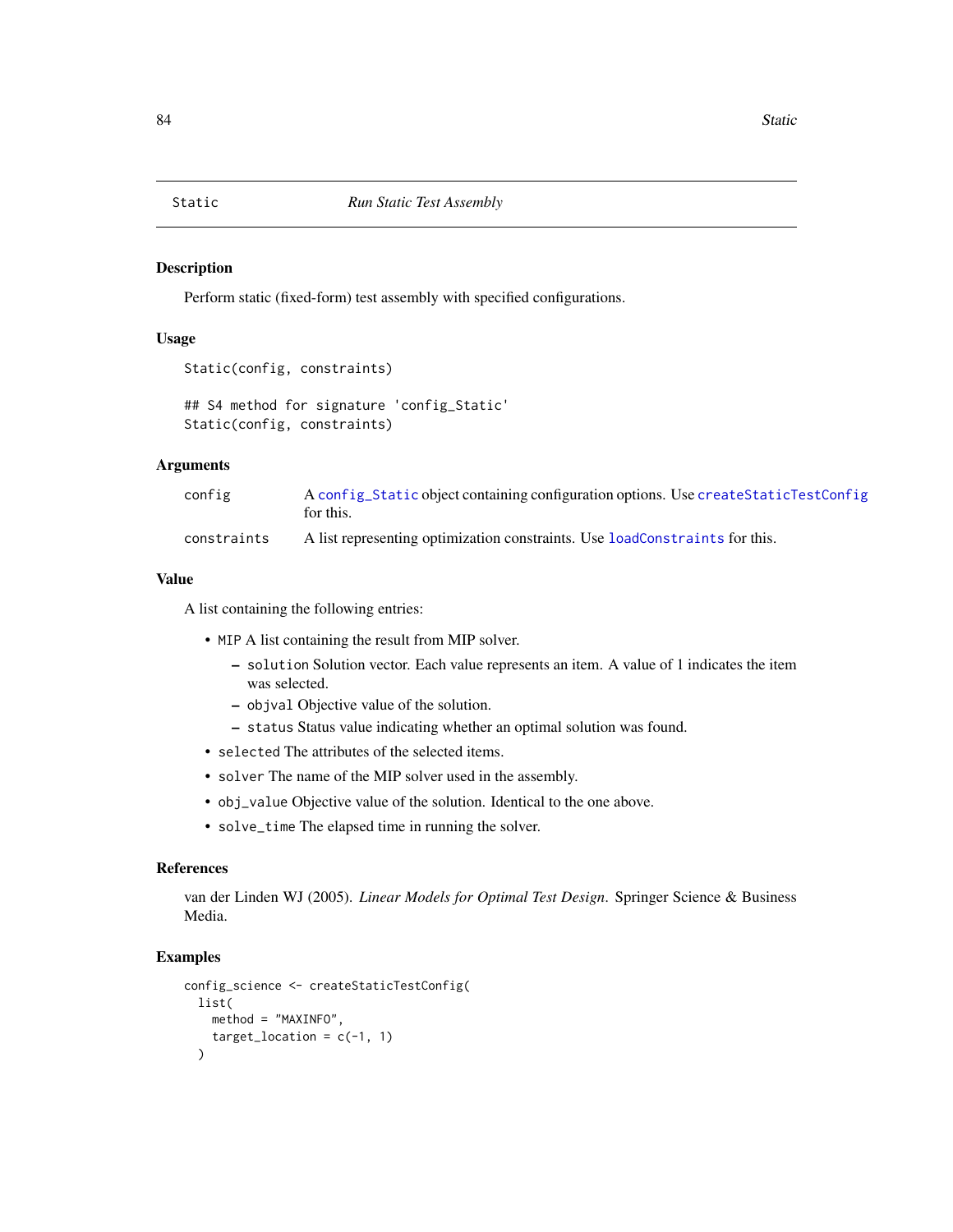```
)
solution <- Static(config_science, constraints_science)
```
st\_attrib-class *An S4 class to represent a set of constraints.*

# Description

An S4 class to represent a set of constraints.

### Slots

slope Numeric. A slope parameter value. difficulty Numeric. A difficulty parameter value.

subsetItemPool *Create a subset of an item pool object*

# Description

Create a subset of an [item\\_pool](#page-51-0) object.

#### Usage

```
subsetItemPool(pool, select = NULL)
```
# Arguments

| pool   | An item_pool object.                                 |
|--------|------------------------------------------------------|
| select | A vector of indices identifying the items to subset. |

```
subitempool <- subsetItemPool(itempool_science, 1:100)
```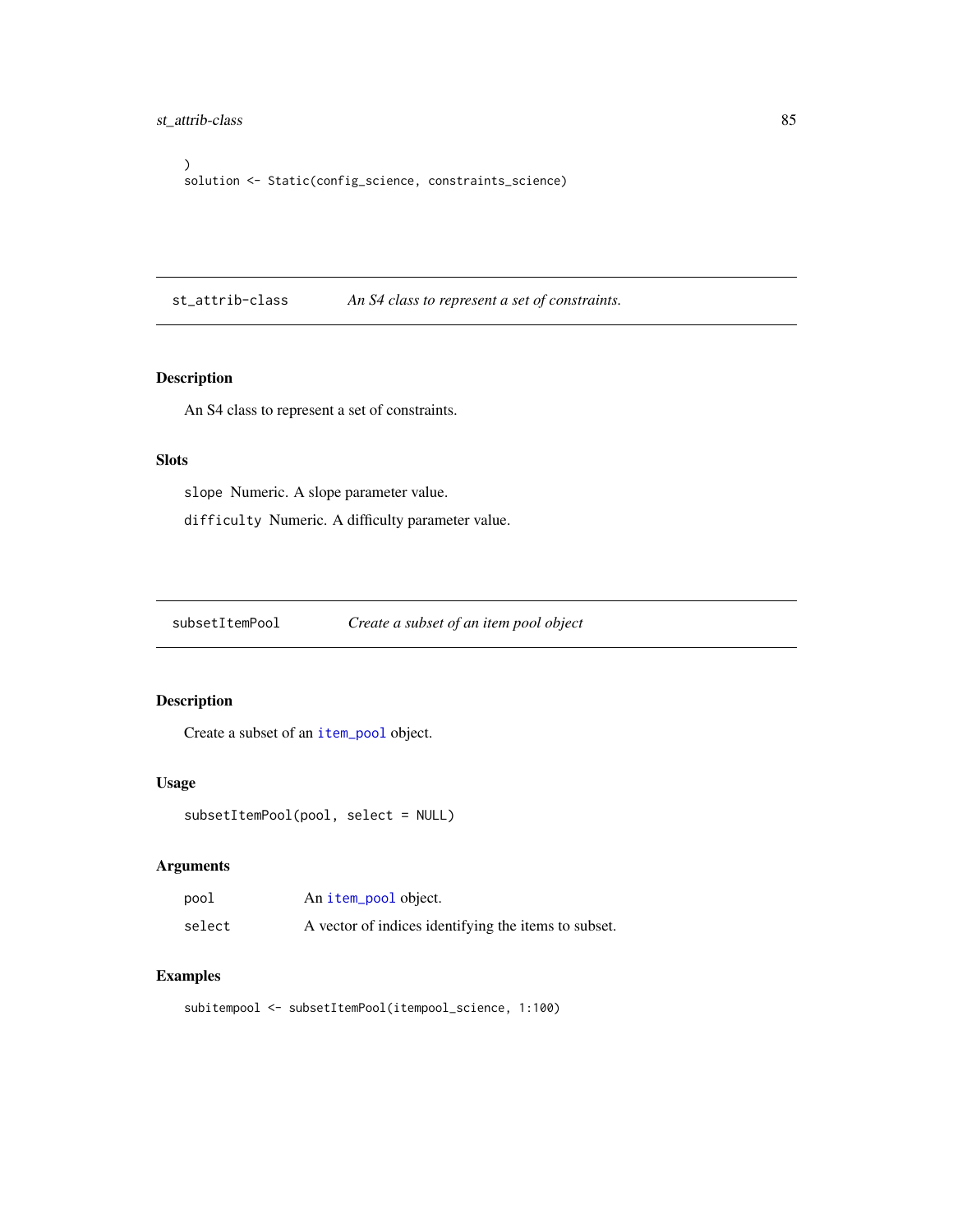<span id="page-85-1"></span>

Create a subset of a test object.

#### Usage

```
subsetTest(test, select = NULL)
```
# Arguments

| test   | An test object.                     |
|--------|-------------------------------------|
| select | A vector of item indices to subset. |

# Examples

```
test <- makeTest(itempool_science, seq(-3, 3, 1))
subtest <- subsetTest(test, 1:100)
```
#### <span id="page-85-0"></span>test-class *An S4 class to represent a test*

# Description

An S4 class to represent a test.

### **Slots**

pool An [item\\_pool](#page-51-0) object.

theta A theta grid.

prob A list of item response probabilities.

info A matrix of item information values.

true\_theta An optional vector of true theta values.

data An optional matrix of item responses.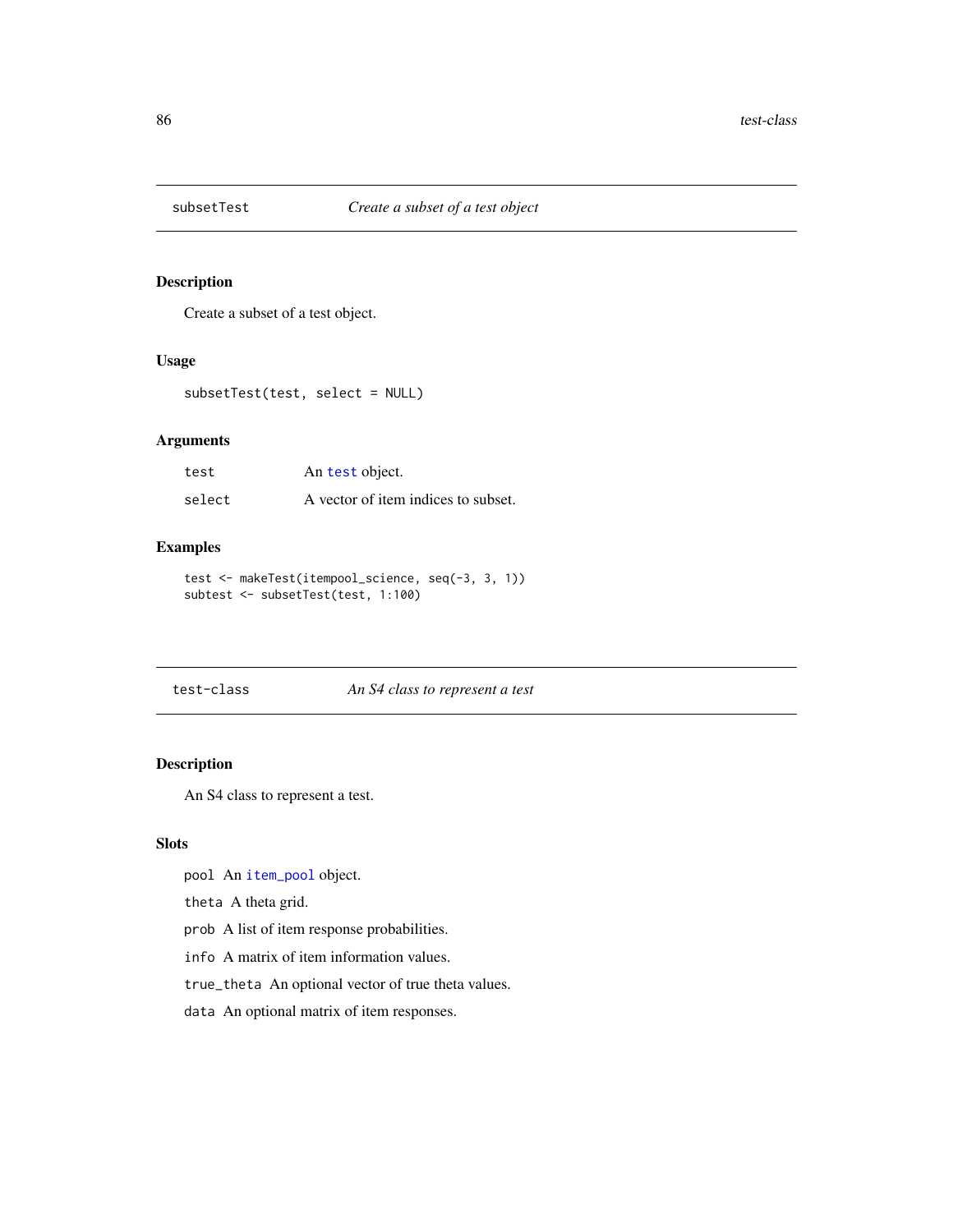<span id="page-86-0"></span>An S4 class to represent a test cluster from a list of [test](#page-85-0) objects.

### Slots

nt Numeric. A scalar to indicate the number of [test](#page-85-0) objects to be clustered.

[test](#page-85-0)s A list test objects.

names Character. A vector of names corresponding to the [test](#page-85-0) objects.

theta\_EAP *Calculate an EAP estimate of theta for one examinee*

# Description

Calculate an expected a posterior estimate of theta for one examinee.

# Usage

theta\_EAP(theta\_grid, item\_parm, resp, ncat, model, prior, prior\_parm)

| theta_grid | An equi-spaced theta grid.                                                                                 |
|------------|------------------------------------------------------------------------------------------------------------|
| item_parm  | A numeric matrix of item parameters.                                                                       |
| resp       | A numeric vector of item responses.                                                                        |
| ncat       | A numeric vector of the number of response categories by item.                                             |
| model      | A numeric vector indicating the IRT models of each item (1: 1PL, 2: 2PL, 3:<br>3PL, 4: PC, 5: GPC, 6: GR). |
| prior      | The type of prior distribution $(1: normal, 2: uniform)$ .                                                 |
| prior_parm | A numeric vector of hyperparameters for the prior distribution, c(mu, sigma) or<br>$c(1, ul)$ .            |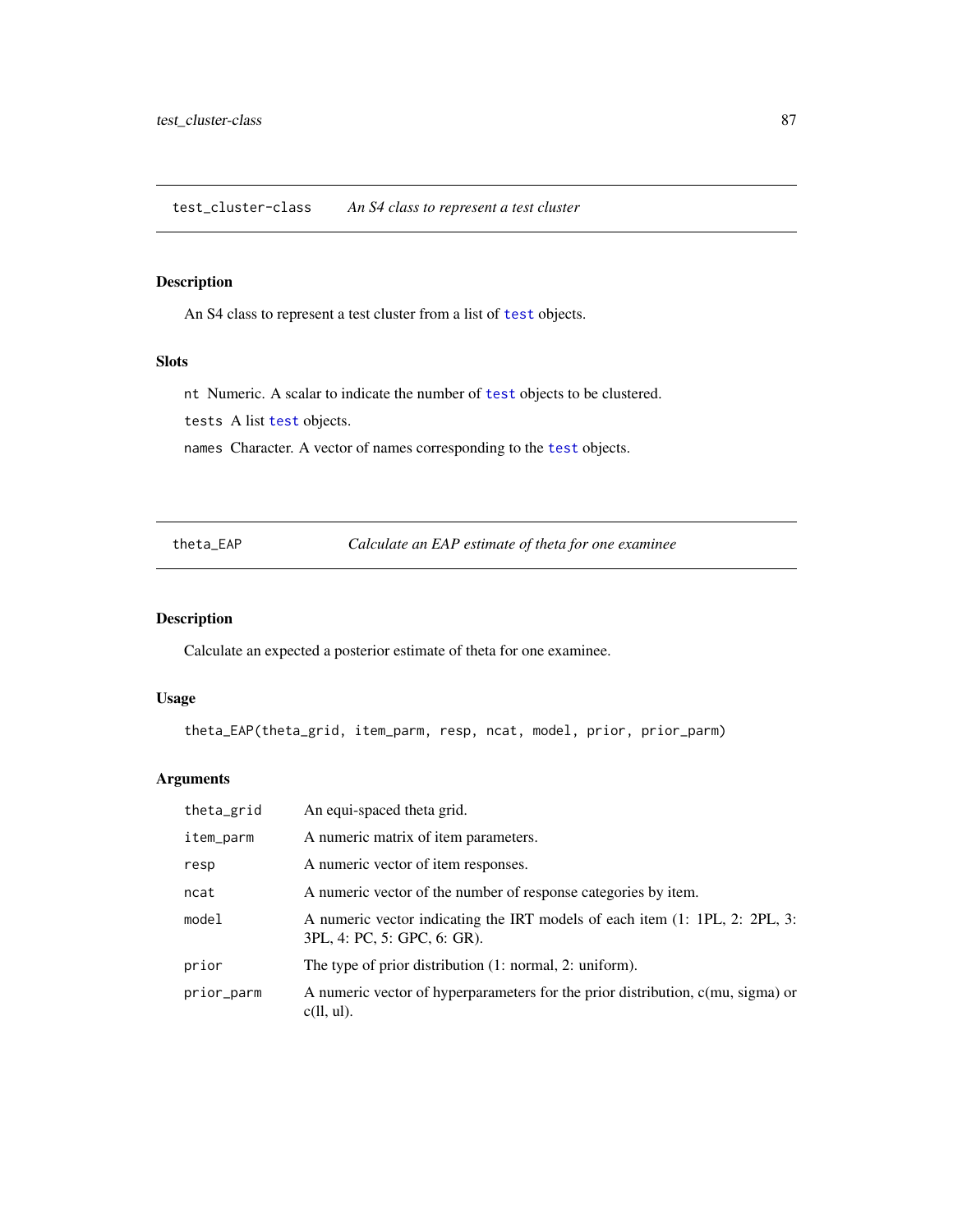<span id="page-87-0"></span>

Calculate expected a posteriori estimates of theta for a group of examinees.

# Usage

theta\_EAP\_matrix(theta\_grid, item\_parm, Resp, ncat, model, prior, prior\_parm)

# Arguments

| theta_grid | An equi-spaced theta grid.                                                                         |
|------------|----------------------------------------------------------------------------------------------------|
| item_parm  | A numeric matrix of item parameters.                                                               |
| Resp       | A numeric matrix of item responses.                                                                |
| ncat       | A numeric vector of the number of response categories by item.                                     |
| model      | A numeric vector of the IRT model by item (1: 1PL, 2: 2PL, 3: 3PL, 4: PC, 5:<br>$GPC$ , 6: $GR$ ). |
| prior      | The type of prior distribution $(1: normal, 2: uniform)$ .                                         |
| prior_parm | A numeric vector of hyperparameters for the prior distribution, c(mu, sigma) or<br>$c(11, ul)$ .   |

theta\_EB *Calculate an empirical Bayes estimate of theta for one examinee*

# Description

Calculate an empirical Bayes estimate of theta for one examinee.

# Usage

```
theta_EB(
  nx,
  theta_init,
  theta_prop,
  item_parm,
  resp,
  ncat,
  model,
  prior,
  prior_parm
\mathcal{E}
```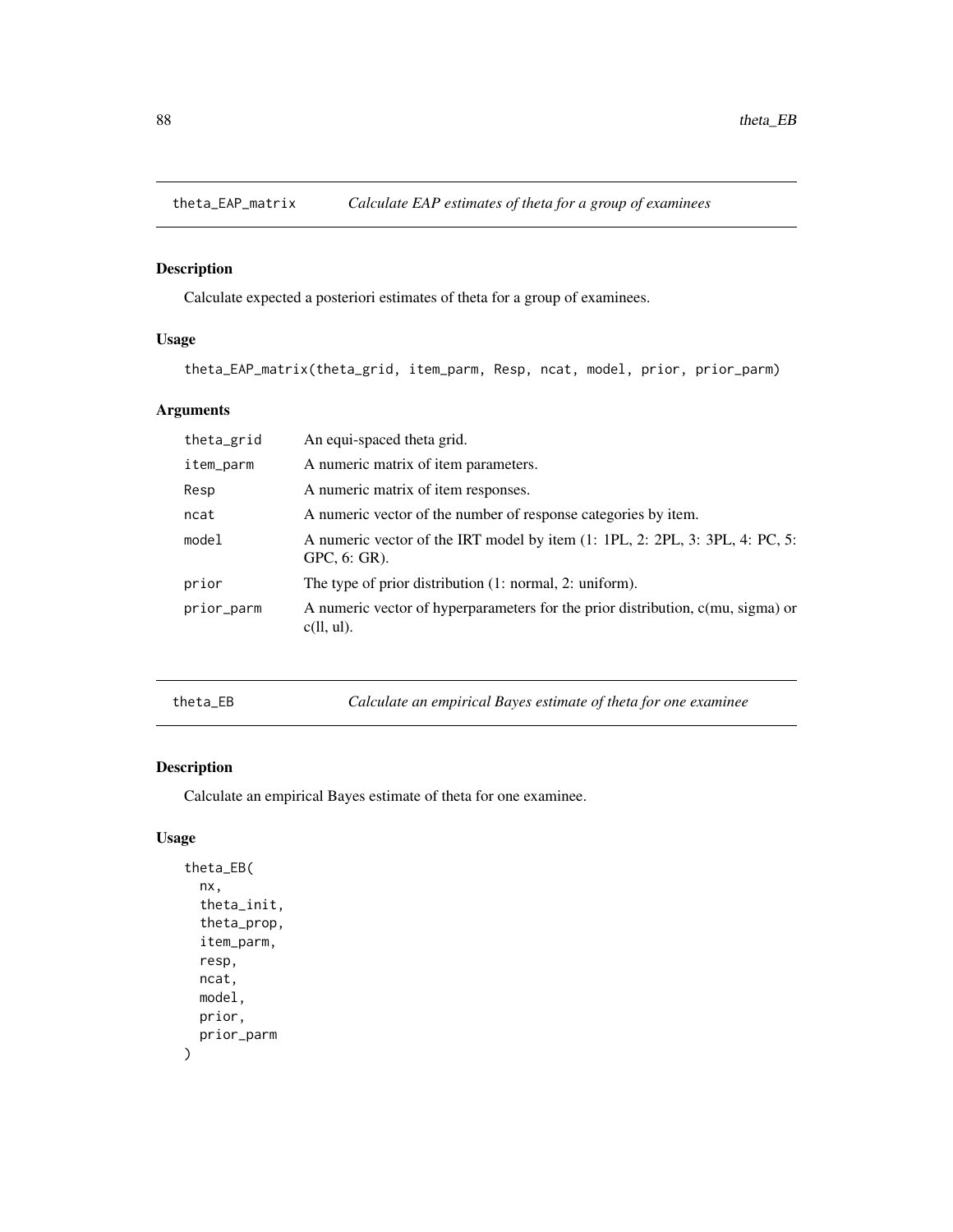# <span id="page-88-0"></span>Arguments

| nx         | The number of MCMC draws.                                                                                  |
|------------|------------------------------------------------------------------------------------------------------------|
| theta_init | A value for initial estimate of theta.                                                                     |
| theta_prop | SD of the proposal distribution.                                                                           |
| item_parm  | A numeric matrix of item parameters.                                                                       |
| resp       | A numeric vector of item responses.                                                                        |
| ncat       | A numeric vector of the number of response categories by item.                                             |
| model      | A numeric vector indicating the IRT models of each item (1: 1PL, 2: 2PL, 3:<br>3PL, 4: PC, 5: GPC, 6: GR). |
| prior      | The type of prior distribution (1: normal, 2: uniform).                                                    |
| prior_parm | A numeric vector of hyperparameters for the prior distribution, c(mu, sigma) or<br>$c(11, ul)$ .           |
|            |                                                                                                            |

theta\_EB\_single *Calculate an empirical Bayes estimate of theta for a single item*

# Description

Calculate an empirical Bayes estimate of theta for a single item.

# Usage

```
theta_EB_single(
  nx,
  theta_init,
  theta_prop,
  item_parm,
  resp,
  ncat,
  model,
  prior,
  prior_parm
\mathcal{L}
```

| nx         | The number of MCMC draws.                                      |
|------------|----------------------------------------------------------------|
| theta_init | A value for initial estimate of theta.                         |
| theta_prop | SD of the proposal distribution.                               |
| item_parm  | A numeric matrix of item parameters.                           |
| resp       | A numeric vector of item responses.                            |
| ncat       | A numeric vector of the number of response categories by item. |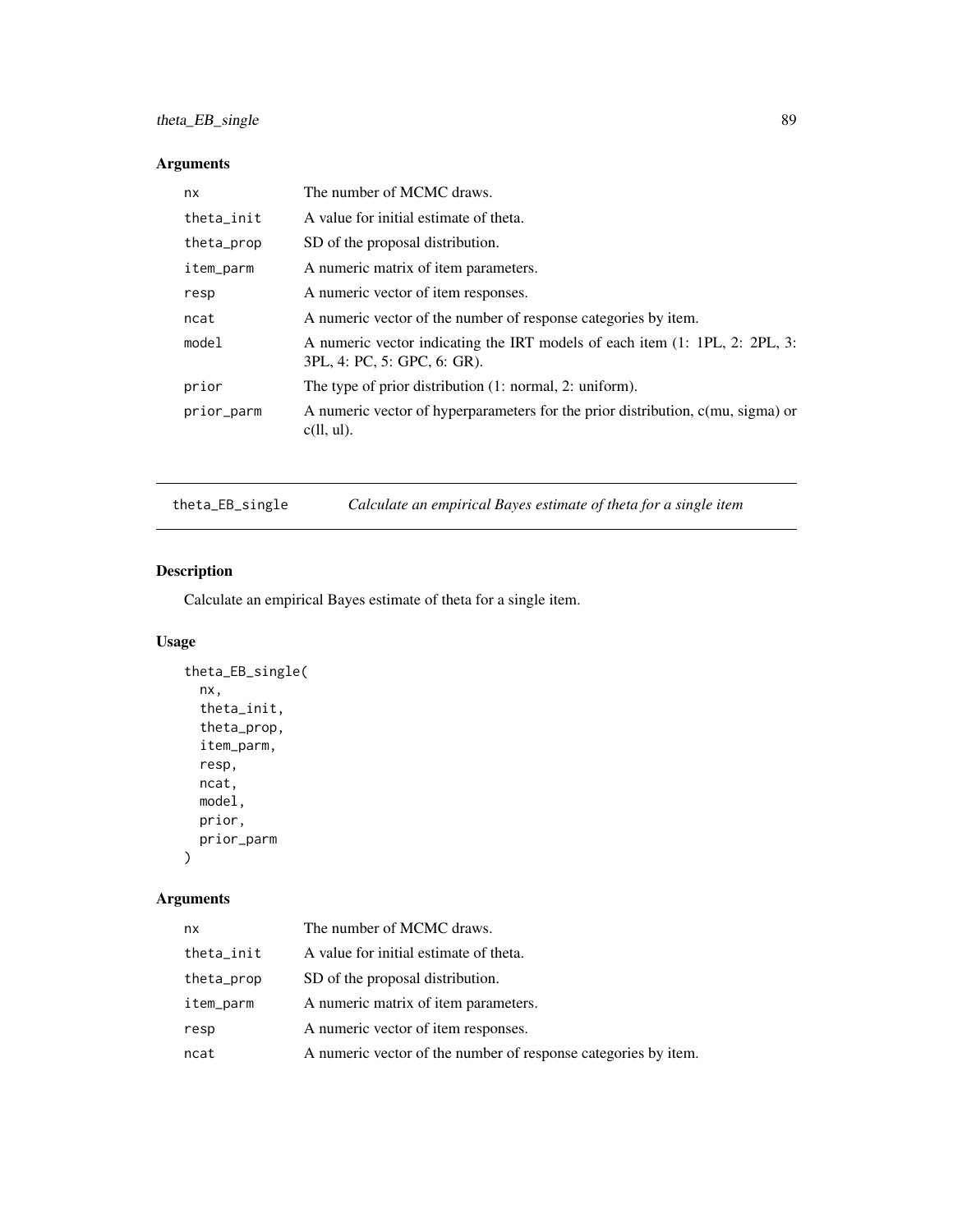<span id="page-89-0"></span>

| model      | A numeric vector indicating the IRT models of each item (1: 1PL, 2: 2PL, 3:<br>3PL, 4: PC, 5: GPC, 6: GR). |
|------------|------------------------------------------------------------------------------------------------------------|
| prior      | The type of prior distribution (1: normal, 2: uniform).                                                    |
| prior_parm | A numeric vector of hyperparameters for the prior distribution, c(mu, sigma) or<br>$c(11, ul)$ .           |

theta\_FB *Calculate a fully Bayesian estimate of theta for an examinee*

# Description

Calculate a fully Bayesian estimate of theta for an examinee.

# Usage

```
theta_FB(
  nx,
  theta_init,
  theta_prop,
  items_list,
  item_init,
  resp,
  ncat,
  model,
  prior,
  prior_parm
\mathcal{L}
```

| nx         | The number of MCMC draws.                                                                                  |
|------------|------------------------------------------------------------------------------------------------------------|
| theta_init | A value for initial estimate of theta.                                                                     |
| theta_prop | SD of the proposal distribution.                                                                           |
| items_list | A list of item parm matrices.                                                                              |
| item_init  | A matrix of item parameter estimates (one row per item).                                                   |
| resp       | A numeric vector of item responses.                                                                        |
| ncat       | A numeric vector of the number of response categories by item.                                             |
| model      | A numeric vector indicating the IRT models of each item (1: 1PL, 2: 2PL, 3:<br>3PL, 4: PC, 5: GPC, 6: GR). |
| prior      | The type of prior distribution $(1: normal, 2: uniform)$ .                                                 |
| prior_parm | A numeric vector of hyperparameters for the prior distribution, c(mu, sigma) or<br>$c(11, ul)$ .           |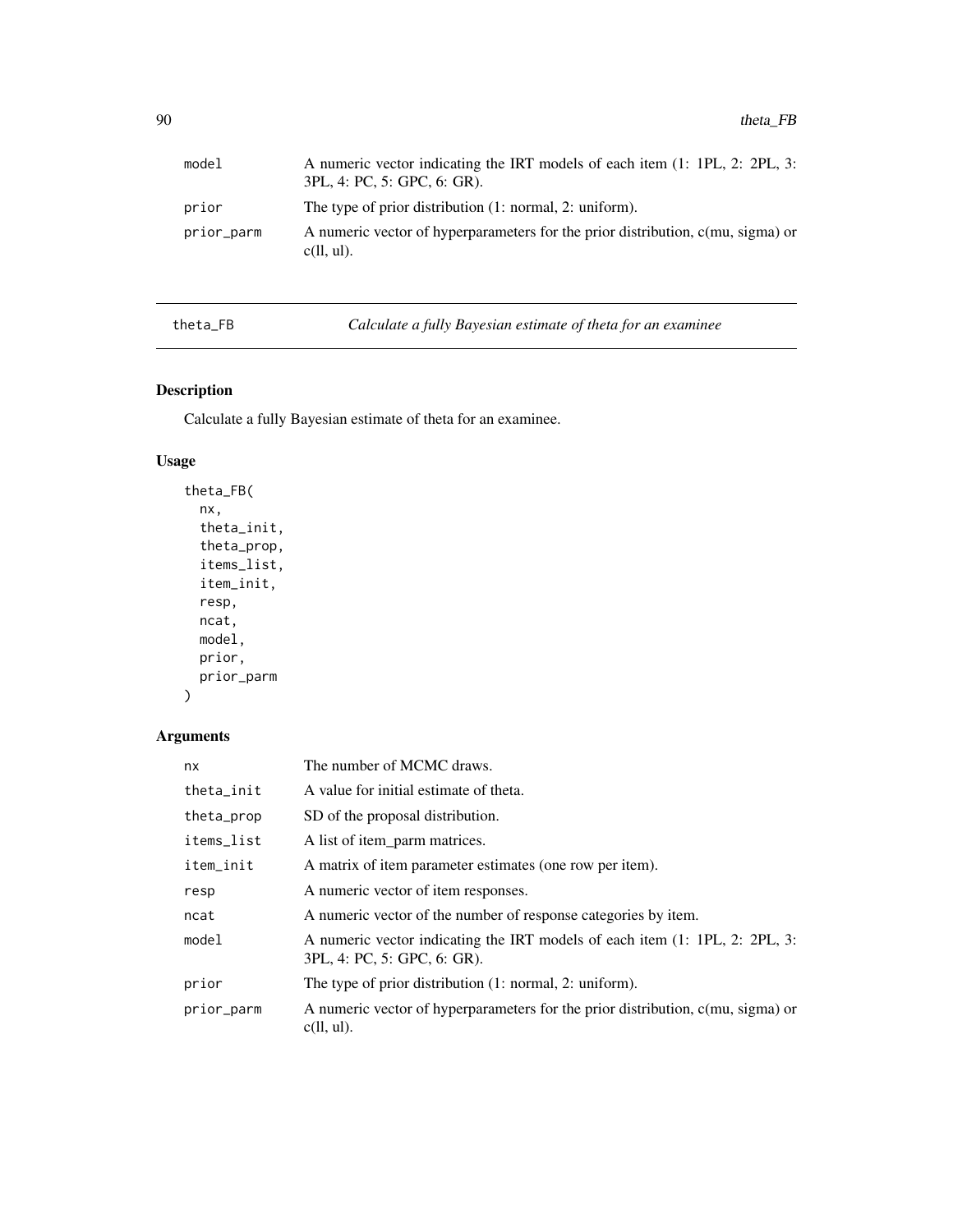<span id="page-90-0"></span>theta\_FB\_single *Calculate a fully Bayesian estimate of theta for a single item*

# Description

Calculate a fully Bayesian estimate of theta for a single item.

# Usage

```
theta_FB_single(
  nx,
  theta_init,
  theta_prop,
  item_mcmc,
  item_init,
  resp,
  ncat,
  model,
  prior,
  prior_parm
\overline{\phantom{a}}
```

| nx         | The number of MCMC draws.                                                                                  |
|------------|------------------------------------------------------------------------------------------------------------|
| theta_init | A value for initial estimate of theta.                                                                     |
| theta_prop | SD of the proposal distribution.                                                                           |
| item_mcmc  | A matrix of sampled item parameters for a single item.                                                     |
| item_init  | A matrix of item parameter estimates (one row per item).                                                   |
| resp       | A numeric vector of item responses.                                                                        |
| ncat       | A numeric vector of the number of response categories by item.                                             |
| model      | A numeric vector indicating the IRT models of each item (1: 1PL, 2: 2PL, 3:<br>3PL, 4: PC, 5: GPC, 6: GR). |
| prior      | The type of prior distribution (1: normal, 2: uniform).                                                    |
| prior_parm | A numeric vector of hyperparameters for the prior distribution, c(mu, sigma) or<br>$c(11, ul)$ .           |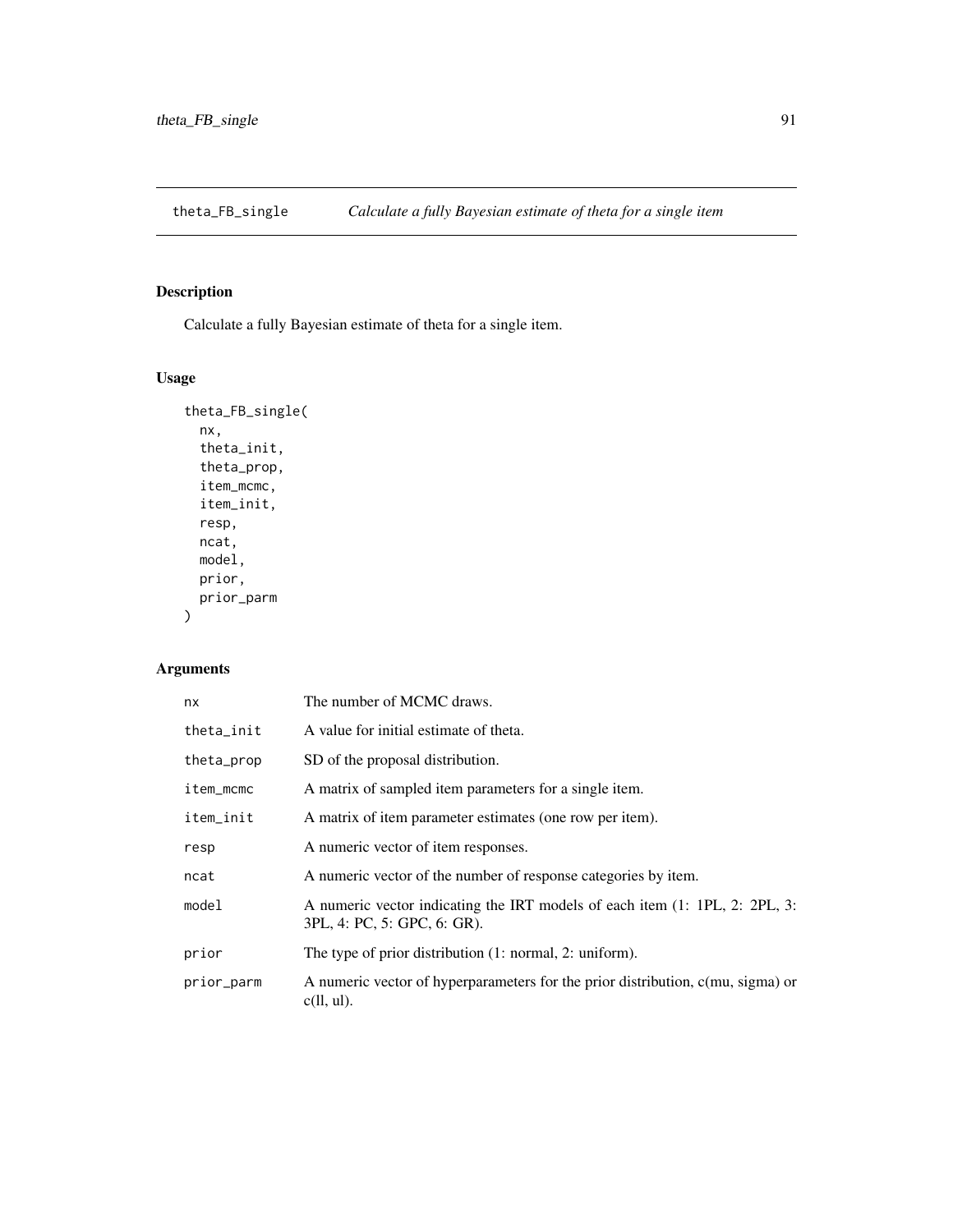<span id="page-91-0"></span>updateConstraints *Update constraints*

# Description

Update the constraints list

# Usage

updateConstraints(object, on = NULL, off = NULL)

# Arguments

| object | A constraints object from loadConstraints. |
|--------|--------------------------------------------|
| on     | a vector of constraints index to turn on.  |
| off    | a vector of constraints index to turn off. |

### Value

An updated [constraints](#page-38-0) object, to be used in [Static](#page-83-0) and [Shadow](#page-79-0).

```
constraints_science2 <- updateConstraints(constraints_science, off = 32:36)
constraints_science3 <- updateConstraints(constraints_science, on = 32:36)
```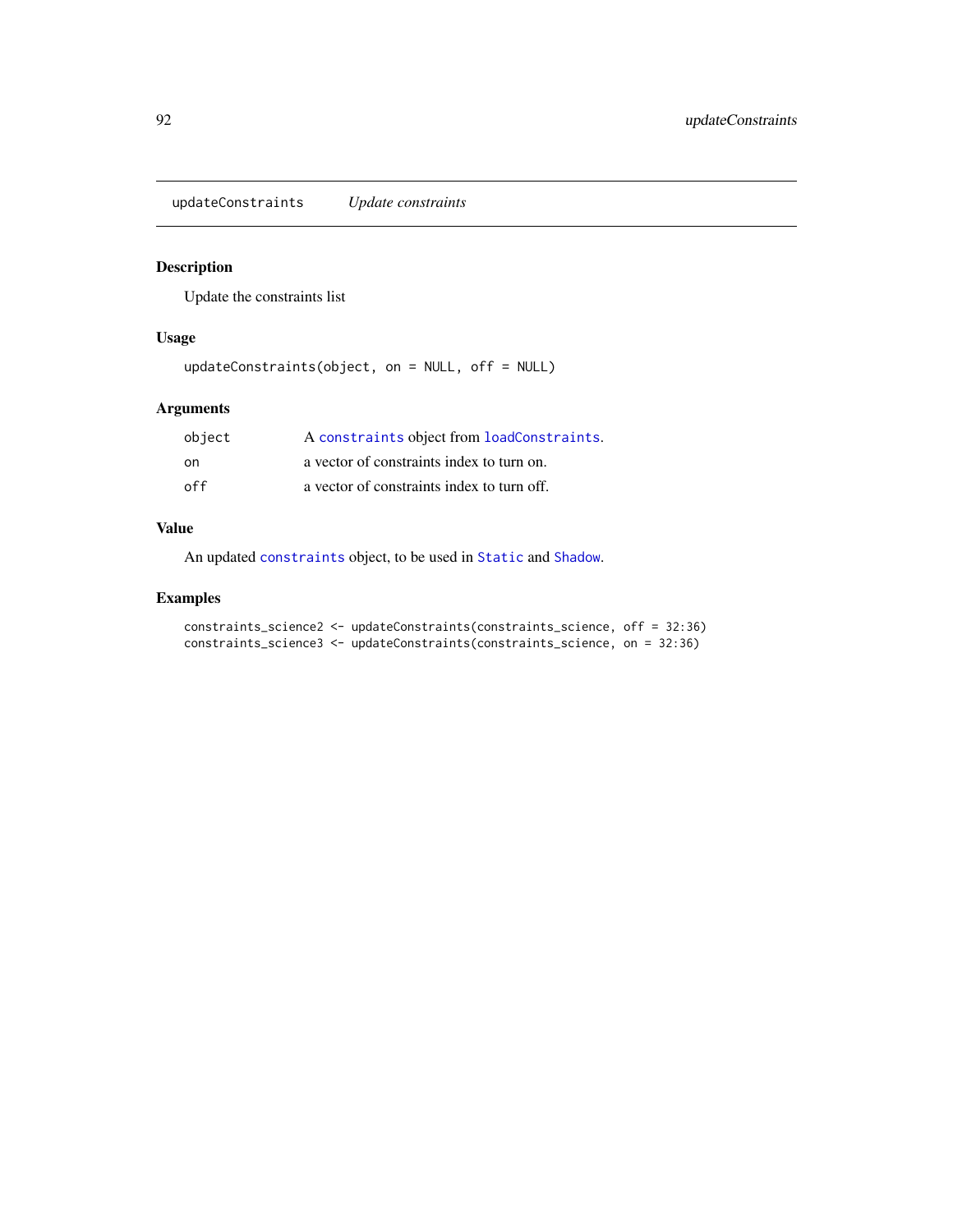# **Index**

∗Topic datasets dataset\_fatigue, [39](#page-38-1) dataset\_reading, [40](#page-39-0) dataset\_science, [41](#page-40-0) +.item\_pool *(*item\_pool.operators*)*, [53](#page-52-0) -.item\_pool *(*item\_pool.operators*)*, [53](#page-52-0) ==.item\_pool *(*item\_pool.operators*)*, [53](#page-52-0) ==.pool\_cluster *(*item\_pool.operators*)*, [53](#page-52-0) [,item\_pool,ANY,ANY,ANY-method *(*extract-methods*)*, [43](#page-42-0) [,test,ANY,ANY,ANY-method *(*extract-methods*)*, [43](#page-42-0)

```
addTrans, 4
app (OAT), 62
array_info_1pl, 5
array_info_2pl, 5
array_info_3pl, 6
array_info_gpc, 7
array_info_gr, 7
array_info_pc, 8
array_p_1pl, 8
array_p_2pl, 9
array_p_3pl, 9
array_p_gpc, 10
array_p_gr, 10
array_p_pc, 11
```
buildConstraints, [11](#page-10-0)

```
calc_info, 27
calc_info_EB, 28
calc_info_FB, 28
calc_info_matrix, 29
calc_likelihood, 29
calc_likelihood_function, 30
calc_log_likelihood, 30
calc_log_likelihood_function, 31
calc_MI_FB, 31
```
calc\_posterior, [32](#page-31-0) calc\_posterior\_function, [32](#page-31-0) calc\_posterior\_single, [33](#page-32-0) calcDerivative, [12](#page-11-0) calcDerivative,item\_1PL,numeric-method *(*calcDerivative*)*, [12](#page-11-0) calcDerivative,item\_2PL,numeric-method *(*calcDerivative*)*, [12](#page-11-0) calcDerivative,item\_3PL,numeric-method *(*calcDerivative*)*, [12](#page-11-0) calcDerivative,item\_GPC,numeric-method *(*calcDerivative*)*, [12](#page-11-0) calcDerivative,item\_GR,numeric-method *(*calcDerivative*)*, [12](#page-11-0) calcDerivative,item\_PC,numeric-method *(*calcDerivative*)*, [12](#page-11-0) calcDerivative,item\_pool,numeric-method *(*calcDerivative*)*, [12](#page-11-0) calcDerivative,pool\_cluster,numeric-method *(*calcDerivative*)*, [12](#page-11-0) calcDerivative2, [14](#page-13-0) calcDerivative2,item\_1PL,numeric-method *(*calcDerivative2*)*, [14](#page-13-0) calcDerivative2,item\_2PL,numeric-method *(*calcDerivative2*)*, [14](#page-13-0) calcDerivative2,item\_3PL,numeric-method *(*calcDerivative2*)*, [14](#page-13-0) calcDerivative2,item\_GPC,numeric-method *(*calcDerivative2*)*, [14](#page-13-0) calcDerivative2,item\_GR,numeric-method *(*calcDerivative2*)*, [14](#page-13-0) calcDerivative2,item\_PC,numeric-method *(*calcDerivative2*)*, [14](#page-13-0) calcDerivative2,item\_pool,numeric-method *(*calcDerivative2*)*, [14](#page-13-0) calcDerivative2,pool\_cluster,numeric-method *(*calcDerivative2*)*, [14](#page-13-0) calcEscore, [16](#page-15-0) calcEscore,item\_1PL,numeric-method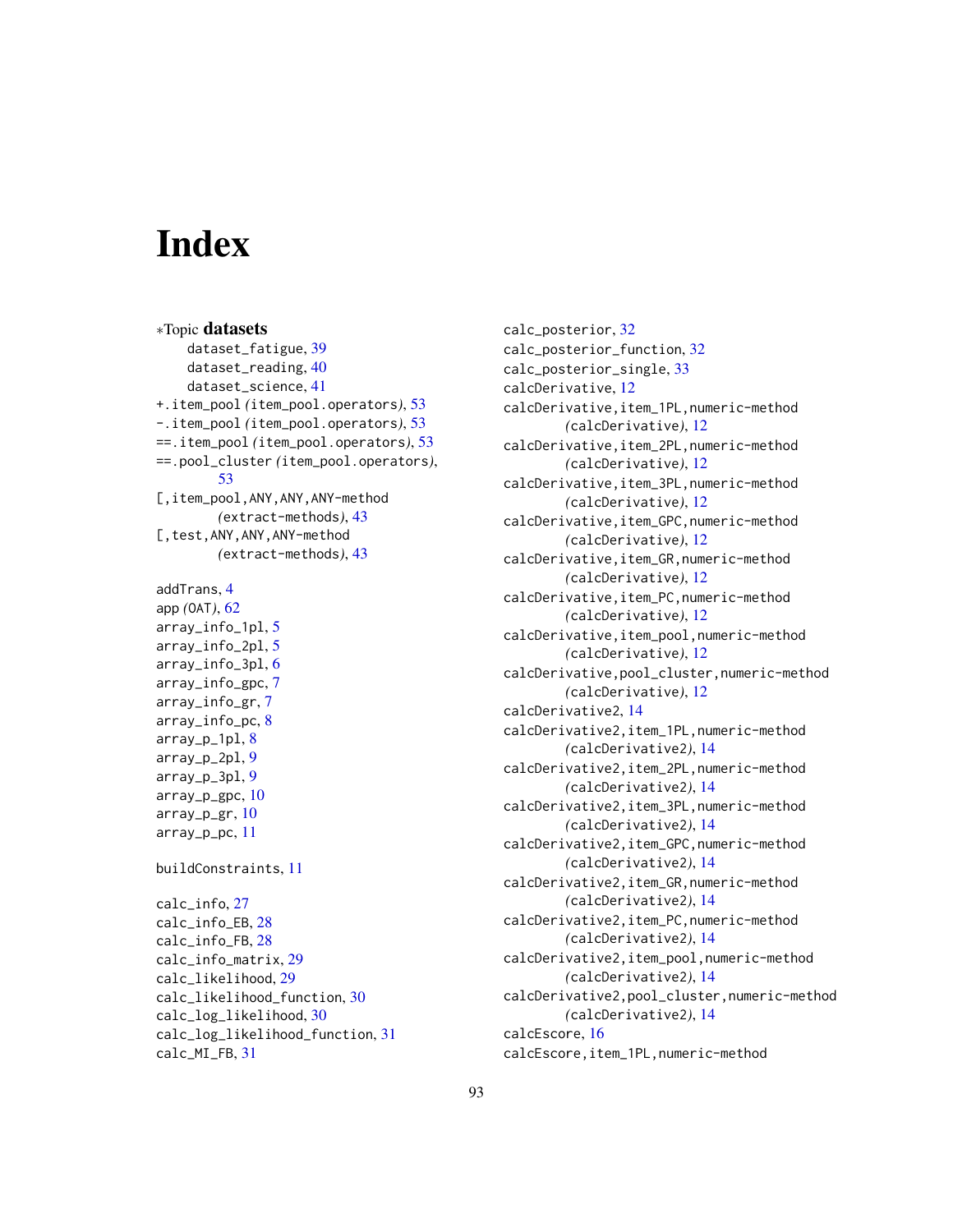*(*calcEscore*)*, [16](#page-15-0) calcEscore,item\_2PL,numeric-method *(*calcEscore*)*, [16](#page-15-0) calcEscore,item\_3PL,numeric-method *(*calcEscore*)*, [16](#page-15-0) calcEscore,item\_GPC,numeric-method *(*calcEscore*)*, [16](#page-15-0) calcEscore,item\_GR,numeric-method *(*calcEscore*)*, [16](#page-15-0) calcEscore,item\_PC,numeric-method *(*calcEscore*)*, [16](#page-15-0) calcEscore,item\_pool,numeric-method *(*calcEscore*)*, [16](#page-15-0) calcEscore,pool\_cluster,numeric-method *(*calcEscore*)*, [16](#page-15-0) calcFisher, [17](#page-16-0) calcFisher,item\_1PL,numeric-method *(*calcFisher*)*, [17](#page-16-0) calcFisher,item\_2PL,numeric-method *(*calcFisher*)*, [17](#page-16-0) calcFisher,item\_3PL,numeric-method *(*calcFisher*)*, [17](#page-16-0) calcFisher,item\_GPC,numeric-method *(*calcFisher*)*, [17](#page-16-0) calcFisher,item\_GR,numeric-method *(*calcFisher*)*, [17](#page-16-0) calcFisher,item\_PC,numeric-method *(*calcFisher*)*, [17](#page-16-0) calcFisher,item\_pool,numeric-method *(*calcFisher*)*, [17](#page-16-0) calcFisher,pool\_cluster,numeric-method *(*calcFisher*)*, [17](#page-16-0) calcHessian, [19](#page-18-0) calcHessian,item\_1PL,numeric,numeric-method *(*calcHessian*)*, [19](#page-18-0) calcHessian,item\_1PL,numeric-method *(*calcHessian*)*, [19](#page-18-0) calcHessian,item\_2PL,numeric,numeric-method *(*calcHessian*)*, [19](#page-18-0) calcHessian,item\_2PL,numeric-method *(*calcHessian*)*, [19](#page-18-0) calcHessian,item\_3PL,numeric,numeric-method *(*calcHessian*)*, [19](#page-18-0) calcHessian,item\_3PL,numeric-method *(*calcHessian*)*, [19](#page-18-0) calcHessian,item\_GPC,numeric,numeric-method *(*calcHessian*)*, [19](#page-18-0) calcHessian,item\_GPC,numeric-method

*(*calcHessian*)*, [19](#page-18-0) calcHessian,item\_GR,numeric,numeric-method *(*calcHessian*)*, [19](#page-18-0) calcHessian,item\_GR,numeric-method *(*calcHessian*)*, [19](#page-18-0) calcHessian,item\_PC,numeric,numeric-method *(*calcHessian*)*, [19](#page-18-0) calcHessian,item\_PC,numeric-method *(*calcHessian*)*, [19](#page-18-0) calcHessian,item\_pool,numeric,numeric-method *(*calcHessian*)*, [19](#page-18-0) calcHessian,item\_pool,numeric-method *(*calcHessian*)*, [19](#page-18-0) calcHessian,pool\_cluster,numeric,list-method *(*calcHessian*)*, [19](#page-18-0) calcHessian,pool\_cluster,numeric-method *(*calcHessian*)*, [19](#page-18-0) calcJacobian, [21](#page-20-0) calcJacobian,item\_1PL,numeric,numeric-method *(*calcJacobian*)*, [21](#page-20-0) calcJacobian,item\_1PL,numeric-method *(*calcJacobian*)*, [21](#page-20-0) calcJacobian,item\_2PL,numeric,numeric-method *(*calcJacobian*)*, [21](#page-20-0) calcJacobian,item\_2PL,numeric-method *(*calcJacobian*)*, [21](#page-20-0) calcJacobian,item\_3PL,numeric,numeric-method *(*calcJacobian*)*, [21](#page-20-0) calcJacobian,item\_3PL,numeric-method *(*calcJacobian*)*, [21](#page-20-0) calcJacobian,item\_GPC,numeric,numeric-method *(*calcJacobian*)*, [21](#page-20-0) calcJacobian,item\_GPC,numeric-method *(*calcJacobian*)*, [21](#page-20-0) calcJacobian,item\_GR,numeric,numeric-method *(*calcJacobian*)*, [21](#page-20-0) calcJacobian,item\_GR,numeric-method *(*calcJacobian*)*, [21](#page-20-0) calcJacobian,item\_PC,numeric,numeric-method *(*calcJacobian*)*, [21](#page-20-0) calcJacobian,item\_PC,numeric-method *(*calcJacobian*)*, [21](#page-20-0) calcJacobian,item\_pool,numeric,numeric-method *(*calcJacobian*)*, [21](#page-20-0) calcJacobian,item\_pool,numeric-method *(*calcJacobian*)*, [21](#page-20-0) calcJacobian,pool\_cluster,numeric,list-method *(*calcJacobian*)*, [21](#page-20-0)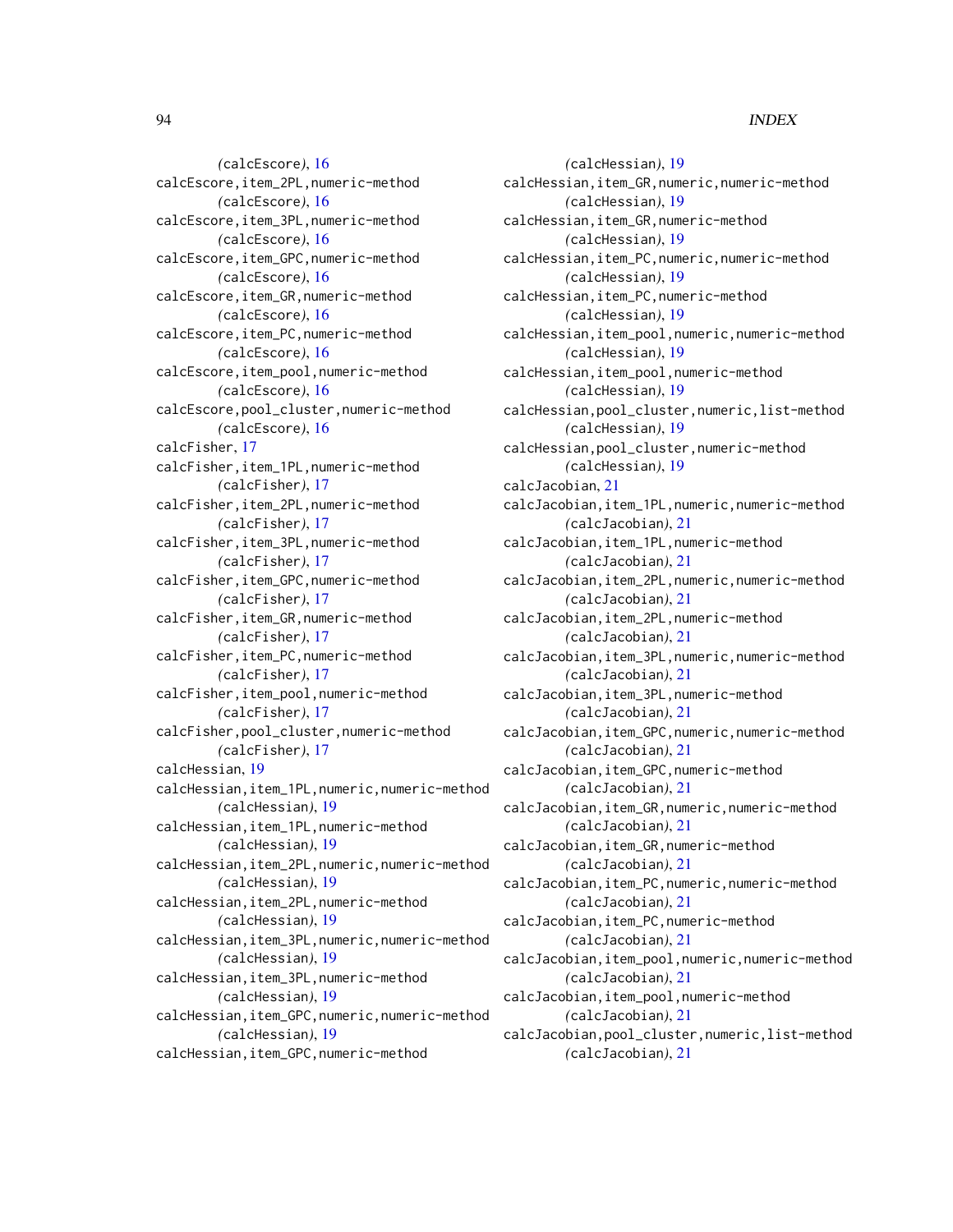### INDEX 95

calcJacobian,pool\_cluster,numeric-method *(*calcJacobian*)*, [21](#page-20-0) calcLocation, [23](#page-22-0) calcLocation,item\_1PL,numeric-method *(*calcLocation*)*, [23](#page-22-0) calcLocation,item\_1PL-method *(*calcLocation*)*, [23](#page-22-0) calcLocation,item\_2PL,numeric-method *(*calcLocation*)*, [23](#page-22-0) calcLocation,item\_2PL-method *(*calcLocation*)*, [23](#page-22-0) calcLocation,item\_3PL,numeric-method *(*calcLocation*)*, [23](#page-22-0) calcLocation,item\_3PL-method *(*calcLocation*)*, [23](#page-22-0) calcLocation,item\_GPC,numeric-method *(*calcLocation*)*, [23](#page-22-0) calcLocation,item\_GPC-method *(*calcLocation*)*, [23](#page-22-0) calcLocation,item\_GR,numeric-method *(*calcLocation*)*, [23](#page-22-0) calcLocation,item\_GR-method *(*calcLocation*)*, [23](#page-22-0) calcLocation,item\_PC,numeric-method *(*calcLocation*)*, [23](#page-22-0) calcLocation,item\_PC-method *(*calcLocation*)*, [23](#page-22-0) calcLocation,item\_pool,numeric-method *(*calcLocation*)*, [23](#page-22-0) calcLocation,item\_pool-method *(*calcLocation*)*, [23](#page-22-0) calcLocation,pool\_cluster,numeric-method *(*calcLocation*)*, [23](#page-22-0) calcLocation,pool\_cluster-method *(*calcLocation*)*, [23](#page-22-0) calcProb, [25](#page-24-0) calcProb,item\_1PL,numeric-method *(*calcProb*)*, [25](#page-24-0) calcProb,item\_2PL,numeric-method *(*calcProb*)*, [25](#page-24-0) calcProb,item\_3PL,numeric-method *(*calcProb*)*, [25](#page-24-0) calcProb,item\_GPC,numeric-method *(*calcProb*)*, [25](#page-24-0) calcProb,item\_GR,numeric-method *(*calcProb*)*, [25](#page-24-0) calcProb,item\_PC,numeric-method *(*calcProb*)*, [25](#page-24-0)

calcProb,item\_pool,numeric-method *(*calcProb*)*, [25](#page-24-0) calcProb,pool\_cluster,numeric-method *(*calcProb*)*, [25](#page-24-0) calcRP, [26](#page-25-0) checkConstraints, [34](#page-33-2) config\_Shadow, *[34](#page-33-2)*, *[66](#page-65-0)*, *[68](#page-67-0)*, *[79](#page-78-0)*, *[81](#page-80-0)* config\_Shadow-class, [34](#page-33-2) config\_Static, *[37](#page-36-2)*, *[79](#page-78-0)*, *[84](#page-83-1)* config\_Static-class, [37](#page-36-2) constraint-class, [38](#page-37-0) constraints, *[34](#page-33-2)*, *[92](#page-91-0)* constraints-class, [39](#page-38-1) constraints\_fatigue *(*dataset\_fatigue*)*, [39](#page-38-1) constraints\_fatigue\_raw *(*dataset\_fatigue*)*, [39](#page-38-1) constraints\_reading *(*dataset\_reading*)*, [40](#page-39-0) constraints\_reading\_raw *(*dataset\_reading*)*, [40](#page-39-0) constraints\_science *(*dataset\_science*)*, [41](#page-40-0) constraints\_science\_raw *(*dataset\_science*)*, [41](#page-40-0) createShadowTestConfig, *[79](#page-78-0)* createShadowTestConfig *(*config\_Shadow-class*)*, [34](#page-33-2) createStaticTestConfig, *[79](#page-78-0)*, *[84](#page-83-1)* createStaticTestConfig *(*config\_Static-class*)*, [37](#page-36-2) dataset\_fatigue, [39](#page-38-1) dataset\_reading, [40,](#page-39-0) *[57](#page-56-0)* dataset\_science, [41,](#page-40-0) *[55,](#page-54-0) [56](#page-55-0)*

```
EAP, 42
eap, 43
eap,item_pool-method (eap), 43
EAP, test-method (EAP)42
EAP,test_cluster-method (EAP), 42
extract-methods, 43
find_segment, 44
```

```
getSolution, 44
getSolution,list-method (getSolution),
        44
```

```
info_1pl, 45
```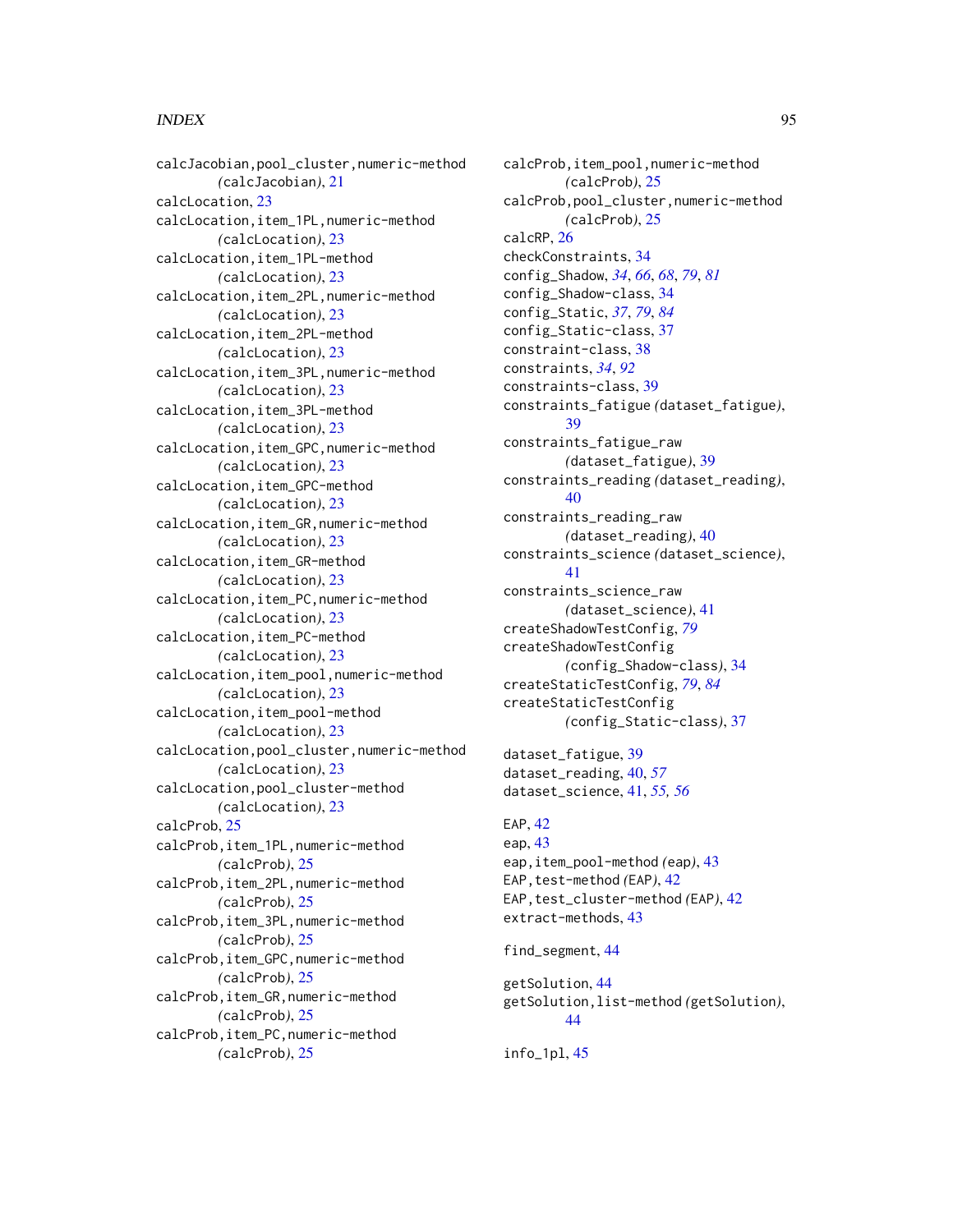### 96 **INDEX**

```
info_2pl, 45
info_3pl, 46
info_gpc, 47
info_gr, 47
info_pc, 48
iparPosteriorSample, 48
item_1PL-class, 49
item_2PL-class, 49
item_3PL-class, 50
item_attrib, 56, 57
item_attrib-class, 50
item_GPC-class, 51
item_GR-class, 51
item_PC-class, 52
item_pool, 27, 39–41, 43, 48, 53, 55, 56, 58,
        59, 62, 70–72, 85, 86
item_pool-class, 52
item_pool.operators, 53
itemattrib_fatigue (dataset_fatigue), 39
itemattrib_fatigue_raw
        (dataset_fatigue), 39
itemattrib_reading (dataset_reading), 40
itemattrib_reading_raw
        (dataset_reading), 40
itemattrib_science (dataset_science), 41
itemattrib_science_raw
        (dataset_science), 41
itemcontent_fatigue_raw
        (dataset_fatigue), 39
itempool_fatigue (dataset_fatigue), 39
itempool_fatigue_raw (dataset_fatigue),
        39
itempool_reading (dataset_reading), 40
itempool_reading_raw (dataset_reading),
        40
itempool_science (dataset_science), 41
itempool_science_raw (dataset_science),
        41
lnHyperPars, 54
loadConstraints, 34, 54, 79, 81, 82, 84, 92
loadItemAttrib, 54, 55, 57
loadItemPool, 12, 55, 56
loadStAttrib, 54, 57
logitHyperPars, 58
```
makeItemPoolCluster, [58](#page-57-0) makeTest, [59](#page-58-0) makeTest,item\_pool-method *(*makeTest*)*, [59](#page-58-0) makeTestCluster, [60](#page-59-0) makeTestCluster,pool\_cluster,numeric,list-method *(*makeTestCluster*)*, [60](#page-59-0) makeTestCluster,pool\_cluster,numeric,numeric-method *(*makeTestCluster*)*, [60](#page-59-0) MLE, [60](#page-59-0) mle, [61](#page-60-0) mle,item\_pool-method *(*mle*)*, [61](#page-60-0) MLE,test-method *(*MLE*)*, [60](#page-59-0) MLE, test\_cluster-method *(MLE)*, [60](#page-59-0) OAT, [62](#page-61-0) output\_Shadow-class, [63](#page-62-0) p\_1pl, [75](#page-74-0) p\_2pl, [75](#page-74-0) p\_3pl, [76](#page-75-0) p\_gpc, [77](#page-76-0) p\_gr, [77](#page-76-0) p\_pc, [78](#page-77-0) plotCAT, [64](#page-63-0) plotCAT,list-method *(*plotCAT*)*, [64](#page-63-0) plotCAT,output\_Shadow-method *(*plotCAT*)*, [64](#page-63-0) plotEligibilityStats, [65](#page-64-0) plotExposure, [66](#page-65-0) plotExposure,list-method *(*plotExposure*)*, [66](#page-65-0) plotExposureRateBySegment, [67](#page-66-0) plotExposureRateFinal, [68,](#page-67-0) *[70](#page-69-0)* plotExposureRateFinalFlag, [69](#page-68-0) plotInfo, [70](#page-69-0) plotInfo,constraints-method *(*plotInfo*)*, [70](#page-69-0) plotInfo,item\_pool-method *(*plotInfo*)*, [70](#page-69-0) plotInfo,list-method *(*plotInfo*)*, [70](#page-69-0) plotInfoOverlay, [72](#page-71-0) plotRMSE, [73](#page-72-0) plotShadow, [73](#page-72-0) plotShadow,list-method *(*plotShadow*)*, [73](#page-72-0) pool\_cluster, *[53](#page-52-0)*, *[58](#page-57-0)*, *[60](#page-59-0)* pool\_cluster-class, [74](#page-73-0)

#### RE, [78](#page-77-0)

```
resp_fatigue_raw (dataset_fatigue), 39
RMSE, 79
runAssembly, 79
```
saveOutput, [80](#page-79-1)